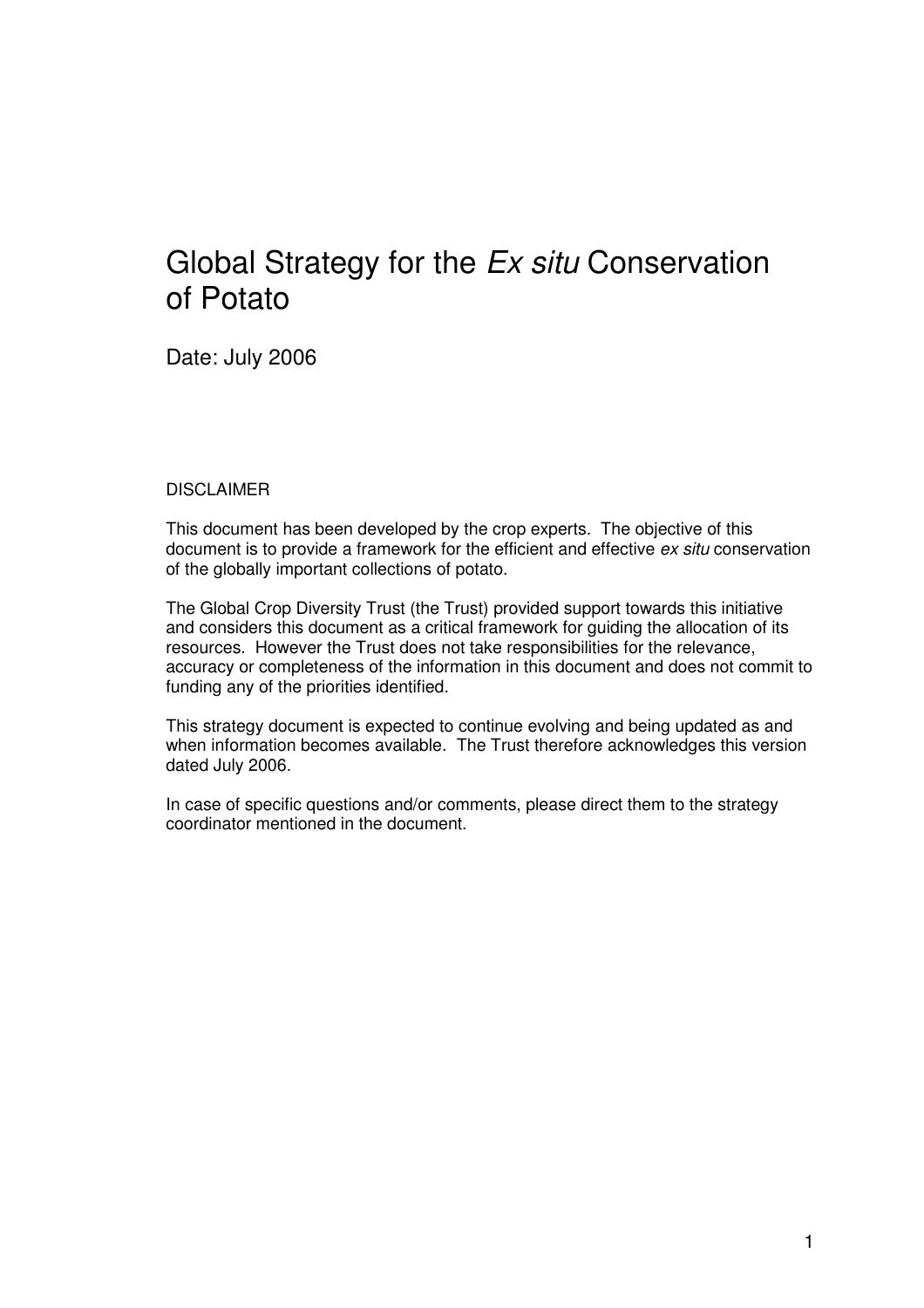# **Table of Contents – 07/07/2006**

| 5.6 UTILISATION OF COLLECTIONS AND INVOLVEMENT OF INSTITUTIONS NOT HOLDING COLLECTIONS  16 |  |
|--------------------------------------------------------------------------------------------|--|
|                                                                                            |  |
|                                                                                            |  |
|                                                                                            |  |
|                                                                                            |  |
| 6.1 STATUS OF POTATO GENETIC RESOURCES COLLECTIONS AND CURRENT REGENERATION NEEDS 17       |  |
|                                                                                            |  |
|                                                                                            |  |
|                                                                                            |  |
|                                                                                            |  |
|                                                                                            |  |
|                                                                                            |  |
|                                                                                            |  |
|                                                                                            |  |
|                                                                                            |  |
| 7.4 AN ANALYSIS OF THE CAPACITY OF POTATO GENEBANKS TO MEET ELIGIBILITY PRINCIPLES  24     |  |
|                                                                                            |  |
|                                                                                            |  |
| 8.2 IMPLEMENTATION OF CAPACITY BUILDING AND UPGRADING OF INDIVIDUAL COLLECTIONS.  25       |  |
|                                                                                            |  |
| ANNEX 1: LIST OF POTATO CURATORS WHO HAVE COMPLETED THE QUESTIONNAIRE.  27                 |  |
|                                                                                            |  |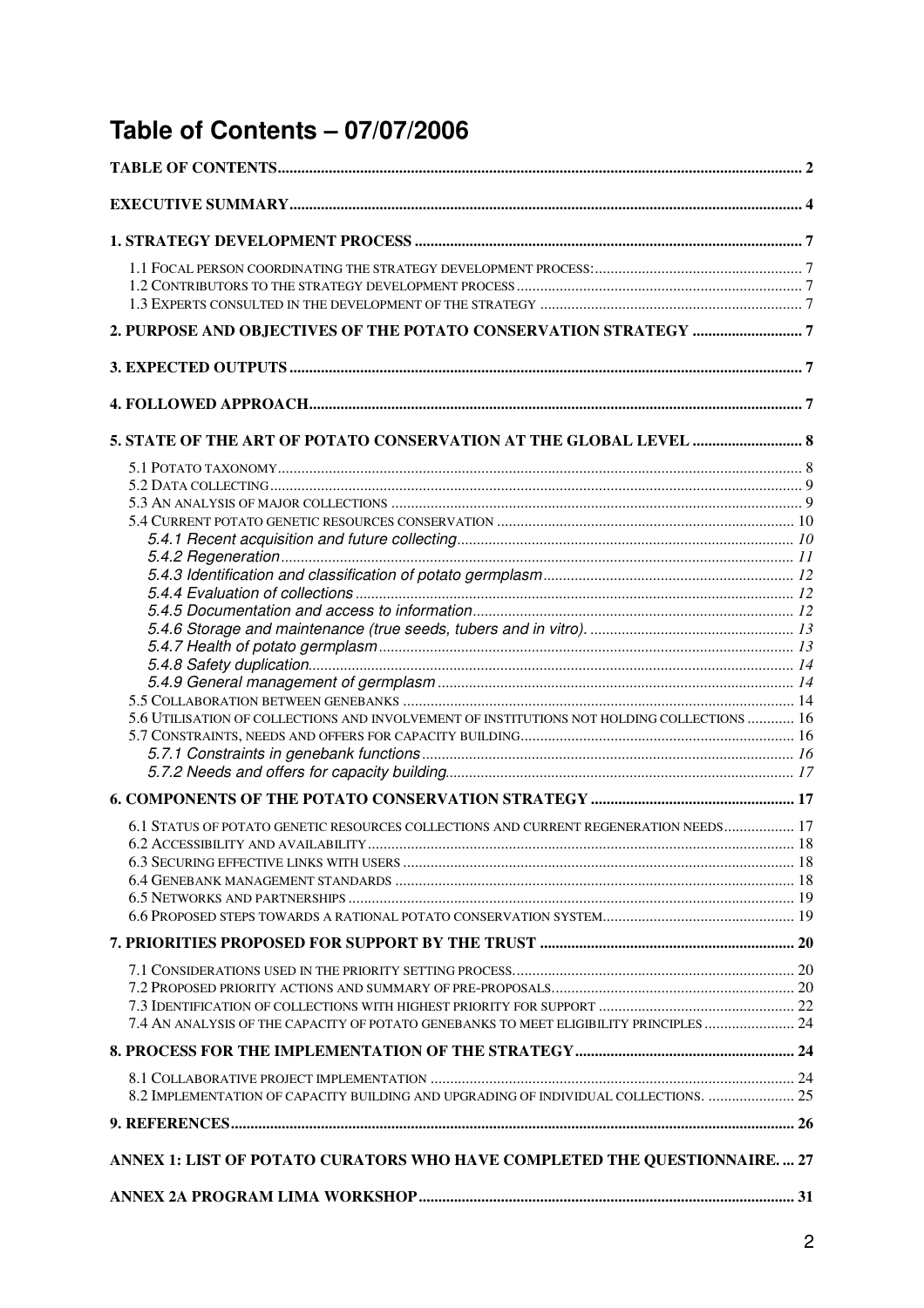| ANNEX 2B LIST OF PARTICIPANTS IN THE WORKSHOP OF POTATO EX SITU COLLECTION        |  |
|-----------------------------------------------------------------------------------|--|
|                                                                                   |  |
|                                                                                   |  |
|                                                                                   |  |
| ANNEX 6 CAPACITY FOR PROVIDING SERVICES/SHARING RESPONSIBILITIES (25/08/2005). 66 |  |
| ANNEX 7 PRE-PROPOSALS DEVELOPED BY THE PARTICIPANTS DURING THE "WORKSHOP          |  |
| OF POTATO EX SITU CURATORS" AT CIP LIMA FROM 24 TO 26 AUGUST, 2005 68             |  |
|                                                                                   |  |
| ANNEX 9 GENETIC RESOURCES COLLECTIONS OF MAJOR IMPORTANCE FOR                     |  |
|                                                                                   |  |
|                                                                                   |  |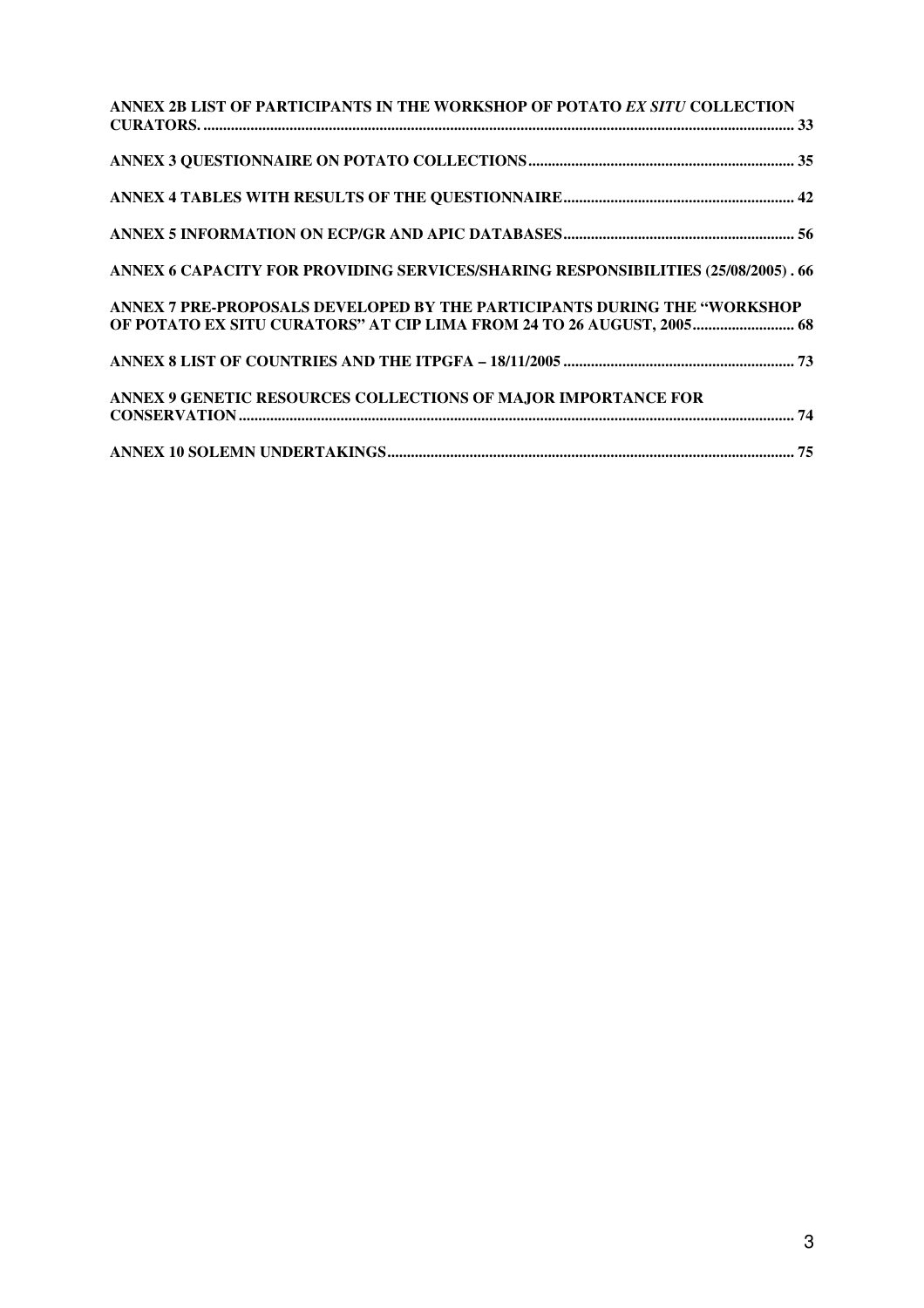# **Executive summary**

Worldwide no more than 30 important potato collections can be identified, maintaining approximately 65,000 accessions. Potato genetic resources are conserved as botanical seeds or vegetatively as tubers and in vitro plantlets. Conservation of vegetatvely propagated material is more complicated and expensive than conservation of crops that can be easily maintained in the form of seed. The health status of both vegetative material and botanical seed is important as a condition for the distribution of the material, in particular with a view of the relevant plant quarantine regulations.

This proposal for a "Global Conservation Strategy for Potato" is, inter alia, based on a questionnaire completed by 23 potato genebank holders, and on the "Workshop of Potato Ex situ Collection Curators" organised from August 24-26 at CIP, Lima. All major potato genebanks returned the questionnaire. In addition, information from the literature and from potato databases has been studied. It is estimated that approximately 90 % of the global potato genetic resources collections is represented and included in the subsequent analysis.

#### **Potato collections**

The major potato collections are situated in Latin America, in the centre of diversity of potato germplasm, and in Europe, North America and few countries in Asia. The 23 analysed collections maintain a total of nearly 59,000 accessions (Table 1). Eleven collections maintain more than 2000 accessions per collection, and together conserve 86 % of the total gene pool. The other 12 potato collections conserve smaller numbers of accessions varying from 64 to 1843 accessions. Detailed information on the composition and size of the 23 collections is presented in Annex 4, Table 2. Data show that large differences exist in the type of potato germplasm conserved by the different genebanks, the collections in Latin America containing many native cultivars and wild relatives, and the collections in Europe and North America containing modern cultivars and breeding materials, as well as wild relatives. Most collections in Latin America are threatened because of lack of funding and qualified staff. In one country, the potato collection was recently reduced by 50% because of lack of funding. Curators indicated that their collections will not increase to a large extent in the near future; only five curators of relative small collections expect an increase of 20% or more.

#### **Management of potato genetic resources**

The responses to the questionnaire revealed that PGR management practices between the gene banks differ considerably for some of the more critical genebank functions. Most genebanks adequately conduct less expensive and less complex functions such as acquisition, classification, characterisation, evaluation and distribution of germplasm. The functions regeneration, documentation, storage, health control and safety duplication, all critical activities for optimal conservation, are not adequately performed in a number of genebanks. The latter functions are discussed below.Only few genebanks have procedures for all or most genebank functions and only one currently operates under a certified quality management system.

Regeneration. This is one of the most critical functions in the conservation of genetic resources. The responses to the questionnaire revealed the following constraints: an urgent need for the regeneration of 3600 accessions of wild species in 12 collections, and 6000 accessions of native cultivars of the centre of diversity, also in 12 collections; a loss of genetic information will occur by regeneration based on less than 20 plants; only six genebanks regenerate wild species using more than 20 plants, the other nine using less than 20 plants and two using even less than 10 plants;

Documentation. Although 22 genebanks stated that they use computerised information systems to manage collection data, it was often mentioned that electronic documentation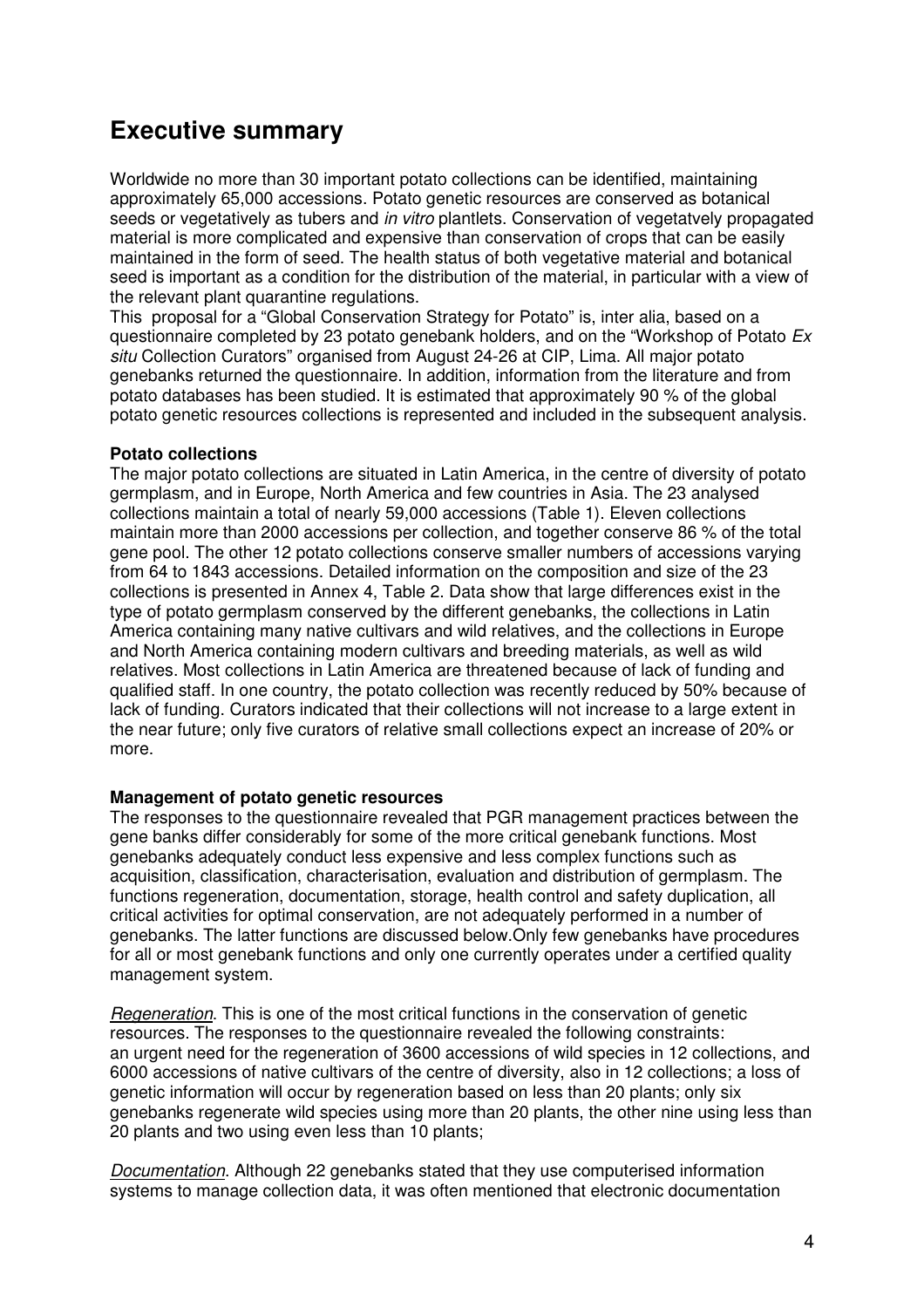was only partly completed. In general, passport data are more completely computerised than data on characterisation, evaluation and internal genebank management. The international potato databases of APIC and ECP/GR, containing passport data, are far from complete, and are lacking in particular data of collections in Latin America and Asia. Characterisation and evaluation data are not included in the international databases at all, and only few genebanks provide this type of information through their own websites. Improvement of these databases will substantially contribute to a better management, conservation and utilization of potato germplasm.

Storage. Facilities for ex situ conservation and storage are generally adequate for those collections maintaining botanical seeds. Only some banks in Latin America need to upgrade this type of facilities. The storage conditions of tubers vary enormously, particularly for temperatures and relative humidity in the cold stores. Therefore standardisation is highly recommended. Several genebanks (Latin America and Russia) report not to have optimal facilities for storage of vegetative material; their facilities need to be upgraded.

Health status. Seed-borne diseases in true seeds and virus infections of tubers seriously restrict distribution of potato germplasm. Seventeen genebanks report to have problems in securing a sufficient health status of their germplasm. The eradication of viruses from tubers of cultivated potato material is a remittent need, since cleaned germplasm often gets infected again after a certain period. Several genebanks in Latin America and Russia do not have (access to) sufficient experience or facilities to keep the potato germplasm healthy.

Safety duplication. Eighteen curators indicated that their collection has been partially or completely safety duplicated elsewhere. It is not clear in sufficient detail how many accessions of potato are currently safety duplicated. It is recommended to investigate and update – if needed - the level of safety duplication once the databases have been improved.

#### **Networks in potato genetic resources**

Few networks and partnerships exist, one international network (APIC), a regional network (ECP/GR), and a set of institutional partnerships coordinated by CIP. The networks are not heavily formalised and meet often on an ad hoc basis. Participants at the Lima workshop expressed their interest to extend and broaden the networks in a new setting following the outline of APIC, but with more partners.

#### **Utilisation of collections**

The substantial amount of potato germplasm distributed to users indicates that germplasm is extensively used. There are, however, large differences in distribution between genebanks, ranging from a distribution from 23 to 7,630 accessions per year. Unfortunately, it appears not to be common practice for users to return information of the evaluation of the requested germplasm to the providing genebank.

#### **Priority selection**

The Lima workshop discussed the existing networks in potato germplasm, the constraints in important genebank functions and the possibilities for future cooperation. During the workshop a Consortium for global conservation of potato genetic resources was established in which representatives of all 13 genebanks present in Lima will participate. An advisory group of the Consortium was established that may also support the Trust at its request . In establishing priorities for a rational system qualifying for support by the Trust, it was assumed that assistance may be provided in the form of either support to collaborative projects of several genebanks, or alternatively, support for capacity building and upgrading of individual genebanks to correct apparent constraints regarding facilities and training.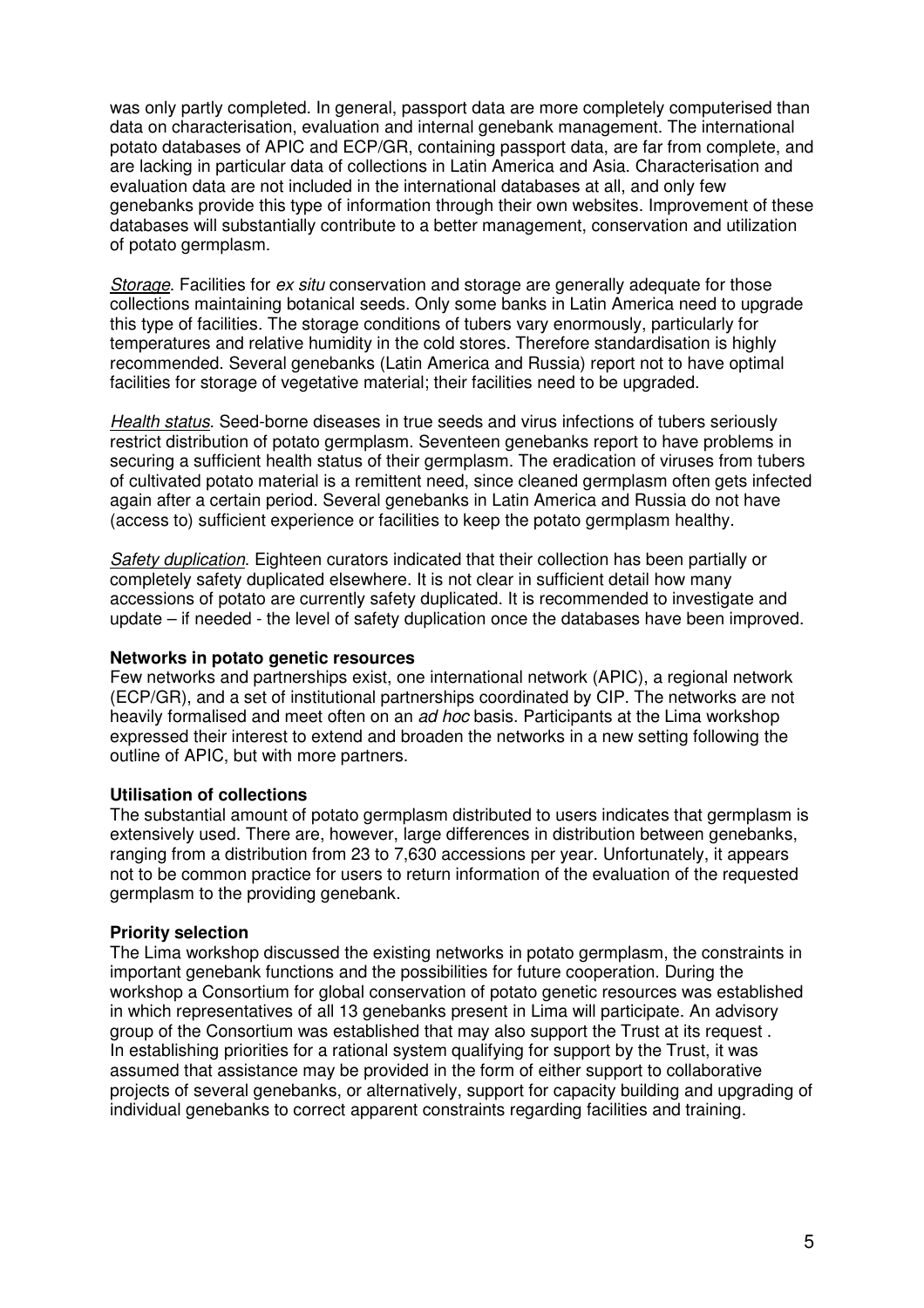#### **Recommendations for support**

Support for capacity building and upgrading of seven genebanks in Latin America (6) and Russia is recommended, based on an analysis of their needs. Support should focus on documentation, conservation standards and rationalisation. The motives for this selection have been elaborated in the report. The total costs of these three proposals still have to be further detailed; the pre-proposals need further elaboration and this could be achieved during the Solanaceae meeting to be held from 23-28 July 2006. It is assumed that counterpart contributions can be made available to some extent. The constraints mentioned by the six genebanks in Latin America could not be locally assessed, and this recommendation is based on the information provided by the curators. Further work needs to clarify to which extent support for facilities is required. With regard to training in important genebank functions, CIP and genebanks in Europe and North America are willing to play a role in providing such training.

#### **Conclusion**

In summary, it can be concluded that 23 major potato collections together contain a large part of the global potato gene pool. Herewith, the basis for a rational potato conservation system exists. However, the system can be substantially improved if the performance of critical gene bank functions, i.e. regeneration, documentation, storage, health control and safety duplication, can be improved.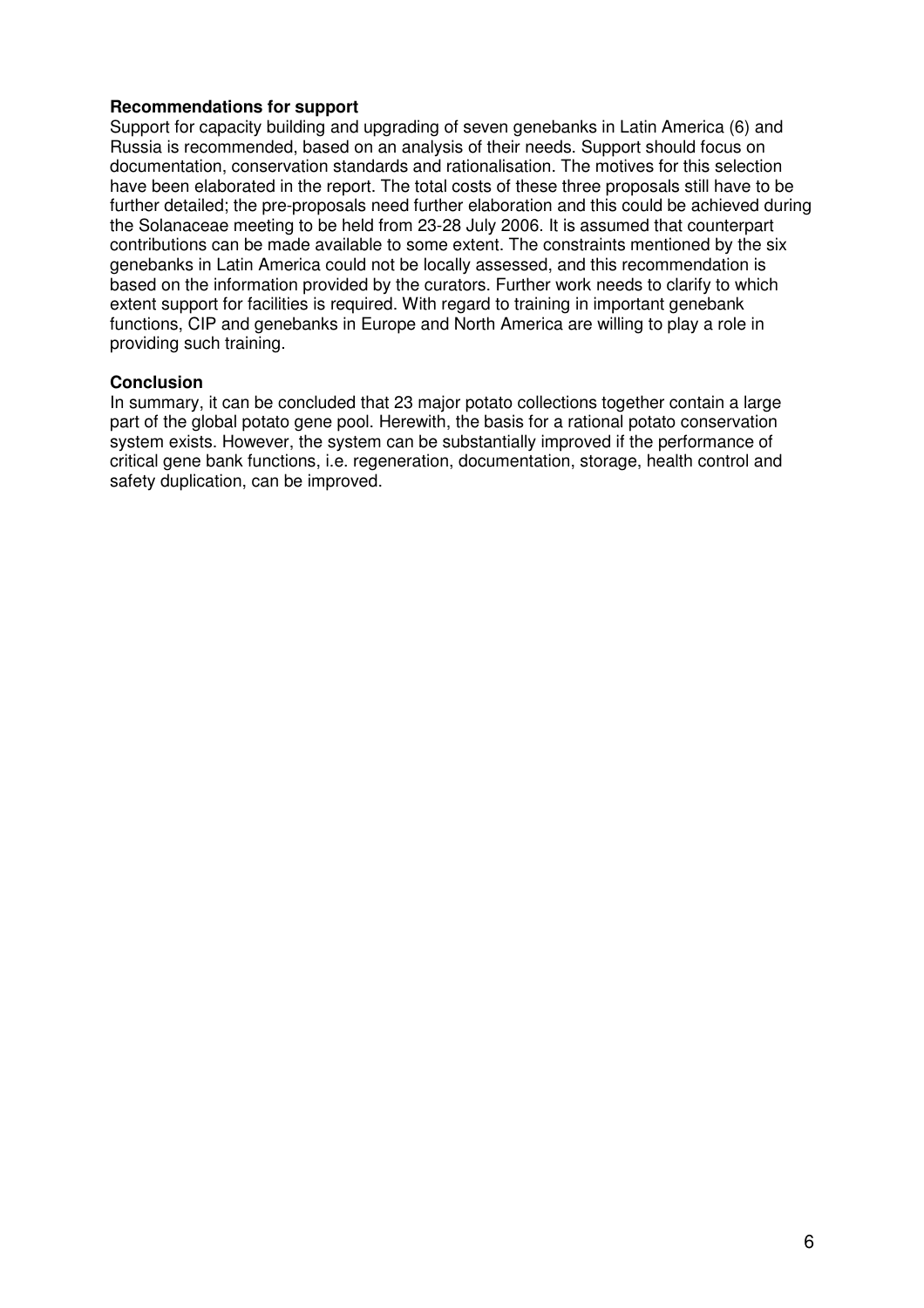## **1. Strategy Development Process**

1.1 Focal person coordinating the strategy development process: Loek van Soest Centre for Genetic Resources, The Netherlands (CGN), P.O. Box 16, 6700 AA Wageningen, The Netherlands Fax: +31 317 418094 (CGN) Email (office): loek.vansoest@wur.nl Email (home): loek.van.soest@hccnet.nl

1.2 Contributors to the strategy development process

See list of potato collection curators having completed the questionnaire – Annex 1 Advisors: Dr. L. Visser (CGN), Dr. W. Roca (CIP) and Ir. R. Hoekstra (CGN)

#### 1.3 Experts consulted in the development of the strategy

Curators of 13 globally relevant potato collections were invited to participate in the "Workshop of Potato Ex situ Collection Curators" organized from August 24-26 at CIP, Lima, hereafter referred to as Lima workshop (See program of the workshop and list of participants – Annex 2a and 2b).

## **2. Purpose and objectives of the potato conservation strategy**

#### Purpose

To contribute to an efficient and effective conservation system for potato genetic resources

#### **Objectives**

- To identify collections qualifying for long-term support by the Global Crop Diversity Trust, including their urgent upgrading and capacity building needs.
- To improve collaboration between the relevant holders of potato genetic resources collections globally

## **3. Expected outputs**

- An assessment of the status of potato collections and a widely supported analysis of their importance at the regional and global level.
- An agreement on best practices for the management of potato collections.
- Strengthened collaboration between the major collection holders through the establishment of a "Global Consortium for Potato Conservation".
- A detailed proposal for a global strategy for ex situ conservation of potato, based on the principles of collaboration and sharing of responsibilities, facilities and tasks, and resulting in rationalization of conservation efforts at regional and global levels, including a proposal for funding priorities.

## **4. Followed approach**

This draft global strategy has been developed in consultation with the major potato collection holders worldwide. The strategy will have to be harmonized with relevant regional conservation strategies that are still under development, and is expected to be implemented in consultation with representatives of the relevant networks, institutions and other stakeholder groups.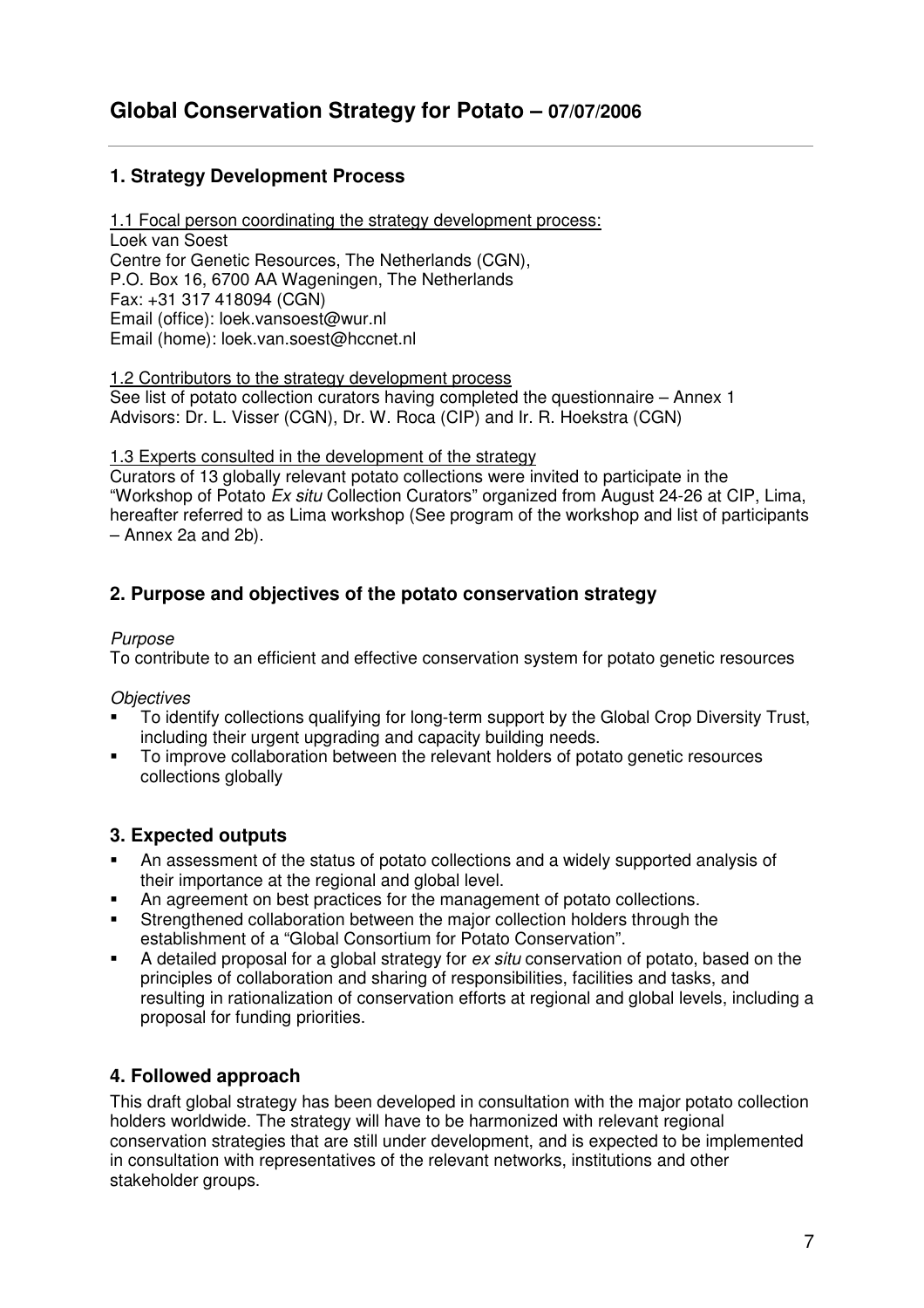The following steps to develop this draft global strategy have been undertaken:

- 1. Establishment of contacts with the relevant collection holders and existing PGR networks to inform them about the plan for a strategy and to ask for their participation in the process; payment of visits with the same purpose (see Annex 8).
- 2. Inventory of basic information and relevant data on the collections from major stakeholders by means of:
	- a questionnaire, sent to 35 potato collection holders, to establish the current state of potato conservation; through this questionnaire holders of potato germplasm have been consulted on the modes of operation regarding their collection:
	- a literature search including through Internet
	- personal correspondence with relevant curators.
- 3. Analysis of compiled data in preparation for the Lima workshop; assessment of the global status of potato genetic resources conservation; major constraints identification; assessment of the current level of collaboration between collection holders in view of the necessary safeguarding of potato genetic resources at the regional and global level.
- 4. Organization of the Lima workshop on the global potato conservation strategy and on best practices for the long-term ex situ conservation of potato, in cooperation with CIP (Annex 2); participation by curators of major global potato collections.
- 5. Identification of collections of major relevance for a rational system for the conservation of potato germplasm at the global level.
- 6. Identification of priorities for capacity building and upgrading needs to be submitted for support by the Trust.
- 7. Identification of issues qualifying for recommended best practices for the long-term ex situ conservation of potato.
- 8. Evaluation of options for collaboration, sharing of responsibilities and rationalization between potato collections at the regional and global level.
- 9. Establishment of a consortium of potato genetic resources curators.
- 10. Development of five pre-proposals by the Lima workshop participants; selection of focal persons for these pre-proposals; further prioritization of three pre-proposals for elaboration.
- 11. Development of a first draft for the global potato conservation strategy.
- 12. Distribution of a first draft for this strategy for comments by the Trust Secretariat and the potential participants in the "Global Consortium for Potato Conservation".
- 13. Distribution of a revised draft sent for comments to a selected number of stakeholders.
- 14. Submission of the final proposal for a Global Potato Conservation Strategy to the Trust, including a proposal for funding prioritized activities.

The elements 1 through 10 mentioned above were extensively addressed at the consultation Lima workshop.

## **5. State of the art of potato conservation at the global level**

## 5.1 Potato taxonomy

The potato genepool can be subdivided in four types of germplasm:

1. Wild relatives, composed of the genepool of wild tuber-bearing species and a few nontuber producing species, occurring in the centre of diversity. Different taxonomic schools distinguish between 180 to more than 200 wild species. Hawkes (1990) divided the subgenus Petota of the genus Solanum in two subsections, i.e. Estolonifera with two series and Subsection *Potatoe* with 19 Series. He listed 179 species with ploidy levels of 2x, 3x, 4x, 5x and 6x ( $x=12$ ) respectively. Spooner *et al.* (2005) argue on the basis of AFLP analysis for a considerable reduction of the number of species in the S. brevicaule complex that now contains some 20 species. In Eastern Europe a somewhat different taxonomic system based on the Russian potato researchers Bukasov, Juzepczuk and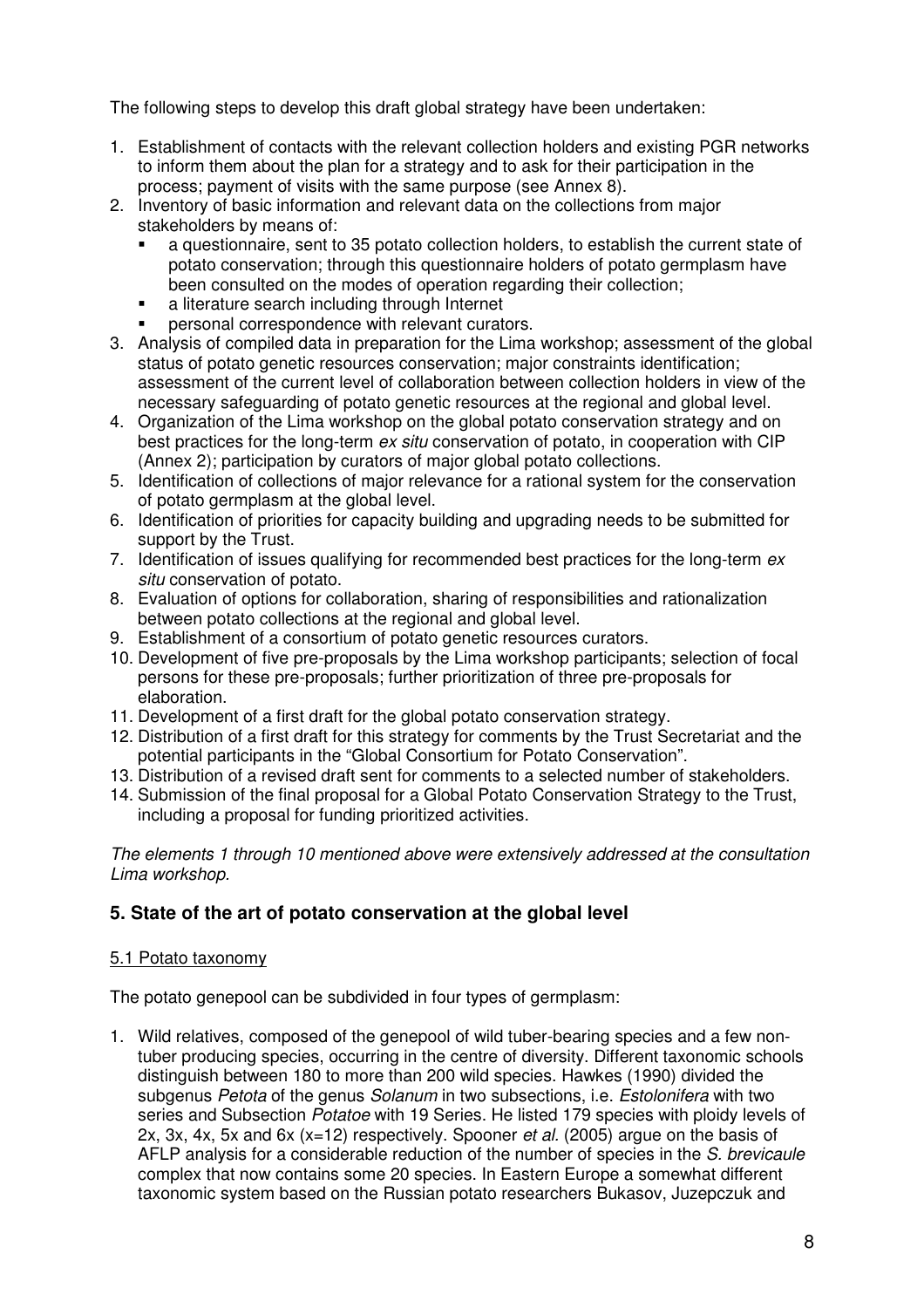Lechnovich has been used, describing over 200 wild potato species. Spooner and Hijmans (2001), Hijmans et al. (2002), and Spooner et al. (2005) listed 199 different wild potato species (Solanum section Petota and three out group relatives of the section Etuberosum).

- 2. Native cultivars, including local potato cultivars occurring in the centre of diversity. The two taxonomic schools describe eight (Hawkes, 1990) and 12 species (Russian taxonomists (Bukasov, 1971 and Lechnovich, 1971) respectively, with ploidy levels at 2x, 3x, 4x, and 5x (x=12). Alternatively, Spooner and Hijmans (2001) distinguish seven species of native cultivars.
- 3. Modern cultivars of the common potato (Solanum tuberosum subsp. tuberosum), the most cultivated potato subspecies in the world. This genepool includes both old and new varieties.
- 4. Other germplasm or research material; all types of genetic stocks e.g. inter-specific hybrids, breeding clones, genetically enhanced stocks, etc.

#### 5.2 Data collecting

The assessment of the state of the art of potato conservation at the global level is based on the analysis of 23 responses to a questionnaire. Thirty-five copies of the questionnaire were mailed to the same number of contacts (potato collection curators) in 30 different countries. Twenty-three contacts in 22 countries returned a completed questionnaire (66 %), which van be considered a high response. Approximately 90% of the global potato genetic resources holdings, including those of the six largest potato genebanks, was thus included in the assessment. Besides general questions, questions related to the collection size and type of material maintained, collection management procedures, conservation practices, evaluation and use of the germplasm, and policies with regard to access conditions were included. Data obtained from the 23 completed questionnaires have been compiled in 13 tables (Annex 4). Information obtained from the questionnaire was complemented by discussions wit respondents during the Lima workshop and information obtained from potato networks and databases, as well as from the scientific literature.

#### 5.3 An analysis of major collections

The 23 analysed potato collections contain a total of nearly 59,000 accessions (Table 1). Wild species form the largest group of accessions, although it is known that there is a high level of duplication in this group (see Table 2, Annex 5). Germplasm of the native cultivars from the centre of diversity in Latin America forms a second major category. This germplasm is largely vegetatively conserved in field genebanks and *in vitro* collections, whereas in some collections held in regions outside Latin America these native cultivars are maintained in the form of true seed.

Detailed information on the composition and size of the 23 collections is presented in Table 2 (Annex 4).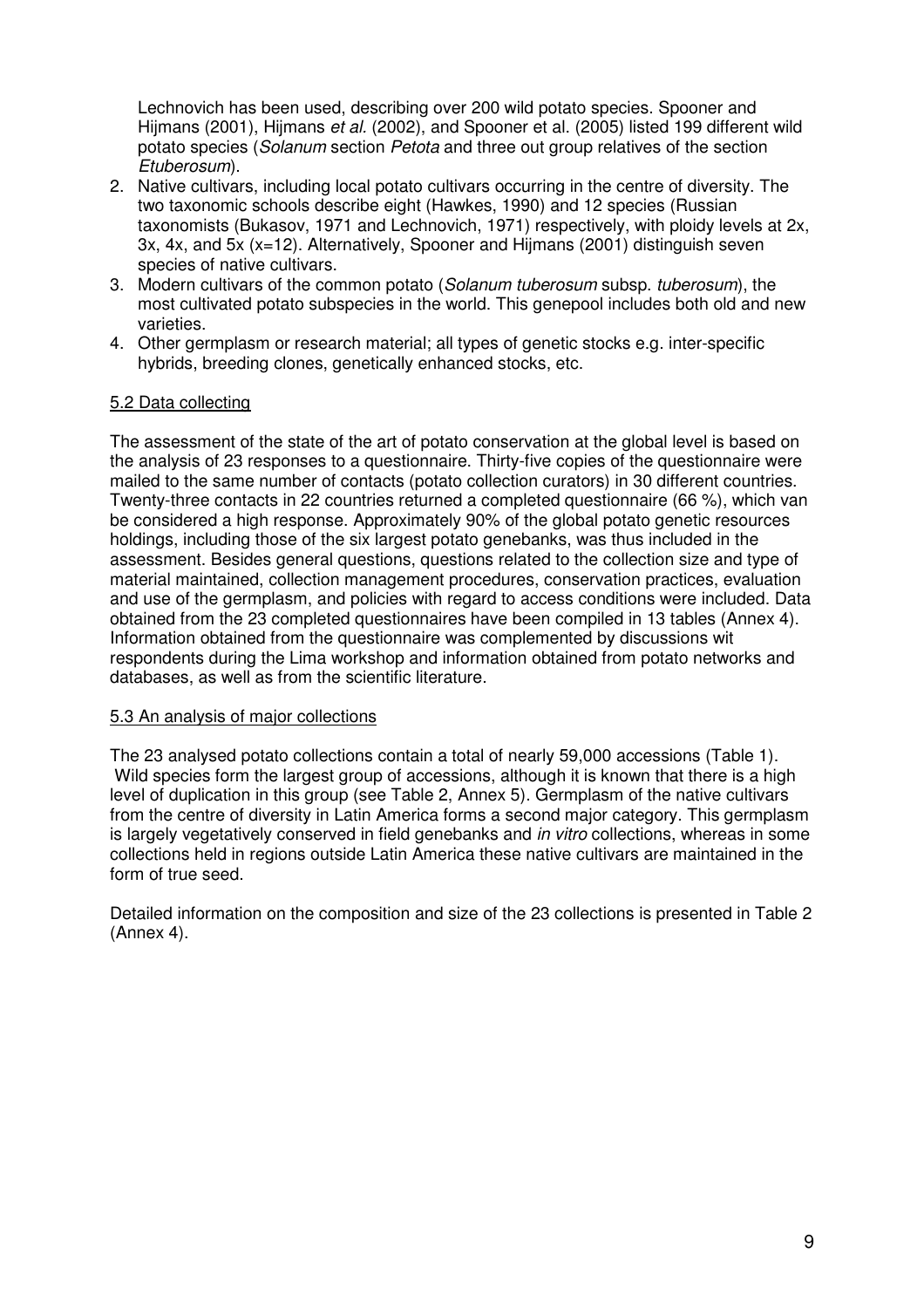Table 1. Composition and size of 23 potato collections analysed

| Germplasm<br><b>Type/numbers</b> | <b>Wild</b><br>species | <b>Native cultivars</b><br>of centre of<br>origin | <b>Modern</b><br>cultivars | Other PGR* | Total*** |
|----------------------------------|------------------------|---------------------------------------------------|----------------------------|------------|----------|
| Number of                        | 151/192**              | $8/12**$                                          |                            | N.A.       | N.A.     |
| species held                     |                        |                                                   |                            |            |          |
| Number of                        | 17                     | 17                                                | 19                         | 18         | 23       |
| holding                          |                        |                                                   |                            |            |          |
| collections                      |                        |                                                   |                            |            |          |
| Number of                        | 17,579                 | 17,073                                            | 10,981                     | 13,331     | 58,964   |
| accessions held                  |                        |                                                   |                            |            |          |

**\*** inter-specific hybrids, research materials and breeding lines

\*\* depending on the taxonomic school

\*\*\* most collections contain more than one germplasm type

Wild species. The Association of Potato Inter-genebank Collaborators (APIC) maintains a database of wild species, including eight important potato holdings, listing 13,576 accessions in total (Table 2, Annex 5). Analysis of the APIC database showed that these eight collections maintain 6961(51%) unique accessions (personal communication Roel Hoekstra, CGN).This database still lacks approximately 4,000 accessions of wild species maintained in an additional set of nine potato collections that have not yet been included in this database, as well as recently introduced material added to the eight included collections.

Native cultivars. The ECP/GR database of native cultivars of the centre of diversity includes presently 6,174 accessions held in seven European countries (Table 1, Annex 5). Other major collections are those of the ARS-NP6 (USA) and CIP (Peru), which conserve an additional set of 4,876 accessions of native cultivars. The latter accessions are included in the databases of these two collections. Approximately 6,000 accessions of native cultivars, maintained in 11 collections, particularly held in Latin America, are not yet documented in an easily accessible database.

Modern cultivars. Nineteen potato genebanks maintain together 10,981 accessions of Solanum tuberosum spp. tuberosum). The ECP/GR Working Group on Potato maintains a database with passport data of 14 of these collections. (Hoekstra and Carnegie, 2001; Hoekstra et al, 2001). This database is maintained by the Scottish Agricultural Science Agency (SASA, UK) and includes over 9,700 accessions of cultivars of *Solanum tuberosum* spp *tuberosum* (Table 4, Annex 5).

Other PGR. 18 collections contain more than 13,000 accessions of other PGR (inter-specific hybrids, research material and breeding lines). The other PGR types of potato germplasm mainly feature specific combinations of genes of the potato gene pool and should be considered as working collections for breeders. Both this type of potato germplasm and modern cultivars are important for breeding programmes. Their conservation is not really in danger. This germplasm is often duplicated in other collections.

#### 5.4 Current potato genetic resources conservation

## 5.4.1 Recent acquisition and future collecting

The questionnaire provides information on efforts towards acquisition of new potato genetic resources over the last 10 years (Table 3, Annex 4). Genebanks introduced over 14,000 new accessions in total. In particular, germplasm of Solanum tuberosum spp. tuberosum and research materials were introduced (70%), whereas the level of introduction of new accessions of wild species (21%) and native cultivars (9 %) was much lower. The following explanations are offered: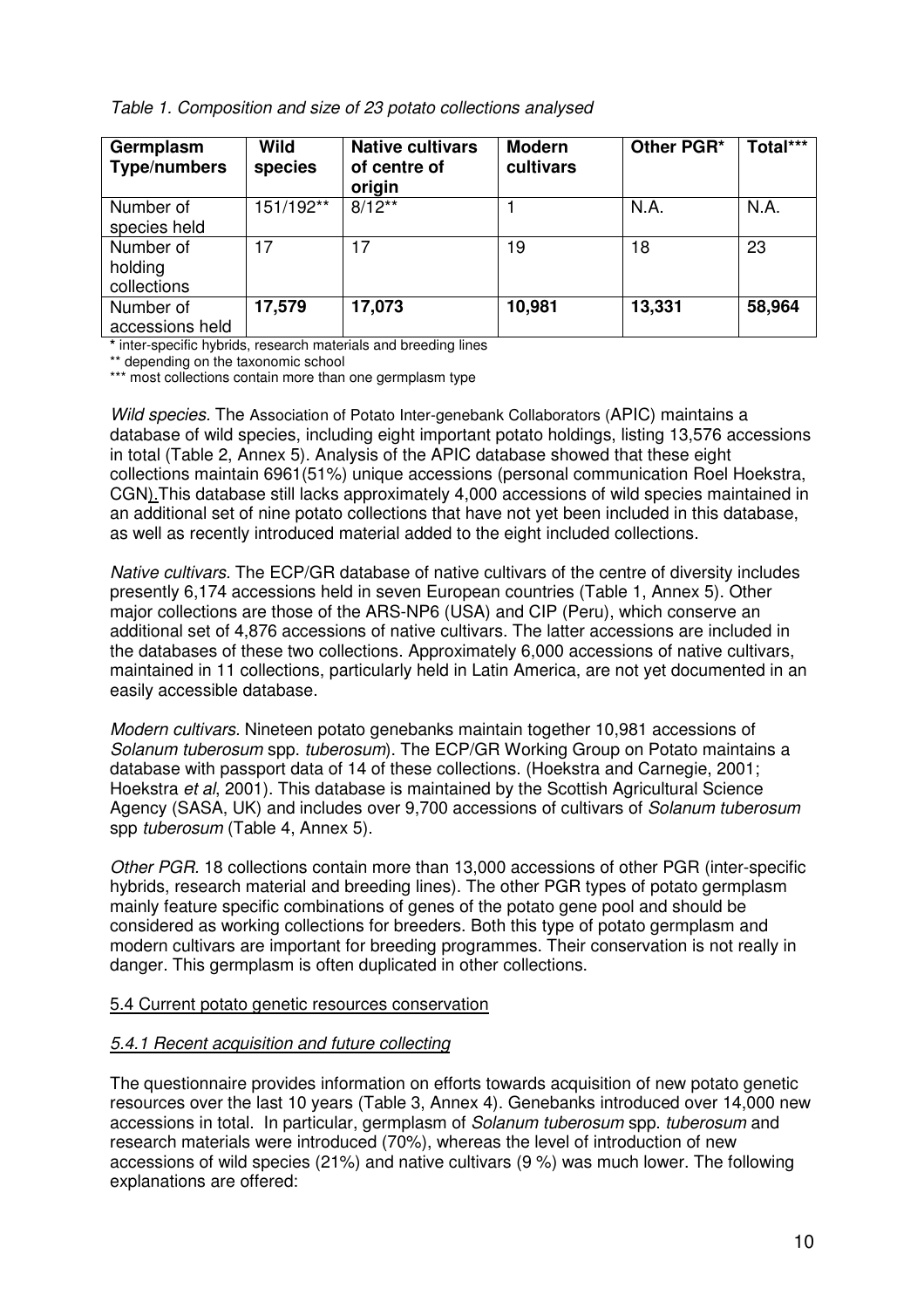- Solanum tuberosum spp. tuberosum is the most common potato and breeders prefer well-adapted germplasm or research material with interesting properties;
- the number of collecting expeditions in the centre of diversity were very limited during the last 10 years when compared to earlier decades;
- with the exception of some genetic gaps most wild material had been collected earlier on.

Twenty-one out of 23 potato curators indicated that their collections exhibit some gaps and most intend to organise future collecting missions (in the centre of diversity and/or the own country) or to introduce germplasm from other genebanks to fill these gaps. It appeared that 30 wild species approximately are not yet represented in the collections and

may still need to be collected. In addition, for another 25 wild species, only less than three accessions are present in the collections (see Table 3, Annex 5). Hijmans et al. (2002) present in the "Atlas of Wild Potatoes" information on the eco-geographic distribution of wild relatives of potato in the centre of diversity.

In line with the information provided above, the response to the question on the expected increase of collection size over the next five years was as follows (Table 3, Annex 4):

- Same size: 6 collections
	-
- 5-10 % increase: 12 collections
	-
- 20 % increase: 5 collections
- 

Several potato curators stated that whereas they plan to extend the collections with new germplasm to fill remaining gaps they consider simultaneous rationalization of part of their collections.

## 5.4.2 Regeneration

#### Regeneration of wild relatives of potato

To maintain accessions of wild relatives of potato, ten genebanks regenerate the accessions as populations and produce true seed for each accession, whereas five genebanks with relatively smaller collections maintain these wild species vegetatively by means of *in vitro* conservation (Table 4.1, Annex 4). Most genebanks producing true seed base the regeneration on 10 to 20 plants per population, three are using 20 to 30 plants and two less than 10 plants only. The last option results in a high probability to lose genes present in the population due to genetic drift.

The joint annual regeneration capacity of wild species maintained in the form of true seed is approximately 1,400 accessions. In addition, 930 accessions are maintained in vitro. Based on the provided information (data for the percentage of accessions that needs urgent regeneration), it is estimated that conservation of 3,600 accessions of wild species approximately out of a total of 17,000 is threatened. The number of threatened unique accessions is probably much lower (< 2000 accessions), assuming a substantial duplication rate between collections.

#### Regeneration of native cultivars

Seventeen genebanks conserve native cultivars of potato in their collections. Most of these genebanks (12) maintain these native cultivars vegetatively (in the form of tubers in the field or *in vitro*). In addition, five collections outside Latin America maintain this type of germplasm in the form of populations. The latter method conserves the genes in the population but does not maintain the original genotype (cultivar). A few genebanks use both methods (Table 4.2, Annex 4).

In general, 15-30 tubers are used for field rejuvenation of tuber material mostly obtained from 10-20 plants. For in vitro conservation maintenance of 10 plantlets is the most common practice. The annual regeneration capacity of native cultivars is c. 5000 accessions (mainly through vegetative propagation; only 500 accessions are maintained by true seeds).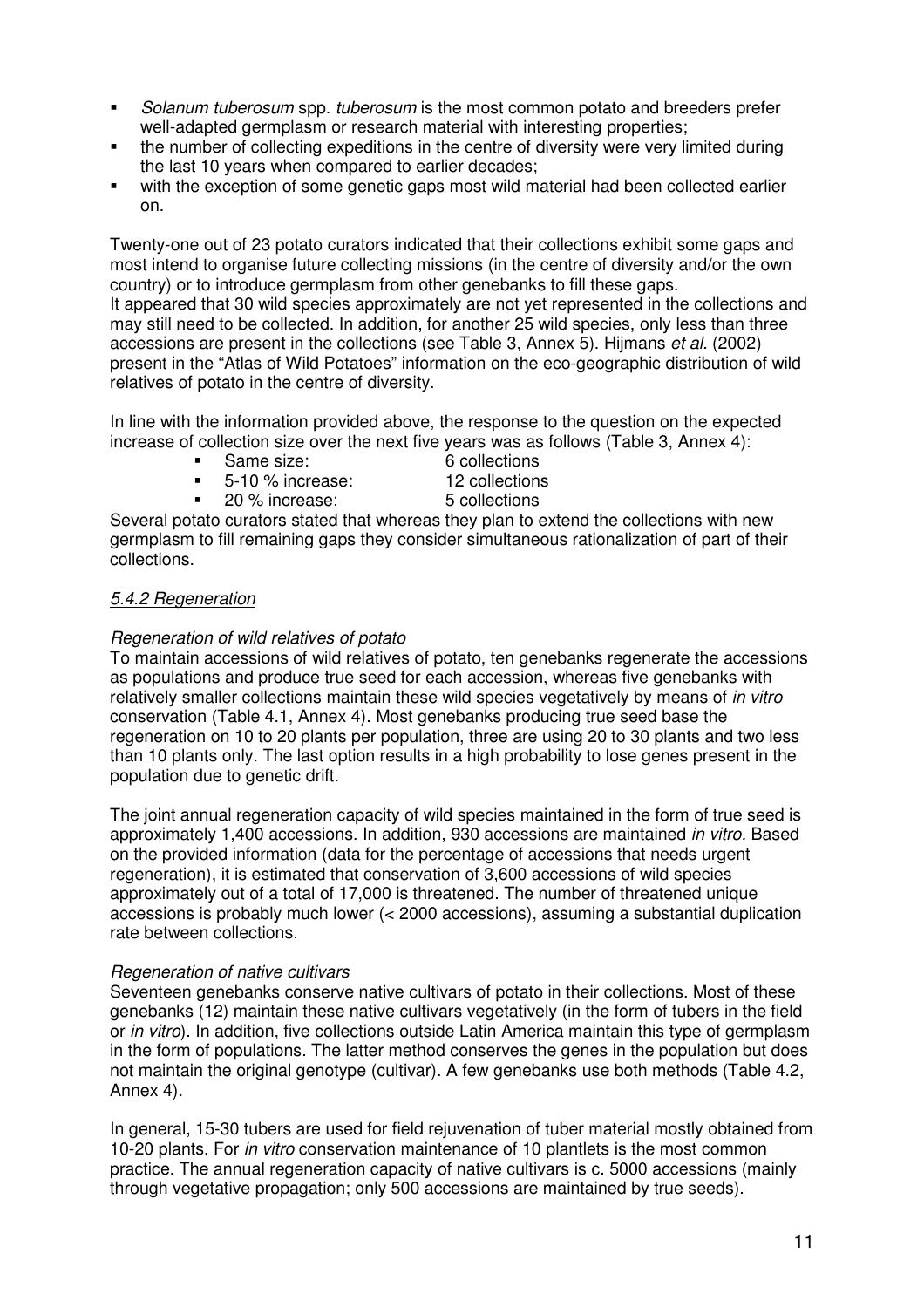Based on the provided information regarding the percentage of accessions that needs urgently regeneration, it is estimated that the conservation of 6,000 accessions of native cultivars approximately out of a total of 17,000 is threatened. Again, this figure is probably much lower (< 3,000 accessions), if duplication between collections is considered.

#### Regeneration of modern cultivars and other PGR

Nineteen genebanks maintain modern cultivars and 18 collections conserve various types of germplasm of breeding stocks and research material. In general this type of material is vegetatively propagated, in the form of tubers or in vitro. Part of the breeding stocks and research material are also regenerated as populations in the form of true seeds. There is no information on the urgent need for regeneration of accessions in these two groups that number a total of respectively 11,000 and 13,000 accessions. However, this type of material is probably threatened to a minor extent, considering the general availability of funds to the collection holders concerned, and it is known that a substantial level of duplication exist in the European collections (Hoekstra and Carnegie, 2001).

#### 5.4.3 Identification and classification of potato germplasm

The taxonomic description of wild species and native cultivars is important for the utilisation of the material in research and breeding. The quality of current description data for potato germplasm is adequate, be it with a few exceptions. Twelve collections state that practically all material has been described, whereas 10 mention that a small part has not yet been classified (Table 5, Annex 4). However, some caution is warranted. It should be mentioned that many potato genebanks have no direct support from a potato taxonomist and that the number of experienced taxonomists in the world is presently dwindling. Accessions of native and modern cultivars have in particular been described for agromorphological traits (characterization). Different types of descriptor lists have been used, but the descriptor lists of IPGRI and UPOV are most frequently used (Table 5, Annex 4). The UPOV list has mostly been developed for description of modern potato cultivars, whereas the IPGRI list covers all types of potato germplasm. Several genebanks have been using their own (minimal) lists, often derived from these two most commonly used lists.

#### 5.4.4 Evaluation of collections

Germplasm of 20 potato collections has been evaluated for certain properties. In 14 genebanks, evaluation is conducted on a more regular basis (systematic), whereas six mention that evaluation of the collection takes place on an ad hoc basis (Table 6, Annex 4). Screening for resistances to pest and diseases is conducted on germplasm of 16 collections, testing for different quality properties was conducted on material of 12 collections, and 10 genebanks evaluate for agronomical traits including yield (Table 6, Annex 4). Less common evaluation includes screening for abiotic stresses and other properties (e.g. molecular characters, anti-oxidant levels). More details on the evaluations conducted in different genebanks are presented in Table 6 (Annex 4).

## 5.4.5 Documentation and access to information

Documentation of the obtained information is a prerequisite for the management and utilisation of collections. Twenty-two potato genebanks state that they use information systems for the computerised storage of collection data. Table 7 (Annex 4) provides an overview of the type of data (passport, characterisation/evaluation and collection management data) stored in information systems. Computerised information storage is reported as follows:

- 19 collections have been completely or partly computerised for passport data;
- for 20 collections characterisation/evaluation data have been computerised, of which 14 only partly;
- 18 collections have computerised management data, but 12 only partly.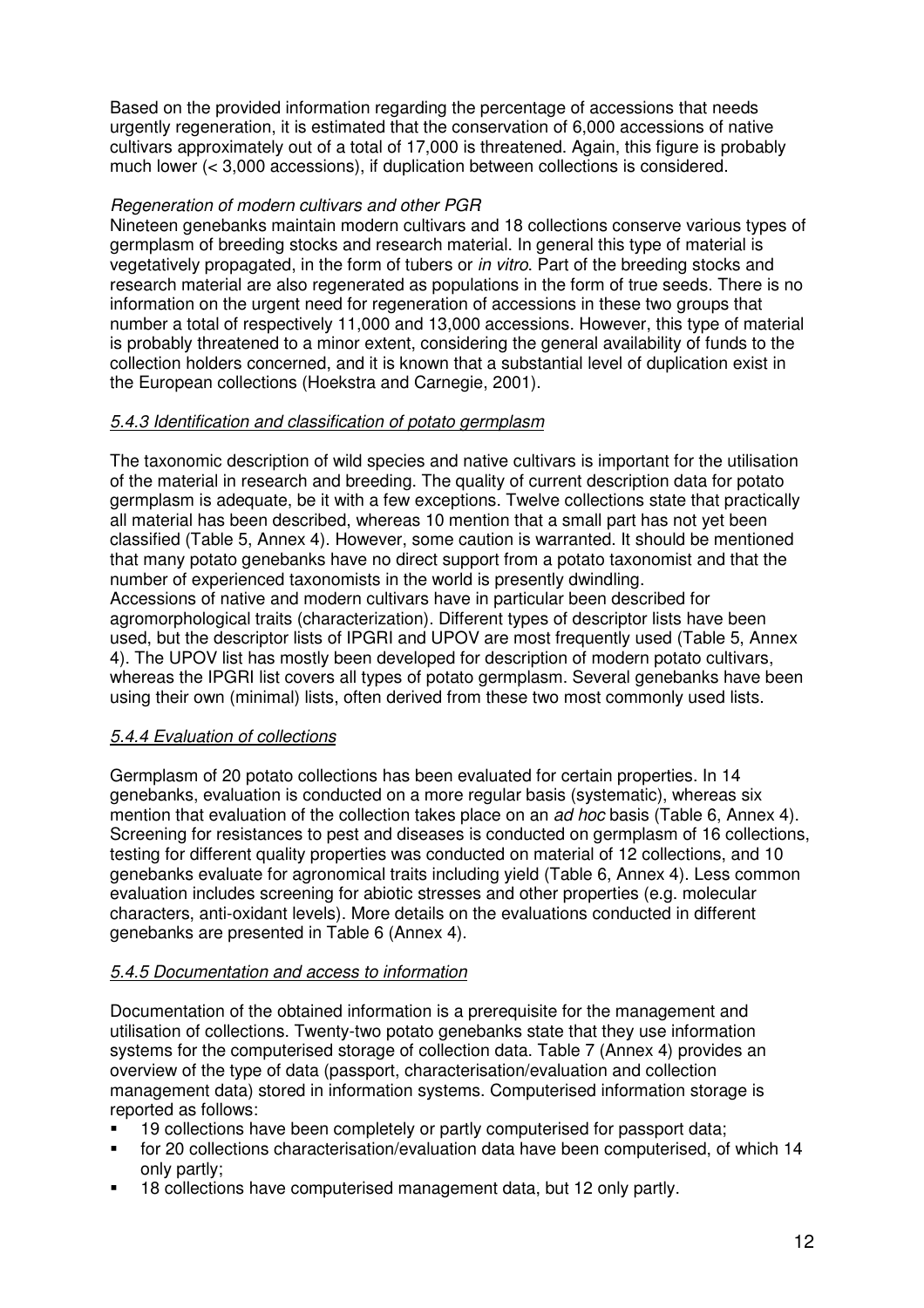Documentation of evaluation data is not yet common practice and only a few potato collections make these data available on the Internet.

## Access through Internet

Passport data of the collections of wild species of 10 major genebanks are accessible through the Internet (Table 12, Annex 4). The passport data of native cultivars of nine collections, and cultivars of *Solanum tuberosum* spp. *tuberosum* of 15 collections (mainly from Europe of which some holders did not complete the questionnaire) can also be found on the Internet. (Tables 1 and 4, Annex 5)) Only few potato collections make characterisation and evaluation data available on the Internet. However, as outlined in the paragraphs 5.4.8 and 5.6, various external stakeholders regularly make use of the evaluation data available in the few on-line searchable databases.

#### 5.4.6 Storage and maintenance (true seeds, tubers and in vitro).

Storage methods of potato germplasm depend on the type of germplasm. Wild relatives are generally stored in the form of true seeds. Occasionally, native cultivars of the centre of diversity are also stored as populations (true seeds), but this is no general practice in the Latin American region.

Fifteen genebanks maintain ex situ storage facilities. Ten collections have long-term storage facilities (-10 to –20 ºC) and nine have medium-term facilities for true seed conservation. Five genebanks have both facilities for storing the base collections under long-term conditions and keeping the active collections under medium-term conditions (Table 8, Annex 4). The type of packaging of seeds in ex situ genebanks varies, several holders use aluminium foil bags, but plastic, paper bags and bottles are used as well.

The native cultivars and germplasm of S. tuberosum spp. tuberosum cultivars are normally vegetatively conserved; both seed potato and in vitro storage are employed.

The conditions of seed potato storage in cold rooms vary considerably. Temperature in the cold stores varies from 2 to 14  $^{\circ}$ C, 13 genebanks using 4  $^{\circ}$ C facilities. The relative humidity in the cold stores varies from 30 to 95 %; most common RH is around 70 %. Seventeen genebanks have in vitro facilities for storage of cultivated material, whereas occasionally accessions of wild species are stored in vitro as well. Cryopreservation is not a common practice yet, although two genebanks conduct research to further develop this method further for cloned material.

## 5.4.7 Health of potato germplasm

Distribution of potato germplasm, a common practice for most genebanks (see 5.4.8), is regularly hampered by infection of the germplasm. Potato germplasm can be infected by a substantial number of pathogens. The two most common and types of infection harmful for distribution are:

- seed-borne viral diseases (only relevant for true seed collections), in particular PSTVd and PVT, in Europe also PMT, PVR, APLV, APMoV;
- tuber-borne viral infections (most important viruses PLRV, PVS, PVX, PVY and PVM). •

Five curators stated that collection have not been affected at all, whereas in 17 genebanks germplasm has been infected to some extent (Table 9, Annex 4). Tuber infection is mentioned particularly, only five genebanks mentioning problems with seed-borne diseases. The limited reporting of seed-borne diseases is partly the result of quarantine regulations, prohibiting movement of germplasm without a certificate, but also because not all collections screen for such diseases, which may result in under-reporting.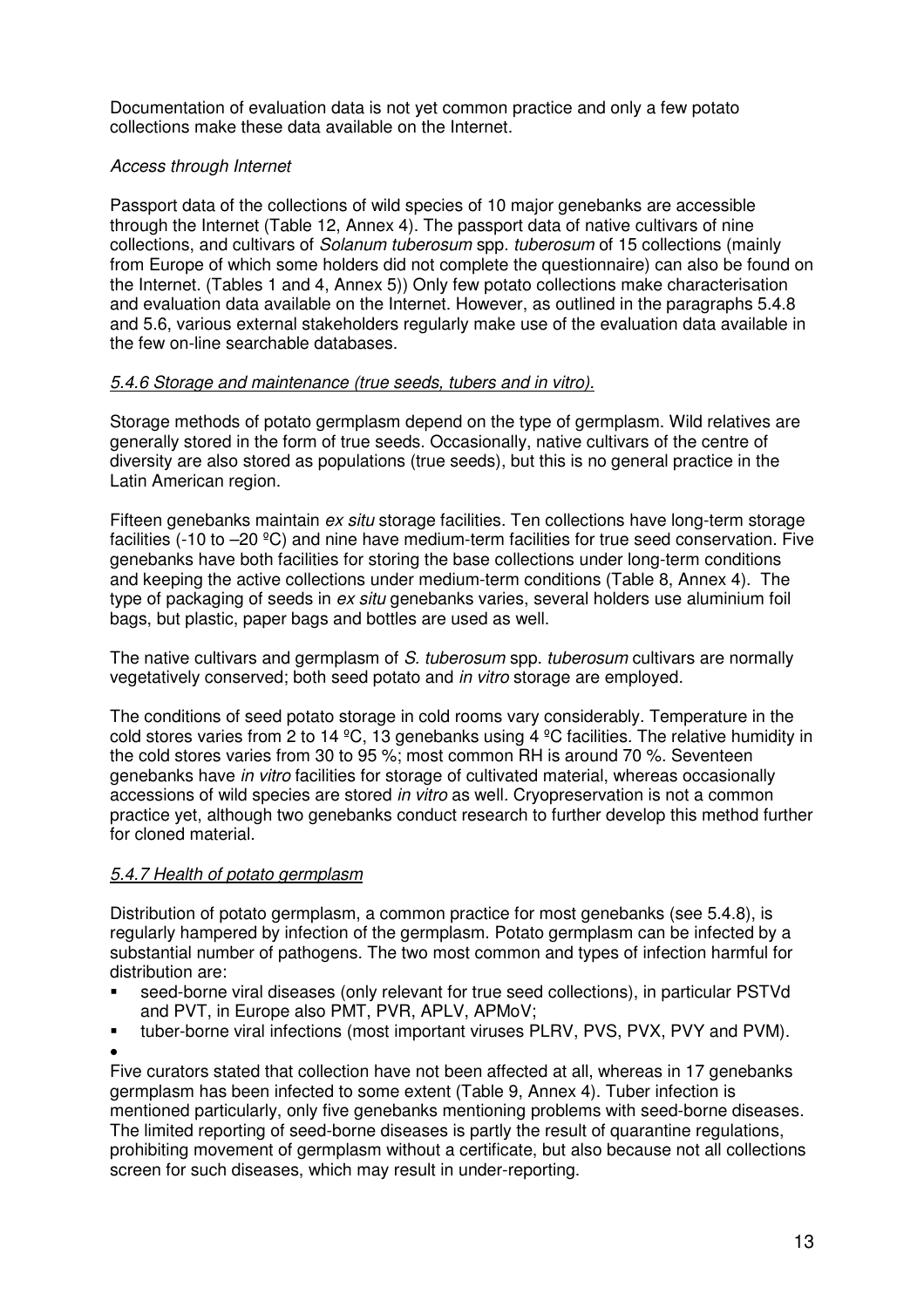Sixteen genebanks mentioned that they had the capacity or had access to facilities to detect and/or eradicate pathogens of potato germplasm, whereas for six collections available capacity was limited. Ten curators stated that they needed assistance in the form of training and better facilities to improve the health status of their collections.

#### 5.4.8 Safety duplication

In answering the questionnaire, the distinction between conscious safety duplication and general (undesirable) duplication was not clearly made. A number of curators of genebanks in Latin America stated that their germplasm was safety duplicated at CIP, whereas CIP indicated that the same germplasm of these collections was simply duplicated in the CIP collection, meaning that it was also available from the CIP collection to users. In answering the questionnaire 18 curators indicated that the collection or part of it was safety duplicated elsewhere. Eight collections had been safety duplicated in another country, whereas nine collection holders mentioned that the collection was safety duplicated in the same country, often in the central genebank of that country. Nine curators mentioned that germplasm of other potato collections was safety duplicated at their own facilities (Table 11, Annex 4). It is not clear in sufficient detail how many accessions of potato are currently safety duplicated.

#### 5.4.9 General management of germplasm

Through the questionnaire curators were requested to provide information on written procedures or protocols for the management of genebank activities, as components of a quality management system. This question addressed eight different genebank functions. An overview of germplasm management in the 23 genebanks is presented in Table 13 (Annex

- 4). The following conclusions can be drawn:
- four genebanks have developed procedures or protocols for seven or eight genebank functions;
- fourteen collection holders have developed procedures or protocols for two to six genebank functions;
- four genebanks did not provide information, pointing to the absence of written procedures or protocols, whereas one mentioned that it planned to do so soon.
- only one genebank has been externally certified according to ISO regulations.

#### 5.5 Collaboration between genebanks

Potato genebanks currently collaborate in three networks. These networks, largely operating on an informal basis, are:

- a. the Association of Potato Inter genebank Collaborators (APIC),
- b. the Working Group on Potato of the European Cooperative Programme for Crop Genetic Resources Networks (ECP/GR), and
- c. collaborative agreements between CIP and other institutions in South America and globally (cryopreservation).

APIC, established in 1990, has as its major objectives:

- the development and operation of a common set of databases, the International Potato Databases (IPD),
- the promotion of exchange of germplasm, technology and data,
- the improvement of conservation efficiency,
- the implementation of joint research, and
- the planning of joint expeditions.

Between 1990 and 2002 APIC organized several meetings, often in connection with other conferences or meetings featuring potato (Bamberg et al., 1995; Huamán et al., 2000a; Huamán, 2000b; Bamberg, presentation Workshop CIP, 2005). APIC has currently eight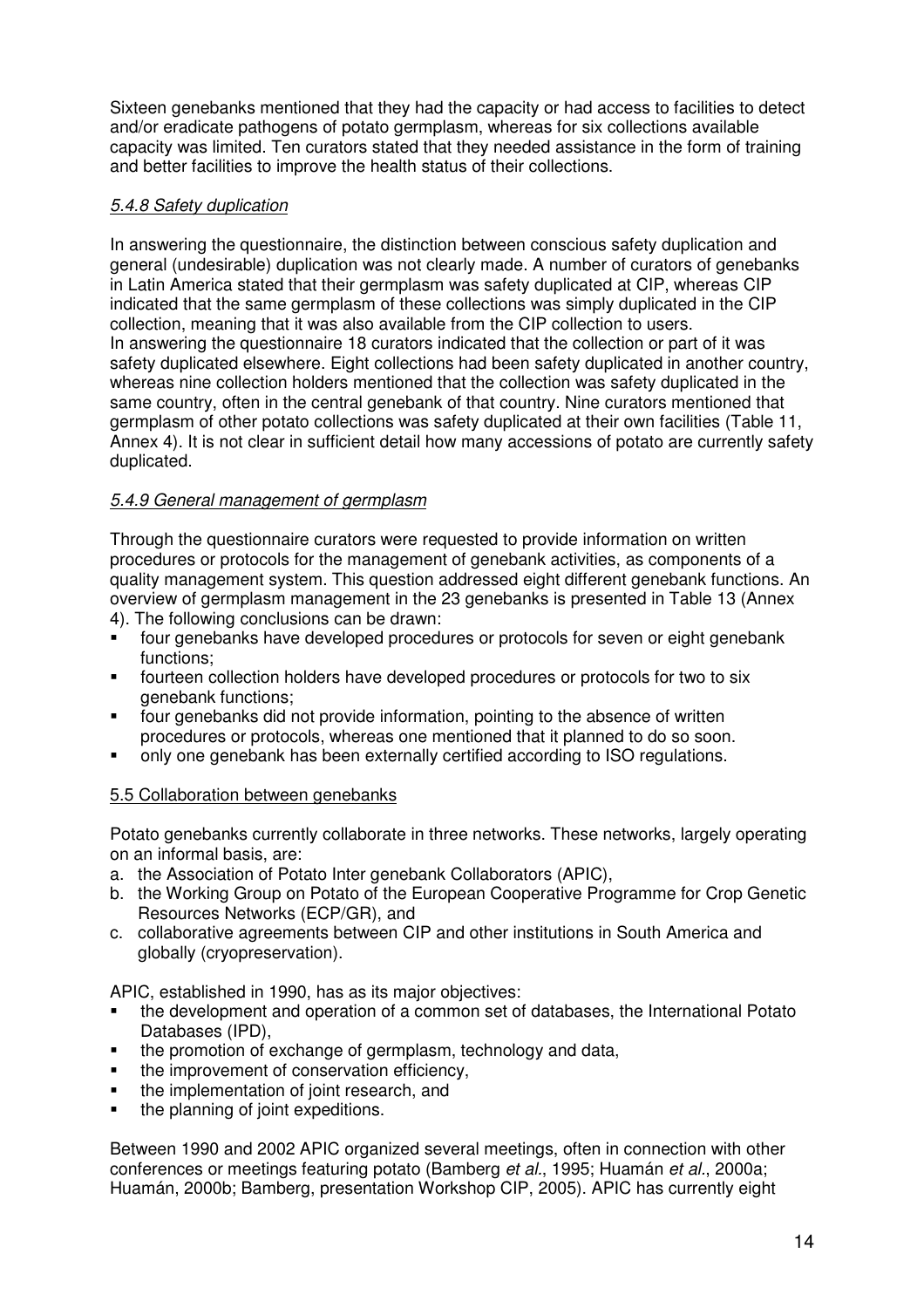genebank members. Participation of its members in meetings has varied, whereas all potato curators have been welcome to participate in APIC meetings. Since 1992 APIC members organized six joint collecting missions to regions of the centre of diversity of potato, including Mexico, Peru, the USA and Central America). APIC has established databases for wild species and for native cultivars of the centre of diversity (Huamán et al., 2000a; Hoekstra, 2002).

The ECP/GR Working Group on Potato was established in 2000 at the closure of the EU-GENRES project on potato (1996-2000). This EU project involved 12 partners of six EU countries. Its major objectives were:

- the establishment of central data bases of potato collections for Europe,
- the improvement of the health status of European collections,
- the characterization and evaluation of potato germplasm, and
- the rationalization of collections.

The ECP/GR Working Group on Potato continued most of the activities initiated by the EU project and counts presently 28 members of most European countries (Hoekstra et al., 2001). Two meetings have been organized, the last one in 2002 in Hamburg. In addition to the further development of the APIC database on wild species by the Centre of Genetic Resources, the Netherlands (Hoekstra, 2002), a European Cultivated Potato Database was established by SASA, UK (Hoekstra and Carnegie, 2001). Details on the two databases can be found on the Internet at www.potgenebank.org (IPD, APIC) and www.europotato.org respectively. More details on the collections included in these databases are presented in the tables of Annex 5.

CIP is involved in three collaborative projects with genebanks and organizations in South America and one global project on cryopreservation (Willy Roca, presentation at Workshop CIP, 2005). These projects are:

- "homologisation" of Andean cultivated native potato collections with the aim to assess potential duplication in the collections from Bolivia, Peru, Ecuador and the collection held at CIP;
- characterisation of wild potato collections with the purpose to characterize the reproductive parameters of wild species, in three locations in Peru; cooperation with three universities in Peru;
- in situ conservation of native potato cultivars to promote on-farm conservation in biodiversity hotspots through community-based management linked to ex situ activities for restoring crop diversity in the Andes. Cooperation with NGOs, local governments and farmers in Peru (3 partners) and Venezuela (3 partners);
- potato cryopreservation to develop and establish cryocollections of potato germplasm, as part of a network of cryocollections for clonally propagated crops; cooperation with Catholic Univ. of Leuven, Belgium; CIAT, Columbia; IITA, Nigeria; and INIBAP, France).

Bilateral cooperation between potato genebanks also occurs, particularly in the field of collecting missions, safety duplication, training and exchange of materials.

Between 1970 and 1987 CIP organised four Planning Conferences on the conservation of potato genetic resources. Potato curators from all over the world participated in these meetings and discussed research, conservation strategies and exploration activities. Unfortunately, the last meeting was organized as long ago as in 1987. The recent Lima workshop at CIP was a first opportunity for potato curators to discuss conservation strategies at the global level again.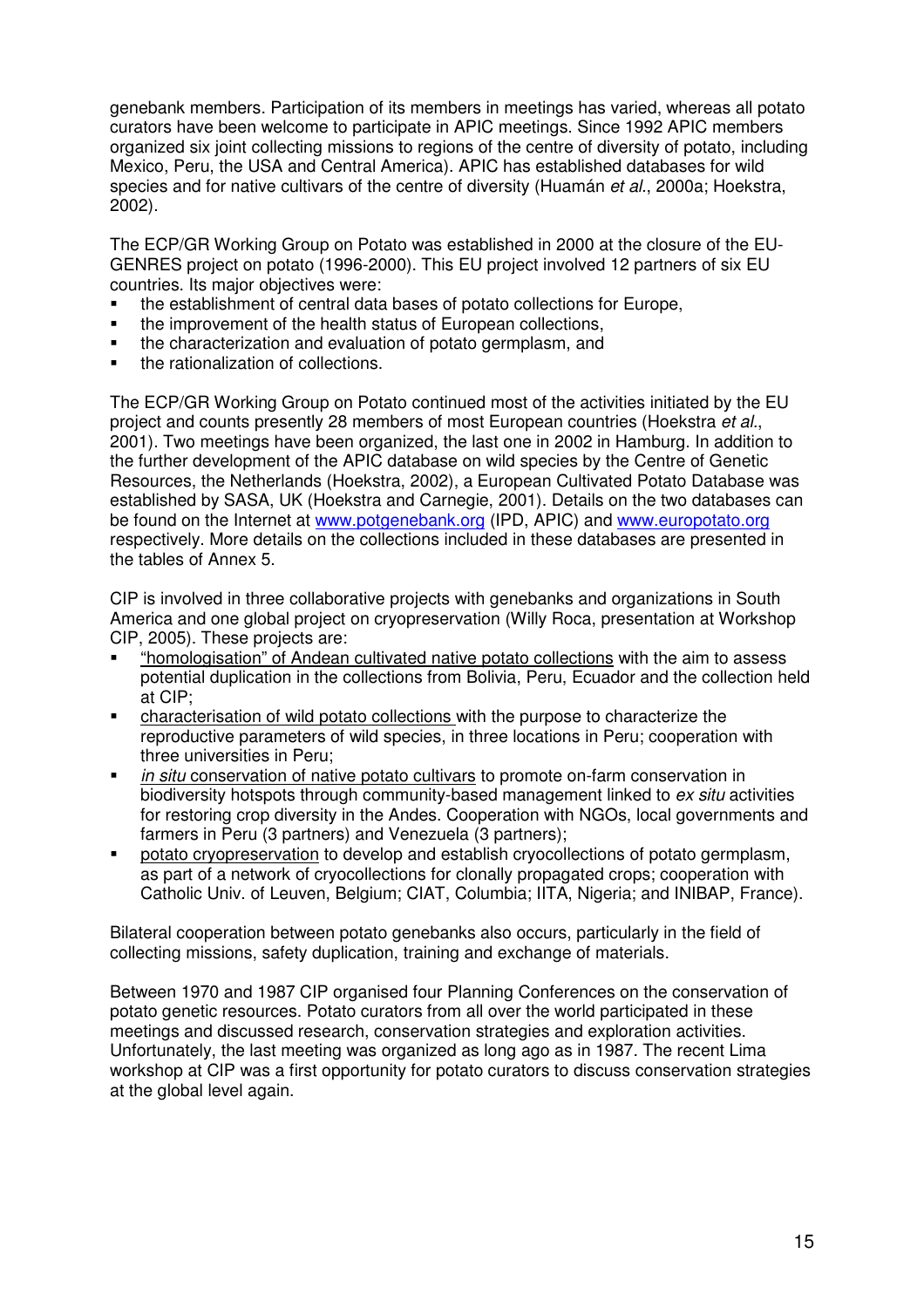#### 5.6 Utilisation of collections and involvement of institutions not holding collections

The responses to the questions dealing with the evaluation and distribution of germplasm revealed that potato germplasm is extensively requested by different types of users (Table 10, Annex 4). Distribution according to user-type ranged as follows:

- 40-100 % domestic versus 0- 60 % foreign use
- 9-100 % public sector versus 0- 75 % private sector use and 0- 82 % use by NGOs and farmers.

The annual distribution of 19 potato collections, averaged over the period 2002-2004 amounted 16,460 accessions, amounting to a high of 28% of total holdings. However, large differences in distribution between the reporting genebanks exist, ranging from distribution levels of 23 to 7,630 accessions per year. The size of the collection and the country where the collection is situated heavily influence distribution levels. Table 10 (Annex 4) provides more details on the distribution from the various genebanks to users.

Differences in the type of users of the potato material are distinct. Most requests come from users in the same country. The domestic public sector makes most frequently use of the germplasm, but some genebanks provide large number of accessions to the private sector (breeding companies). In South America and Canada farmers and NGOs intensively use the germplasm of the national genebanks. However, some genebanks distribute a substantial number of accessions to users abroad.

The distribution figures also provide an indication of the involvement of non-genebank institutions. NGOs and farmers use native cultivars and old varieties, often for crop production on-farm, and contribute with this activity to the *in situ* conservation (regeneration, evaluation and storage) of germplasm. Most of these activities take place in the Andes (e.g. "Parque de la Papa", Cusco, Peru; "Papa Andina" project, Cochabamba, Bolivia, CONDESAN, Venezuela). The potato germplasm distributed to the public and private sectors is used in particular for evaluation of major traits and to detect new genes for further breeding (see 4.3.4). Several of these latter stakeholders are also maintaining small working collections of potato germplasm.

It can be concluded that potato germplasm is actively used worldwide and the involvement of institutions for which conservation is not a core business is substantial.

#### 5.7 Constraints, needs and offers for capacity building

#### 5.7.1 Constraints in genebank functions

The questionnaire asked the curators about constraints resulting in a suboptimal maintenance of the collections. Fourteen potato collections stated that they do experience constraints. The most frequently mentioned constraint was a limited regeneration capacity to maintain the collection (all responses). Insufficient facilities for optimal maintenance (storage) and inadequate funds for fulfilling different genebank functions were each mentioned five times. Inadequately trained staff was less frequently mentioned (3X). The seven potato collection holders in South America, including CIP, mentioned most constraints. In this context the following statement was made:

"There is an increasing gap between the experienced (some close to retirement) and young genetic resources specialists in the Andean countries. A program is required to support the development of a new generation of potato curators"

Constraints in Europe are particularly reported from East European countries (Russia, Romania and Slovakia).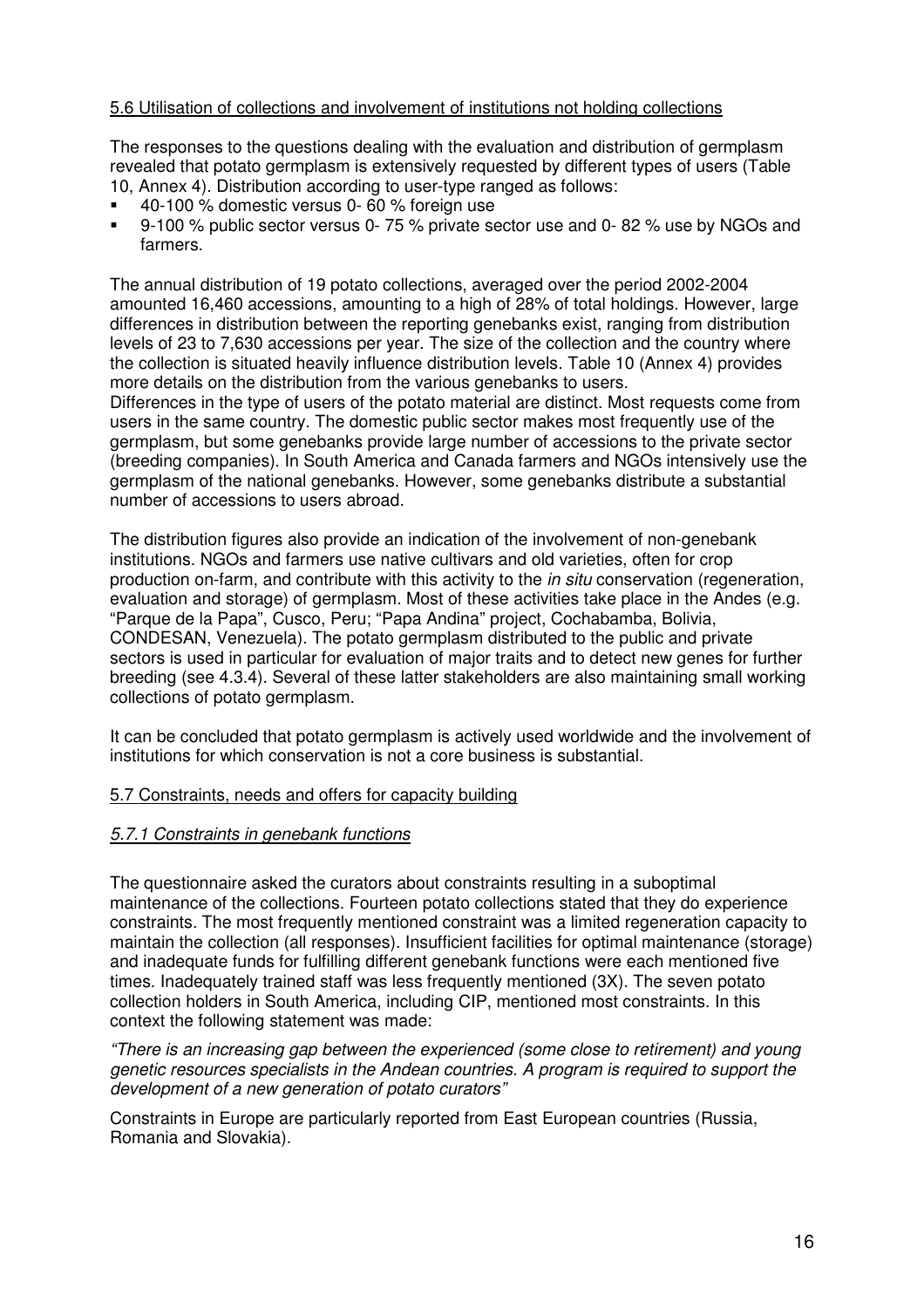#### 5.7.2 Needs and offers for capacity building

The 13 representatives of potato collections participating in the Lima workshop were requested to complete two forms to inventory needs and offers for capacity building. The results of this exercise are presented in Annex 6.

Reported needs regarded eight major functions of potato genetic resources conservation and management. Strengthening the capacity for regeneration, characterization and health screening appeared the most relevant needs. The genebanks of Latin America and Russia (VIR) required assistance in these areas, a finding that agreed with the constraints mentioned in the questionnaire (see 5.6.1).

The curators were also requested to list their potential offers for these same 10 functions. Several genebanks (see Annex 6b) were able to offer assistance for safety duplication, germplasm distribution and training in PGR management. Documentation, regeneration and characterization were offered by five organisations. The important need for health screening was only met by offers from two institutions. In the past, CIP has trained young researchers in this field and it has knowledge and facilities for this activity.

## **6. Components of the potato conservation strategy**

This chapter, although partly based on a set of recommendations adopted at the Lima workshop preparing for the global potato conservation strategy, presents the views of the consultant.

#### 6.1 Status of potato genetic resources collections and current regeneration needs

Potato is the fourth major crop in the world in terms of yield. This warrants substantial efforts for improvement of the crop and for conservation and utilization of potato genetic resources. The worldwide genepool of potato is maintained by approximately 30 major collections only. These collections are situated in the Andean centre of diversity of potato and outside the Latin American region mainly in Europe, North America and a few countries in Asia (India, China and Japan). Annex 4 (Table 2) presents an overview of information on 23 potato collections, for which the questionnaire was completed. In addition, information on the holdings of a few smaller European potato collections, obtained from the ECP/GR databases is included in Annex 5 (Tables 1, 3 and 4).

A short overview of the composition of these 23 collections is presented below. These collections comprise to a very large extent the potato germplasm on which a potato conservation strategy will need to focus.

#### Wild relatives

More than 17,500 accessions of wild relatives are maintained in 17 collections, but 85% of these accessions are conserved in seven genebanks only, including five genebanks outside the centre of diversity. These latter five genebanks conserve 72% of the total number of wild relatives. CIP maintains an additional number of 2,363 accessions of wild relatives (13%) and has the largest collection within Latin America. Conservation of wild relatives is well organized, although 3,600 accessions of wild species approximately need to be regenerated urgently.

#### Native cultivars in the centre of diversity

Similar figures apply to native cultivars. Seventeen collections contain more than 17,000 accessions of native cultivars. Approximately 50 % of this material is vegetatively maintained in the centre of diversity in Latin America and 50% in collections situated in Europe, North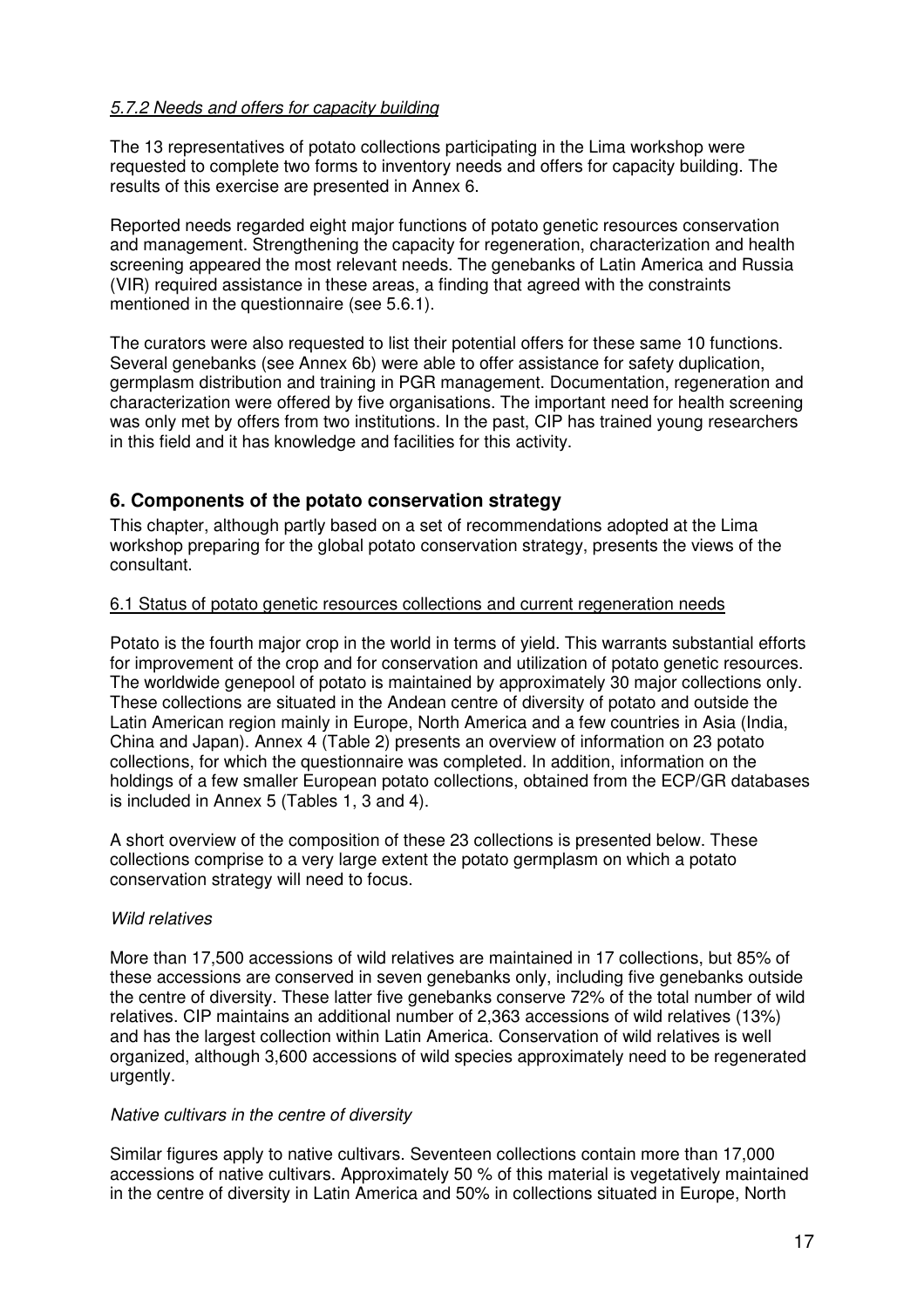America and Asia and maintained either vegetatively or in the form of true seed. Native cultivars include a group of 7 or 8 different species (Table 1, Annex 5). Most of these species are still utilised by local farmers. CIP maintains a large collection of native cultivars of the centre of diversity. In particular, the conservation of native cultivars in the collections of Columbia, Chile, Peru and probably also Bolivia is endangered because of lack of funding and adequate facilities. It is suggested to support these countries in the conservation of native cultivars.

Outside this region, in Europe and North America, germplasm of native cultivars is mainly used as a source for breeding. The genebanks in these regions often maintain native cultivars as populations, which mean that the original genotype is not conserved. Therefore, it is even more important that these native cultivars are conserved in the region of diversity.

#### Modern potato cultivars and breeding stocks

Twenty-three genebanks maintain over 10,900 accessions of Solanum tuberosum spp. tuberosum cultivars and more than 13,300 accessions of various breeding stocks (interspecific hybrids, research materials and breeding lines). Germplasm of this type of materials is generally duplicated between collections. These two types of potato germplasm are important for breeding. Their conservation is currently not endangered. It is suggested to exclude this type of germplasm from support by the Trust**.** 

#### 6.2 Accessibility and availability

Passport data of approximately 35,000 accessions are included in the databases of APIC and ECP/GR. (Annex 5, Tables 1,2 and 4). This means that information on 60% of the potato genetic resources approximately is readily accessible. Users do not accurately know which part of the accessions is practically available. At the same time, the responses to the questionnaire indicate that the collections are widely used by different user groups including breeders, researchers, NGOs, and farmers (see 5.4.8). Information on the signing and ratification of the International Treaty of PGRFA of 30 countries involved in the conservation of potato germplasm is presented in Annex 8. Since it may not be automatically assumed that a particular collection is part of the public domain and under the control of a Party that has ratified the Treaty, signing of the Solemn Undertaking (Annex 9) is suggested as a standard procedure in order to ensure accessibility under the conditions of the Multilateral System. Such Solemn Undertaking may also specify which human capacity and facilities the contracting party signing the Solemn Undertaking will make available.

#### 6.3 Securing effective links with users

Globally, various user groups intensively use the available potato germplasm (see 5.4.8). However, more effective use can be expected if the following steps are taken:

- improvement of the existing databases for passport data;
- inclusion of evaluation data on individual accessions in the databases and publication of this information on the Internet, currently achieved by three genebanks only;
- introduction as a standard practice the request to users to return their obtained evaluation data, included in the adopted standard Material Transfer Agreement of the International Treaty; as a result more information can be made available to the user community, potentially enhancing future use.

#### 6.4 Genebank management standards

From the questionnaire and the discussions in the Lima workshop it appeared that management standards considerably differ between different genebanks. In particular, it became clear that for some collections an insufficient number of plants of wild species is used to successfully maintain all genetic diversity during regeneration. Furthermore, storage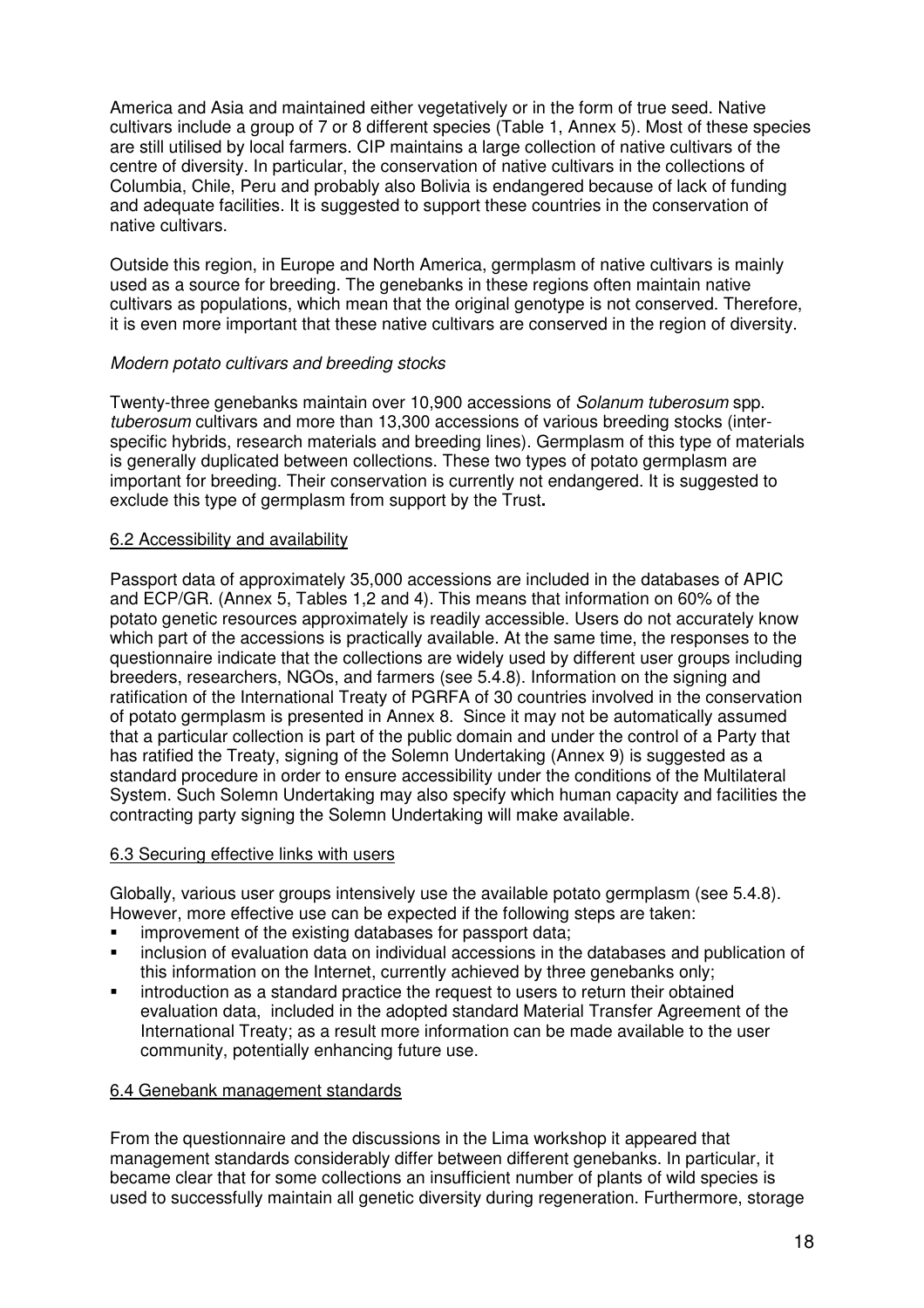facilities and storage methods vary substantially between collections. Finally, the health status of the potato germplasm is not always adequate, and safety duplication is not a common practice yet (see 5.4.6, 5.4.7 and 5.4.9). The questionnaire also revealed that general management practices have seldom been documented in written procedures and protocols as part of some form of a quality management system (see 5.4.10). The participants in the Lima workshop recognized this deficiency and formulated during the workshop a project to establish minimum conservation standards (see 7.2)

## 6.5 Networks and partnerships

As summarized above, a number of networks and partnerships in potato genetic resources exist, in particular APIC, ECP/GR, and specific project-oriented partnerships involving CIP and other genebanks (see 5.5). Participants in the networks and partnerships meet irregularly. Participants of the Lima workshop stressed the importance of improving the existing networks and increasing the number of partners. In addition to these networks and partnerships, it was suggested to establish a global Consortium to oversee the implementation of the potato conservation strategy, at least consisting of the organisations represented in the Lima workshop. At the the workshop such Consortium was established. It was decided that all curators of the participating genebanks (see list Annex 2b) in the Lima workshop would be members of the Consortium. In addition, representatives of other relevant potato collections, notably those held in Poland, Hungary, Spain, China, India and Japan could join the Consortium Regular meetings, organized once in every 3 to 4 years, similar to the Planning Conferences organised by CIP before 1987. Such consortium would be a useful tool to further develop and implement a rational potato conservation system and could advise if appropriate on the implementation of the activities supported by the Trust.

## 6.6 Proposed steps towards a rational potato conservation system

During the Lima workshop the discussions focussed on major elements of a rational system. Initially, nine major elements were discussed.

- 1. Improvement and extension of the documentation in existing international and regional databases as developed by APIC and ECP/GR; data of not yet incorporated collections should be included, and the information of already included potato collections should be updated.
- 2. Rationalisation of collections, using passport data and other relevant information obtained from phenotypic and molecular characterisation
- 3. Collaboration in setting standards for conservation, including regeneration, storage (facilities and safety distribution), and health aspects.
- 4. Need for urgent regeneration of endangered accessions.
- 5. Health screening in order to improve the health of potato germplasm to allow safe distribution; production and distribution of test kits for virus detection is regarded an important prerequisite in improving germplasm health.
- 6. Training in genetic resources management, including in health aspects.
- 7. Filling gaps in the collections, concerning species of the genepool not yet represented at all or under-represented in the collections.
- 8. Improving the safety duplication of the collections.
- 9. Repatriation of germplasm and associated information to countries of origin.

In the process, the participants of the workshop determined an order of priority for these nine elements from the perspective of urgency. Five priority elements were identified for further elaboration into proposals for future projects to be submitted for support by the Trust (see Chapter 7).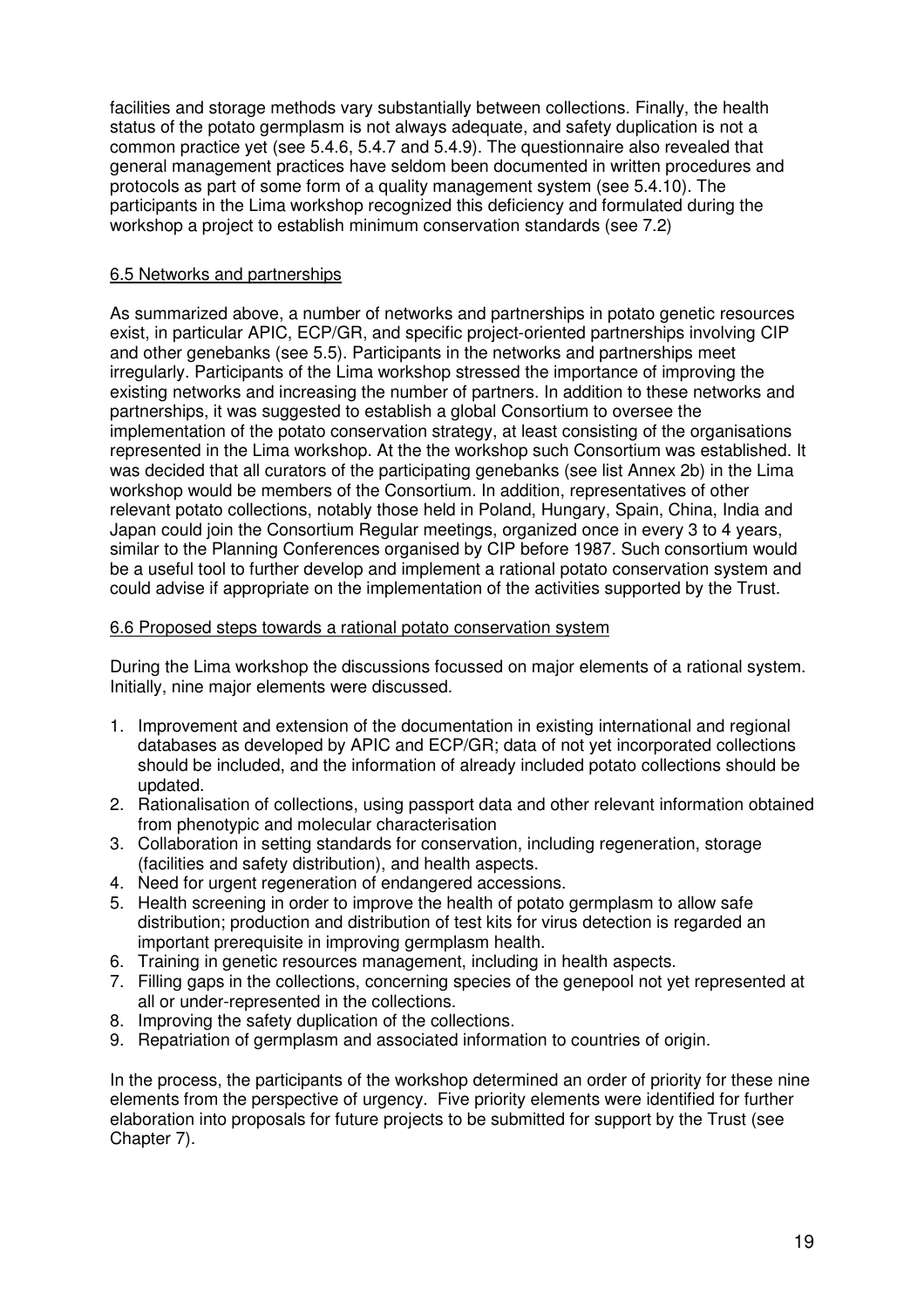# **7. Priorities proposed for support by the Trust**

The priorities described below have been selected in the Lima workshop. The consultant responsible for this draft potato genetic resources strategy explicitly agrees with this selection. The motives for this selection have been addressed below.

In establishing priorities for a rational system qualifying for support by the Trust, it was assumed that support may be provided in the form of either support to collaborative projects of several genebanks, contributing to genebank functions of common interest, such as regeneration, rationalisation, database development, safety duplication and improved health status of collections; or, alternatively, support for capacity building and upgrading of individual genebanks to correct apparent constraints regarding facilities, training and temporary actions to improvement of some genebank functions (see Table 2).

#### 7.1 Considerations used in the priority setting process.

Main considerations in the selection of priorities were the needs to:

- to optimise documentation of the collections, in order to improve accessibility, and as a tool for management of the collections from a global perspective;
- to create better storage conditions;
- to improve the level of safety duplication;
- to avoid loss of unique material:
- to rationalise collections by reducing undesirable duplication, in particular of native cultivars;
- to set standards for collection management; and
- **to create better conditions for use by clients.**

The above considerations were taken into account in discussing proposals for collaborative projects as well as for individual support to genebanks.

#### 7.2 Proposed priority actions and summary of pre-proposals.

#### Collaborative actions

The potato curators participating in the Lima workshop initially selected five actions from the nine elements recognized as forming part of a rational system (see 6.6). Pre-proposals for consideration by the Trust were formulated in parallel working groups and presented in a plenary session to all curators for discussion and final adoption.

The five pre-proposals proposed for support by the Trust concern:

- 1. the development of two comprehensive World Potato Genetic Resources Databases for wild species and native cultivars respectively;
- 2. the establishment of guidelines for effective management of potato genetic resources collections
- 3. the rationalisation of native cultivars collections;
- 4. the urgent regeneration of endangered accessions; and
- 5. the health improvement of potato germplasm maintained in the collections.

The five pre-proposals are presented in detail in Annex 7.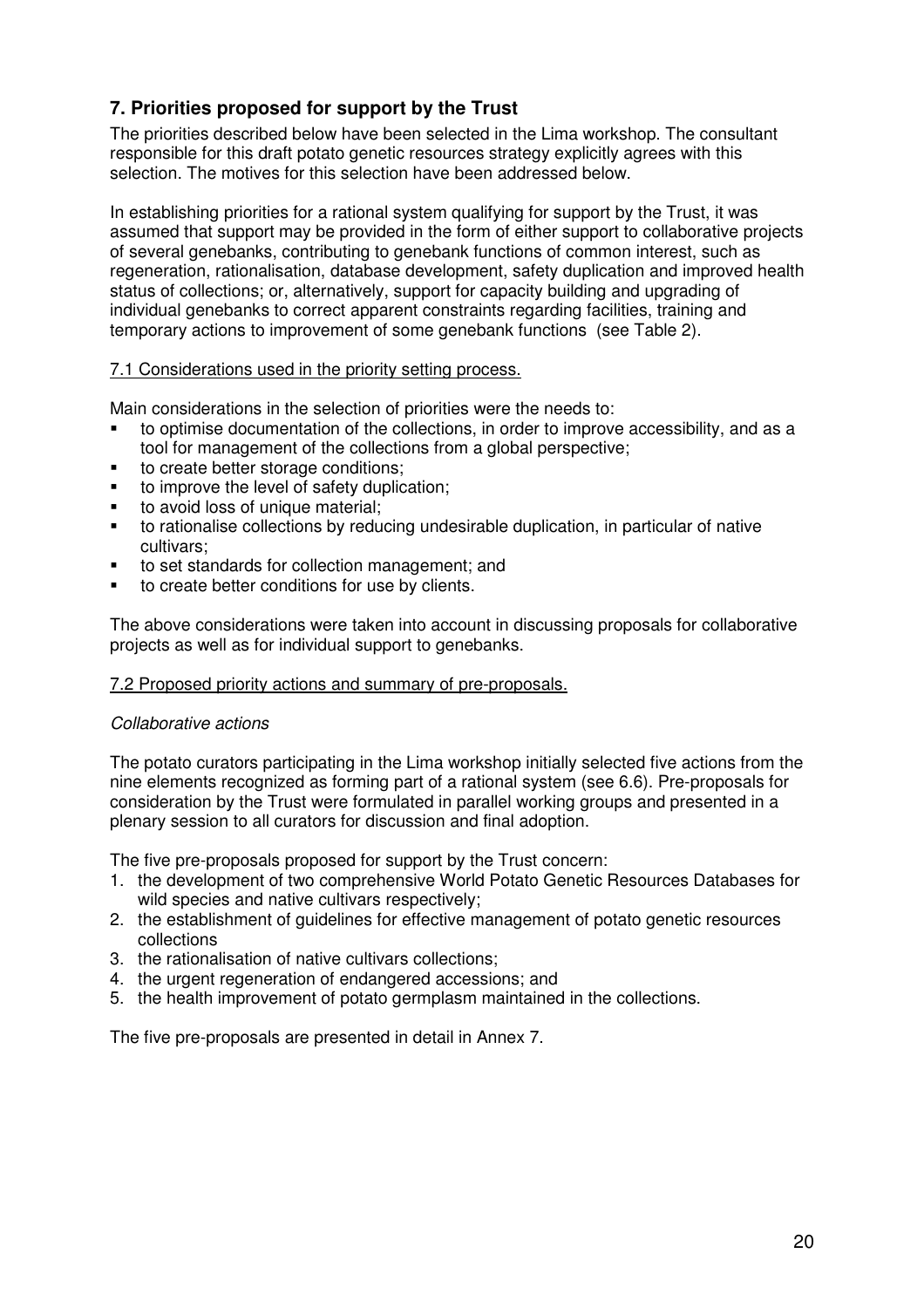While estimates of the cost of conserving the world's genetic resources for potato vary widely, it is clear that the Trust will only ever be able to make a partial contribution to the total. To extend the Trust's limited resources to cover as many of the most important and needy collections as possible, grant recipients are required to also contribute financial or other resources to the costs of conserving the collections they hold. Such a counterpart contribution also provides a means for recipients to demonstrate their own commitment to long-term conservations – a basic principle of eligibility for support from the Trust. The Trust will expect a fair level for such counterpart contributions – a level that must be sensitive to the financial realities facing the holders of collections.

Taking into account the statement of the Trust cited above, the participants in the Lima workshop further prioritised three out of these initial five proposals for support by the Trust. Clearly, these pre-proposals need further elaboration.

#### Pre-proposal 1. Development of two comprehensive World Potato Genetic Resources Databases for wild relatives and native cultivars respectively.

The establishment of two World Potato Genetic Resources Databases by building on the previously developed APIC and ECP/GR databases is considered an important step in allowing subsequent priority setting towards a rational potato system, and in particular in allowing rationalization of the collections. Documentation of all relevant potato collections should be upgraded to allow for inclusion of information in these two databases to be developed. This proposal was given highest priority, as its product should act as a management tool for the overall improvement of the conservation of potato genetic resources. Any genebank may participate in this project, that may be overseen by the newly established Consortium (see chapter 8), if appropriate.

#### Pre-proposal 2 Establishment of conservation guidelines for effective management of potato genetic resources collections.

Standards for the following elements of ex situ conservation of potato genetic resources were discussed:

- **•** regeneration procedures.
- health requirements,
- health testing,
- safety duplication, and
- storage conditions.

It was suggested that guidelines for standards should be further developed by means of an electronic discussion forum.

#### Pre-proposal 3 Rationalisation of native cultivars collections

Before rationalisation can start, information (passport and further characterisation data) of the collections concerned should be analysed to allow for the identification of duplicates. Therefore, implementation of proposal 1 forms a prerequisite for this activity.

Regarding the other two initial priorities it was concluded, that although the health status is important for viability and distribution, meeting health standards should not form a criteria for selection provided cleaning of germplasm concerned is economically feasible. Therefore it was decided to give lower priority to health improvement, although the need to improve the health status of some collections clearly remains (see 5.4.7). Urgent regeneration of endangered accessions is also very important but seemed paramount to first identify duplicates and to set standards for duplication. However, the Trust may consider supporting individual genebanks in this activity (see 7.2)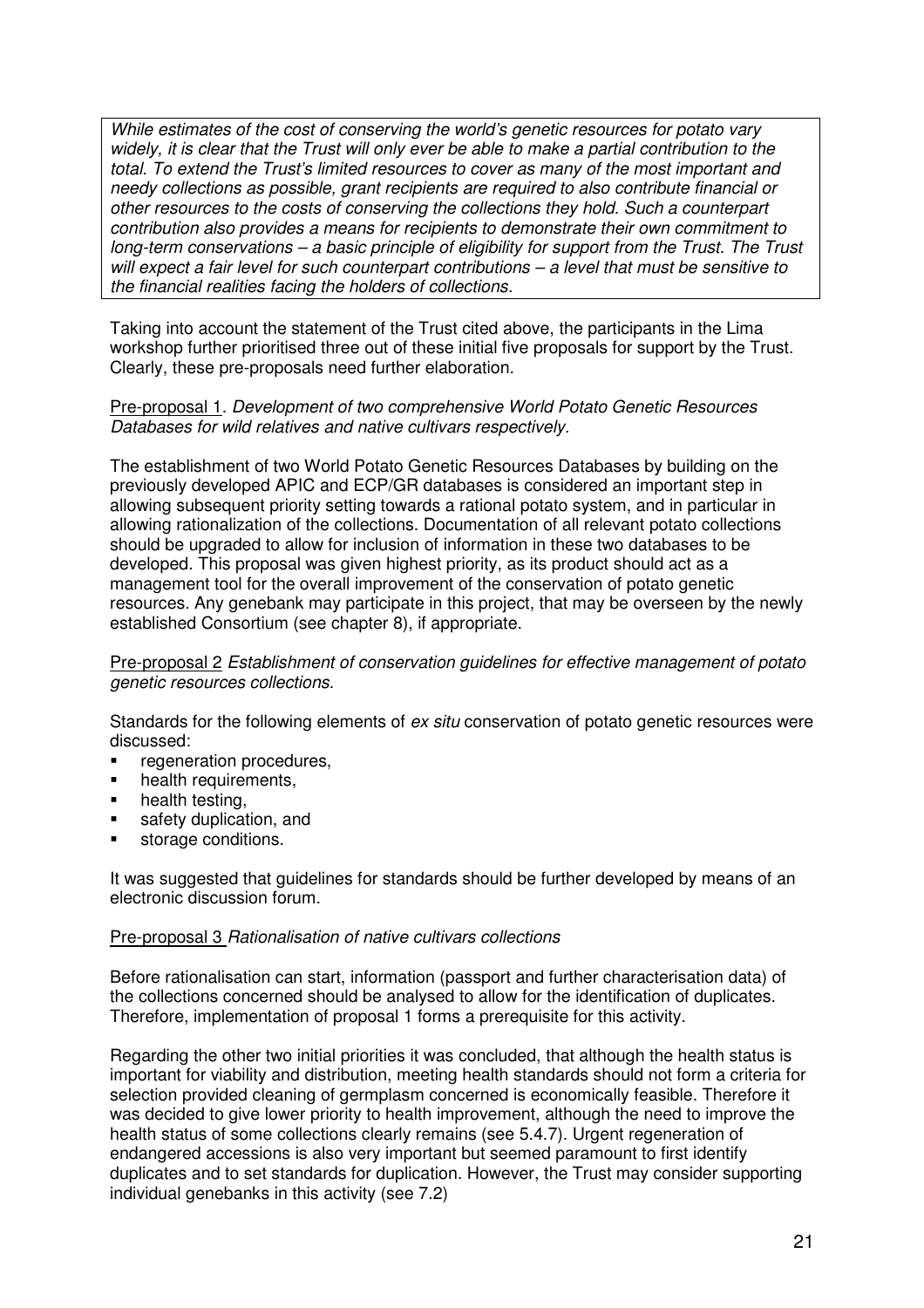## Capacity building and upgrading of individual genebanks

In addition to the three collaborative actions involving all relevant genebanks, specific needs of individual genebanks were considered. Based on the questionnaire (see 5.7) and the information obtained during the Lima workshop (Annex 6a), seven genebanks were identified which are regarded to have considerable constraints/needs in their conservation activities.

| Type of               | <b>INTA</b> | <b>PROINPA</b> | <b>CORPOICA</b> | <b>UACH</b> | <b>INIAP</b> | <b>INIA</b> | <b>VIR</b> |
|-----------------------|-------------|----------------|-----------------|-------------|--------------|-------------|------------|
| constraints           | (ARG)       | (BLV)          | (COL)           | (CHI)       | (ECU)        | (PER)       | (RUS)      |
| Regeneration          |             | x              |                 | v           |              | x           | х          |
| capacity              |             |                |                 |             |              |             |            |
| <b>Facilities for</b> | x           |                | Χ               | x           |              | х           | x          |
| maintenance           |             |                |                 |             |              |             |            |
| Staff capacity        |             | x              | Χ               | x           | x            | <b>ND</b>   | x          |
| and training          |             |                |                 |             |              |             |            |
| Health                |             |                | x               |             | X            | <b>ND</b>   | х          |
| screening             |             |                |                 |             |              |             |            |
| Documentation         | x           |                |                 | X           | x            | ND.         |            |
| facilities            |             |                |                 |             |              |             |            |

Table 2. List of major constraints in individual genebanks\*

With the exception of constraints in documentation facilities, constraints are mentioned by most of these genebanks, and these constraints may be considered for support by the Trust. The focal person visited only the VIR genebank, and the constraints mentioned by the other genebanks have not been locally. Therefore, this recommendation is only based on the information provided by the curators, and it is not clear to which extent support for facilities for maintenance and health screening by these genebanks is really required. Clearly, this also depends on the outcome of work on the level of duplication between genebank collections. As a consequence, it is difficult to prioritise the relative urgency experienced by these genebanks.

With regards to capacity building (training) the curators mentioned the following specific constraints and needs:

- a number of the presently active curators will retire soon and there is a need for training of a new generation,
- there is a need for training in all major genebank functions and in health screening in particular.

Several of the identified constraints of these genebanks are also addressed in the three preproposals. Therefore, opportunities may arise to address the individual needs of genebanks in the context of the collaborative projects contained in the three pre-proposals.

As a general note, it should be emphasized that not sufficient time has yet been available to elaborate these carefully selected project ideas into well-underpinned proposals. In particular, the expected results, the time frame, and the budgets needed require further consideration.

#### 7.3 Identification of collections with highest priority for support

A judgement by the consultant on the global status of potato conservation based on the questionnaire and other information obtained in the process leads to the following conclusions.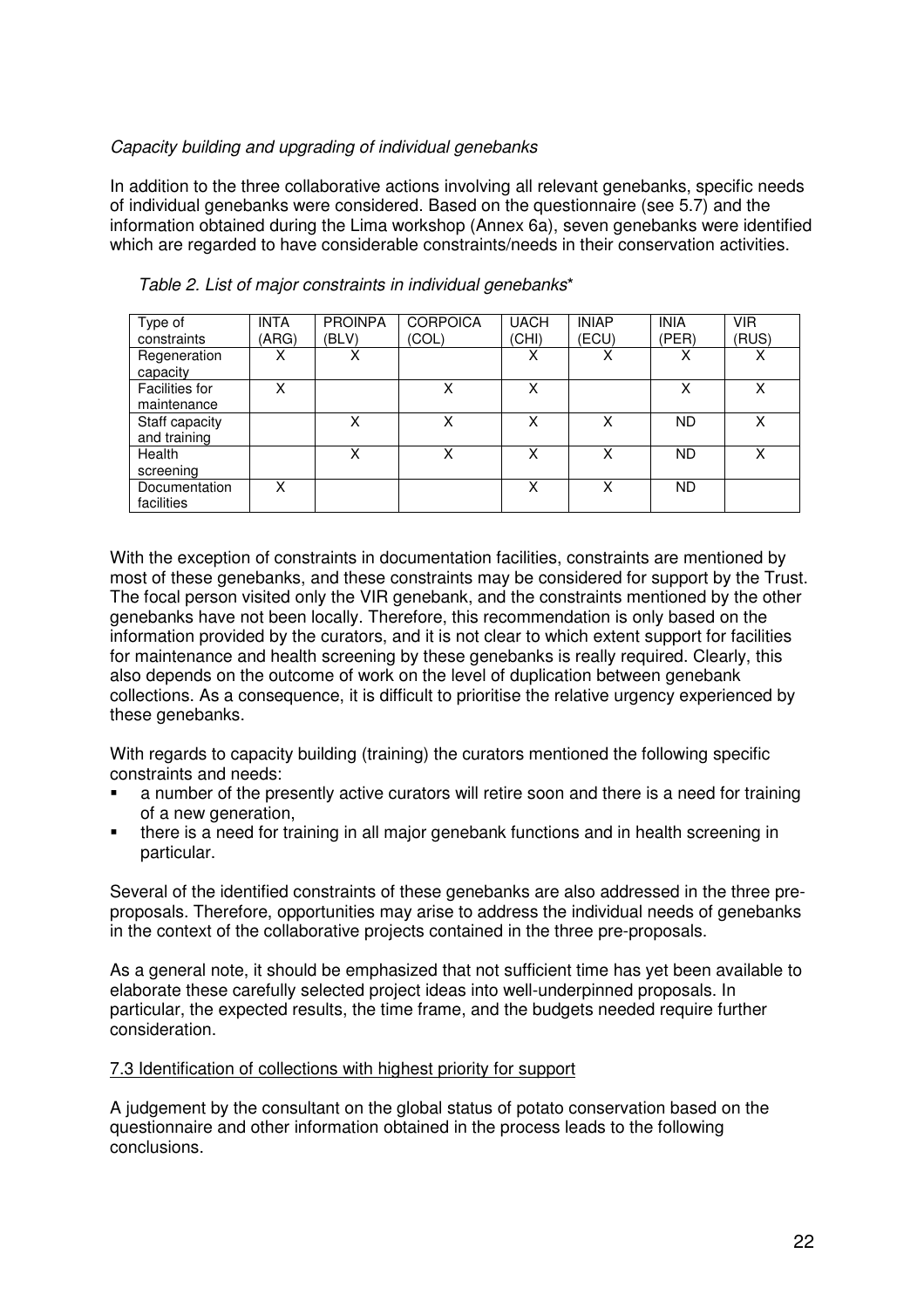- 1. Genebanks in Europe and North America, with the exception of the VIR genebank, function rather well and, relatively speaking, have no major constraints. The mission report on the VIR potato collection revealed that this genebank has problems with optimal regeneration and storage of the cultivars collection.
- 2. The collections in Japan, India and China do not face many constraints, although the Indian genebank states to have insufficient trained staff for cryopreservation. Curators of these genebanks did not participate in the Lima workshop.
- 3. CIP has excellent facilities and, thanks to additional funding, it has lately upgraded its facilities and conservation activities substantially, and has in particular increased the regeneration of wild species. The collection of CIP contains a large proportion of the diversity of potato, and the collection is excellently managed.
- 4. The collections of the other six genebanks in Latin America suffer from a number of constraints and should be given high priority for receiving funding by the Trust. The most important constraints have been summarized above in Table 2.
- 5. Insufficient information is available on the genebank of Mexico. It should be noted that several wild species with genes for late blight resistance are found in Mexico. A representative of this country, not being the potato curator stated that the situation was very unclear. The questionnaire sent to Mexico has not been returned.
- 6. In addition to the impact of a possible support by the Trust, other national and institutional factors that determine the probability of sustained proper management of the collections under the given circumstances need to be taken into account. However, it should be recognized that hard data for such considerations are lacking.

In the light of these conclusions, the considerations mentioned under 7.1 and the constraints presented in 7.2 (Table 2), the judgement of the consultant regarding the collections of highest priority for funding under individual agreements are listed in Table 3.

The criteria used to prioritize these collections for support are:

- **Figure 1** risks of losing unique potato germplasm;
- **EXEC** lack of adequate facilities for conservation;
- (imminent) lack of sufficiently trained staff;
- **If** lack of proper safety duplication.

Clearly, the institutional support for the listed genebanks needs further investigation, before Trust funding should be allocated.

| <b>Collections (Country)</b> | Total number of<br>accessions | Number of<br>native cultivars | Number of<br>wild species |
|------------------------------|-------------------------------|-------------------------------|---------------------------|
| <b>UACH</b> (Chile)          | 2,097                         | 331                           | 183                       |
| <b>INIAP (Ecuador)</b>       | 511                           | 222                           | 275                       |
| INIA (Peru)                  | 630                           | 310                           |                           |
| PROINPA (Bolivia)            | 2,207                         | 1,400                         | 500                       |
| VIR (Russia)                 | 8,800                         | 3,400                         | 3,100                     |
| CORPOCIA (Columbia)          | 1,159                         | 915                           | 108                       |
| <b>INTA</b> (Argentina)      | 2,011                         | 551                           | 1,460                     |

Table 3. Collections of highest priority for capacity building and upgrading

Genebanks are listed in this table in declining order of urgency of their needs

In offering assistance to the genebanks listed in Table 3, it is suggested that the highest priority should be given to the conservation of clonally propagated native cultivars from the centre of diversity. However, duplication between these collections should be identified first, and adequate database information may assist in this activity. The conservation of accessions of wild relatives in these genebanks should not yet receive high priority, as other genebanks in the world, notably at CIP and in Europe and North America, conserve this type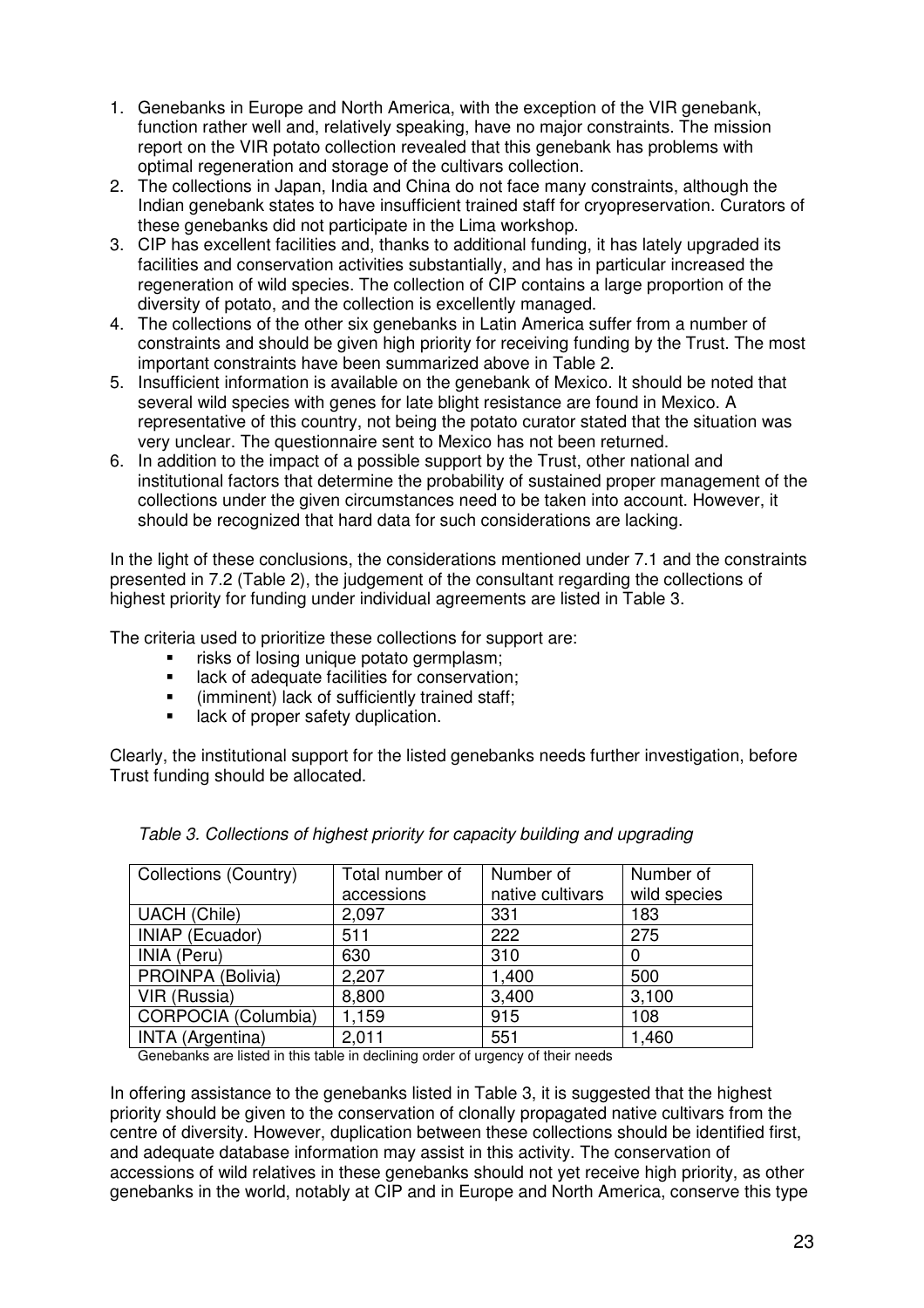of germplasm effectively. As can be noticed from Table 2, some of the genebanks listed in Table 3 have indicated that their storage facilities are not up to standards.

Not included are seven collections, which conserve limited, rarely unique germplasm. The scoring is based on the information of the questionnaire and the judgement of the consultant. Annex 9 presents a ranking of the quality of performance of eight genebank functions in 16 relevant potato genebanks. Genebanks are listed in decreasing order of perceived quality of performance of genebank functions. To arrive at such estimate, each genebank function has been given the same weight.

It can be concluded that a group of ten genebanks perform the eight major genebank functions concerned generally well, whereas the lower six collections exhibit constraints in their performance.

#### 7.4 An analysis of the capacity of potato genebanks to meet eligibility principles

A number of countries hosting collections that have been given high priority for support have not yet signed or ratified the International Treaty (Annex 8). In such cases, conditions for access and benefit sharing of PGRFA which conservation is to be supported by the Trust still need to be clarified and agreed. Institutions in countries which do not meet the Trust's eligibility criteria with regard to the International Treaty of PGRFA, may be requested to sign the "Solemn Undertaking for access or conservation" in stead (Annex 10a and b).

## **8. Process for the implementation of the strategy**

In chapter 7, two different options for Trust support, i.e. the funding of collaborative projects involving participation of several genebanks, and capacity building and upgrading of individual genebanks have been proposed.

#### 8.1 Collaborative project implementation

The participants in the Lima workshop agreed to establish a Consortium that can be consulted by the Trust and that, at the request of the Trust, might oversee the implementation of a potato conservation strategy. The activities of the Association of Potato Inter-genebank Collaborators (APIC) conducted from 1990 to 2002 were much appreciated by the participants in the Lima workshop, and it was accepted that the newly established Consortium should take over the role of APIC as a global potato conservation group. At the request of the Trust, the Consortium could also oversee a process for the further development of pre-proposals based on the priorities outlined above. The three prioritised pre-proposals (see 7.2) need to be further elaborated, and for this purpose an advisory group was appointed consisting of the focal persons of the originaly suggested five projects and additional advisors. The following arrangements were made in the Lima workshop:

- I. Focal persons for the five pre-proposals were identified:
	- Documentation (1); Reinhard Simon (CIP) and Roel Hoekstra (CGN)
	- **Regeneration (2); Andrea Clausen (INTA)**
	- Health screening (3); Enrique Chuioy (CIP)
	- Conservation Standards (4); A. Panta (CIP) and Ximena Cadima (PROINPA)
	- **Rationalisation: Carlos Arbizu (CIP)**
- •

II. The advisory group was established, and the following members were agreed:

- Seven focal persons (see II)
- **John Bamberg (USDA-ARS/ NP6)**
- **Gavin Ramsey (CPC)**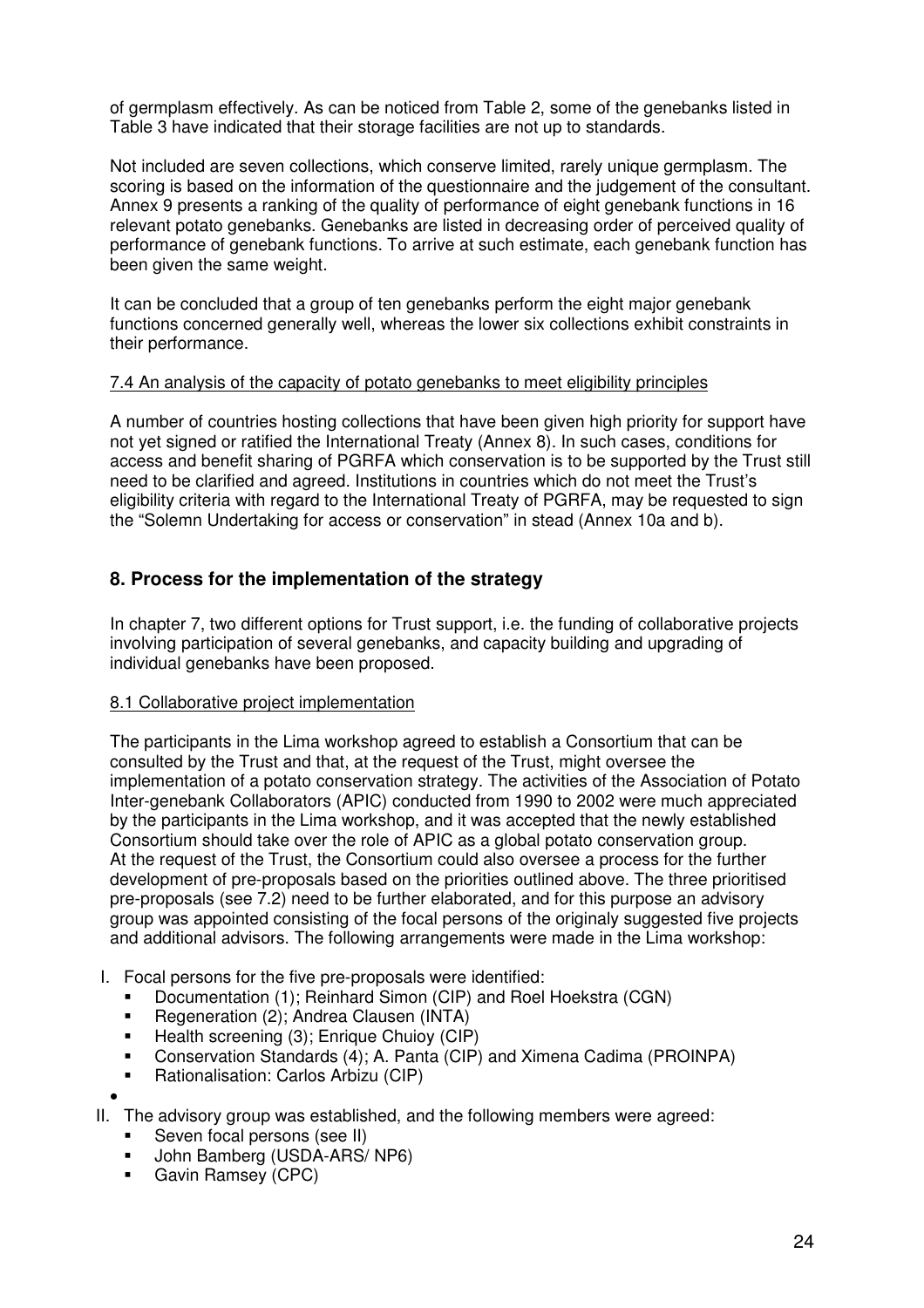The above researchers agreed to take up their positions in the Consortium's advisory group. It is at the discretion of the Trust how the Trust wishes to make use of this structure in implementing its own potato conservation strategy and to manage project funding.

The Solanaceae meeting to be held from 23-28 July 2006 in Madison could be extended with two days for a meeting of the advisory group. The finally selected pre-proposals could be elaborated in more detail at this meeting. Support of the Trust for the participation in the Madison meeting of potato curators, who have no own funding to participate, would be most welcome. In this meeting a coordinator acting as the focal contact person for the Trust could be appointed at the request of the Trust. Considering the funding policy of the Trust (see box 7.2) there will be a need for counterpart contributions to realize the projects described in the pre-proposals. The advisory group could take the lead in getting counterpart contributions. A possibility for financial support may be EU funding (INTAS programme), necessitating the inclusion of European partners (genebanks) in projects to be supported.

#### 8.2 Implementation of capacity building and upgrading of individual collections.

Chapter 7.2 provides information on the needs for capacity building and upgrading of seven genebanks in Latin America and Russia. With regard to training in major genebank functions as listed in Table 2, CIP and several genebanks in Europe and North America are willing to play a role. They have already offered to assist in capacity building (Annex 6b). The widely reported needs for improvement of health screening was only met by offers from two institutions. In the past, CIP has trained young researchers in this field and it has knowledge and facilities for this activity. The Trust may thus consider supporting a course in this field organised by CIP. However, implementation of improved health screening requires facilities in the genebanks concerned. Five out of the seven genebanks indicated that their facilities for health screening and maintenance of the collections are suboptimal. It did not become sufficiently clear which exact requirements these genebanks have. However, the Trust may consider support for these genebanks in improving facilities for the conservation of native cultivars. Further investigation of these needs is suggested.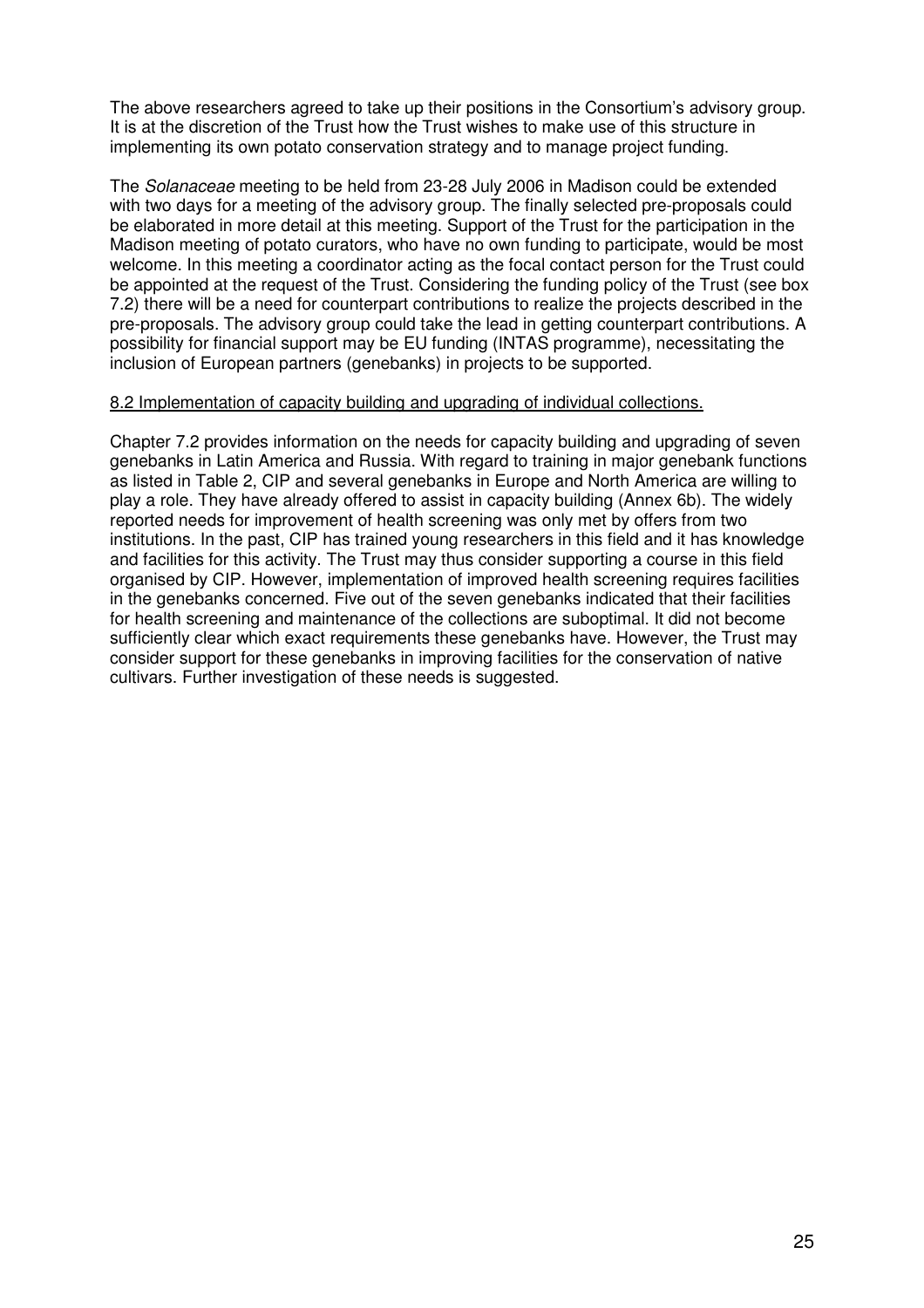#### **9. References**

- Bamberg, J.B., Z. Huamán and R. Hoekstra (1995). International cooperation in potato germplasm. In: (Eds. R. R. Duncan, D. M. Kral & M. K. Viney) Crop Science Society of America, Special Publication No. 23: International Germplasm Transfer: Past and Present, pp. 177-182.
- Bukasov, S. M. (1971). In: Flora of Cultivated Plants, Ed. Bukasov, S. M. Kolos, Leningrad, Russia, Vol. 9, pp. 5-40.
- Hawkes, J. G. (1990). The Potato: evolution, biodiversity & genetic resources. Belhaven Press, London. 259 pp.
- Hoekstra, R. and S. F. Carnegie (2001). The establishment of the European potato genetic resources database. In: Van den Berg, R. G., G. W. M. Barendse, G. M. van der Weerden, and C. Mariani (eds.), Solanaceae V. Advances in taxonomy and utilization. pp. 363-368. Proc. of the 5<sup>th</sup> Int. Solanaceae Conf., July 23-29, 2000, Nijmegen. Nijmegen University Press, The Netherlands.
- Hoekstra, R., L. Maggioni and E. Lipman, compilers (2001). Report of a Working Group on Potato, First meeting 23-25 March 2000, Wageningen, the Netherlands. IPGRI, Rome, Italy. 90 pp.
- Hoekstra, R. (2002). Conservation of potato genetic resources, a strategic activity. In: Vorträge zur Pflanzenzüchting 2002. Supplement 1. 15th Triennial Conference of the European Association for Potato Research; Abstracts of Papers and Posters. p.24. Hamburg, Germany, 15-19 July 2002.
- Hijmans,R. J., D. M. Spooner, A. R. Salas, L. Guarino and J. de la Cruz, 2002. Atlas of wild potatoes. International Plant Genetic Resources Institute, Rome, Italy. 129 pp.
- Huamán, Z., R. Hoekstra and J.B. Bamberg (2000a). The Inter-genebank Potato Database and the dimensions of available wild potato germplasm. Amer. J. of Potato Res. 77: 353- 362.
- Huamán, Z., R. Hoekstra and J. B. Bamberg (2000b). History of APIC and the initiative to create comprehensive databases. In: S. M. P. Khurana, G. S. Shekhawat, B. P. Singh, S. K. Pandey (eds.), Proceedings Global Conference on Potato, 6-11 December 1999, New Dehli, India. Volume 1:117-121.
- Lechnovich, V. S. (1971). In: Flora of Cultivated Plants, Ed. Bukasov, S. M. Kolos, Leningrad, Russia, Vol. 9, pp. 41-302.
- Spooner, D. M. & R. J. Hijmans (2001). Potato systematics and germplasm collecting, 1989- 2000. Amer. J. of Potato Research 78: 237-268.
- Spooner, D. M., K. Mclean, G. Ramsay, R. Waugh & G. J. Bryan (2005). A single domestication for potato based on multilocus amplified fragment length polymorphism genotyping. Proc. Nat. Acad. Sci. USA 102 (41): 14694 – 14699.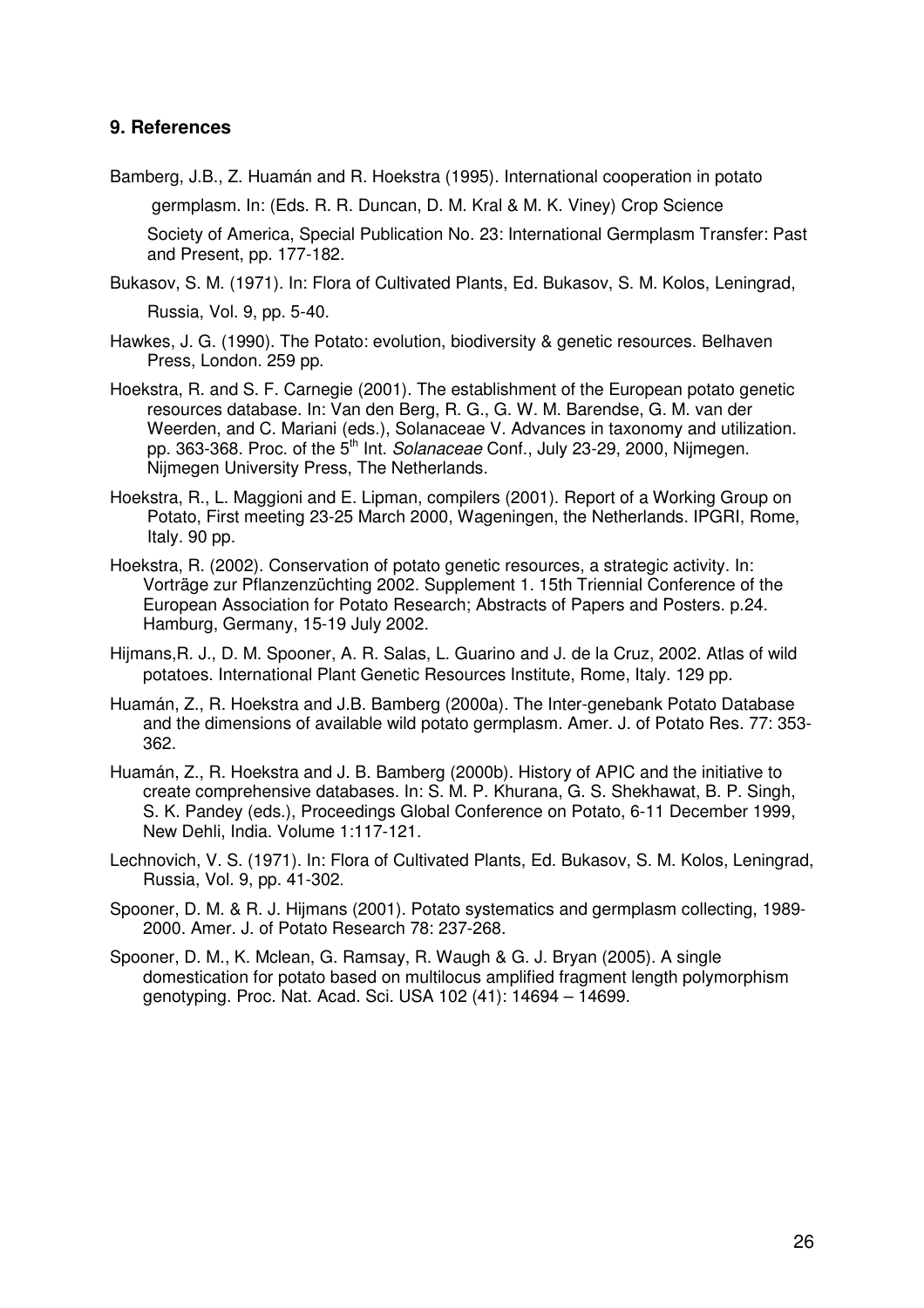| Annex 1: List of potato curators who have completed the questionnaire. |  |
|------------------------------------------------------------------------|--|
|------------------------------------------------------------------------|--|

|                  | <b>Country</b>                  | Contact details of potato collection curators                                                                                                                                                                                       | Question.<br>sent - date                  | <b>Reply</b><br>received -<br>date |
|------------------|---------------------------------|-------------------------------------------------------------------------------------------------------------------------------------------------------------------------------------------------------------------------------------|-------------------------------------------|------------------------------------|
| 1.               | Argentina                       | Andrea Clausen,<br>INTA, Balcarce, Argentina<br><b>Curator Potato collection INTA</b><br>E-mail: aclausen@balcarce.inta.gov.ar<br>Fax: +54 266 2 1756                                                                               | 11/05/2005                                | 02/06/2005                         |
| 2.               | <b>Bolivia</b>                  | Ximena Cadima,<br>PRIONPA, Cocabamba, Bolivia<br>Coordinator PGR (incl. Potato),<br>E-mail: xcadima@prionpa.org<br>Fax: +591 4 4360800                                                                                              | 11/05/2005                                | 02/072005                          |
| 3.               | <b>Bulgaria</b>                 | C/o Director<br>Institute for Plant Genetic Resources "K.Malkov"<br>Druzba 2<br>Sadovo, Plovdiv district, 4122, Bulgaria<br>Email: shamov@yahoo.com                                                                                 | 20/05/2005                                | No replies                         |
| 4.               | <b>Brazil</b>                   | Dr. Fausto Francisco dos Santos<br>Centro Nacional de Pesquisa de Hortalizas<br>(CNPH), EMBRAPA, Brazil<br><b>Curator Potato Collection Brazil</b><br>E-mail: fausto@cnph.embrapa.br                                                | 11/05/2005                                | No replies                         |
| 5.               | Canada                          | <b>Ricky Allaby</b><br>Potato Research Centre, Agriculture and Agri-<br>Food Canada<br>850 Lincoln Road, P.O. Box 20280<br>Fredericton, New Brunswick<br>E3B 4Z7, Canada<br>Fax: 506 452 3316<br>Email: allabyr@agr.gc.ca           | 20/05/2005                                | 16/06/2005                         |
| 6.               | <b>Chile</b>                    | Andrés Contreras M.,<br>Instituto de Producción y Sanidad Vegetal,<br>Universidad Austral de Chile, Casilla 567,<br>Valdivia, Chile.<br><b>Curator Potato Collection of Chile</b><br>E-mail: acontrer@uach.cl<br>Fax: +56 63 221733 | 11/05/2005                                | 01/07/2005                         |
| $\overline{7}$ . | China                           | Dr. Xie Kaiyun<br>Chinese Academy of Agricultural Science (IVF-<br>CAAS)<br>Institute of Crop Germplasm Resources (CAAS)<br>12 Zhongguancun Nandajie, Beijing, 100081,<br>China<br>Email: xieky@mail.caas.net.cn                    | 20/05/2005                                | 17/06/2005                         |
| 8.               | Colombia                        | Dilmer Moreno<br><b>Curator Potato Collection of CORPOICA</b><br>CORPOICA, Tibaitata, AA 151123, El Dorado,<br>Bogota, Colombia ; e mail :<br>dilmer1923@hotmail.com<br>and Dr. Mario Lobo (pnrgv@epm.net.co)                       | 11/05/2005<br>and resent on<br>22/06/2005 | 17/06/2005                         |
| 9.               | <b>Czech</b><br><b>Republic</b> | Jaroslava Domkárová<br>Potato Research Institute, 580 01 Havlickuv Brod,<br><b>Czech Republic</b><br>E-mail: domkarova@vubhb.cz<br>Fax: +420 451 21578                                                                              | 11/05/2005                                | 20/06/2005                         |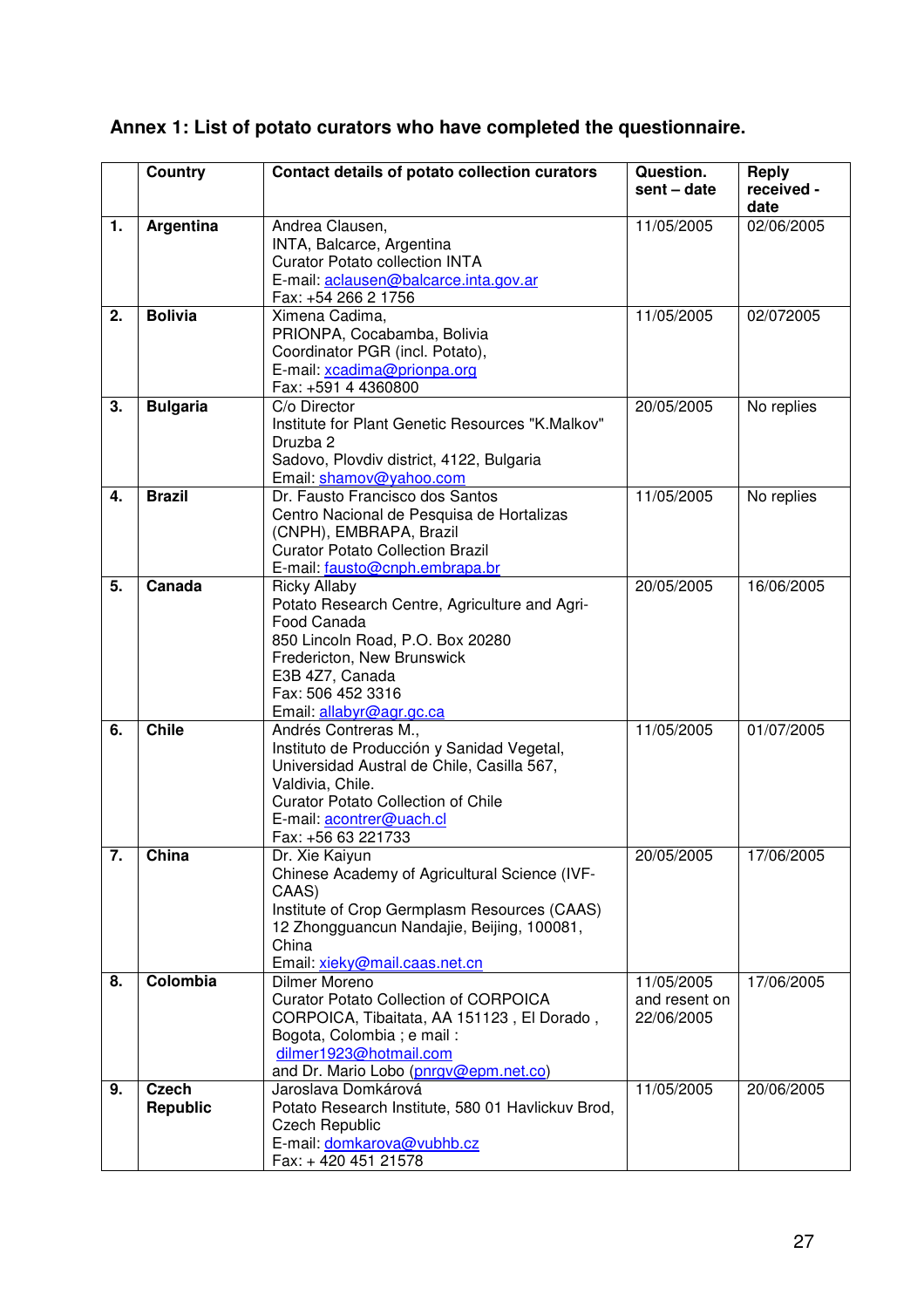|     | <b>Country</b> | Contact details of potato collection curators                                                                                                                                                                                                                                | Question.<br>sent - date                  | <b>Reply</b><br>received -<br>date |
|-----|----------------|------------------------------------------------------------------------------------------------------------------------------------------------------------------------------------------------------------------------------------------------------------------------------|-------------------------------------------|------------------------------------|
| 10. | <b>Ecuador</b> | Ing. Cesar Tapia<br>DENAREF, INIAP, Sta Catania, Quito, Ecuador<br><b>Curator Potato Collection Ecuador</b><br>E-mail: denaref@ecnet.ec                                                                                                                                      | 11/05/2005                                | 26/07/2005                         |
| 11. | <b>France</b>  | Daniel Ellissèche<br>INRA, Amélioration de la Pomme de Terre, 29260<br>Ploudaniel, France<br>Curator potato collection INRA<br>E-mail: ellissec@rennes.inra.fr<br>Fax: +33 229 626330                                                                                        | 11/05/2005                                | 17/06/2005                         |
| 12. | Germany        | Dr. Claus Dehmer,<br>Institute of Plant Genetic Resources and Crop<br>Plant Research (IPK), Gross Lusewitz, Germany<br>Potato Curator IPK<br>E-mail: glksmv@t-online.de<br>Fax: +49 38209 82313                                                                              | 11/05/2005                                | 28/06/2005                         |
| 13. | <b>Hungary</b> | Sandor Horvath<br>Regional Potato Research Centre of Veszprem,<br>Hungary<br>Email: hs@georgikon.hu                                                                                                                                                                          | 20/05/2005<br>and resent on<br>17/06/2005 | No replies                         |
| 14. | Japan          | Dr. Kazuyoshi Hosaka<br>Faculty of Agriculture Kobe University<br>Rokkodai-cho, Nada-ku, Kobe-shi 657<br>Japan<br>Email: hosaka@kobe-u.ac.jp                                                                                                                                 | 17/06/2005                                | Not relevant                       |
| 15. | Japan          | Dr. Kazutoshi Okuno, Director of Genebank,<br>National Institute of Agrobiological Sciences,<br>Kannondai 2-1-2, Tsukuba<br>Ibaraki 305-8602, Japan<br>Tel: +81-29-838-7930, Fax: +81-29-838-7408<br>E-mail: okusan@affrc.go.jp                                              | 27/06/2005                                | 27/07/2005                         |
| 16. | India          | Dr. G.S. Shekhawat<br>Central Potato Research Institute, Indian Council<br>of Agric. Research<br>Shimla, Himachal Pradesh, 171001, India<br>Email: director@cpri.hp.nic.in<br>Email:shekhawat@excite.com or<br>director@cpri.hp.nic.in                                       | 19/05/2005                                | 10/10/2005                         |
| 17. | Ireland        | Dennis Griffin<br>Teagasc, Oakpark, Ireland<br>Email: Dgriffin@oakpark.teagasc.ie<br>Fax: 353 599142423                                                                                                                                                                      | 19/05/2005                                | No replies                         |
| 18. | <b>Mexico</b>  | Dr. Alejandro Espinoza<br><b>INIFAP, Mexico</b><br><b>Curator Potato Collection Mexico</b><br>E-mail: espinoal@inifap2.inifap.conacyt.mx                                                                                                                                     | 11/05/2005                                | No replies                         |
| 19. | <b>Mexico</b>  | Dr. Jesus A. Cuevas Sanchez<br>Banco Nacional de Germoplasma Veget, Dep. de<br>Fitotecnia, Univ. Aut. de Chapingo<br>Carretera Mexico-Texcoco km.38.5<br>Chapingo, Texcoco, EDO de México<br>56230, Mexico<br>Email: cuevasax@correo.chapingo.mx and<br>jaxayacatl@yahoo.com | 17/06/2005                                | No replies                         |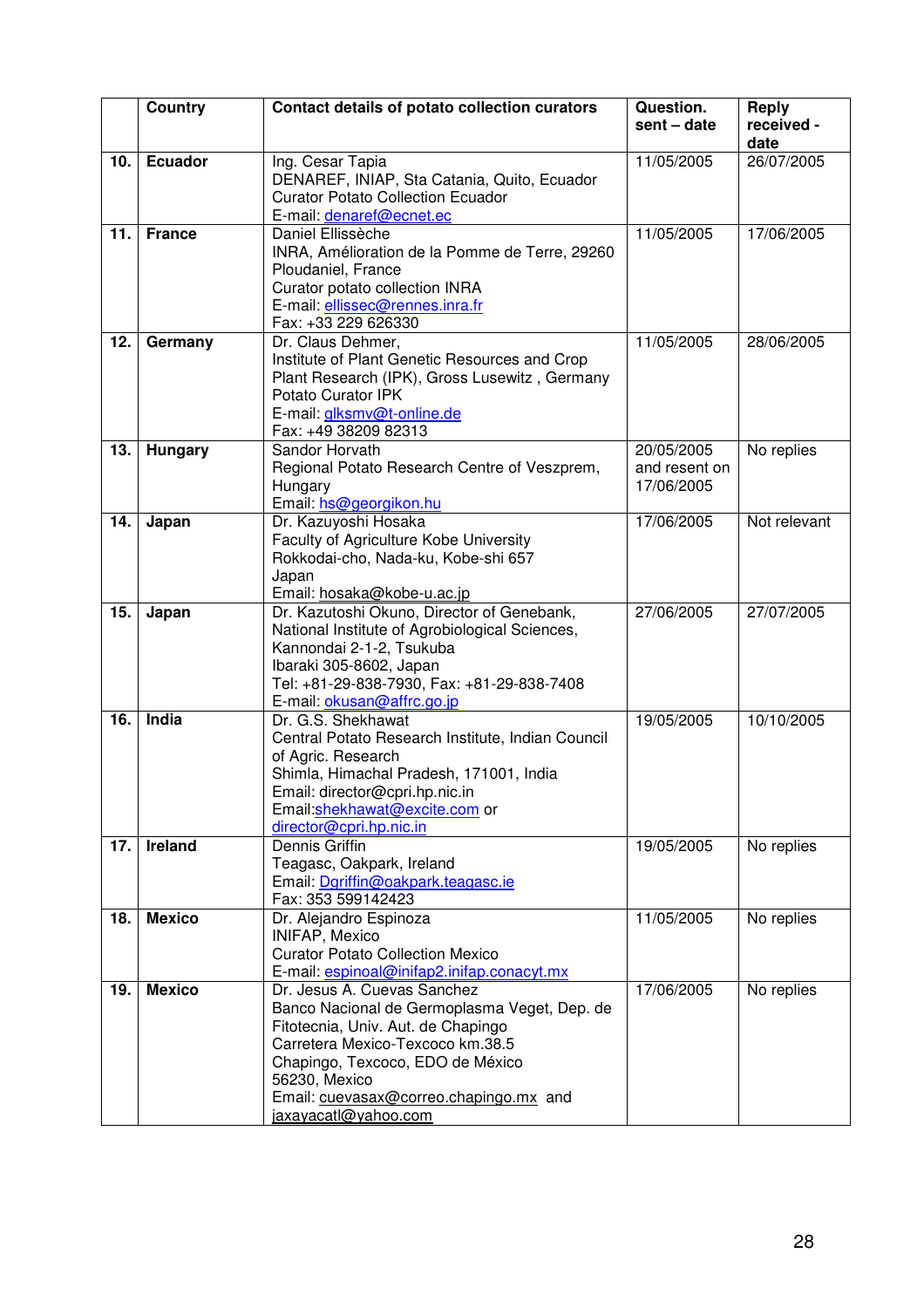|     | Country            | Contact details of potato collection curators                                       | Question.   | Reply<br>received - |
|-----|--------------------|-------------------------------------------------------------------------------------|-------------|---------------------|
|     |                    |                                                                                     | sent - date | date                |
| 20. | <b>The</b>         | Ir. Roel Hoekstra,                                                                  | 11/05/2005  | 20/06/2005          |
|     | <b>Netherlands</b> | Centre for Genetic Resources, The Netherlands,                                      |             |                     |
|     |                    | Wageningen, The Netherlands                                                         |             |                     |
|     |                    | Curator of the Potato Collection. Manager APIC                                      |             |                     |
|     |                    | database of wild potato species                                                     |             |                     |
|     |                    | E-mail: roel.hoekstra@wur.nl                                                        |             |                     |
|     |                    | Fax: +31 317 423110                                                                 |             |                     |
| 21. | Peru               | Dr. William Roca,                                                                   | 11/05/2005  | 28/06/2005          |
|     |                    | <b>Head Genetic Resources Unit CIP</b>                                              |             |                     |
|     |                    | International Potato Centre (CIP), Lima, Peru                                       |             |                     |
|     |                    | E-mail: w.roca@cgiar.org<br>Fax: +51 1 317 5326                                     |             |                     |
| 22. | Peru               | Ing. Valeriano Huanco Sacachipana                                                   | 11/05/2005  | 23/08/2005          |
|     |                    | Estacion Experimental Santa Anna, INIA                                              |             |                     |
|     |                    | Real #507, El Tambo, Huancayo, Peru                                                 |             |                     |
|     |                    | <b>Curator Potato Collection Peru</b>                                               |             |                     |
|     |                    | E-mail: staana@inia.gob.pe                                                          |             |                     |
| 23. | Peru               | Dr. Ramiro Ortega, Potato Curator                                                   | 19/05/2005  | No replies          |
|     |                    | CRIBA, Univ. San Antonio de Abad, Cusco, Peru                                       |             |                     |
|     |                    | Email: criba@terra.com.pe                                                           |             |                     |
| 24. | Poland             | Jerzy Lewosz,                                                                       | 11/05/2005  | No replies          |
|     |                    | Plant Breeding and Acclimatisation Institute                                        |             |                     |
|     |                    | (IHAR),                                                                             |             |                     |
|     |                    | Potato Branch Division, Bonin, Poland<br>E-mail: iziem@man.koszalin.pl              |             |                     |
|     |                    | Fax: +48 94 342728                                                                  |             |                     |
| 25. | Romania            | Dimitru Bodea                                                                       | 11/05/2005  | 16/08/2005          |
|     |                    | Genebank of Suceava/ Agriculktural Research                                         |             |                     |
|     |                    | Station of Suceava,                                                                 |             |                     |
|     |                    | B-dul 1 Decembrie, no 15                                                            |             |                     |
|     |                    | 5800 Suceava, Romania                                                               |             |                     |
|     |                    | Tel: (402-30) 210573                                                                |             |                     |
|     |                    | Fax: (402-30) 222879                                                                |             |                     |
|     |                    | Email: genebank@suceava.astral.ro                                                   |             |                     |
| 26. | <b>Russia</b>      | Dr. Stepan Kiru, VIR, Petersburg, Russia<br><b>Curator Potato Collection of VIR</b> | 11/05/2005  | 12/06/2005          |
|     |                    | E-mail: s.kiru@vir.nw.ru or step kiru@imail.ru                                      |             |                     |
|     |                    | Fax: +7 812 3118762                                                                 |             |                     |
| 27. | Slovakia           | Eva Brutovska                                                                       | 13/06/2005  | 15/06/2005          |
|     |                    | Potato Research and Breeding Institute (VSUZ),                                      |             |                     |
|     |                    | Popradská 518                                                                       |             |                     |
|     |                    | Velka Lomnica, 059 52, Slovakia                                                     |             |                     |
|     |                    | Email: forisek@sinet.sk                                                             |             |                     |
| 28. | <b>Slovenia</b>    | Peter Dolnicar                                                                      | 13/06/2005  | 19/06/2005          |
|     |                    | Biotechniska fakulteta, Slovenia<br>Email: peter.dolnicar@kis.si                    |             |                     |
| 29. | Spain              | Dr. Domingo Rios, Curator                                                           | 22/06/2005  | 15/07/2005          |
|     |                    | Centro de Conservacion de la Dbiodiversidad                                         |             |                     |
|     |                    | Agricola de Tenerife                                                                |             |                     |
|     |                    | Cabildo Consular de Tenerife                                                        |             |                     |
|     |                    | Carretera de Tacoronte - Tejina, 20 A                                               |             |                     |
|     |                    | 38350 Tacoronte                                                                     |             |                     |
|     |                    | Santa Cruz de Tenerife, Canarias, Spain                                             |             |                     |
|     |                    | Tel. 00-34-922 573110                                                               |             |                     |
|     |                    | Email: domingor@cabtfe.es or                                                        |             |                     |
|     |                    | ccbiodiversidad@cabtfe.es                                                           |             |                     |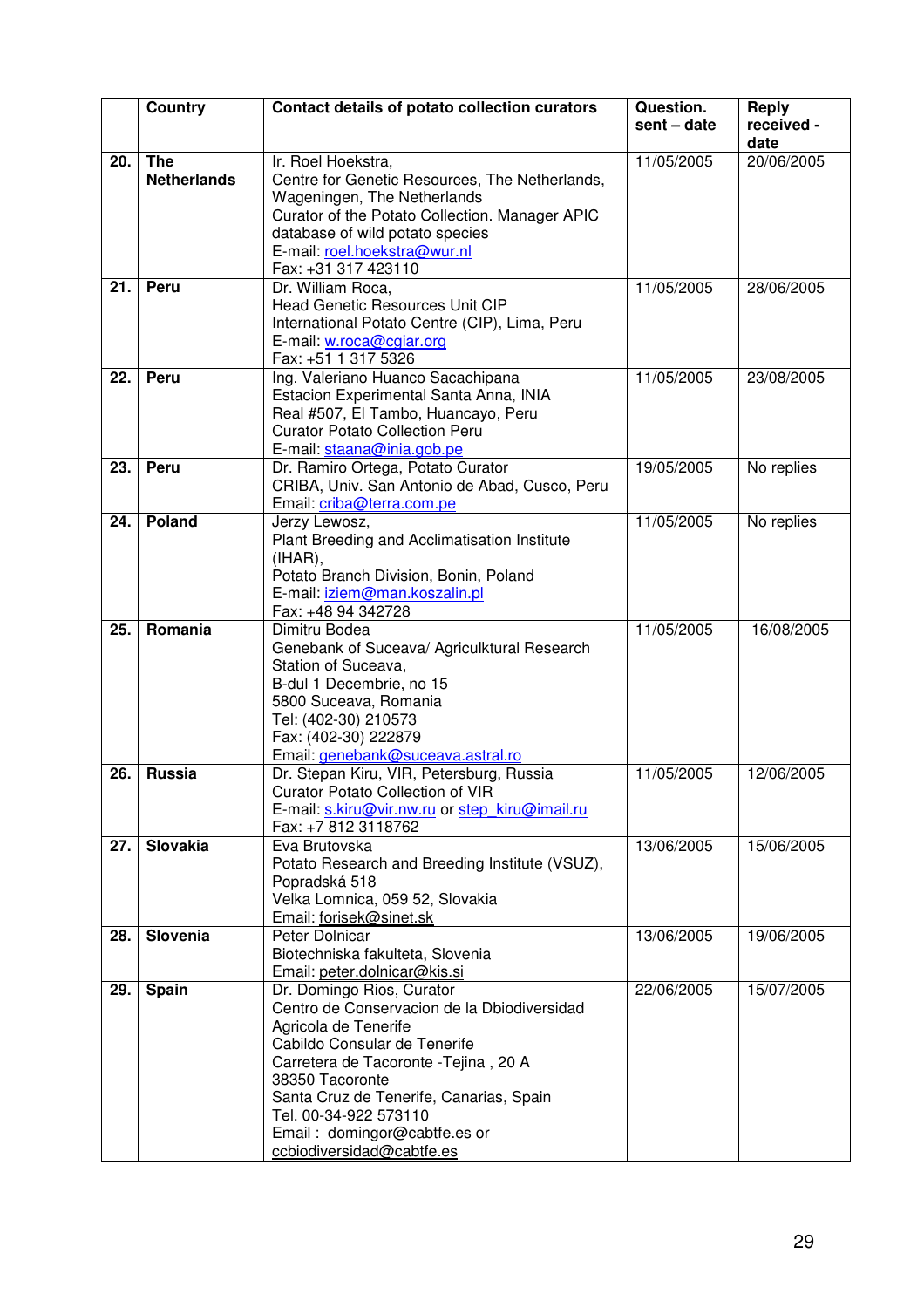|     | <b>Country</b>           | Contact details of potato collection curators                                                                                                                                                                                                                                                   | Question.<br>sent - date | Reply<br>received -<br>date |
|-----|--------------------------|-------------------------------------------------------------------------------------------------------------------------------------------------------------------------------------------------------------------------------------------------------------------------------------------------|--------------------------|-----------------------------|
| 30. | <b>Sweden</b>            | Director of NGB<br>Nordic Genebank<br>P.O. Box 41, Alnarp, S-23053, Sweden<br>Email: nordgen@ngb.se                                                                                                                                                                                             | 20/05/2005               | 10/07/2005                  |
| 31. | <b>Ukraine</b>           | Anatoly A. Podgajetskiy<br>Institute for Potato Production Ukrainian Academy<br>of Agric. Sciences<br>Chkalov 22, Nyemeshayevo<br>Borodyanka district, Kiev region, 255740, Ukraine<br>Email: podgaetsky@minapk.kiev.ua or<br>upri@visti.com                                                    | 20/05/2005               | No replies                  |
| 32. | <b>United</b><br>Kingdom | Dr. John Bradshaw or Gavin Ramsay,<br>Commonwealth Potato Collection, SCRI, Dundee,<br>United Kingdom<br>E-mail: jbrads@scri.sari.ac.uk or<br>gramsa@scri.sari.ac.uk<br>Fax: +44 1382 562 426                                                                                                   | 11/05/2005               | 07/072005                   |
| 33. | <b>United</b><br>Kingdom | Dr. Stuart Carnegie,<br>SASA, East Craigs, Edinburgh, United Kingdom<br>Curator of the UK collection of modern potato<br>varieties<br>Manager of the European database of collections<br>of potato varieties and breeding lines.<br>E-mail: stuart.Carnegie@sasa.gov.uk<br>Fax: +44 131 2448940 | 11/05/2005               | No replies                  |
| 34. | <b>USA</b>               | Dr. John Bamburg,<br>USDA, ARS Potato Introduction Project<br>Sturgeon Bay, USA<br>Curator USDA, ARS Potato Collection (NP6)<br>E-mail: Nr6jb@ars-grin.gov<br>Fax: +1 414 743 1080                                                                                                              | 11/05/2005               | <b>June 2005</b>            |
| 35. | Venezuela                | Ms. Lourdes Gonzales<br>Centro de Investigación Agropec. del Estado de<br>Merida, INIA<br>Av. Urdaneta, Edf. MAC Apartado 425<br>Merida, Estado Merida, 5101, Venezuela<br>Email: lcgonzalez@inia.gov.ve and<br>lourdesgonzales@yahoo.com                                                       | 17/06/2005               | No replies                  |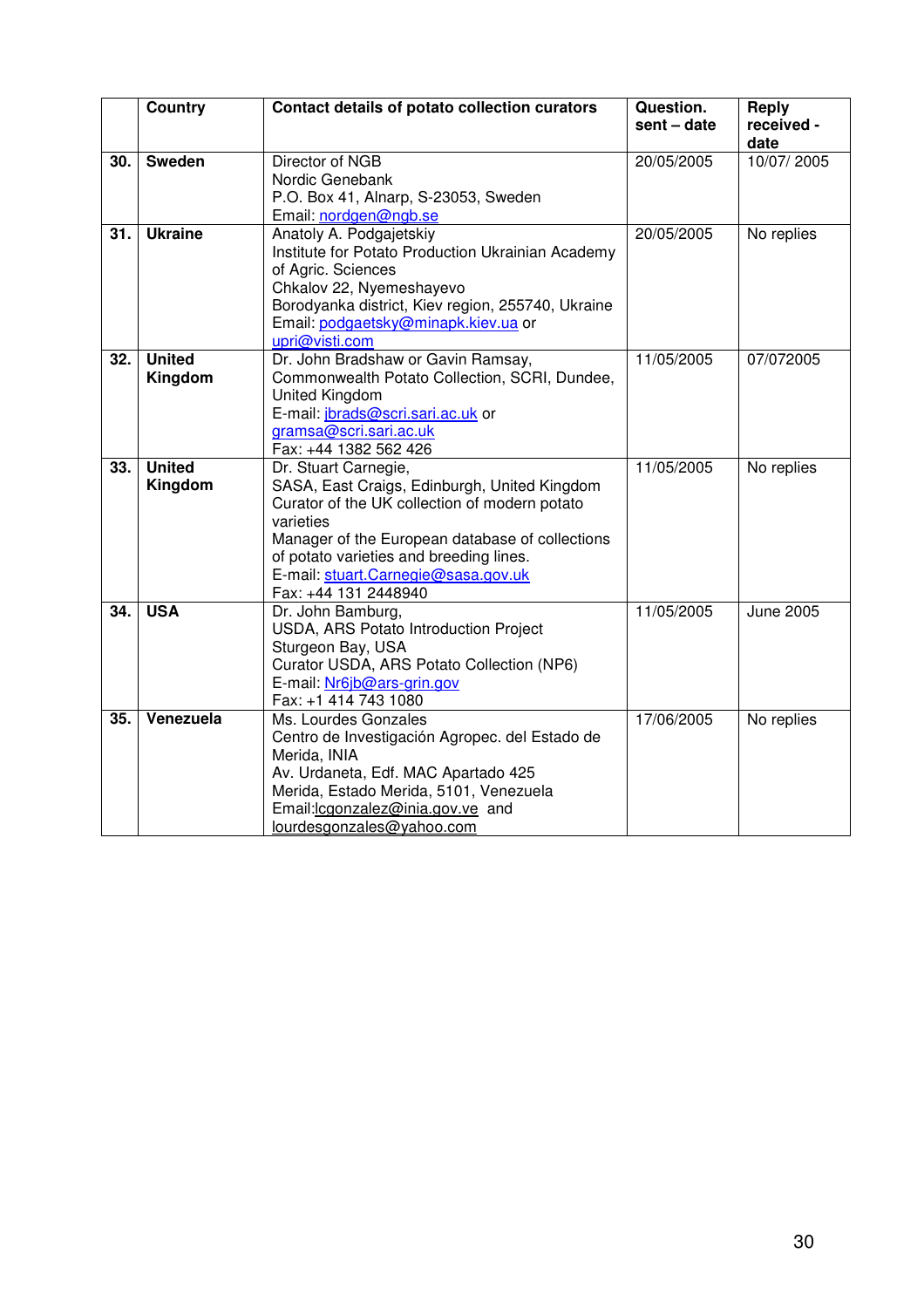# **Annex 2a Program Lima Workshop**

#### **Workshop of Potato Ex situ Collection Curators to Develop a Global Potato Conservation Strategy**

Headquarters of the International Potato Centre (CIP), Lima, Peru 24-25-26 August 2005

#### **Objectives:**

- To consult the representatives of relevant potato collections in order to develop a strategy for the efficient and effective conservation of potato genetic resources;
- To access the state of art of potato conservation in the world and to identify collections or
- networks which may be eligible for long-term support by the Global Crop Diversity Trust
- To discuss conservation standards and criteria for long-term support from the Trust

#### **Programme:**

|                 | <b>Wednesday August 24, 2005</b>                                                           |  |  |  |
|-----------------|--------------------------------------------------------------------------------------------|--|--|--|
| <b>Time</b>     | <b>Topics</b>                                                                              |  |  |  |
| $9:00 - 10:30$  | Plenary session (Chair: Loek van Soest, Rap.: Willy Roca)                                  |  |  |  |
|                 | Welcome and opening - CIP DG and Loek van Soest<br>$\circ$                                 |  |  |  |
|                 | Brief introduction of the participants $-$ All<br>$\circ$                                  |  |  |  |
|                 | Approval of tentative programme and logistics information<br>$\circ$                       |  |  |  |
|                 | Introduction of the Global Crop Diversity Trust and the conservation strategies<br>$\circ$ |  |  |  |
|                 | - Brigitte Laliberté                                                                       |  |  |  |
|                 | Introduction to the Global Potato Conservation Strategy - Loek van Soest<br>O              |  |  |  |
|                 | <b>Discussion</b><br>O                                                                     |  |  |  |
| $10:30 - 11:00$ | Coffee break                                                                               |  |  |  |
| $11:00 - 12:30$ | Plenary session (Chair: Brigitte Laliberté, Rap.: Loek van Soest)                          |  |  |  |
|                 | Results of the questionnaires - Loek van Soest<br>$\circ$                                  |  |  |  |
|                 | Discussion on the outcome of the questionnaire<br>$\circ$                                  |  |  |  |
|                 | Presentations of the representatives of potato genebanks $-5$ minutes each<br>$\circ$      |  |  |  |
|                 | Discussion<br>$\Omega$                                                                     |  |  |  |
| $12:30 - 14:00$ | Lunch                                                                                      |  |  |  |
| $14:00 - 15:30$ | Plenary session (Chair: Loek van Soest, Rap.: Brigitte Laliberté)                          |  |  |  |
|                 | Potato Networks in the world (10 minutes each presentation):                               |  |  |  |
|                 | CIP - Willy Roca, E. Chujoy<br>$\circ$                                                     |  |  |  |
|                 | APIC - John Bamberg<br>$\circ$                                                             |  |  |  |
|                 | ECP/GR potato working group - Roel Hoekstra<br>O                                           |  |  |  |
|                 | International databases<br>$\Omega$                                                        |  |  |  |
|                 | APIC data base of wild potato species - Roel Hoekstra<br>$\circ$                           |  |  |  |
|                 | APIC data base of primitive potato cultivars - CIP- R.Simon, R.Gomez<br>$\Omega$           |  |  |  |
|                 | Discussion<br>$\circ$                                                                      |  |  |  |
| $15:30 - 16:00$ | Coffee break                                                                               |  |  |  |
| $16:00 - 17:00$ | Plenary session (Chair: Brigitte Laliberté)                                                |  |  |  |
|                 | General discussion on the conservation strategy, on expectations from this<br>$\circ$      |  |  |  |
|                 | workshop and on the next 2 days proposed programme                                         |  |  |  |
| 19:00 onwards   | Social dinner - meeting at reception at 19:00                                              |  |  |  |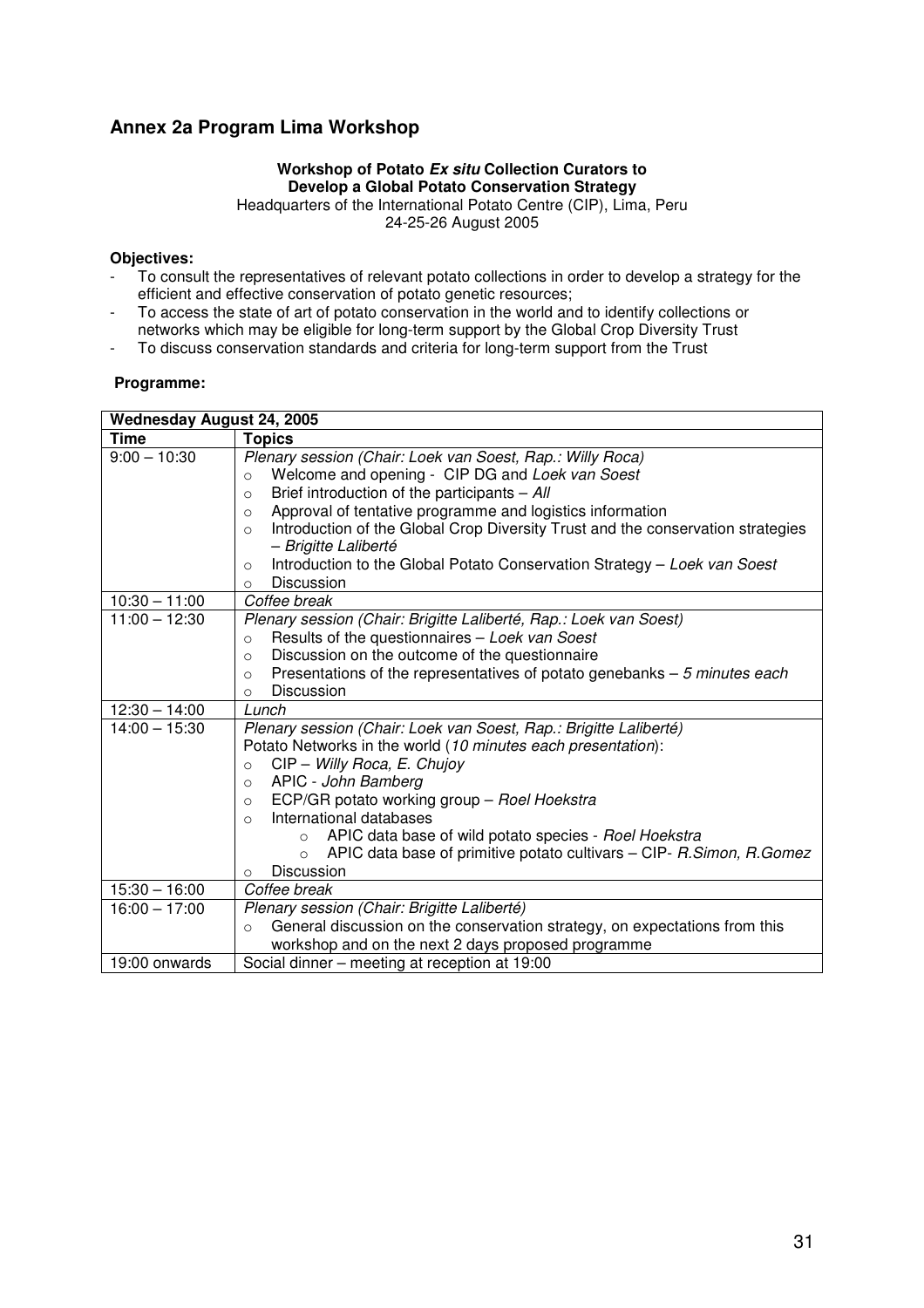| Thursday August 25, 2005 |                                                                                        |
|--------------------------|----------------------------------------------------------------------------------------|
| $8:30 - 8:45$            | Working Groups Session 1: key collections - Introduction: Brigitte                     |
| $8:45 - 9:45$            | <b>Working Groups Session 1</b>                                                        |
|                          | 1. Factors and indicators of importance                                                |
|                          | Status of potato germplasm collections and key collections to be involved in<br>2.     |
|                          | the global conservation strategy                                                       |
|                          | Information for assessing the priority collections and capacity building needs<br>3.   |
| $9:45 - 10:30$           | Plenary session (Chair: Willy, Rap.: Brigitte)                                         |
|                          | Reports from the working groups Session 1<br>$\circ$                                   |
|                          | General discussion and conclusion/recommendations on the key collections<br>$\circ$    |
| $10:30 - 11:00$          | Coffee break                                                                           |
| $11:00 - 11:15$          | Working Groups Session 2: collaboration - Introduction: Brigitte                       |
| $11:15 - 12:30$          | <b>Working Groups Session 2</b>                                                        |
|                          | Collaborative arrangements (sharing of responsibilities) for the conservation of<br>1. |
|                          | potato germplasm (including conservation, regeneration, characterisation               |
|                          | /evaluation, documentation, safety-duplication, distribution/access, links with        |
|                          | users, shared information systems/databases etc.)                                      |
| $12:30 - 14:00$          | $L$ unch                                                                               |
| $14:00 - 14:30$          | Working Groups Session 2 - continued                                                   |
|                          | Role and responsibilities of relevant PGR networks and of international and<br>2.      |
|                          | national collections in collaboration/sharing of responsibilities                      |
| $14:30 - 15:30$          | Plenary session (Chair: Brigitte, Rap.: Loek)                                          |
|                          | Reports from the working groups Session 2<br>$\circ$                                   |
|                          | General discussion and conclusion/recommendations on the collaboration and<br>$\circ$  |
|                          | sharing of responsibilities                                                            |
| $15:30 - 16:00$          | Coffee break                                                                           |
| $16:00 - 16:15$          | Working Groups Session 3: capacity building needs - introduction: Brigitte             |
| $16:10 - 17:00$          | <b>Working Groups Session 3</b>                                                        |
|                          | Ex situ conservation standards for potato collections and recommendations for<br>1.    |
|                          | eligibility for long-term support from the Trust                                       |
|                          | Identification of capacity building and upgrading needs and priorities<br>2.           |
| $17:00 - 18:00$          | Plenary session (Chair: Loek, Rap.: Willy)                                             |
|                          | Reports from the working groups Session 3<br>$\circ$                                   |
|                          | General discussion and conclusion/recommendations on standards and priority<br>$\circ$ |
|                          | capacity building and upgrading needs                                                  |
| Evening                  | Drafting team for the conservation strategy                                            |

| Friday August 26, 2005 |                                                                                                                                                                                                                                                           |
|------------------------|-----------------------------------------------------------------------------------------------------------------------------------------------------------------------------------------------------------------------------------------------------------|
| $8:00 - 8:30$          | Plenary session (Chair: Loek)<br>Presentation of an initial draft of the global conservation strategy for potato, the<br>$\circ$<br>process for endorsement and next steps - Loek van Soest                                                               |
| $8:30 - 10:30$         | <b>Working Groups Session 4</b><br>Discussion on proposed strategy and priority for support from the Trust, and<br>$\circ$<br>recommendations on completion, the process for endorsement and the next<br>steps                                            |
| $10:30 - 11:00$        | Drafting of working group Session 4 reports by chairs and rapporteurs                                                                                                                                                                                     |
| $11:00 - 11:30$        | Coffee break                                                                                                                                                                                                                                              |
| $11:30 - 12:30$        | Visit to the genebank facilities of CIP<br>$\circ$                                                                                                                                                                                                        |
| $12:30 - 14:00$        | Lunch                                                                                                                                                                                                                                                     |
| $14:00 - 15:30$        | Plenary session (Chair: Brigitte, Rap: Loek)<br>Reports from the working groups Session 4<br>$\circ$<br>Establishment of strategy advisory group<br>$\circ$<br>Conclusions of the meeting and next steps<br>$\circ$<br>Closing of the meeting<br>$\Omega$ |
| $15:30 - 16:00$        | Closing drinks                                                                                                                                                                                                                                            |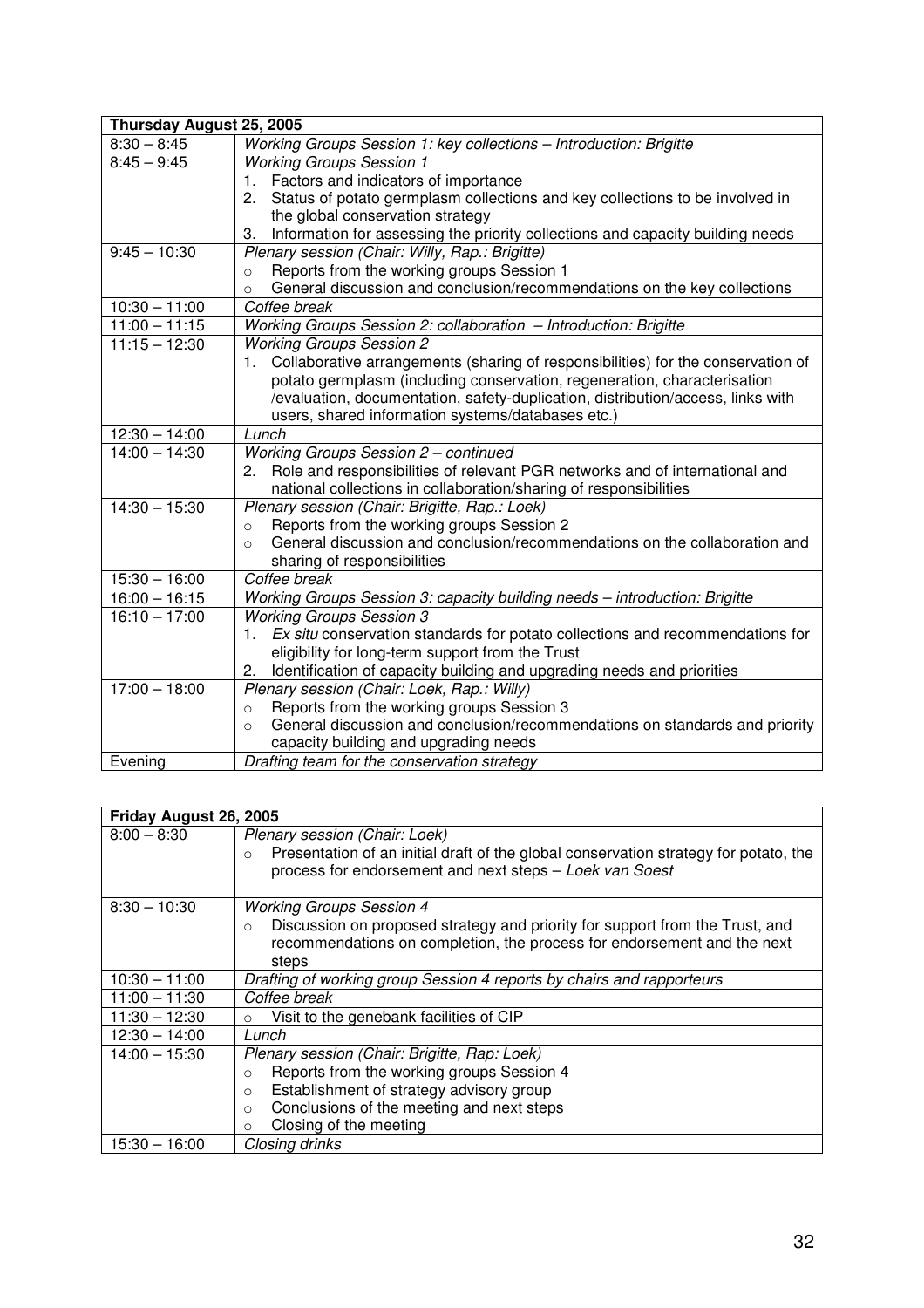## **Annex 2b List of Participants in the Workshop of Potato Ex situ Collection Curators.**

|    | <b>Name and contact details</b>               |  |  |
|----|-----------------------------------------------|--|--|
| 1. | Stepan Kiru                                   |  |  |
|    | N. Vavilov Institute of Plant Industrie (VIR) |  |  |
|    | St. Petersburg, Russia                        |  |  |
|    | Phone: +812-4664641                           |  |  |
|    | Fax: +812 4664361                             |  |  |
|    | Email: s.kiru@vir.nw.ru or                    |  |  |
|    | step kiru@imail.ru                            |  |  |
|    |                                               |  |  |
| 2. | Ximena Cadima                                 |  |  |
|    | <b>PROINPA</b>                                |  |  |
|    | Cochabamba, Bolivia                           |  |  |
|    | Phone: +591-4-4360800                         |  |  |
|    | Fax: +591-4-4360802                           |  |  |
|    | Email: xcadima@proinpa.org                    |  |  |
| 3. | Andrea Clausen                                |  |  |
|    | <b>INTA</b>                                   |  |  |
|    | Balcarce, Argentina                           |  |  |
|    | Phone: +54-2266-439100                        |  |  |
|    | Fax: +54 2266 439101                          |  |  |
|    | E-mail: aclausen@balcarce.inta.gov.ar         |  |  |
| 4. | Andrés Contreras                              |  |  |
|    | Universidad Austral de Chile                  |  |  |
|    | Valdivia, Chile                               |  |  |
|    | Phone: +56-63-221733                          |  |  |
|    | Fax: +56 63 221733                            |  |  |
|    | Email: acontrer@uach.cl                       |  |  |
| 5. | Alejandro Espinoza                            |  |  |
|    | Instituto Nacional de Investigaciones         |  |  |
|    | Forestales Agrícolas y Pecuarias (INIFAP)     |  |  |
|    | Texcoco, Mexico<br>Phone: +595-9542877        |  |  |
|    | Fax: +595-9546528                             |  |  |
|    | Email: espinosa.alejandro@inifap.gob.mx       |  |  |
|    | or espinoale@yahoo.com.mx                     |  |  |
| 6. | José Moreno                                   |  |  |
|    | C.I. Tibaitata, CORPOICA                      |  |  |
|    | Bogotá, Colombia                              |  |  |
|    | Phone: +57-1-4227300                          |  |  |
|    | Fax: +57-1-4227300 ext. 1435                  |  |  |
|    | Email: dilmer1923@hotmail.com or              |  |  |
|    | Dr. Mario Lobo: pnrgv@epm.net.co              |  |  |
| 7. | <b>Alvaro Monteros</b>                        |  |  |
|    | <b>INIAP - DENAREF</b>                        |  |  |
|    | Quito, Ecuador                                |  |  |
|    | Phone: +593-2-2693359                         |  |  |
|    | Fax: +593-2-2693359                           |  |  |
|    | Email: denaref@ecnet.ec                       |  |  |
|    |                                               |  |  |

|                   | <b>Name and contact details</b>                            |
|-------------------|------------------------------------------------------------|
| 8.                | Valeriano Huanco Sacachipana                               |
|                   | <b>INIEA</b>                                               |
|                   | Huancayo, Peru<br>Phone: +51-1-3495616                     |
|                   | Fax: +51-64-246206                                         |
|                   | E-mail: staana@inia.gob.pe or                              |
|                   | vhuanco@yahoo.es                                           |
| 9.                | John Bamberg                                               |
|                   | <b>US Potato Genebank</b>                                  |
|                   | Sturgeon Bay, USA                                          |
|                   | Phone: +1-920-7435406                                      |
|                   | Fax: +1-920-7431080                                        |
|                   | E-mail: nr6jb@ars-grin.gov                                 |
| 10.               | Roel Hoekstra                                              |
|                   | <b>Centre for Genetic Resources</b>                        |
|                   | Wageningen, The Netherlands                                |
|                   | Phone: +31-317-424502                                      |
|                   | Fax: +31-317-8094                                          |
|                   | Email: roel.hoekstra@wur.nl                                |
| 11.               | Gavin Ramsay                                               |
|                   | Scoltish Crop Research Institute<br>Dundee, United Kingdom |
|                   | Phone: +44-1382-562731                                     |
|                   | Fax: +44-1382-565758                                       |
|                   | Email: gramsa@scri.sari.ac.uk or                           |
|                   | gavin.ramsay@scri.ac.uk                                    |
| $\overline{12}$ . | Klaus Dehmer                                               |
|                   | Institute of Plant Genetic and Crop Plant                  |
|                   | Research (IPK)                                             |
|                   | Gross Luesewitz, Germany                                   |
|                   | Phone: +49-38209-80525                                     |
|                   | Fax: +49-38209-82313                                       |
|                   | Email: glksmv@t-online.de                                  |
| $\overline{13}$ . | Louis van Soest                                            |
|                   | <b>Centre for Genetic Resources</b>                        |
|                   | Wageningen, The Netherlands                                |
|                   | Phone: +31-318-413367                                      |
|                   | Fax: +31-317-418094                                        |
|                   | Email: loek.vansoest@wur.nl or                             |
| $\overline{14}$ . | loek.van.soest@hccnet.nl<br>Brigitte Laliberté             |
|                   | Global Crop Diversity Trust c/o IPGRI                      |
|                   | Rome, Italy                                                |
|                   | Phone:+39-06-6118272                                       |
|                   | Fax:+39-06-61979661                                        |
|                   | Email:b.laliberte@cgiar.org                                |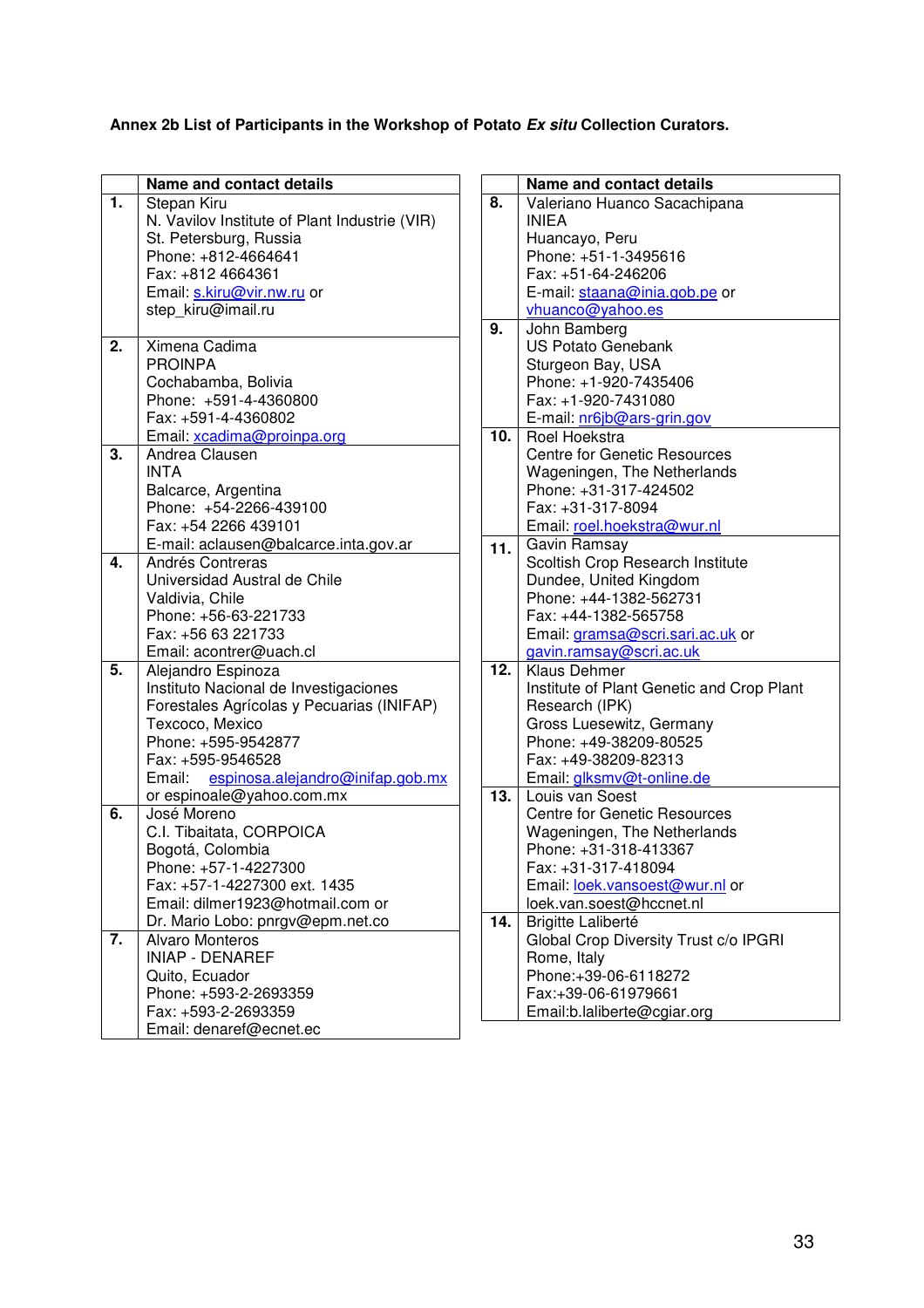#### **CIP Participants**

|     | Name and contact details          |     | Name and contact details          |
|-----|-----------------------------------|-----|-----------------------------------|
| 15. | <b>William Roca</b>               | 20. | Ana Panta                         |
|     | International Potato Center (CIP) |     | International Potato Center (CIP) |
|     | Lima, Perú                        |     | Lima, Perú                        |
|     | Phone: +51-1-3496017              |     | Phone: +51-1-3496017              |
|     | Fax: +51-1-3175326                |     | Fax: +51-1-3175326                |
|     | E-mail: w.roca@cgiar.org          |     | E-mail: a.panta@cgiar.org         |
| 16. | Enrique Chujoy                    | 21. | Rosario Herrera                   |
|     | International Potato Center (CIP) |     | International Potato Center (CIP) |
|     | Lima, Perú                        |     | Lima, Perú                        |
|     | Phone: +51-1-3496017              |     | Phone: +51-1-3496017              |
|     | Fax: +51-1-3175326                |     | Fax: +51-1-3175326                |
|     | E-mail: e.chujoy@cgiar.org        |     | E-mail: r.herrera@cgiar.org       |
| 17. | <b>Alberto Salas</b>              | 22. | <b>Reinhard Simon</b>             |
|     | International Potato Center (CIP) |     | International Potato Center (CIP) |
|     | Lima, Perú                        |     | Lima, Perú                        |
|     | Phone: +51-1-3496017              |     | Phone: +51-1-3496017              |
|     | Fax: +51-1-3175326                |     | Fax: +51-1-3175326                |
|     | E-mail: a.salas@cgiar.org         |     | E-mail: r.simon@cgiar.org         |
| 18. | Carlos Arbizu                     | 23. | Matilde Orrillo                   |
|     | International Potato Center (CIP) |     | International Potato Center (CIP) |
|     | Lima, Perú                        |     | Lima, Perú                        |
|     | Phone: +51-1-3496017              |     | Phone: +51-1-3496017              |
|     | Fax: +51-1-3175326                |     | Fax: +51-1-3175326                |
|     | E-mail: c.arbizu@cgiar.org        |     | E-mail: m.orrillo@cgiar.org       |
| 19. | Daniel Reynoso                    | 24. | Rene Gomez                        |
|     | International Potato Center (CIP) |     | International Potato Center (CIP) |
|     | Lima, Perú                        |     | Lima, Perú                        |
|     | Phone: +51-1-3496017              |     | Phone: +51-1-3496017              |
|     | Fax: +51-1-3175326                |     | Fax: +51-1-3175326                |
|     | E-mail: d.reynoso@cgiar.org       |     | E-mail: r.gomez@cgiar.org         |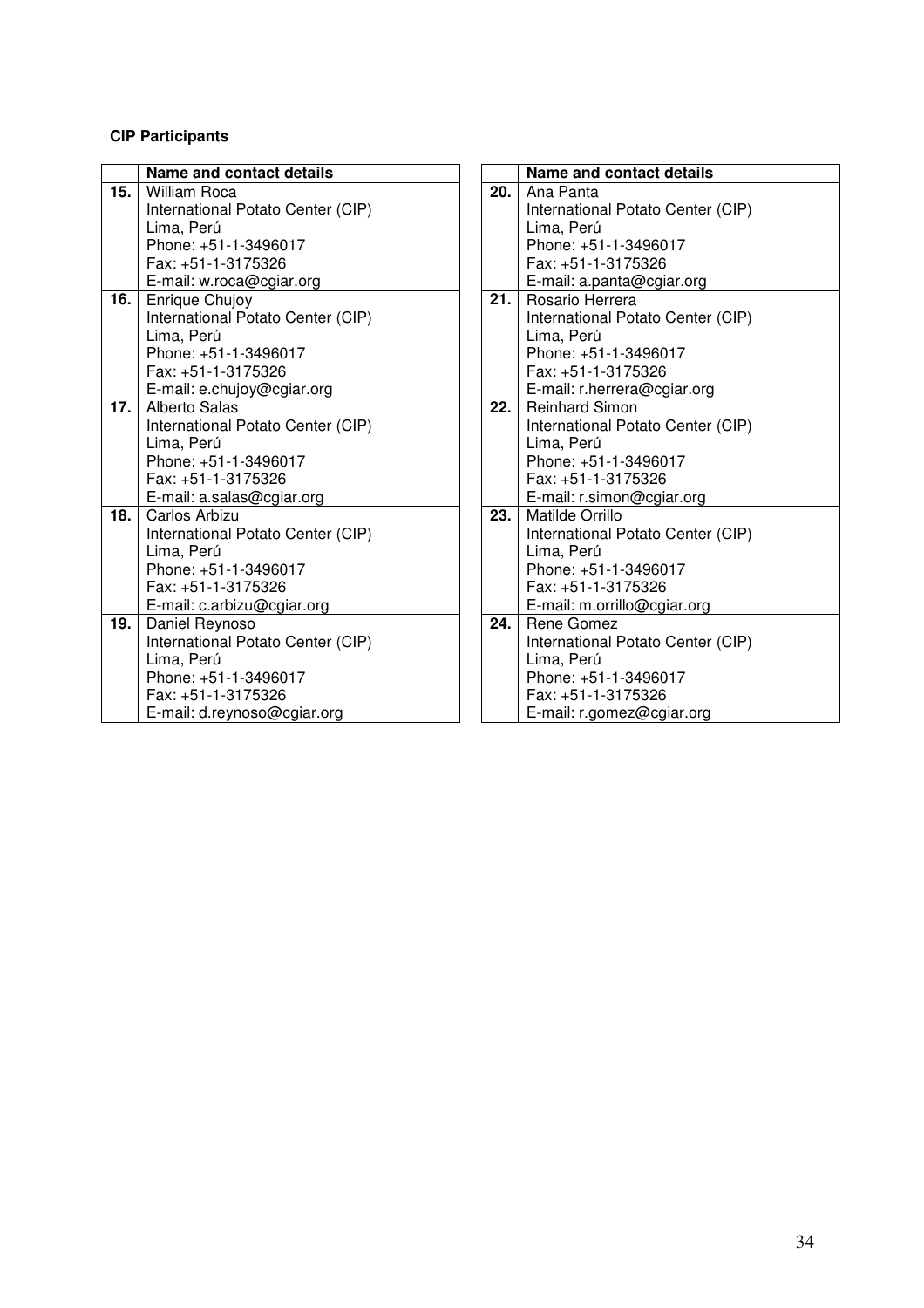## **Annex 3 Questionnaire on potato collections**

**Lead Institute:** Centre for Genetic Resources, The Netherlands (Dr. L. Visser) **Facilitator /contact scientist:** Ir. Loek J. M. van Soest

#### **Background**

The Global Crop Diversity Trust is supporting efforts to develop strategies for the efficient and effective conservation of crop diversity on both a regional and global crop basis. The Trust has thus commissioned the Centre for Genetic Resources, The Netherlands (CGN) to coordinate the development of a global potato conservation strategy. This questionnaire has been developed in order to seek the advice and input of representatives of the world's major potato collections in the development of the conservation strategy. In particular the questionnaire seeks to assess the status of potato conservation throughout the world and to identify major needs. It is intended that the Global Crop Diversity Trust will base its support for the conservation of potato genetic resources on this strategy, once developed and adopted.

As a key curator of potato collection, we kindly request you to complete the questionnaire. The Centre for Genetic Resources is keen to ensure your active participation in the development of the global potato conservation strategy and will be pleased to keep your informed on its progress and consult you during the development until completion.

|                   | Name and address of organisation holding/maintaining the potato collection |
|-------------------|----------------------------------------------------------------------------|
| Address:          |                                                                            |
| City:             |                                                                            |
| Postal Code:      |                                                                            |
| Country:          |                                                                            |
| Web site:         |                                                                            |
|                   | Curator in charge of the potato collection:                                |
| Name:             |                                                                            |
| Address:          |                                                                            |
| City:             |                                                                            |
| Telephone:        |                                                                            |
| Fax:              |                                                                            |
| Email:            |                                                                            |
|                   | Name of respondent to this questionnaire if different then above           |
| Contact details:  |                                                                            |
| Date of response: |                                                                            |

 $\mathcal{L}_\mathcal{L} = \{ \mathcal{L}_\mathcal{L} = \{ \mathcal{L}_\mathcal{L} = \{ \mathcal{L}_\mathcal{L} = \{ \mathcal{L}_\mathcal{L} = \{ \mathcal{L}_\mathcal{L} = \{ \mathcal{L}_\mathcal{L} = \{ \mathcal{L}_\mathcal{L} = \{ \mathcal{L}_\mathcal{L} = \{ \mathcal{L}_\mathcal{L} = \{ \mathcal{L}_\mathcal{L} = \{ \mathcal{L}_\mathcal{L} = \{ \mathcal{L}_\mathcal{L} = \{ \mathcal{L}_\mathcal{L} = \{ \mathcal{L}_\mathcal{$ 

 $\mathcal{L}_\mathcal{L} = \{ \mathcal{L}_\mathcal{L} = \{ \mathcal{L}_\mathcal{L} = \{ \mathcal{L}_\mathcal{L} = \{ \mathcal{L}_\mathcal{L} = \{ \mathcal{L}_\mathcal{L} = \{ \mathcal{L}_\mathcal{L} = \{ \mathcal{L}_\mathcal{L} = \{ \mathcal{L}_\mathcal{L} = \{ \mathcal{L}_\mathcal{L} = \{ \mathcal{L}_\mathcal{L} = \{ \mathcal{L}_\mathcal{L} = \{ \mathcal{L}_\mathcal{L} = \{ \mathcal{L}_\mathcal{L} = \{ \mathcal{L}_\mathcal{$ 

#### **1. General information:**

Is the organisation holding the potato collection:

 $\Box$  A - an independent organisation

 $\Box$  B - part of a larger organisation

\_\_\_\_\_\_\_\_\_\_\_\_\_\_\_\_\_\_\_\_\_\_\_\_\_\_\_\_

In the case of (B) please provide the name and address of the larger organisation:

| Is the organisation holding the collection part of a governmental organisation? |           |  |  |
|---------------------------------------------------------------------------------|-----------|--|--|
| $\Box$ ves                                                                      | $\Box$ no |  |  |

If no, what type of organisation is it?

Who is financing of the conservation of the potato collection?

1 Government

 $\Box$  Government partly

 $\Box$  International or regional funding

\_\_\_\_\_\_\_\_\_\_\_\_\_\_\_\_\_\_\_\_\_\_\_\_\_\_\_\_

 $\Box$  Other funding agencies:

Is the institution in charge of the potato collection the legal owner of the collection?  $\square$  yes  $\square$  no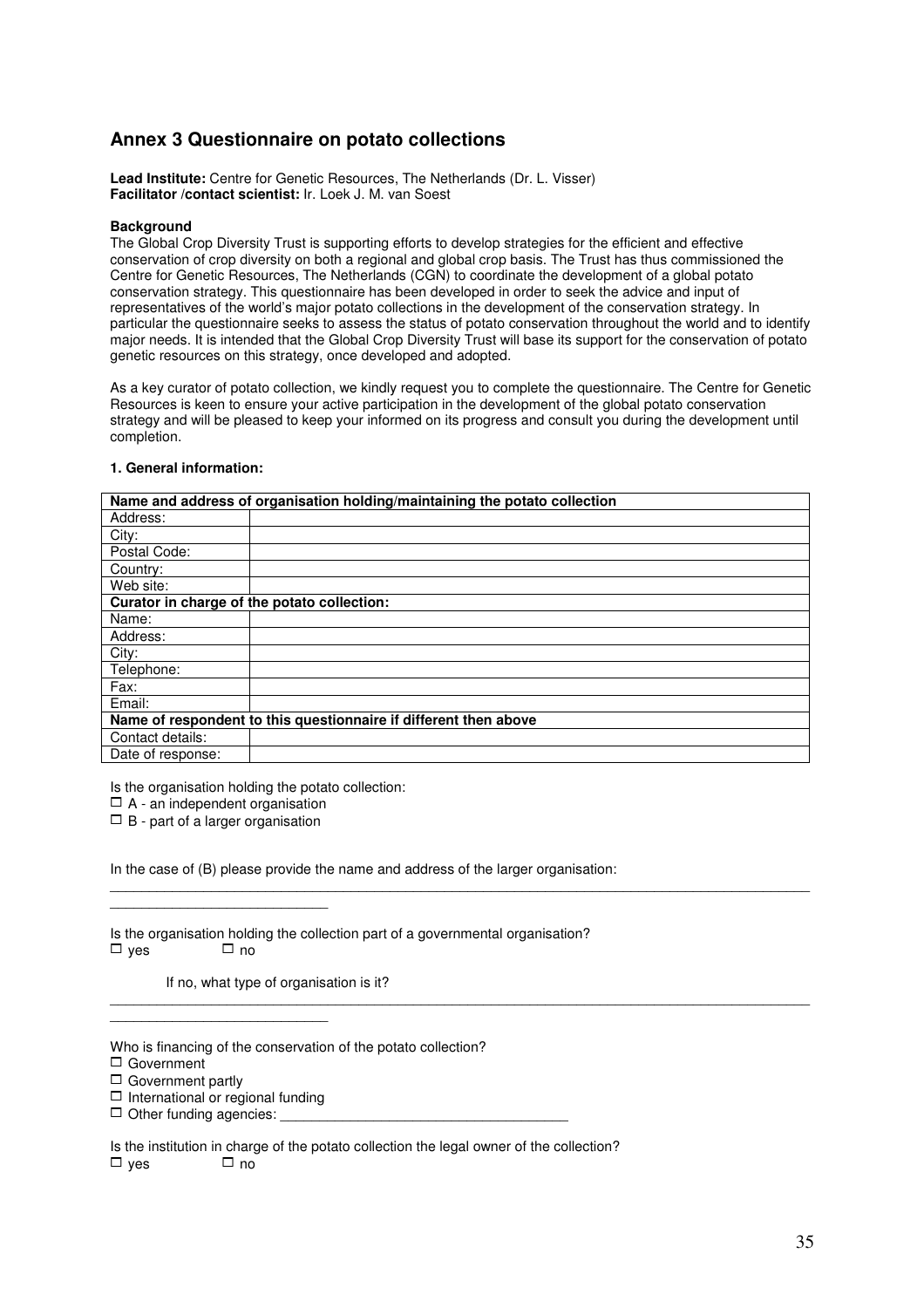If no, who is the owner (including no owner identified)?

\_\_\_\_\_\_\_\_\_\_\_\_\_\_\_\_\_\_\_\_\_\_\_\_\_\_\_\_\_\_\_\_\_\_\_\_\_\_\_\_\_\_\_\_\_\_\_\_\_\_\_\_\_\_\_\_\_\_\_

\_\_\_\_\_\_\_\_\_\_\_\_\_\_\_\_\_\_\_\_\_\_\_\_\_\_\_\_\_\_\_\_\_\_\_\_\_\_\_\_\_\_\_\_\_\_\_\_\_\_\_\_\_\_\_\_\_\_\_

How much time is devoted to the management of the potato collection? ……. fte (full time equivalent in per year, 1 fte means that a person is working for 100% on the potato collection)

#### **2. Details on the potato collection**

Year of formal establishment of the potato collection: What is the main objective of the conservation of the potato collection (in terms of use and of conservation):

Present size of the potato collection:

| Type of potato germplasm        | Number of<br>species | <b>Total number of</b><br>accessions | % available for<br>distribution |
|---------------------------------|----------------------|--------------------------------------|---------------------------------|
| Wild species                    |                      |                                      |                                 |
| Primitive forms                 |                      |                                      |                                 |
| Modern varieties                |                      |                                      |                                 |
| Others, research material, etc. |                      |                                      |                                 |
| Total                           |                      |                                      |                                 |

Origin of the collection. Please state the percentage of accessions included in the collection of:

Local origin previously collected in own country: ......% Introduced from abroad from the centre of diversity: ……%

Introduced from abroad, outside the centre of diversity: ……%

Other origin………%

#### **3. PGR management of the potato collection**

| 3.1 Acquisition                                                                                                                                                                                                                                                           |
|---------------------------------------------------------------------------------------------------------------------------------------------------------------------------------------------------------------------------------------------------------------------------|
| Was the collection increased during the last 10 years with new potato germplasm?                                                                                                                                                                                          |
| □ ves<br>$\Box$ no                                                                                                                                                                                                                                                        |
| If yes, how many new accessions were included of the following:                                                                                                                                                                                                           |
| Wild species: <u>_______________</u>                                                                                                                                                                                                                                      |
| Primitive forms: ________________                                                                                                                                                                                                                                         |
| Modern varieties: _______________                                                                                                                                                                                                                                         |
| Breeding material:                                                                                                                                                                                                                                                        |
| How was the acquisition of the newly obtained germplasm conducted?<br>$\Box$ Collecting in own country<br>$\Box$ Collecting in other countries<br>$\Box$ Introduction from other collections, institutes or private organisations<br>$\Box$ Other sources please specify: |
| Are there important gaps in the potato collection?                                                                                                                                                                                                                        |

 $\Box$  yes  $\Box$  partly  $\Box$  no

If yes, what are the main gaps:

 $\frac{1}{2}$  ,  $\frac{1}{2}$  ,  $\frac{1}{2}$  ,  $\frac{1}{2}$  ,  $\frac{1}{2}$  ,  $\frac{1}{2}$  ,  $\frac{1}{2}$  ,  $\frac{1}{2}$  ,  $\frac{1}{2}$  ,  $\frac{1}{2}$ 

 $\frac{1}{2}$  ,  $\frac{1}{2}$  ,  $\frac{1}{2}$  ,  $\frac{1}{2}$  ,  $\frac{1}{2}$  ,  $\frac{1}{2}$  ,  $\frac{1}{2}$  ,  $\frac{1}{2}$  ,  $\frac{1}{2}$  ,  $\frac{1}{2}$ 

Do you plan to fill in these gaps in the next 10 years?  $\Box$  yes  $\Box$  partly  $\Box$  no

 $\mathcal{L}_\mathcal{L} = \{ \mathcal{L}_\mathcal{L} = \{ \mathcal{L}_\mathcal{L} = \{ \mathcal{L}_\mathcal{L} = \{ \mathcal{L}_\mathcal{L} = \{ \mathcal{L}_\mathcal{L} = \{ \mathcal{L}_\mathcal{L} = \{ \mathcal{L}_\mathcal{L} = \{ \mathcal{L}_\mathcal{L} = \{ \mathcal{L}_\mathcal{L} = \{ \mathcal{L}_\mathcal{L} = \{ \mathcal{L}_\mathcal{L} = \{ \mathcal{L}_\mathcal{L} = \{ \mathcal{L}_\mathcal{L} = \{ \mathcal{L}_\mathcal{$ 

 $\mathcal{L}_\mathcal{L} = \{ \mathcal{L}_\mathcal{L} = \{ \mathcal{L}_\mathcal{L} = \{ \mathcal{L}_\mathcal{L} = \{ \mathcal{L}_\mathcal{L} = \{ \mathcal{L}_\mathcal{L} = \{ \mathcal{L}_\mathcal{L} = \{ \mathcal{L}_\mathcal{L} = \{ \mathcal{L}_\mathcal{L} = \{ \mathcal{L}_\mathcal{L} = \{ \mathcal{L}_\mathcal{L} = \{ \mathcal{L}_\mathcal{L} = \{ \mathcal{L}_\mathcal{L} = \{ \mathcal{L}_\mathcal{L} = \{ \mathcal{L}_\mathcal{$ 

 $\mathcal{L}_\mathcal{L} = \mathcal{L}_\mathcal{L} = \mathcal{L}_\mathcal{L} = \mathcal{L}_\mathcal{L} = \mathcal{L}_\mathcal{L} = \mathcal{L}_\mathcal{L} = \mathcal{L}_\mathcal{L} = \mathcal{L}_\mathcal{L} = \mathcal{L}_\mathcal{L} = \mathcal{L}_\mathcal{L} = \mathcal{L}_\mathcal{L} = \mathcal{L}_\mathcal{L} = \mathcal{L}_\mathcal{L} = \mathcal{L}_\mathcal{L} = \mathcal{L}_\mathcal{L} = \mathcal{L}_\mathcal{L} = \mathcal{L}_\mathcal{L}$ 

If yes, how:

 $\frac{1}{2}$  ,  $\frac{1}{2}$  ,  $\frac{1}{2}$  ,  $\frac{1}{2}$  ,  $\frac{1}{2}$  ,  $\frac{1}{2}$  ,  $\frac{1}{2}$  ,  $\frac{1}{2}$  ,  $\frac{1}{2}$  ,  $\frac{1}{2}$ If no, what are the main reasons:

Do you plan new potato-collecting missions in the next 10 years?<br> $\Box$  yes  $\Box$  no  $\Box$  yes

#### 3.2 Regeneration

Method of regeneration: Please indicate how the potato germplasm is regenerated.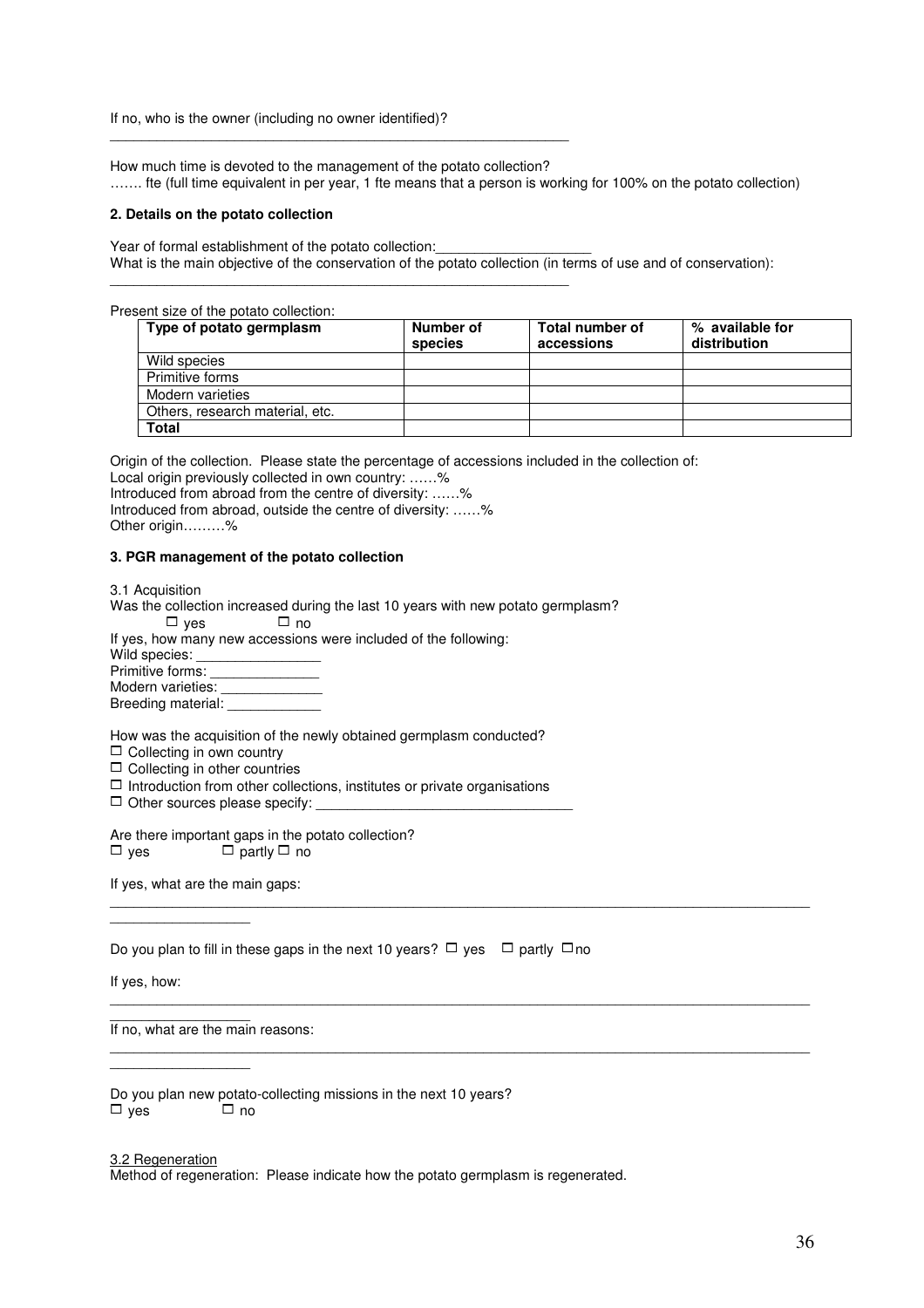| Type of germplasm                                                    | As population    | <b>Vegetative by</b> | In vitro |
|----------------------------------------------------------------------|------------------|----------------------|----------|
|                                                                      | (botanical seed) | means of tubers      |          |
| Wild species                                                         | Yes/no           | Yes/no               | Yes/no   |
| Primitive forms                                                      | Yes/no           | Yes/no               | Yes/no   |
| Modern varieties                                                     | Yes/no           | Yes/no               | Yes/no   |
| Others, research material, etc.                                      | Yes/no           | Yes/no               | Yes/no   |
| Note: Mara than ano option for the same type of material is pessible |                  |                      |          |

**Note:** More than one option for the same type of material is possible

On how many plants (pl) is the generative regeneration (population) normally based?<br> $\square$  < 10 pl  $\square$  = 10- 20 pl  $\square$  = 10- 20 pl  $\square$  = 30 pl  $\square$  = 30 pl  $\Box$  10- 20 pl

How many tubers (tu) are planted for the next vegetative regeneration?<br> $\square$  < 15 tu  $\square$  15 -30 tu  $\square$  31 to 45 tu  $\Box$  < 15 tu  $\Box$  15 – 30 tu  $\Box$  31 to 45 tu  $\Box$  > 45 tu

How many plantlets (pl) are maintained for *in vitro* regeneration?<br> $\square$  < 10 pl  $\square$  -30 pl  $\square$  -30 pl

 $\Box$  11 –30 pl

Annual capacity of regeneration/multiplication (please indicate number of accessions)

| Type of germplasm               | As population<br>(botanical seed) | <b>Vegetative by means</b><br>of tubers | In vitro |
|---------------------------------|-----------------------------------|-----------------------------------------|----------|
| Wild species                    |                                   |                                         |          |
| Primitive forms                 |                                   |                                         |          |
| Modern varieties                |                                   |                                         |          |
| Others, research material, etc. |                                   |                                         |          |

More than one option for the same type of material is possible

Percentage of the collection that needs to be urgently regenerated, specify:

Wild species ( …%)

Primitive forms (...%)

Modern varieties (…%)

Others & research material, etc. (…..%)

3.3 Identification (classification) and characterization

Are all the accessions included in your potato collection taxonomically classified?<br> $\square$  ves

 $\Box$  yes

- If no, please precise the percentage not identified: …%

Do you have assistance of a taxonomist for the classification of the potato germplasm?

 $\Box$  yes  $\Box$  some  $\Box$  no

Please indicate which type of material of the potato collection is characterised.

| Type of germplasm | Descriptor list available and<br>used | % of the collection<br>characterised |
|-------------------|---------------------------------------|--------------------------------------|
| Wild species      | Yes / no                              |                                      |
| Primitive forms   | Yes / no                              |                                      |
| Modern varieties  | Yes / no                              |                                      |

Which type of descriptor list is used for characterisation?

 $\Box$  Standard list of IPGRI

 $\Box$  Standard list of UPOV

 $\Box$  Independently developed list

□ List developed by another organisation, please precise: …………………………………………………………

3.4 Documentation and access to information of the collection

Do you use a database information system for the management of the potato collection?  $\Box$  yes  $\Box$  $partiv$   $\Box$  no

If yes, what software is used for the documentation?

| Which kind of data of the potato collection has been computerised? Please circle the appropriate answer. |                   |                                      |                   |  |  |  |  |  |
|----------------------------------------------------------------------------------------------------------|-------------------|--------------------------------------|-------------------|--|--|--|--|--|
| Type of germplasm                                                                                        | Passport data     | Characterisation/<br>evaluation data | Management data*  |  |  |  |  |  |
| Wild species                                                                                             | Yes / partly / no | Yes / partly / no                    | Yes / partly / no |  |  |  |  |  |
| Primitive forms                                                                                          | Yes / partly / no | Yes / partly / no                    | Yes / partly / no |  |  |  |  |  |
| Modern varieties                                                                                         | Yes / partly / no | Yes / partly / no                    | Yes / partly / no |  |  |  |  |  |
| Others, research material                                                                                | Yes / partly / no | Yes / partly / no                    | Yes / partly / no |  |  |  |  |  |

 $\mathcal{L}_\mathcal{L} = \{ \mathcal{L}_\mathcal{L} = \{ \mathcal{L}_\mathcal{L} = \{ \mathcal{L}_\mathcal{L} = \{ \mathcal{L}_\mathcal{L} = \{ \mathcal{L}_\mathcal{L} = \{ \mathcal{L}_\mathcal{L} = \{ \mathcal{L}_\mathcal{L} = \{ \mathcal{L}_\mathcal{L} = \{ \mathcal{L}_\mathcal{L} = \{ \mathcal{L}_\mathcal{L} = \{ \mathcal{L}_\mathcal{L} = \{ \mathcal{L}_\mathcal{L} = \{ \mathcal{L}_\mathcal{L} = \{ \mathcal{L}_\mathcal{$ 

\* data related to storage, germination, distribution, etc.

In case the potato collection is not computerised, are there plans to do so in the future?

 $\Box$  No plans

 $\Box$  Computerisation planned within 3 years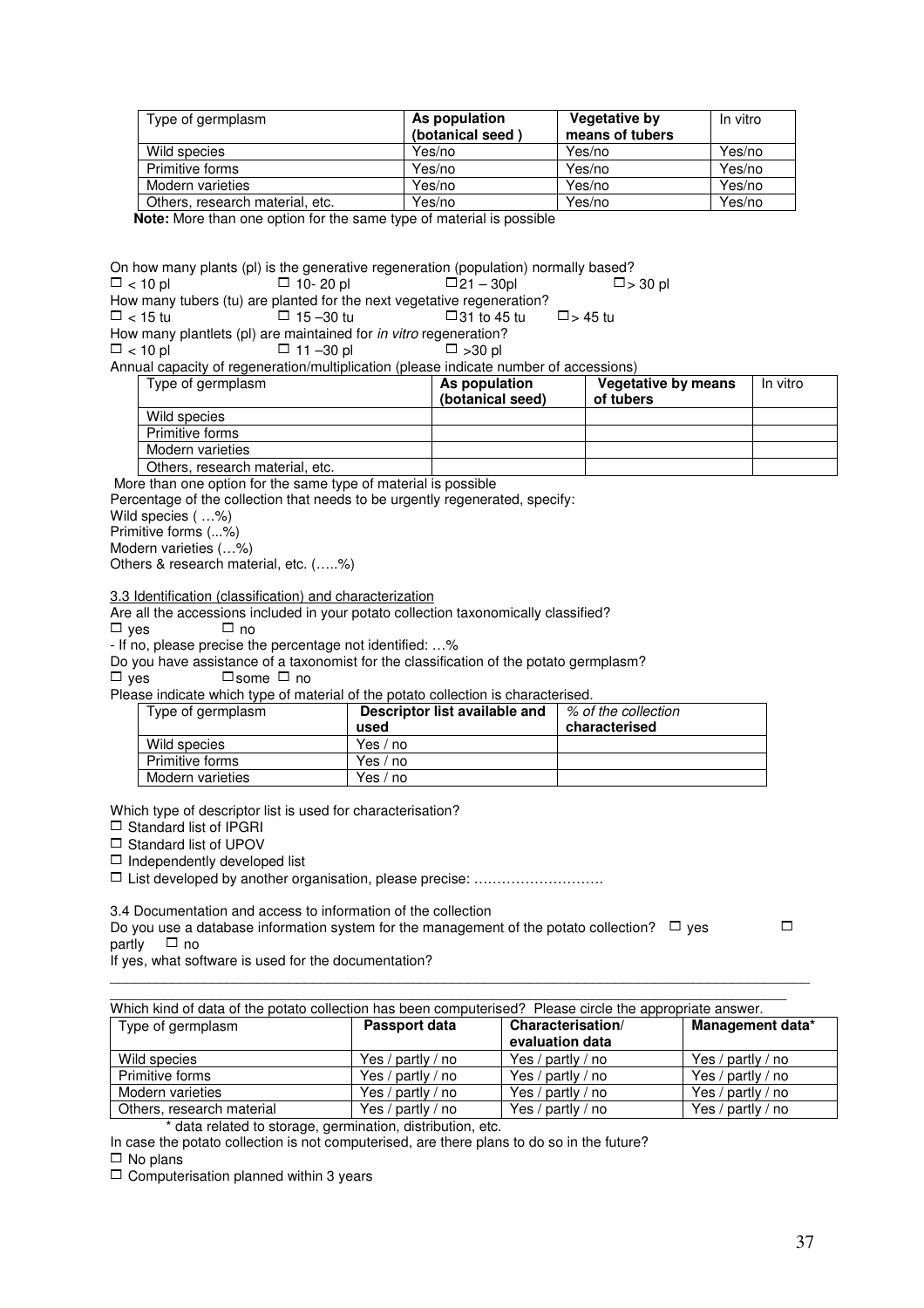Is information of the potato collection accessible through the Internet?<br> $\Box$  yes  $\Box$  partly  $\Box$  no  $\Box$  partly  $\Box$  no Are data of the potato collection included in other databases?<br>
Regional  $\square$  ves  $\square$  partly  $\square$  no  $\Box$  yes  $\Box$  partly  $\Box$  no  $\Box$  ves  $\Box$  partly  $\Box$  no International  $\Box$  yes  $\Box$  partly  $\Box$  no

If yes or partly, specify the database:

#### 3.5 Storage and maintenance (seed, in vitro, field)

Please indicate how germplasm is maintained for long- and medium-term storage.

| Type of germplasm              | <b>Storage</b><br>botanical<br>seed | Storage of<br>tubers | In vitro | Cryo conservation |
|--------------------------------|-------------------------------------|----------------------|----------|-------------------|
| <b>Wild species</b>            | Yes / no                            | Yes / no             | Yes / no | Yes $/$ no        |
| <b>Primitive forms</b>         | Yes / no                            | Yes / no             | Yes / no | Yes / no          |
| Modern varieties               | Yes / no                            | Yes / no             | Yes / no | Yes / no          |
| Other, research material, etc. | Yes / no                            | Yes / no             | Yes / no | Yes / no          |

 $\mathcal{L}_\mathcal{L} = \{ \mathcal{L}_\mathcal{L} = \{ \mathcal{L}_\mathcal{L} = \{ \mathcal{L}_\mathcal{L} = \{ \mathcal{L}_\mathcal{L} = \{ \mathcal{L}_\mathcal{L} = \{ \mathcal{L}_\mathcal{L} = \{ \mathcal{L}_\mathcal{L} = \{ \mathcal{L}_\mathcal{L} = \{ \mathcal{L}_\mathcal{L} = \{ \mathcal{L}_\mathcal{L} = \{ \mathcal{L}_\mathcal{L} = \{ \mathcal{L}_\mathcal{L} = \{ \mathcal{L}_\mathcal{L} = \{ \mathcal{L}_\mathcal{$ \_\_\_\_\_\_\_\_\_\_\_\_\_\_\_\_\_\_\_\_\_\_\_\_\_\_\_\_\_\_\_\_\_\_\_\_\_\_\_\_\_\_\_\_\_\_\_\_\_\_\_\_\_\_\_\_\_\_\_\_\_\_\_\_\_\_\_\_\_\_\_\_\_\_\_\_\_\_\_\_\_\_\_\_\_\_\_

\*more than one option for the same type of material is possible

What are the storage facilities and conditions of the potato genebank?

|                   | Type of facility | Temperature (°C) | $RH \%$ | <b>Packing material</b> |
|-------------------|------------------|------------------|---------|-------------------------|
| Botanical seed    |                  |                  |         |                         |
| Storage of tubers |                  |                  |         |                         |

Do you apply tests to control the quality of stored germplasm?

 $\Box$  yes  $\Box$  partly  $\Box$  no

If yes, which tests are conducted?

 $\Box$  Germination test of botanical seed

 $\Box$  Control of the vitality and health of seed potatoes

 $\Box$  Control of true-to-type ness of *in vitro* plantlets

3.6 Health of germplasm

Is the potato collection affected by diseases that can restrict the distribution of the germplasm?

 $\Box$  yes  $\Box$  slightly, only few accessions  $\Box$  no

If yes or slightly, which types of diseases are causing this restriction?

 $\Box$  Seed-borne diseases in botanical seed of wild species

 $\Box$  Infection in maintained tubers

Is knowledge available at your institution and are there facilities for eradication of these diseases?

 $\Box$  yes  $\Box$  limited  $\Box$  no

Do you need assistance to improve the health status of the potato collection?<br> $\Box$  yes  $\Box$   $\Box$  imited  $\Box$   $\Box$  no

- $\Box$  limited
- If yes, what type of assistance will be required?

1) \_\_\_\_\_\_\_\_\_\_\_\_\_\_\_\_\_\_\_\_\_\_\_\_\_\_\_\_\_\_\_\_\_\_\_\_\_\_\_\_\_\_\_\_\_\_\_\_\_\_\_\_\_\_\_\_\_ 2) \_\_\_\_\_\_\_\_\_\_\_\_\_\_\_\_\_\_\_\_\_\_\_\_\_\_\_\_\_\_\_\_\_\_\_\_\_\_\_\_\_\_\_\_\_\_\_\_\_\_\_\_\_\_\_\_\_ 3) \_\_\_\_\_\_\_\_\_\_\_\_\_\_\_\_\_\_\_\_\_\_\_\_\_\_\_\_\_\_\_\_\_\_\_\_\_\_\_\_\_\_\_\_\_\_\_\_\_\_\_\_\_\_\_\_\_

3.7 Distribution

Do you distribute material to different users?

 $\Box$  yes  $\Box$  occasionally, special conditions  $\Box$  no

Type of users (more than one option possible) and proportion of distribution:

1Domestic users:\_\_\_\_\_% 1Foreign users: \_\_\_\_\_% 1Public sector: \_\_\_\_\_% 1Private sector: \_\_\_\_\_%

1NGOs, farmers' organisations: \_\_\_\_\_%

If yes, do you set specific conditions for distribution? Please specify: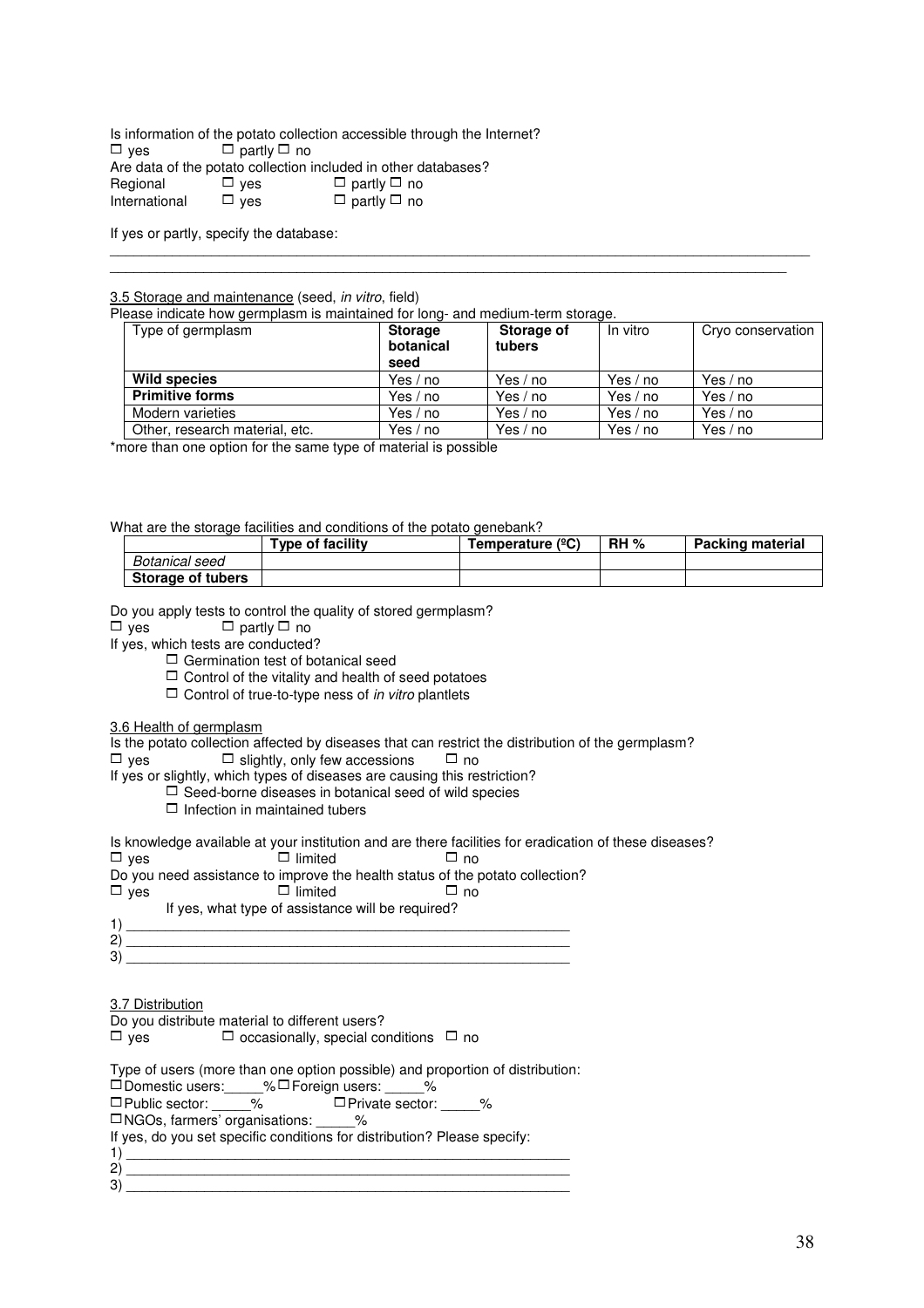| Is the germplasm sufficiently available for distribution?<br>Botanical seed:<br>Seed potatoes:<br>In vitro germplasm:                                                                                                | $\Box$ yes<br>$\Box$ yes<br>$\Box$ yes | $\Box$ partly $\Box$ not<br>$\Box$ partly $\Box$ not<br>$\Box$ partly $\Box$ not                                                                                                       |            |
|----------------------------------------------------------------------------------------------------------------------------------------------------------------------------------------------------------------------|----------------------------------------|----------------------------------------------------------------------------------------------------------------------------------------------------------------------------------------|------------|
| 2002:<br>2003:<br>2004:                                                                                                                                                                                              | accessions<br>accessions<br>accessions | How many accessions (samples) of the potato collection were distributed over the last 3 years:                                                                                         |            |
| Do you keep records of the distribution? $\Box$ yes<br>Remark; for more questions on policies of distribution, see point 6                                                                                           |                                        | $\Box$ No                                                                                                                                                                              |            |
| 3.8 Safety duplication<br>$\Box$ no                                                                                                                                                                                  |                                        | Are the accessions of the potato collection safety-duplicated in another genebank?                                                                                                     | $\Box$ yes |
| storage conditions                                                                                                                                                                                                   |                                        | If yes, please specify where the germplasm is safety-duplicated, which part (%) of the collection and under which                                                                      |            |
| $\Box$ no                                                                                                                                                                                                            |                                        | Is there any germplasm of other potato collections safety-duplicated at your facilities?                                                                                               | $\Box$ yes |
| including the number of accessions duplicated?                                                                                                                                                                       |                                        | If yes, can you specify the name of the holder of the potato collection safety-duplicated at your genebank                                                                             |            |
| 3.9 General management<br>$\Box$ Regeneration<br>$\Box$ Characterisation<br>$\Box$ Storage and maintenance<br>$\Box$ Documentation<br>$\Box$ Health of germplasm<br>$\Box$ Distribution<br>$\Box$ Safety duplication |                                        | Have you established a quality management system or written procedures and protocols for:<br>$\Box$ Acquisition (including collecting, introduction and exchange)                      |            |
| copy of it?                                                                                                                                                                                                          | $\Box$ yes                             | In case you have procedures and protocols, are your able to provide the Trust with this information or include a<br>$\Box$ no                                                          |            |
| 4. Utilisation of the potato collection germplasm                                                                                                                                                                    |                                        |                                                                                                                                                                                        |            |
| For what purposes is the potato collection used?                                                                                                                                                                     |                                        |                                                                                                                                                                                        |            |
| $\Box$ Characterisation of the collection<br>$\Box$ Evaluation for important agronomical traits<br>$\Box$ Plant breeding                                                                                             |                                        | $\Box$ Research activities (taxonomical studies, diversity studies, evolution studies, etc.)<br>$\Box$ Biotechnology, e.g. gene isolation, molecular studies, functional genomics, etc |            |
| $\Box$ to be considered                                                                                                                                                                                              |                                        | Do you have a systematic evaluation program to evaluate the collection for traits?<br>$\Box$ no                                                                                        | $\Box$ yes |
| 2)<br>3)<br>4)<br>5)                                                                                                                                                                                                 |                                        | If yes, can you list the most important traits the potato collection is evaluated for?                                                                                                 |            |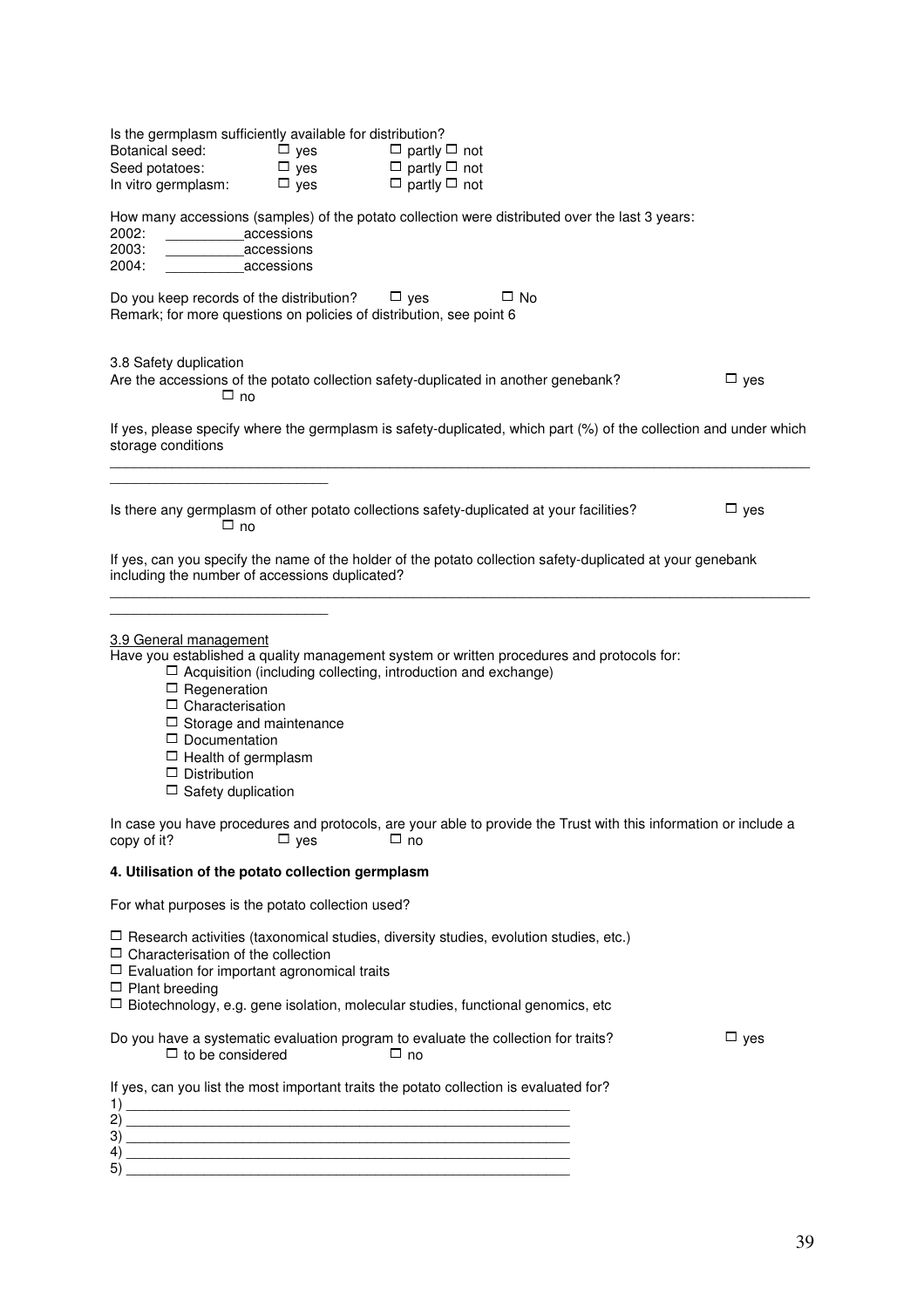#### **5. Networks of potato genetic resources**

Do you collaborate in (a) network(s) as potato collection holder?  $\Box$  yes  $\Box$  no

If, yes please list the name(s), indicate whether it is a national, regional or worldwide network.

1)  $\overline{\phantom{a}}$ 2) \_\_\_\_\_\_\_\_\_\_\_\_\_\_\_\_\_\_\_\_\_\_\_\_\_\_\_\_\_\_\_\_\_\_\_\_\_\_\_\_\_\_\_\_\_\_\_\_\_\_\_\_\_\_\_\_\_ 3) \_\_\_\_\_\_\_\_\_\_\_\_\_\_\_\_\_\_\_\_\_\_\_\_\_\_\_\_\_\_\_\_\_\_\_\_\_\_\_\_\_\_\_\_\_\_\_\_\_\_\_\_\_\_\_\_\_

What are the major objectives of the network(s) in which you participate?

 $\Box$  Joint conservation of potato germplasm

 $\Box$  Evaluation or characterisation of potato germplasm

 $\Box$  Establishment of central potato database

 $\Box$  Rationalisation of the collections

 $\Box$  Safety duplication of potato germplasm

Remark: more than one option is possible

Do you consider a worldwide network for potato genetic resources important and would you consider participating in such network?  $\Box$  yes  $\Box$  no

What will be your major interest for participation in a potato PGR network?

| n |  |
|---|--|
| ົ |  |
|   |  |

#### **6. Policies with regard to access of the potato collection**

What is your policy regarding distribution of potato germplasm?

 $\Box$  Distribution to any *bona fide* users, without further conditions

- $\Box$  Distribution to any bona fide users after signing of a MTA
- $\Box$  Distribution, only to users in own country

 $\Box$  Distribution only to users in certain countries after signing of a MTA

- $\Box$  Distribution only on a mutually agreed exchange basis
- $\Box$  Other flows of distribution, please specify:

Cost for distribution of potato germplasm:

 $\Box$  No cost, free distribution

 $\Box$  No cost, but only on the basis of reciprocal exchange of material

 $\Box$  Request to contribute for processing and shipping, specify amount:

 $\Box$  Request to pay for each requested accession, specify amount:

 $\Box$  Other conditions requested, please specify:

#### **7. Future developments regarding the potato collection**

Will the potato collection be extended with new material or rationalized in the next five years?

 $\Box$  The collection will keep approximately the same size

 $\Box$  The collection will be expanded to a limited extent (5-10 %)

 $\Box$  The collection will be substantially increased (> 20%)

 $\Box$  The collection will be reduced due to duplication with other collections and internal rationalisation

 $\mathcal{L}_\mathcal{L} = \{ \mathcal{L}_\mathcal{L} = \{ \mathcal{L}_\mathcal{L} = \{ \mathcal{L}_\mathcal{L} = \{ \mathcal{L}_\mathcal{L} = \{ \mathcal{L}_\mathcal{L} = \{ \mathcal{L}_\mathcal{L} = \{ \mathcal{L}_\mathcal{L} = \{ \mathcal{L}_\mathcal{L} = \{ \mathcal{L}_\mathcal{L} = \{ \mathcal{L}_\mathcal{L} = \{ \mathcal{L}_\mathcal{L} = \{ \mathcal{L}_\mathcal{L} = \{ \mathcal{L}_\mathcal{L} = \{ \mathcal{L}_\mathcal{$  $\mathcal{L}_\mathcal{L} = \{ \mathcal{L}_\mathcal{L} = \{ \mathcal{L}_\mathcal{L} = \{ \mathcal{L}_\mathcal{L} = \{ \mathcal{L}_\mathcal{L} = \{ \mathcal{L}_\mathcal{L} = \{ \mathcal{L}_\mathcal{L} = \{ \mathcal{L}_\mathcal{L} = \{ \mathcal{L}_\mathcal{L} = \{ \mathcal{L}_\mathcal{L} = \{ \mathcal{L}_\mathcal{L} = \{ \mathcal{L}_\mathcal{L} = \{ \mathcal{L}_\mathcal{L} = \{ \mathcal{L}_\mathcal{L} = \{ \mathcal{L}_\mathcal{$ 

 $\Box$  The collection will be reduced as a result of lack of funding or facilities

Are there any constraints for a suboptimal maintenance of the potato collection?  $\Box$  yes  $\Box$  no

If yes, what type of constraints do you face?

 $\Box$  Insufficiently trained staff

 $\Box$  Regeneration capacity to maintain the collection limited

 $\Box$  Facilities for optimal maintenance of the collection not satisfactory

 $\Box$  Others, please precise:

 $\overline{\phantom{a}}$ 

| Will some of the above constraints result in a loss of potato germplasm? |  |
|--------------------------------------------------------------------------|--|
|--------------------------------------------------------------------------|--|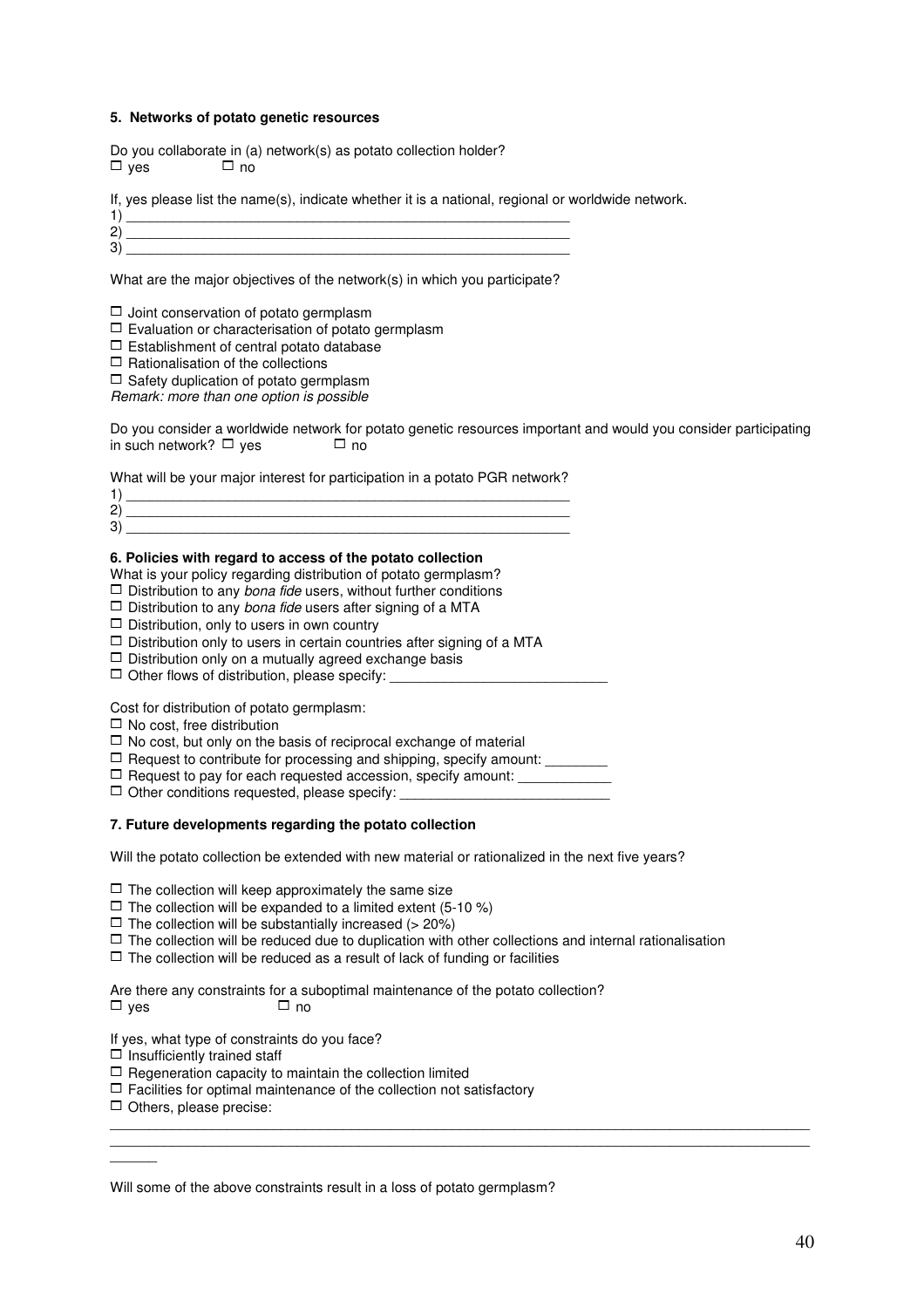## $\Box$  yes  $\Box$  only incidentally  $\Box$  no

If yes, what is the most important constraint, which may contribute to genetic erosion within the collection?

 $\mathcal{L}_\mathcal{L} = \{ \mathcal{L}_\mathcal{L} = \{ \mathcal{L}_\mathcal{L} = \{ \mathcal{L}_\mathcal{L} = \{ \mathcal{L}_\mathcal{L} = \{ \mathcal{L}_\mathcal{L} = \{ \mathcal{L}_\mathcal{L} = \{ \mathcal{L}_\mathcal{L} = \{ \mathcal{L}_\mathcal{L} = \{ \mathcal{L}_\mathcal{L} = \{ \mathcal{L}_\mathcal{L} = \{ \mathcal{L}_\mathcal{L} = \{ \mathcal{L}_\mathcal{L} = \{ \mathcal{L}_\mathcal{L} = \{ \mathcal{L}_\mathcal{$ \_\_\_\_\_\_\_\_\_\_\_\_\_\_\_\_\_\_\_\_\_\_\_\_\_\_\_\_\_\_\_\_\_\_\_\_\_\_\_\_\_\_\_\_\_\_\_\_\_\_\_\_\_\_\_\_\_\_\_\_\_\_\_\_\_\_\_\_\_\_\_\_\_\_\_\_\_\_\_\_\_\_\_\_\_\_\_

 $\mathcal{L}_\mathcal{L} = \{ \mathcal{L}_\mathcal{L} = \{ \mathcal{L}_\mathcal{L} = \{ \mathcal{L}_\mathcal{L} = \{ \mathcal{L}_\mathcal{L} = \{ \mathcal{L}_\mathcal{L} = \{ \mathcal{L}_\mathcal{L} = \{ \mathcal{L}_\mathcal{L} = \{ \mathcal{L}_\mathcal{L} = \{ \mathcal{L}_\mathcal{L} = \{ \mathcal{L}_\mathcal{L} = \{ \mathcal{L}_\mathcal{L} = \{ \mathcal{L}_\mathcal{L} = \{ \mathcal{L}_\mathcal{L} = \{ \mathcal{L}_\mathcal{$ 

#### **8. Further remarks**

Have you got any further remarks or suggestions?

\_\_\_\_\_\_\_\_\_\_\_\_\_\_\_\_\_\_\_\_\_\_\_\_\_\_\_\_\_\_\_\_\_\_\_\_\_\_

 $\mathcal{L}_\text{max} = \mathcal{L}_\text{max} = \mathcal{L}_\text{max} = \mathcal{L}_\text{max} = \mathcal{L}_\text{max} = \mathcal{L}_\text{max} = \mathcal{L}_\text{max} = \mathcal{L}_\text{max} = \mathcal{L}_\text{max} = \mathcal{L}_\text{max} = \mathcal{L}_\text{max} = \mathcal{L}_\text{max} = \mathcal{L}_\text{max} = \mathcal{L}_\text{max} = \mathcal{L}_\text{max} = \mathcal{L}_\text{max} = \mathcal{L}_\text{max} = \mathcal{L}_\text{max} = \mathcal{$ 

Please return the completed questionnaire, no later than June 17,2005 to:

\_\_\_\_\_\_\_\_\_\_\_\_\_\_\_\_\_\_\_\_\_\_\_\_\_\_\_\_\_\_\_\_\_\_\_\_\_\_\_\_\_\_\_\_\_\_\_\_\_\_\_\_\_\_\_\_\_\_\_\_\_\_\_\_

\_\_\_\_\_\_\_\_\_\_\_\_\_\_\_\_\_\_\_\_\_\_\_\_\_\_\_\_\_\_\_\_\_\_\_\_\_\_\_\_\_\_\_\_\_\_\_\_\_\_\_\_\_\_\_\_\_\_\_

**Ir. Loek J. M. van Soest**  Centre for Genetic Resources, the Netherlands Wageningen University and Research Centre P.O. Box 16, 6700 AA Wageningen, The Netherlands Fax: +31 317 423110 Email: loek.vansoest@wur.nl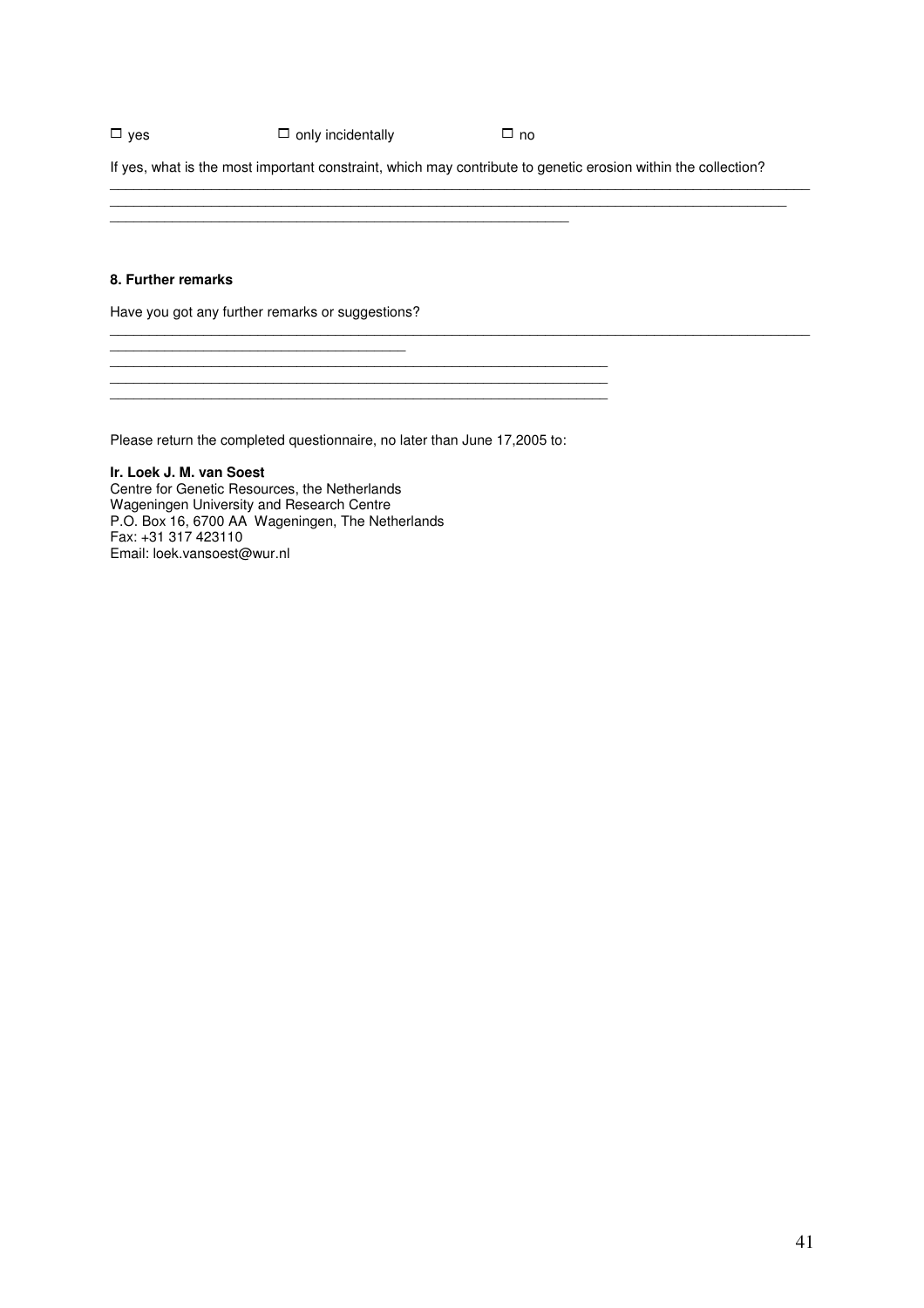# **Annex 4 Tables with results of the questionnaire**

# Table 1 General information

| Collection/<br>Country       | Type of organisation       | <b>Financing body</b> | Year of<br>establish- | <b>Legal Owner</b><br>collection | Fte's for<br>manage- |
|------------------------------|----------------------------|-----------------------|-----------------------|----------------------------------|----------------------|
|                              |                            |                       | ment                  |                                  | ment col.            |
| <b>Latin America</b>         |                            |                       |                       |                                  |                      |
| CIP, PER                     | <b>CGIAR Centre</b>        | International         | 1973                  | Status FAO                       | 30.5                 |
|                              |                            | funds                 |                       |                                  |                      |
| INTA, ARG                    | Independent Res. Org.      | Government            | 1973                  | Research Org.                    | 2.5                  |
| Corpoica, COL                | Independent Res. Org.      | Government            | 1958/60               | Research Org.                    | 2.0                  |
| PROINPA, BLV                 | Private non-profit found.  | Government            | 1965                  | Government                       | 0.7                  |
| <b>UACH, CHI</b>             | Independent Res. Org.      | Priv. proj. funds     | 1954                  | Research Org.                    | limited              |
| <b>INIAP, ECU</b>            | Independent Res. Org.      | COSUDE (P)            | no info               | Research Org.                    | 0.3                  |
| INIA, PER                    | Governmental Org.          | Government (P)        | 1990                  | Research Org.                    | 3.0                  |
| <b>Europe</b>                |                            |                       |                       |                                  |                      |
| VIR, RUS                     | Governmental Org.          | Government            | 1926                  | Research Org.                    | 16.0                 |
| IPK, DEU                     | Foundation under publ. law | Government            | 1992/1947             | Not identified                   | 4.5                  |
| CGN, NLD                     | Foundation under publ. law | Government            | 1974                  | Government                       | 0.9                  |
| INRA, FRA                    | Independent Res. Org.      | Government (P)        | 1949                  | Research Org.                    | 4.0                  |
| Suceava, ROM                 | Governmental Org.          | Government            | 1991                  | Research Org.                    | 2.0                  |
| VSUZ, SVK                    | Private Org.               | Government (P)        | 1987                  | Government                       | 1.0                  |
| KIS, SVN                     | Governmental Org.          | Government            | 1986                  | Research Org.                    | 0.3                  |
| CPC, GBR                     | Independent Res. Org.      | Government            | 1938                  | Not identified                   | 1.0                  |
| PRI, CZE                     | Limited Company            | Government            | 1952                  | Not identified?                  | 4.8                  |
| NGB, SWE                     | Nordic Council             | Nordic Governm        | 1979                  | Nordic countr.                   | 0.25                 |
| CABTFE, SPA                  | Governmental Org.          | Government            | 1999                  | Research Org.                    | 6.0?                 |
| <b>North America</b>         |                            |                       |                       |                                  |                      |
| ARS, USA                     | Governmental Org.          | Government            | 1957                  | Research Org.                    | 6.0                  |
| PGRC3, CAN                   | Governmental Org.          | Government            | 1992                  | Research Org.                    | $\overline{0.7}$     |
| Asia                         |                            |                       |                       |                                  |                      |
| CAAS, CHN                    | Governmental Org.          | Government (P)        | 1985                  | Research Org.                    | no info              |
| CPRI, IND                    | Independent Res. Org.      | Government            | 1949                  | Research Org.                    | 0.8                  |
| NIAS, JPN<br>$(D)$ $D = 1$ . | Independent Res. Org.      | Government            | 1985                  | Research Org.                    | no info              |

 $(P) =$  Partly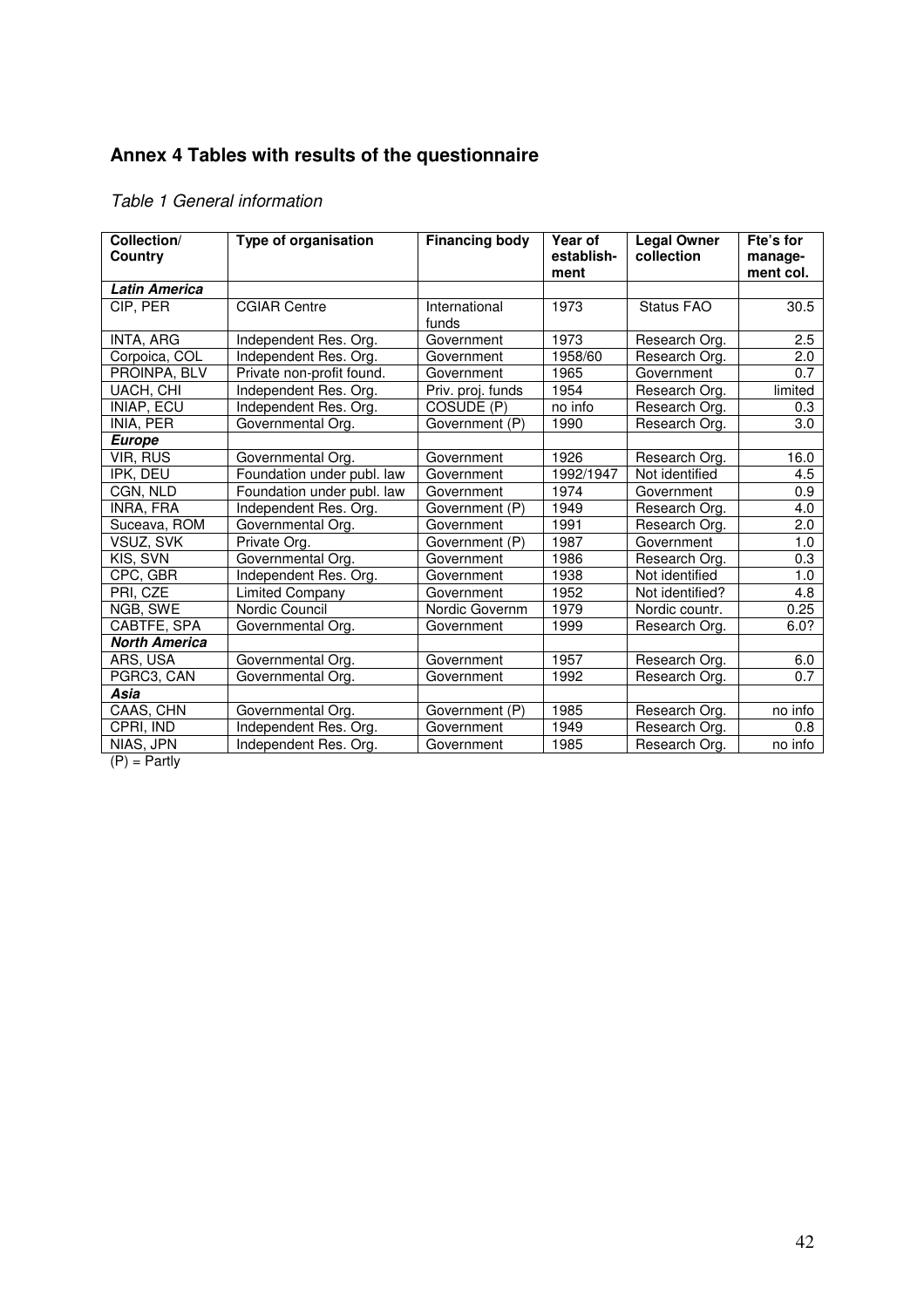| <b>Collection/ Country</b> | <b>Wild species</b> |                  | <b>Native cultivars</b> |                  | <b>Cultivars</b> | Other           | <b>Total</b> |
|----------------------------|---------------------|------------------|-------------------------|------------------|------------------|-----------------|--------------|
|                            | No. species         | Total            | No. species             | Total            | (old/new)        | materials*      | accessions   |
| <b>Latin America</b>       |                     |                  |                         |                  |                  |                 |              |
| CIP, PER                   | 151                 | 2,363            | 8                       | 4,461            | 314              | 3,170           | 10,308       |
| INTA, ARG                  | 30                  | 1,460            | $\overline{2}$          | 551              | 0                | 0               | 2,011        |
| CORPOICA, COL              | 17                  | 108              | $\overline{5}$          | 915              | 36               | 100             | 1,159        |
| PROINPA, BLV               | 35                  | 500              | $\overline{7}$          | 1,400            | 7                | 300             | 2,207        |
| UACH, CHI                  | 6                   | 183              | $\overline{2}$          | 331              | 83               | 1,500           | 2,097        |
| INIAP, ECU                 | 43                  | 275              | 4                       | $\overline{222}$ | 14               | 0               | 511          |
| INIA, PER                  | $\mathbf 0$         | $\mathbf 0$      | $\overline{?}$          | 310              | 20               | 300             | 630          |
| Subtotal                   |                     | 4,889            |                         | 8,190            | 474              | 5,370           | 18,923       |
| <b>Europe</b>              |                     |                  |                         |                  |                  |                 |              |
| VIR, RUS                   | 172 (192)           | 3,100            | 12?                     | 3,400            | 2,100            | 200             | 8,800        |
| IPK, DEU                   | 132                 | 1,349            | 7                       | 1,711            | 1,989            | 845             | 5,894        |
| CGN, NLD                   | 125                 | 1,961            | $\overline{4}$          | 740              | $\Omega$         | 15              | 2,716        |
| INRA, FRA                  | 25                  | 600              | 3                       | 250              | 1,000            | 4,600           | 6,450        |
| Suceava, ROM               | $\mathbf 0$         | 0                | $\mathbf 0$             | $\mathbf 0$      | 150              | $\Omega$        | 150          |
| VSUZ, SVK                  | $\overline{12}$     | $\overline{12}$  |                         |                  | 475              | 525             | 1,012        |
| KIS, SVN                   | $\mathbf 0$         | $\mathbf 0$      | $\mathbf 0$             | $\mathbf 0$      | 61               | 30              | 91           |
| CPC, GBR                   | 83                  | $\overline{912}$ | $\overline{\mathbf{4}}$ | 692              | $\mathbf 0$      | $\mathbf 0$     | 1,604        |
| PRI, CZE                   | $\overline{28}$     | 293              | $\mathbf{1}$            | 3                | 1,111            | 638             | 2,045        |
| NGB, SWE                   | $\mathbf 0$         | 0                | $\pmb{0}$               | $\Omega$         | 57               | 7               | 64           |
| CABTFE, SPA                | $\mathbf 0$         | $\mathbf 0$      | 3                       | 116              | $\Omega$         | $\Omega$        | 116          |
| Subtotal                   |                     | 8,227            |                         | 6,912            | 6,943            | 6,860           | 28,942       |
| <b>North America</b>       |                     |                  |                         |                  |                  |                 |              |
| USDA/ARS, USA              | 130                 | 3,791            | 4                       | 1,022            | 312              | 534             | 5,659        |
| PGRC3, CAN                 | $\Omega$            | $\Omega$         | $\mathbf 0$             | $\Omega$         | 52               | 67              | 119          |
| Subtotal                   |                     | 3,791            |                         | 1,022            | 364              | 601             | 5,778        |
| Asia                       |                     |                  |                         |                  |                  |                 |              |
| CAAS, CHN                  | 10                  | 150              | $\mathbf 0$             | $\Omega$         | 300              | 400             | 850          |
| CPRI, IND                  | 134                 | 395              | $\overline{2?}$         | 924              | 1,240            | 69              | 2,628        |
| NIAS, JPN                  | $\overline{35}$     | 127              | $\mathbf{1}$            | $\overline{25}$  | 1,660            | $\overline{31}$ | 1,843        |
| Subtotal                   |                     | 672              |                         | 949              | 3,200            | 500             | 5,321        |
| <b>Total</b>               |                     | 17,579           |                         | 17,073           | 10,981           | 13,331          | 58,964       |

# Table 2 Composition and size of the potato collections

\* breeding lines, hybrids, etc.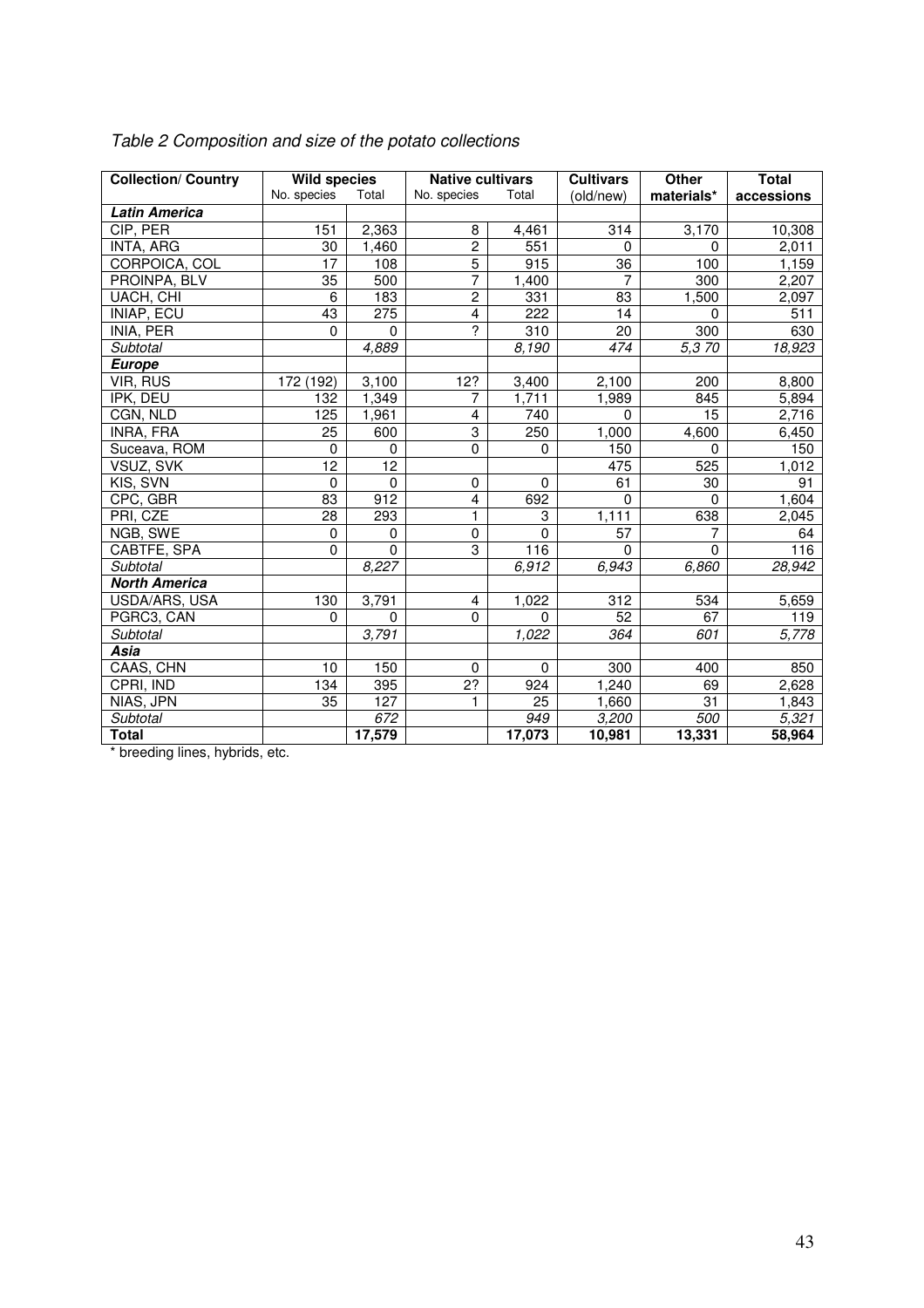| <b>Collection, Country</b> | <b>Acquisition over last 10 years</b><br>Wild species Native cultivars Others |                     | <b>Gaps in collection</b> | <b>Collecting</b><br>missions | <b>Expansion</b><br>collection, |              |
|----------------------------|-------------------------------------------------------------------------------|---------------------|---------------------------|-------------------------------|---------------------------------|--------------|
|                            |                                                                               | (No. of accessions) |                           |                               | planned                         | next 5 years |
| <b>Latin America</b>       |                                                                               |                     |                           |                               |                                 |              |
| CIP, PER                   | 200                                                                           | 0                   | 3,000                     | Yes, 37 wild spp.             | Yes                             | 5-10%        |
| INTA, ARG                  | 100                                                                           | 198                 | 0                         | Yes, specific areas           | Yes                             | $5 - 10%$    |
| CORPOICA, COL              | 0                                                                             | 15                  | 37                        | Yes                           | Yes                             | 5-10%        |
| PROINPA, BLV               | 500                                                                           | 400                 | 257                       | Yes                           | Yes                             | Same size    |
| UACH, CHI                  | 45                                                                            | 112                 | ,543                      | Yes                           | Yes                             | 5-10%        |
| INIAP, ECU                 | 0                                                                             | 0                   | 300                       | Yes, lost local forms         | Yes                             | > 20%        |
| INIA, PER                  | 0                                                                             | 180                 | 200                       | Yes                           | Yes                             | > 20%        |
| Subtotal                   | 845 (4)                                                                       | 725(5)              | 4,867(6)                  |                               |                                 |              |
| <b>Europe</b>              |                                                                               |                     |                           |                               |                                 |              |
| <b>VIR, RUS</b>            | 488                                                                           | 59                  | 359                       | Yes                           | Yes                             | Same size    |
| IPK, DEU                   | 228                                                                           | 23                  | 482                       | Yes (Peru))                   | Yes                             | Same size    |
| CGN, NLD                   | 106                                                                           | 8                   | N/A0                      | Yes, rare spp.                | Yes                             | Same size    |
| INRA, FRA                  | 100                                                                           | 0                   | 600                       | Yes, wild spp.                | No                              | 5-10%        |
| Suceava, ROM               | 0                                                                             | 0                   | 120                       | Yes, wild spp. & lines        | Yes                             | $5 - 10%$    |
| VSUZ, SVK                  | 12                                                                            | $\overline{0}$      | 665                       | <b>No</b>                     | No                              | $5 - 10%$    |
| KIS, SVN                   | $\Omega$                                                                      | $\overline{0}$      | 35                        | Yes                           | No                              | $5 - 10%$    |
| CPC, GBR                   | 200                                                                           | 0                   | $\Omega$                  | Yes                           | Yes                             | 5-10%        |
| PRI, CZE                   | 74                                                                            | 3                   | 581                       | $\overline{2}$                | No                              | $5-10%$      |
| NGB, SWE                   | 0                                                                             | 0                   | Few                       | Yes                           | No                              | Same size    |
| CABTFE, SPA                | 0                                                                             | 116                 | 0                         | Yes                           | Yes                             | $>20%$       |
| Subtotal                   | 1,208(7)                                                                      | 209(5)              | 2,845(8)                  |                               |                                 |              |
| <b>North America</b>       |                                                                               |                     |                           |                               |                                 |              |
| USDA/ARS, USA              | 600                                                                           | 50                  | 350                       | Yes                           | Yes                             | 5-10%        |
| PGRC3, CAN                 | Yes, no                                                                       | Yes, no info        | Yes, no info              | Yes                           | No                              | >20%         |
|                            | info                                                                          |                     |                           |                               |                                 |              |
| Subtotal                   | 600(1)                                                                        | 50(1)               | 350(1)                    |                               |                                 |              |
| Asia                       |                                                                               |                     |                           |                               |                                 |              |
| CAAS, CHN                  | 0                                                                             | 0                   | 500                       | Yes, prim. Res PGR            | Yes                             | >20%         |
| CPRI, IND                  | 300                                                                           | 20                  | 455                       | Yes                           | Yes                             | 5-10%        |
| NIAS, JPN                  | 127                                                                           | $\overline{11}$     | 908                       | Yes, breeding lines           | Yes                             | Same size    |
| Subtotal                   | 427(2)                                                                        | 31(2)               | 1,863(3)                  |                               |                                 |              |
| Total (no of banks)        | 3,080(14)                                                                     | 1,195(13)           | 10,125(18)                |                               |                                 |              |

## Table 3 Acquisition in past and future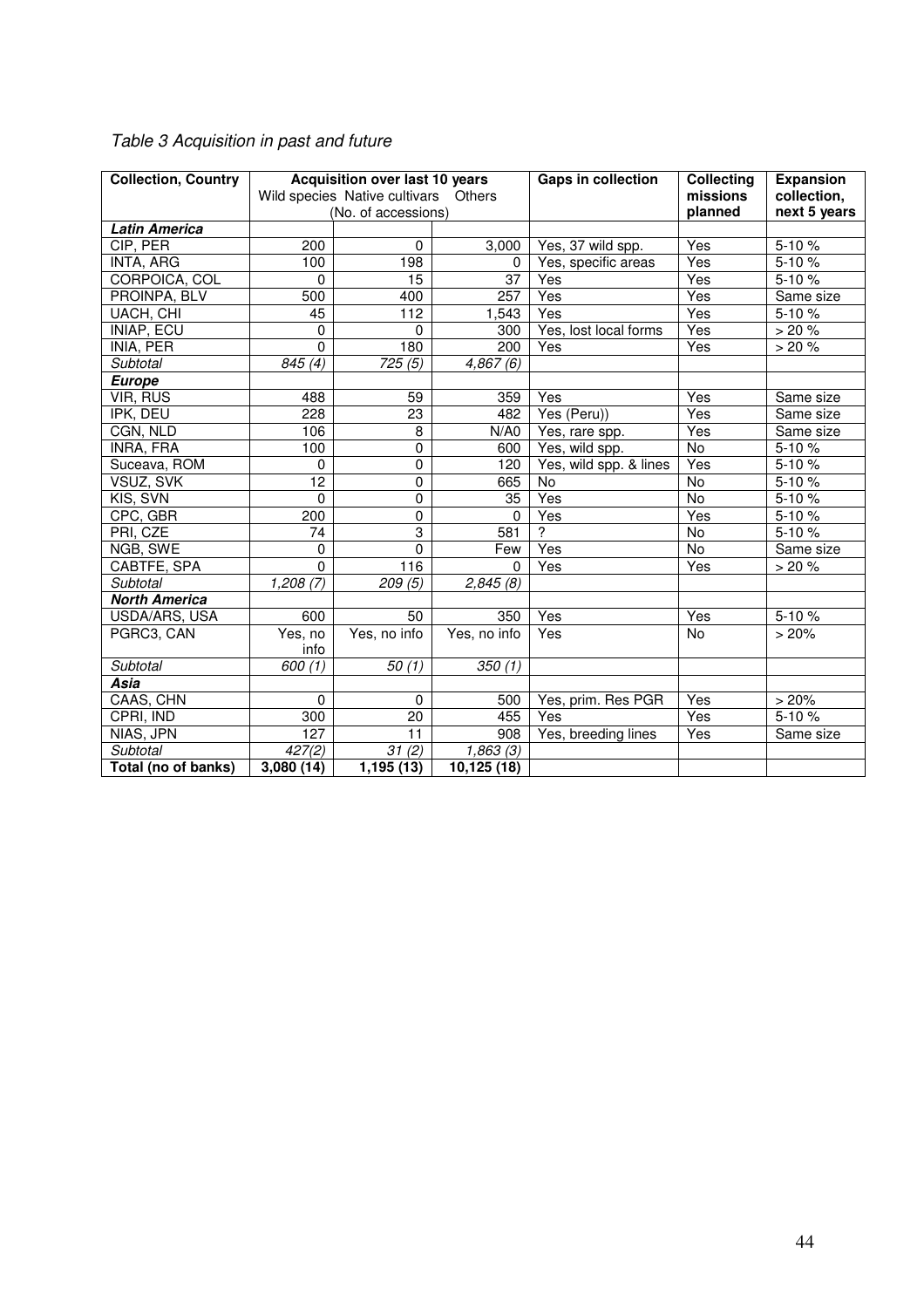# Table 4 Regeneration of potato collections

| <b>Collection/ Country</b> | <b>Wild species</b> | Annual   | % urgently to be | No. of accessions to |
|----------------------------|---------------------|----------|------------------|----------------------|
|                            | (Number of plants   | capacity | regenerated      | be urgently          |
|                            | regenerated)        |          |                  | regenerated          |
| <b>Latin America</b>       |                     |          |                  |                      |
| CIP, Peru                  | 21-30 pl            | 200      | 10               | 235                  |
| INTA, ARG                  | $> 30$ pl           | 70       | 15               | 22                   |
| CORPOICA, COL              | Veg. & in vitro     | 68?      | 100              | 68                   |
| PROINPA, BLV               | Veg. & in vitro     | 30       | 100              | 500                  |
| UACH, CHI                  | $10-20$ pl          | 27       | 80               | 146                  |
| <b>INIAP, ECU</b>          | No info             | 0        | 100              | 275                  |
| INIA, PER                  | N/A                 | N/A      | N/A              | N/A                  |
| Subtotal                   |                     | 327      |                  | 1,032                |
| Europe                     |                     |          |                  |                      |
| <b>VIR, RUS</b>            | $< 10$ pl           | 250-300  | 35               | 1,085                |
| IPK, DEU                   | 10-20 pl            | 200      | No needs         | 0                    |
| CGN, NLD                   | 21-30 pl            | 53       | 40               | 785                  |
| INRA, FRA                  | Veg. & in vitro     | 600?     | ?                |                      |
| Suceava, ROM               | No wild species     | N/A      | N/A              | N/A                  |
| VSUZ, Slovakia             | Veg. & in vitro     | 12       | 0                | 0                    |
| KIS, Slovenia              | No wild species     | N/A      | N/A              | N/A                  |
| CPC, UK                    | 10-20 pl            | c. 60?   | 40               | 365                  |
| PRI, CZE                   | In vitro $<$ 10 pl  | 293?     | $\Omega$         | $\Omega$             |
| NGB, SWE                   | No wild species     | N/A      | N/A              | N/A                  |
| CABTFE, SPA                | No wild species     | N/A      | N/A              | N/A                  |
| Subtotal                   |                     | 1,468    |                  | 2,235                |
| <b>North America</b>       |                     |          |                  |                      |
| USDA/ARS, USA              | $21 - 30$ pl        | 300      | 5                | 190                  |
| PGRC3, CAN                 | No wild species     | N/A      | N/A              | N/A                  |
| Subtotal                   |                     | 300      |                  | 190                  |
| Asia                       |                     |          |                  |                      |
| CAAS, CHN                  | $> 30$ pl           | No info  | $\mathbf 0$      | 0                    |
| CPRI, IND                  | 10-20 pl            | 50?      | 50               | 147                  |
| NIAS, JPN                  | 10-20 pl            | 130?     | 6                | 12                   |
| Subtotal                   |                     | 180      |                  | 12 <sup>2</sup>      |
| <b>Total</b>               |                     | 2,275    |                  | 3,616                |

4.1 Regeneration of wild species, as population and in the form of botanical seeds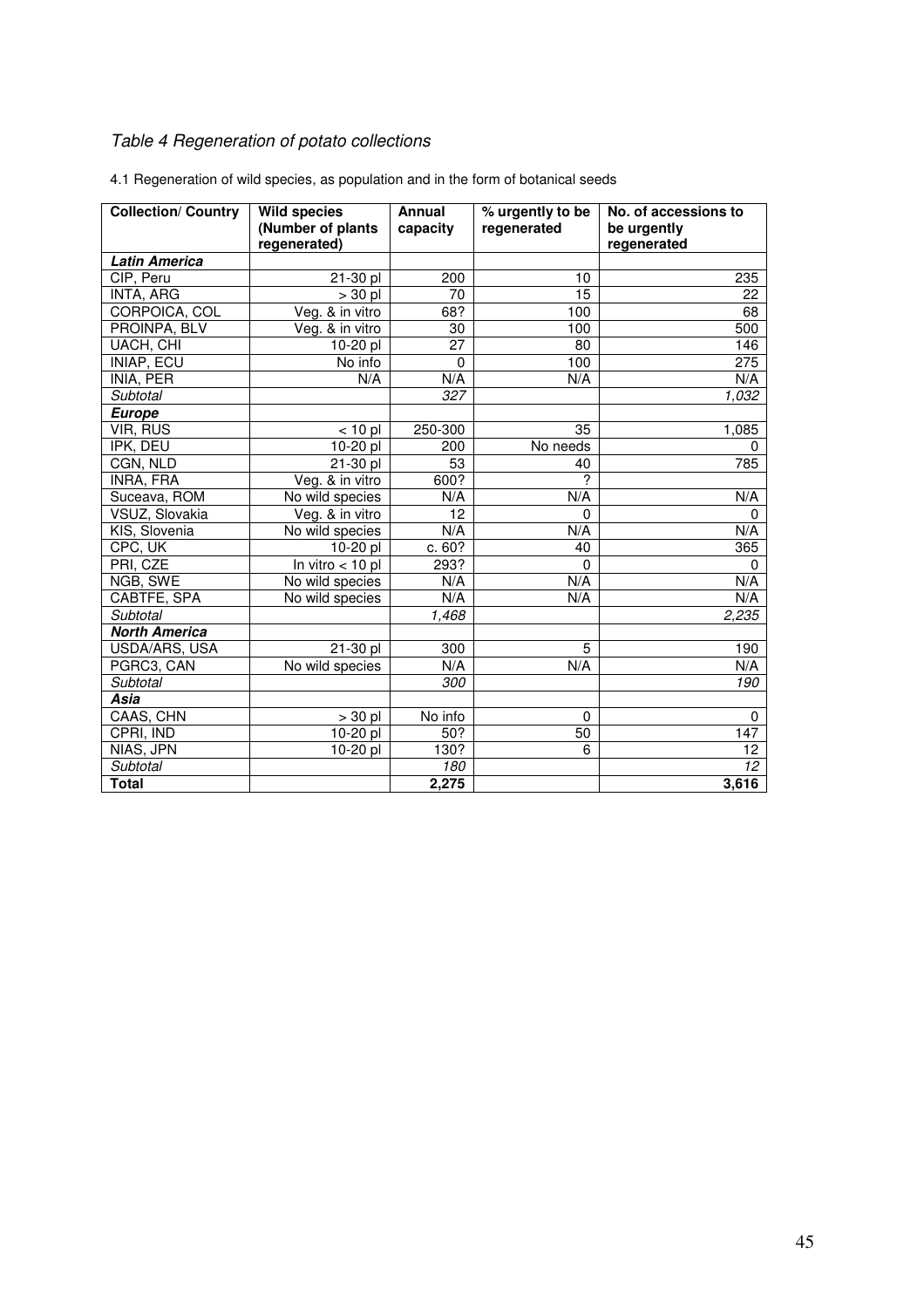4.2 Regeneration of native cultivars from the Centre of Diversity. Vegetative propagation in form of tubers (tu) and/or plantlets in vitro, and true seed production, generative regeneration on plants (pl)**.** 

| <b>Collection/ Country</b> | Mode of regeneration or<br>conservation | Native cultivars (No of<br>tubers, plants or<br>plantlets used to<br>regenerate) | Annual<br>capacity | % urgently to be<br>regenerated |
|----------------------------|-----------------------------------------|----------------------------------------------------------------------------------|--------------------|---------------------------------|
| <b>Latin America</b>       |                                         |                                                                                  |                    |                                 |
| CIP, PER                   | Tubers/ in vitro                        | 15-30 tu/ 10 plantlets                                                           | 2000               | 30                              |
| <b>INTA, ARG</b>           | In vitro                                | 10 plantlets                                                                     | 300                | 0                               |
| CORPOICA, COL              | Tubers/ in vitro                        | 15-30 tu/ 10 plantlets                                                           | 801/659            | 30                              |
| PROINPA, BLV               | Tubers/ in vitro                        | $<$ 15 tu /11-30 plantlets                                                       | 1400               | 100                             |
| UACH, CHI                  | Population/vegetative                   | 10-20 pl/15-30 tubers                                                            | 330                | 65                              |
| INIAP, ECU                 | Tubers/ in vitro                        | $15-30$ tubers                                                                   | 120/250            | 50                              |
| INIA, PER                  | Tubers/ in vitro                        | 15 tu/10 plantlets                                                               | 620/23             | 32                              |
| <b>Europe</b>              |                                         |                                                                                  |                    |                                 |
| VIR, RUS                   | Population/in vitro                     | 10-20 $p$ l/ < 10 plantlets                                                      | 100-130            | 30                              |
| IPK, DEU                   | Population                              | 10-20 pl                                                                         | No info            | No needs                        |
| CGN, NLD                   | Population                              | 21-30 pl                                                                         | 7                  | 76                              |
| <b>INRA, FRA</b>           | Tubers/ in vitro                        | $< 10$ pl                                                                        | 250                | No needs                        |
| Suceava, ROM               | Tubers/ in vitro                        | 15-30 tu/ 11-30 plantlets                                                        | 120/90             | Low                             |
| VSUZ, SVK                  | N/A, only modern var.                   | N/A                                                                              | N/A                | N/A                             |
| KIS, SVN                   | N/A, only modern var.                   | N/A                                                                              | N/A                | N/A                             |
| CPC, GBR                   | Population                              | 10-20 pl                                                                         | 40                 | 70                              |
| PRI, CZE                   | In vitro                                | $< 10$ pl                                                                        | 3                  | 3                               |
| NGB, SWE                   | No primitive forms                      | N/A                                                                              | N/A                | N/A                             |
| CABTFE, SPA                | Tubers & part in vitro                  | 15-30 tubers                                                                     | 116                | All for true seed               |
| <b>North America</b>       |                                         |                                                                                  |                    |                                 |
| USDA/ARS, USA              | Tubers/ in vitro                        | $15-30$ tubers                                                                   | 25                 | $\Omega$                        |
| PGRC3, CAN                 | N/A, only modern var.                   | N/A                                                                              | N/A                | N/A                             |
| Asia                       |                                         |                                                                                  |                    |                                 |
| CAAS, CHN                  | Tubers/ in vitro                        | $>$ 45 tu/ $>$ 30 plantlets                                                      | No info            | $\Omega$                        |
| CPRI, IND                  | Tubers/ in vitro                        | 15-30 tu/ 11-30 plantlets                                                        | 90                 | 100                             |
| NIAS, JPN                  | Tubers/ in vitro                        | 15-30 tu/ 11-30 plantlets                                                        | 30                 | 28                              |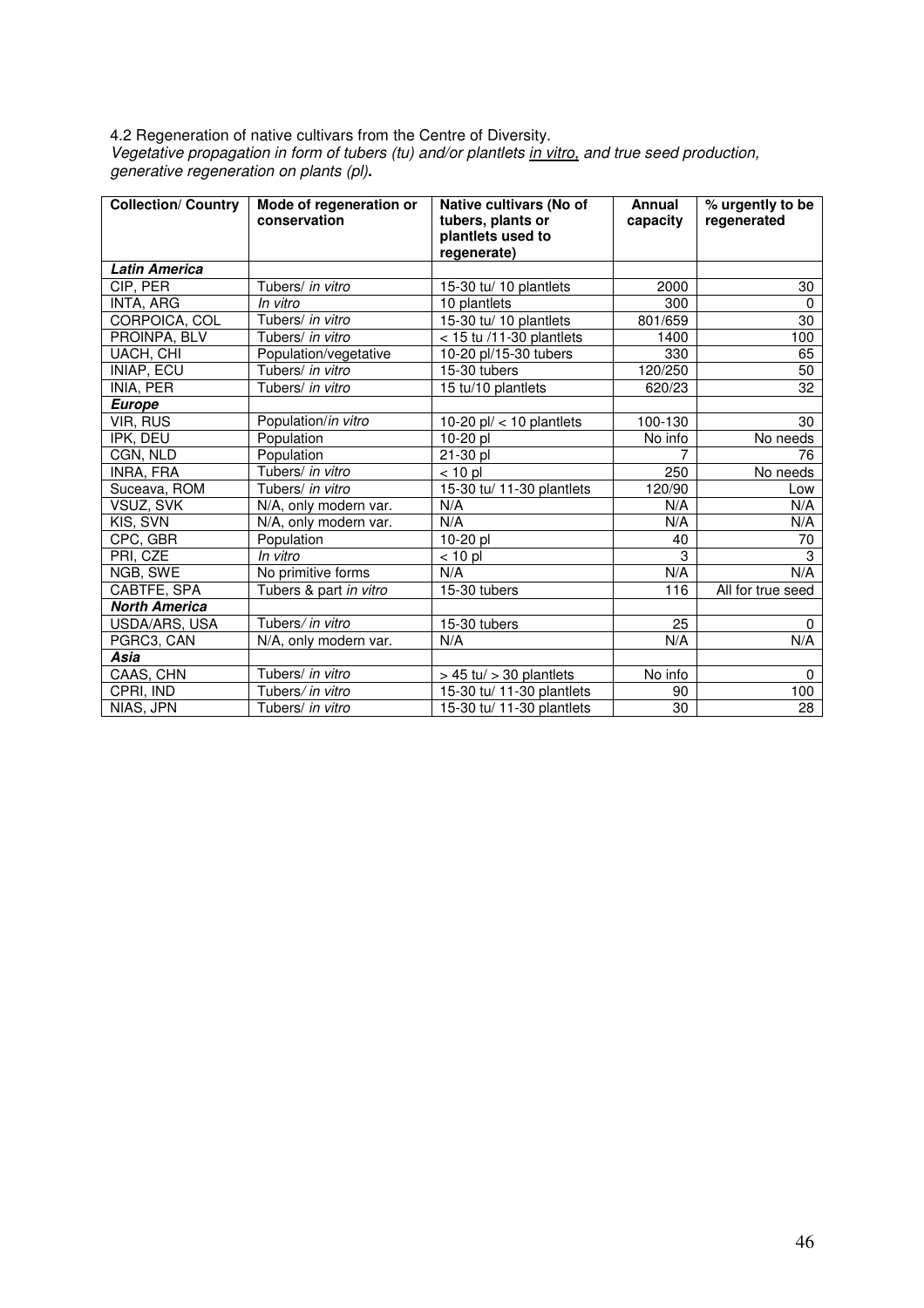| <b>Collection/ Country</b> | <b>Classification</b> | <b>Assistance</b> | <b>Descriptor list (type)</b> | % collection            |
|----------------------------|-----------------------|-------------------|-------------------------------|-------------------------|
|                            | of accessions         | taxonomist        |                               | characterised           |
| <b>Latin America</b>       |                       |                   |                               |                         |
| CIP, PER                   | Yes                   | Yes               | Yes/ CIP's own list           | 100% cultivated species |
| INTA, ARG                  | <b>Yes</b>            | Yes               | Yes, IPGRI & own list         | 60% wild, 100% prim.    |
| CORPOICA, COL              | Not all               | <b>No</b>         | Yes, list of CIP              | 15% wild, 100% cult.    |
| PROINPA, BLV               | Yes                   | Some              | Yes, IPGRI                    | Cultivated partly       |
| UACH, CHI                  | Not all               | Some              | Yes, IPGRI                    | 98% wild, 97% prim.     |
| INIAP, ECU                 | Not all (50%)         | No.               | Yes, IPGRI                    | 98 % cultivated species |
| INIA, PER                  | Not all               | Some              | CIP's list                    | 15% prim, 80% cult.     |
| <b>Europe</b>              |                       |                   |                               |                         |
| VIR, RUS                   | Yes                   | Yes               | Yes, IPGRI & own list         | 63% wild, 85% cult.     |
| IPK, DEU                   | Nearly all            | Some              | Yes/ IPGRI, UPOV, own         | $5 - 95%$               |
| CGN, NLD                   | Nearly all            | Some              | No, only wild relatives       | not applicable          |
| INRA, FRA                  | Not all               | No.               | Yes, UPOV(cultivars)          | 100 % of cultivars      |
| Suceava, ROM               | <b>Yes</b>            | <b>No</b>         | Yes, IPGRI & own list         | 50 % native cultivars?  |
| VSUZ, SVK                  | <b>Yes</b>            | <b>No</b>         | Yes, UPOV (cultivars)         | 50 % of cultivars       |
| KIS, SVN                   | Yes                   | No.               | Yes, UPOV (cultivars)         | 50 % of cultivars       |
| CPC, GBR                   | Nearly all            | Curator skilled   | <b>No</b>                     | $0\%$                   |
| PRI, CZE                   | Yes                   | <b>No</b>         | Yes, own list (cultivars)     | 85 % of cultivars       |
| NGB, SWE                   | <b>Yes</b>            | <b>No</b>         | Yes, UPOV (cultivars)         | 100 % of cultivars      |
| CABTFE, SPA                | Not all               | Yes               | Yes, IPGRI and CIP lists      | 50% native cultivars    |
| <b>North America</b>       |                       |                   |                               |                         |
| USDA/ARS, USA              | Yes                   | Yes               | Yes, own lists                | 100 %, all material     |
| PGRC3, CAN                 | Yes                   | Some              | Yes, own list (cultivars      | 100 % of cultivars      |
| Asia                       |                       |                   |                               |                         |
| CAAS, CHN                  | $10\%$ not            | Some              | Yes, only cultivars           | 80 % of cultivars       |
| CPRI, IND                  | Yes                   | <b>No</b>         | Yes, own list                 | 100 % of cultivars      |
| NIAS, JPN                  | Yes                   | Some              | Yes, own list                 | 100 %, all material     |

## Table 5 Identification and characterisation of collections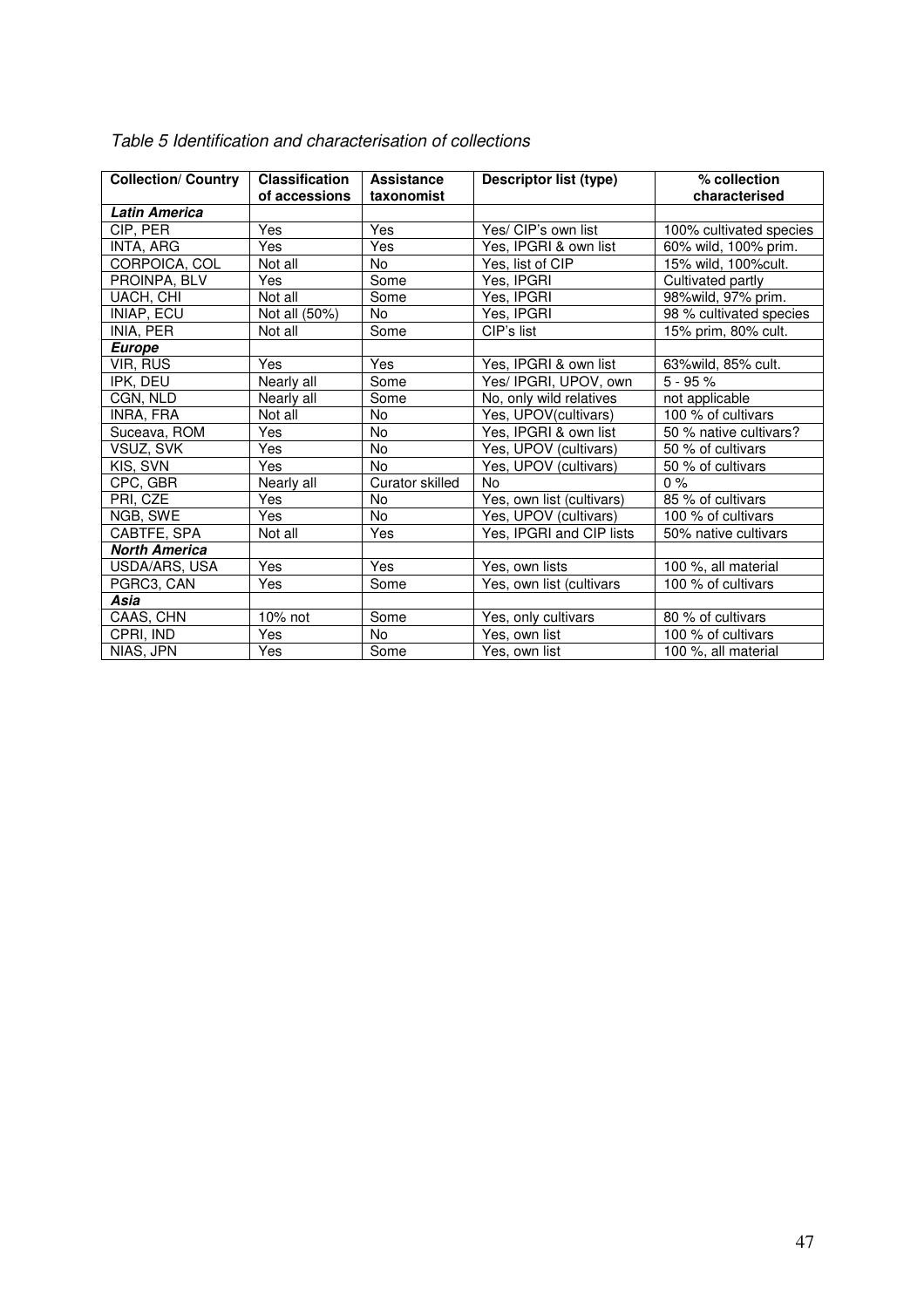| Collection/          | <b>Evaluation</b>      | <b>Type of evaluations</b>               |
|----------------------|------------------------|------------------------------------------|
| Country              | (Ad hoc or Systematic) | (Biotic & A-biotic stresses and Quality) |
| <b>Latin America</b> |                        |                                          |
| CIP, PER             | Systematic             | Bio, A-bio, Qua                          |
| INTA, ARG            | Ad hoc                 | Agronomical traits                       |
| CORPOICA, COL        | Considered             | No info                                  |
| PROINPA, BLV         | Systematic             | Bio, Agro-Industrial                     |
| UACH, CHI            | No info                | No info                                  |
| INIAP, ECU           | Systematic             | Bio, Qua & yield                         |
| INIA, PER            | Systematic             | Agronomical traits                       |
| <b>Europe</b>        |                        |                                          |
| VIR, RUS             | Systematic             | Bio, A-bio, Qua & yield                  |
| IPK, DEU             | Systematic             | <b>Bio</b>                               |
| CGN, NLD             | Ad hoc                 | Bio, Qua                                 |
| INRA, FRA            | Systematic             | Bio                                      |
| Suceava, ROM         | Systematic             | Bio                                      |
| VSUZ, SVK            | Ad hoc                 | Bio, Qua & Agronomical traits            |
| KIS, SVN             | No                     | N/A                                      |
| CPC, GBR             | Systematic             | Bio, Other (molecular)                   |
| PRI, CZE             | Systematic             | Bio, Qua & Agronomical traits            |
| NGB, SWE             | Ad hoc                 | Bio, Qua & Agronomical traits            |
| CABTFE, SPA          | No                     | N/A                                      |
| <b>North America</b> |                        |                                          |
| USDA/ARS, USA        | Ad hoc                 | Bio, Qua, Agronopmical traits, Other     |
|                      |                        | (molecular)                              |
| PGRC3, CAN           | Systematic             | Qua, antioxidant levels                  |
| Asia                 |                        |                                          |
| CAAS, CHN            | Systematic             | Bio, A-bio, & Qua                        |
| CPRI, IND            | Systematic             | Bio, A-bio                               |
| NIAS, JPN            | Systematic             | Bio, A-bio, Qua & yield                  |

Table 6. Evaluation and the collections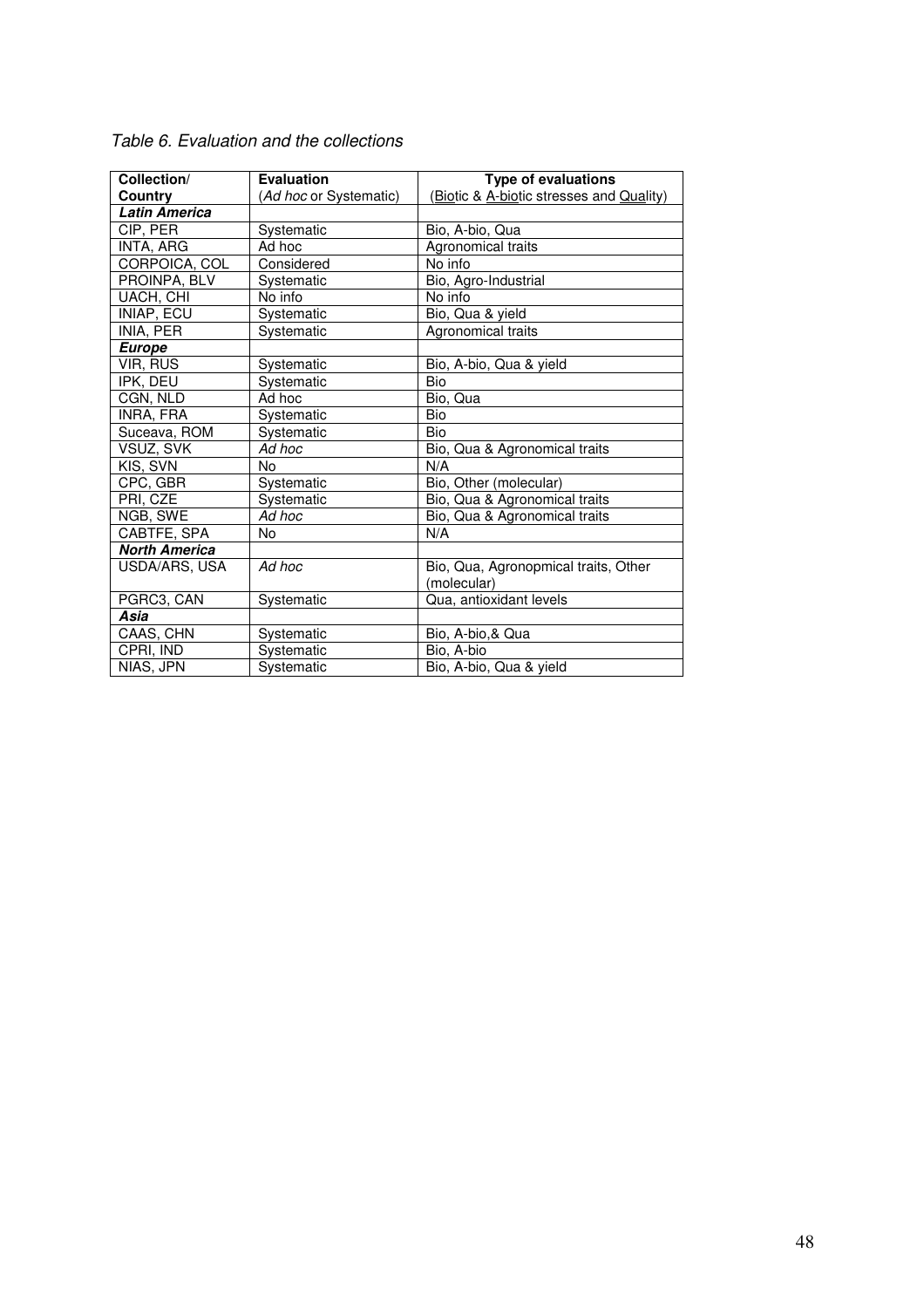| Collection/<br>Country | <b>Collection</b><br>computerised | Data computerised |                                       |                   |  |  |  |
|------------------------|-----------------------------------|-------------------|---------------------------------------|-------------------|--|--|--|
|                        |                                   | <b>Passport</b>   | <b>Characterisation</b><br>evaluation | <b>Management</b> |  |  |  |
| <b>Latin America</b>   |                                   |                   |                                       |                   |  |  |  |
| CIP, PER               | Yes                               | Yes               | Yes/partly                            | Yes               |  |  |  |
| INTA, ARG              | Yes                               | Yes               | Partly cultivars                      | Partly            |  |  |  |
| CORPOICA, COL          | No                                | No.               | No                                    | No                |  |  |  |
| PROINPA, BLV           | Partly                            | Partly            | Partly                                | Partly            |  |  |  |
| UACH, CHI              | Partly                            | No info           | No info                               | No info           |  |  |  |
| INIAP, ECU             | Partly                            | Partly            | Partly                                | Partly            |  |  |  |
| EMBRAPA, BRA           |                                   |                   |                                       |                   |  |  |  |
| <b>Europe</b>          |                                   |                   |                                       |                   |  |  |  |
| VIR, RUS               | Yes/partly                        | Yes               | Partly                                | Partly            |  |  |  |
| IPK, DEU               | Yes                               | Yes               | Yes, partly                           | Yes, partly       |  |  |  |
| CGN, NLD               | Yes                               | Yes               | Yes                                   | Yes               |  |  |  |
| INRA, FRA              | Partly                            | Partly            | Partly                                | Partly            |  |  |  |
| Suceava, ROM           | Yes, landraces                    | Yes               | Partly                                | Partly            |  |  |  |
| VSUZ, SVK              | Partly                            | Partly            | Partly                                | No                |  |  |  |
| KIS, SVN               | Partly, cultivars                 | No                | Partly                                | Yes               |  |  |  |
| CPC, GBR               | Yes                               | Yes               | Yes                                   | Yes               |  |  |  |
| PRI, CZE               | Yes                               | Yes               | Partly cultivars                      | No                |  |  |  |
| NGB, SWE               | Yes                               | Yes               | Yes                                   | Partly            |  |  |  |
| Malkov, BUL            |                                   |                   |                                       |                   |  |  |  |
| CABTFE, SPA            | Yes, landraces                    | Yes               | Partly                                | Partly            |  |  |  |
| <b>North America</b>   |                                   |                   |                                       |                   |  |  |  |
| USDA/ARS, USA          | Yes                               | <b>Yes</b>        | Yes                                   | Yes               |  |  |  |
| PGRC3, CAN             | Yes                               | Partly            | Partly                                | Yes               |  |  |  |
| Asia                   |                                   |                   |                                       |                   |  |  |  |
| CAAS, CHN              | Yes                               | Partly            | Partly                                | Partly            |  |  |  |
| CPRI, IND              | Yes                               | Partly            | Partly                                | Partly            |  |  |  |
| NIAS, JPN              | Yes                               | Yes               | Yes                                   | Yes               |  |  |  |

## Table 7 Documentation and access to information of the collection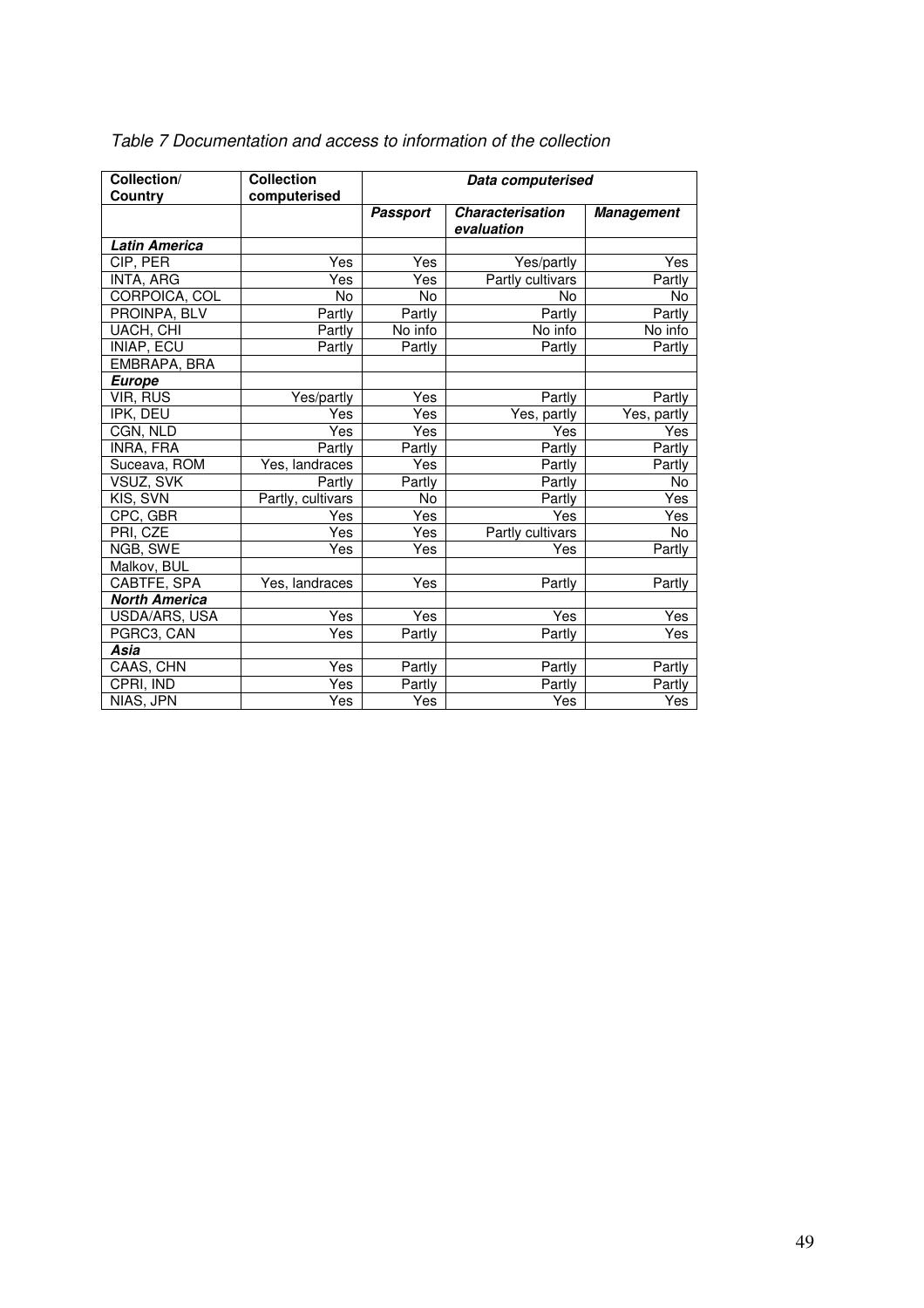| Collection/          | <b>Storage true</b> | <b>Storage conditions</b>         | <b>Storage tubers</b>         | In vitro storage      |
|----------------------|---------------------|-----------------------------------|-------------------------------|-----------------------|
| Country              | seeds               | Medium/long term                  | conditions                    |                       |
| <b>Latin America</b> |                     |                                   |                               |                       |
| CIP, PER             | Medium/long         | 0 & -20°C, 75 % RH                | 4 °C, 75 % RH                 | Yes, all germplasm    |
| INTA, ARG            | Medium              | 4-5 °C, no RH control             | 7-8 °C, no RH control         | Yes, cultivated       |
| CORPOICA, COL        | Medium/long         | 0 &-20 °C, 48 % RH                | 8 °C, 70 % RH                 | No info               |
| PROINPA, BLV         | Medium              | 4 °C, no RH control               | 6-8 °C, no RH control         | Yes, cultivated       |
| UACH, CHI            | Long, freezer       | -18 °C, no RH control             | $6-12$ °C, 95 % RH            | No info               |
| INIAP, ECU           | Long                | -15 °C, 75 % RH                   | 14 °C, 60 % RH                | Yes, landraces        |
| INIA, PER            | N/A                 | N/A                               | 13 °C, 30 % RH                | No info               |
| <b>Europe</b>        |                     |                                   |                               |                       |
| VIR, RUS             | Medium/long         | 4&-10 <sup>°</sup> C, no RH contr | 4 °C, 70 % RH                 | Yes, partly wild      |
| IPK, DEU             | Medium              | 4 °C, 5-7 % RH                    | 4 - 10 °C, 70 % RH            | Yes, all germplasm    |
| CGN, NLD             | Medium/long         | 4&-20 <sup>°</sup> C, no RH contr | 4 °C, 70 % RH                 | N/A                   |
| INRA, FRA            | No storage          | N/A                               | 2-4 °C, 75 % RH               | Yes, all germplasm    |
| Suceava, ROM         | No storage          | N/A                               | 4-12 °C, no RH contr.         | Yes, landraces        |
| VSUZ, SVK            | No storage          | N/A                               | 4 °C, 85 % RH                 | Yes, all germplasm    |
| KIS, SVN             | No storage          | N/A                               | 2-7°C, 80 % RH                | Yes, cultivated       |
| CPC, GBR             | Long                | -20 °C, 6 % RH                    | 4 °C, no info RH              | N/A                   |
| PRI, CZE             | Yes, no info        | No info                           | Yes, no info                  | Yes, no info          |
| NGB, SWE             | Long                | -20 °C, no RH control             | 4 °C, no info RH              | Yes, cultivated       |
| CABTFE, SPA          | Medium/long         | 4 & -20 °C, 40 % RH               | 4 °C, 90 % RH                 | Yes, landraces        |
| <b>North America</b> |                     |                                   |                               |                       |
| USDA/ARS, USA        | Medium/long         | -7 °C /-18 °C, no RH              | 6 °C, 75 % RH                 | Yes, in vitro 10 °C   |
| PGRC3, CAN           | No storage          | N/A                               | 4 °C, 75 % RH                 | Yes, cultivated       |
| Asia                 |                     |                                   |                               |                       |
| CAAS, CHN            | No storage          | N/A                               | 4 °C, 80-90 % RH              | Yes, all germplasm    |
| CPRI, IND            | Medium/long         | N/A                               | $\overline{5}$ - 12 °C, no RH | Partly wild species   |
| NIAS, JPN            | No storage          | N/A                               | 4 °C, 90 % RH (all)           | Yes, cultivars, lines |

# Table 8 Storage methods and conditions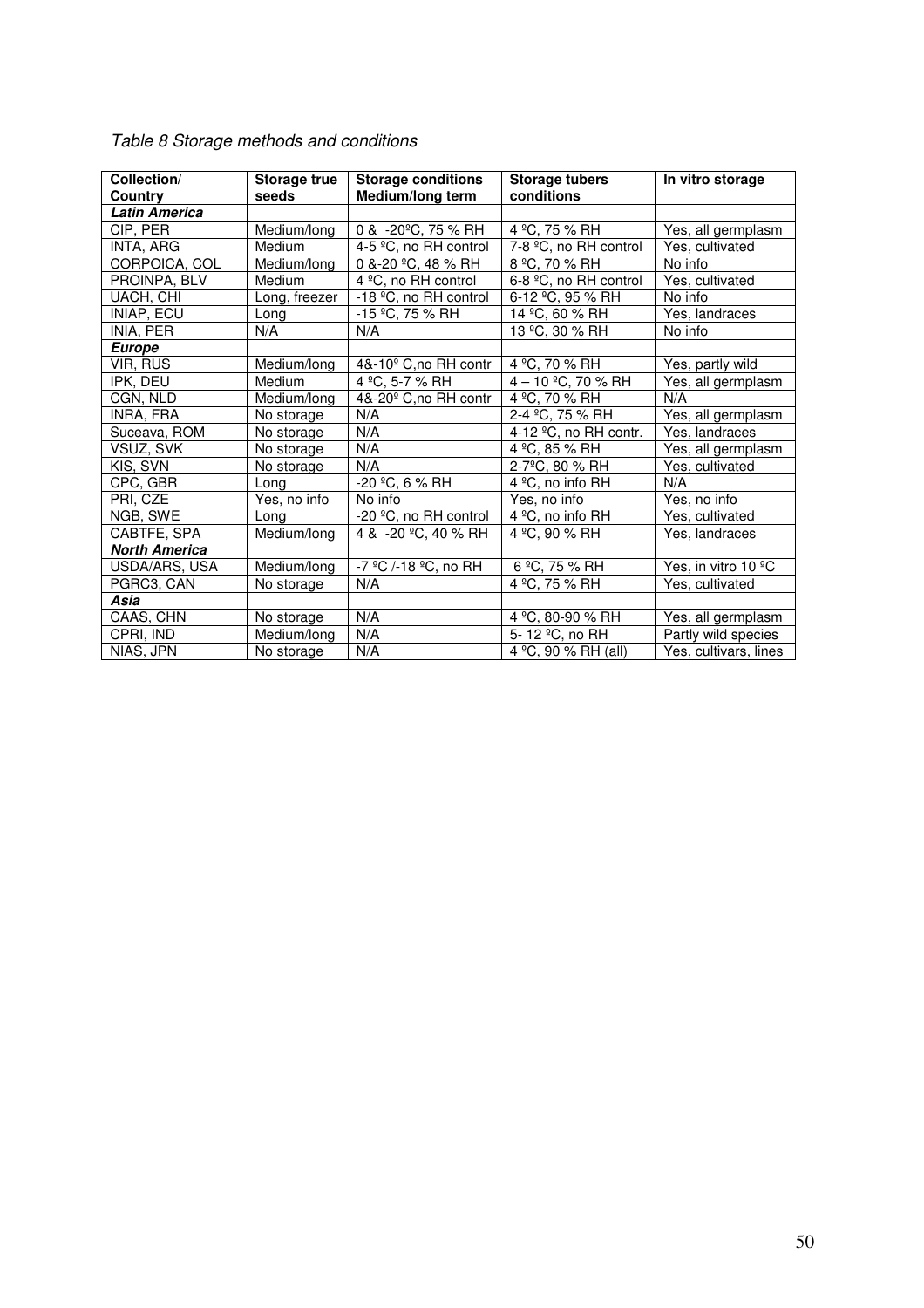| Collection/          | Germplasm  | Type of disease   | <b>Capable to eradicate</b> | Assistance required to    |
|----------------------|------------|-------------------|-----------------------------|---------------------------|
| Country              | affected   | infection*        | diseases                    | improve health status     |
| <b>Latin America</b> |            |                   |                             |                           |
| CIP, PER             | Yes        | Seed-b            | Yes                         | Yes, funds, eff. methods  |
| INTA, ARG            | Slightly   | Seed-b & inf. tub | Yes                         | Yes, methods & funds      |
| CORPOICA, COL        | Yes        | Inf. tub          | Yes                         | Yes, training & funds     |
| PROINPA, BLV         | Yes        | Inf. tub          | Limited                     | Yes, econ. assistances    |
| UACH, CHI            | <b>Yes</b> | Inf. tub          | Yes                         | Yes, funds                |
| INIAP, ECU           | Yes        | Inf. tub          | Limited                     | Yes, training & funds     |
| INIA, PER            | Slightly   | Inf. tub          | Limited                     | Yes, training & funds     |
| <b>Europe</b>        |            |                   |                             |                           |
| VIR, RUS             | Yes        | Inf. tub          | Limited                     | Yes, training & funds     |
| IPK, DEU             | Slightly   | Inf. tub          | Yes, outsourced             | <b>No</b>                 |
| CGN, NLD             | Slightly   | Seed-b            | Limited, outsourced         | No, cost restriction      |
| INRA, FRA            | <b>No</b>  | N/A               | Yes                         | <b>No</b>                 |
| Suceava, ROM         | Yes        | Inf. tub          | Limited                     | Yes, training & funds     |
| VSUZ, SVK            | Slightly   | Inf. tub          | Yes                         | <b>No</b>                 |
| KIS, SVN             | Slightly   | Inf. tub          | Yes                         | <b>No</b>                 |
| CPC, UK              | <b>No</b>  | N/A               | Yes, outsourced             | Limited, cost restriction |
| PRI, CZE             | Slightly   | No info           | Yes                         | <b>No</b>                 |
| NGB, SWE             | <b>No</b>  | N/A               | Yes, outsourced             | <b>No</b>                 |
| CABTFE, SPA          | Slightly   | Inf. tub          | Yes                         | Yes, no info              |
| <b>North America</b> |            |                   |                             |                           |
| USDA/ARS, USA        | Slightly   | Seed-b            | Limited                     | No, cost restriction      |
| PGRC3, CAN           | <b>No</b>  | N/A               | Yes                         | <b>No</b>                 |
| Asia                 |            |                   |                             |                           |
| CAAS, CHN            | <b>No</b>  | N/A               | Yes                         | Limited                   |
| CPRI, IND            | Yes        | Inf. tub          | Yes                         | <b>No</b>                 |
| NIAS, JPN            | Slightly   | Inf. tub          | Yes                         | No                        |

## Table 9 Health of potato collection

\* Seed b= seed-borne diseases, inf. tub= infection of maintained tubers (viruses)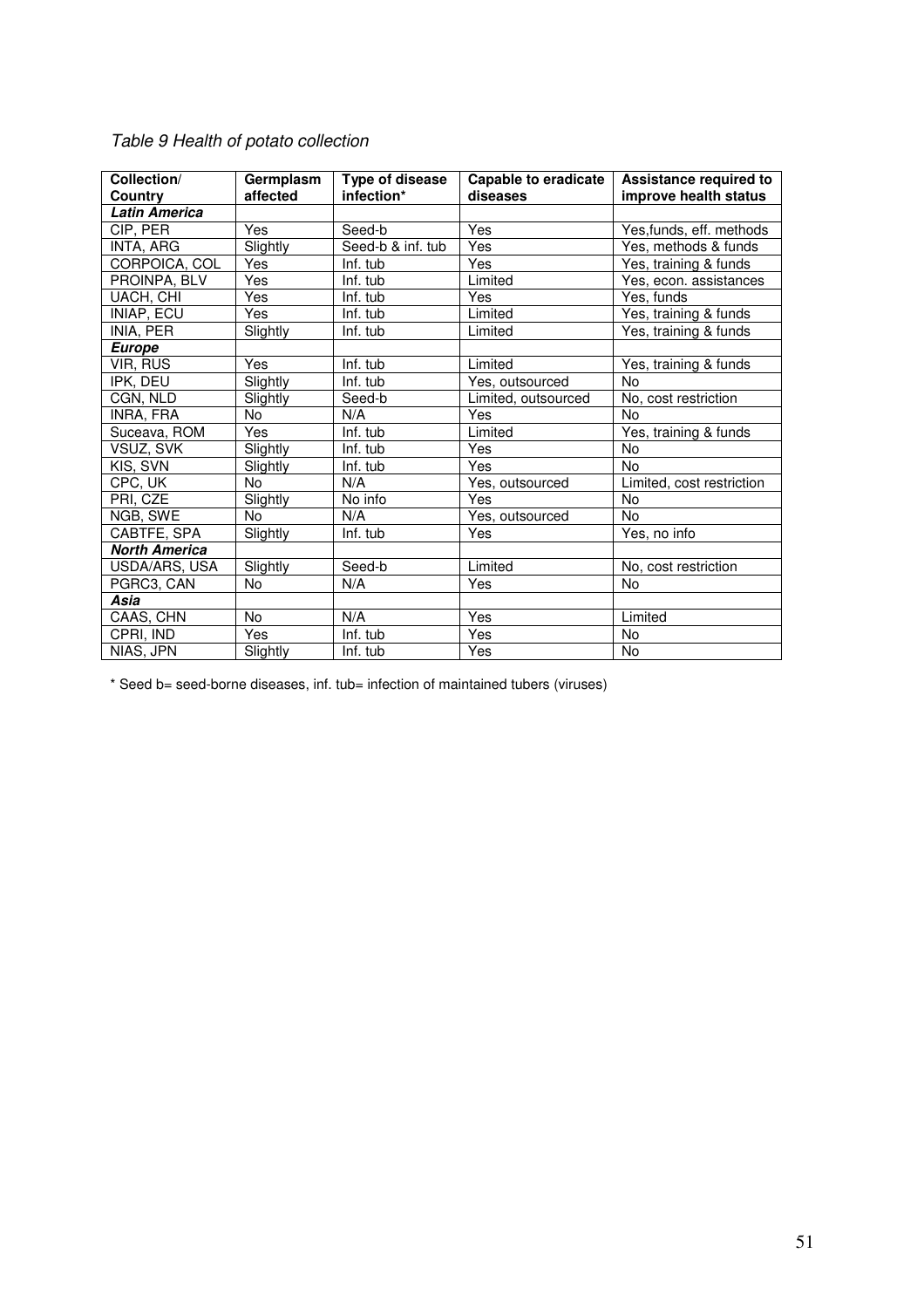| Collection/          | Average annual       | <b>Domestic</b> | Foreign        | <b>Public</b>   | Private         | NGO's,          |
|----------------------|----------------------|-----------------|----------------|-----------------|-----------------|-----------------|
| Country              | distribution 2002-04 |                 |                | sector          | sector          | farmers, etc    |
| <b>Latin America</b> |                      |                 |                |                 |                 |                 |
| CIP, PER             | 3,000                | 67              | 33             | 9               | 9               | 82              |
| INTA, ARG            | 61                   | 95              | $\overline{5}$ | $\overline{95}$ | 0               | $\overline{5}$  |
| CORPOICA,            | 750                  | No info         |                |                 |                 |                 |
| COL                  |                      |                 |                |                 |                 |                 |
| PROINPA, BLV         | No data              | 100             | $\Omega$       | 30              | $\Omega$        | 70              |
| UACH, CHI            | No data              | 40              | 60             | 90              |                 | $\overline{10}$ |
| INIAP, ECU           | 30                   | 100             | $\mathbf 0$    | 50              | 3               | 47              |
| INIA, PER            | 130                  | 100             | $\Omega$       | 80              | 0               | 20              |
| Subtotal             | 3,971                |                 |                |                 |                 |                 |
| <b>Europe</b>        |                      |                 |                |                 |                 |                 |
| <b>VIR, RUS</b>      | 425                  | 83              | $\overline{7}$ | 83              | 3               | 14              |
| IPK, DEU             | 1,535                | 88              | 12             | 18              | $\overline{73}$ | 9               |
| CGN, NLD             | 705                  | 58              | 42             | 89              | 10              | $\overline{1}$  |
| INRA, FRA            | 300                  | 80              | 20             | 20              | $\overline{75}$ | $\overline{5}$  |
| Suceava, ROM         | 28                   | 100             | $\Omega$       | 100             | $\Omega$        | $\mathbf 0$     |
| VSUZ, SVK            | $\overline{45}$      | 100             | 0              | 100             | $\mathbf 0$     | $\mathbf 0$     |
| KIS, SVN             | No data              | No info         |                |                 |                 |                 |
| CPC, GBR             | 435                  | 90              | 10             | 94              | $\overline{5}$  | $\mathbf{1}$    |
| PRI, CZE             | 260                  | $\overline{95}$ | $\overline{5}$ | $\overline{70}$ | 30              |                 |
| NGB, SWE             | No data              | No info         |                |                 |                 |                 |
| CABTFE, SPA          | 23                   | 100             | 0              | 100             | $\mathbf 0$     | $\mathbf 0$     |
| Subtotal             | 3,756                |                 |                |                 |                 |                 |
| <b>North America</b> |                      |                 |                |                 |                 |                 |
| USDA/ARS, USA        | 7,630                | 85              | 15             | 80              | 20              | $\mathbf{0}$    |
| PGRC3, CAN           | 315                  | 90              | 10             | 40              | 10              | 50              |
| Subtotal             | 7,945                |                 |                |                 |                 |                 |
| Asia                 |                      |                 |                |                 |                 |                 |
| CAAS, CHN            | 42                   | 98              | $\overline{c}$ | 92              | $\, 8$          | $\mathbf 0$     |
| CPRI, IND            | 732                  | 100             | $\mathbf 0$    | 36              | 35              | 29              |
| NIAS, JPN            | 14                   | 100             | $\overline{0}$ | 80              | 20              | $\Omega$        |
| Subtotal             | 56                   |                 |                |                 |                 |                 |
| Total*/ Range        | $16,460*$            | 40-100%         | $0 - 60%$      | $9 - 100%$      | $0 - 75%$       | $0 - 82%$       |

Table 10 Distribution of potato collections to users (% of total distribution)

\* Number of accessions distributed annually by all listed genebank (average over the years 2002, 2003 and 2004)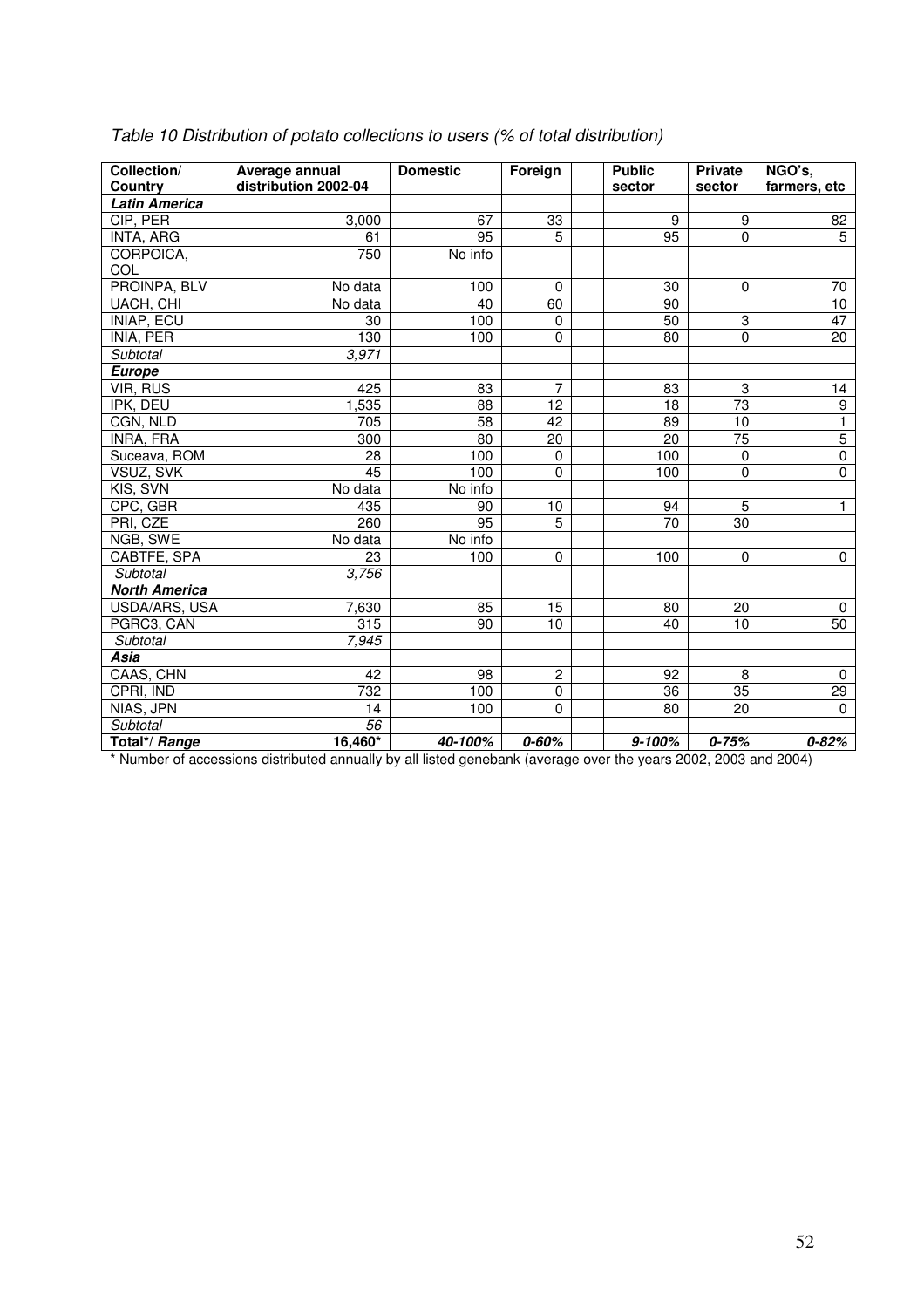| <b>Collection/ Country</b> | Organised                 | Place of duplication                | Holding safety duplicates of<br>other potato collections |
|----------------------------|---------------------------|-------------------------------------|----------------------------------------------------------|
| <b>Latin America</b>       |                           |                                     |                                                          |
| CIP, PER                   | Yes                       | INTA central genebank, ARG          | No? (see COL/CHI)                                        |
| INTA, ARG                  | Yes, partly               | INTA central genebank, ARG          | Yes, local ARG germplasm                                 |
| CORPOICA, COL              | Not really; duplication*  | Duplicates in CIP (PER) collections | No                                                       |
| PROINPA, BLV               | Yes, partly, wild species | CGN (repatriation)                  | <b>No</b>                                                |
| UACH, CHI                  | Not really, duplication*  | Duplicates in CIP (PER) collections | No?                                                      |
| INIAP, ECU                 | Yes, USDA duplication?    | USDA, USA                           | Yes, 99 acc.?                                            |
| INIA, PER                  | Yes, partly               | Storehouse farmers                  | No                                                       |
| <b>Europe</b>              |                           |                                     |                                                          |
| VIR, RUS                   | Yes, partly               | Partly, Kubean Res. Station         | Yes, duplicates of other banks                           |
| IPK, DEU                   | Yes                       | IPK, Malchow branch, DEU            | CGN in central IPK bank                                  |
| CGN, NLD                   | Yes, two places           | IPK, DEU and SCRI, GBR              | Yes, CPC of SCRI, GBR                                    |
| INRA, FRA                  | No                        | N/A                                 | No                                                       |
| Suceava, ROM               | <b>No</b>                 | N/A                                 | No                                                       |
| VSUZ, SVK                  | Yes, partly in vitro      | In vitro at PRI, CZE                | In vitro collection of PRI, CZE                          |
| KIS, SVN                   | Yes, only cultivars       | Cultivars at IPK, DEU               | No                                                       |
| CPC, GBR                   | Yes, 70 % of true seeds   | CGN, NLD                            | Part of CGN collection, NLD                              |
| PRI, CZE                   | Yes, in vitro & cryo      | VSUZ, SVK and RICP, CZE             | Yes, VSUZ collection, SVK                                |
| NGB, SWE                   | Yes, base collection      | No info                             | <b>No</b>                                                |
| CABTFE, SPA                | Yes, partly in vitro      | No info                             | <b>No</b>                                                |
| <b>North America</b>       |                           |                                     |                                                          |
| USDA/ARS, USA              | Yes, within USA           | NSSL, Colorado, USA (85 %)          | <b>No</b>                                                |
| PGRC3, CAN                 | No                        | N/A                                 | No                                                       |
| Asia                       |                           |                                     |                                                          |
| CAAS, CHN                  | Yes, partly               | Partly, elsewhere in China          | No info                                                  |
| CPRI, IND                  | Yes, own institute        | Within CPRI, India                  | No                                                       |
| NIAS, JPN                  | Not outside own bank      | Duplicated in two sub-banks         | <b>No</b>                                                |

| Table 11 Safety duplication of potato collections |  |
|---------------------------------------------------|--|
|---------------------------------------------------|--|

\* part of collection duplicated in other collections and not real safety duplication (black box arrangement)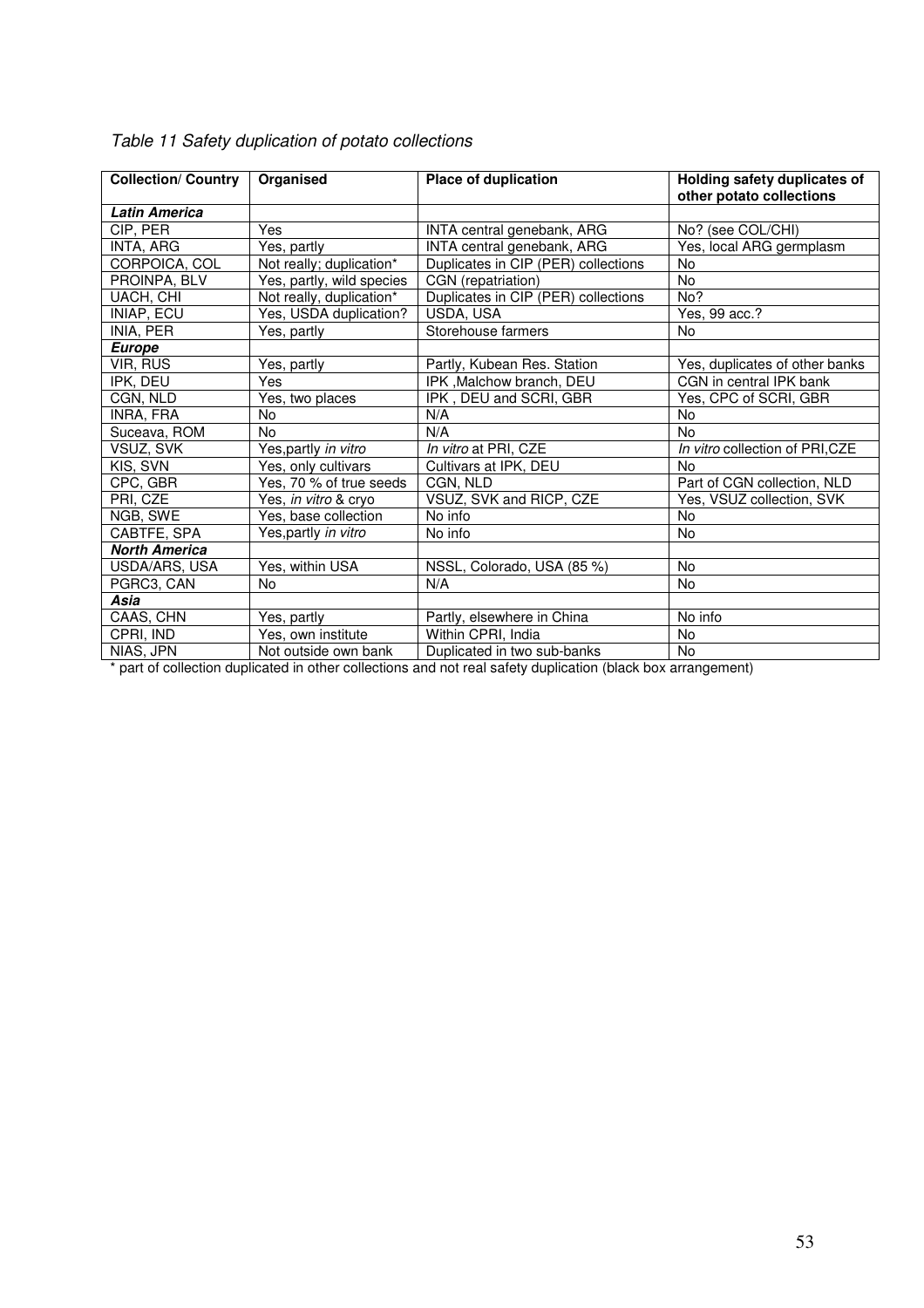| Collection/<br>Country | <b>Accessibility of</b><br>germplasm and<br>conditions | <b>Mode distribution</b> | Average<br>annual<br>distribution<br>2002-04 | Data available on own<br>or other Internet site |
|------------------------|--------------------------------------------------------|--------------------------|----------------------------------------------|-------------------------------------------------|
| <b>Latin America</b>   |                                                        |                          |                                              |                                                 |
| CIP, PER               | Freely & MTA                                           | Seeds /tub/ plantlets    | 3,000                                        | Partly, incl. Int. datab.                       |
| INTA, ARG              | Freely & MTA                                           | Seeds, partly plantlets  | 61                                           | No, incl. Int/Reg datab.                        |
| CORPOICA, COL          | No Info                                                | Seeds /tub/ plantlets    | 750                                          | No, incl. Int. datab                            |
| PROINPA, BLV           | Decision 391                                           | Tub/ plantlets (partly)  | No data                                      | Partly                                          |
| UACH, CHI              | Occasionally                                           | Seeds, partly tubers     | No data                                      | <b>No</b>                                       |
| INIAP, ECU             | Own country                                            | Tub/ plantlets (partly)  | 30                                           | <b>No</b>                                       |
| INIA, PER              | Free, in own cntr                                      | Tubers                   | 130                                          | Partly, CIP                                     |
| Subtotal               |                                                        |                          | 3,971                                        |                                                 |
| <b>Europe</b>          |                                                        |                          |                                              |                                                 |
| <b>VIR, RUS</b>        | Freely, no MTA                                         | Seeds /tub/ plantlets    | 425                                          | No, incl. Int/Reg datab                         |
| IPK, DEU               | Freely & MTA                                           | Seeds /tub/ plantlets    | 1,535                                        | Yes & Int/Reg datab.                            |
| CGN, NLD               | Freely & MTA                                           | Seeds/tub (partly)       | 705                                          | Yes & Int/Reg datab.                            |
| INRA, FRA              | Exchange&MTA                                           | Tub/ plantlets           | 300                                          | No, partly Reg datab.                           |
| Suceava, ROM           | Freely & MTA                                           | Tub/ plantlets           | 28                                           | Yes & Reg datab.                                |
| VSUZ, SVK              | Freely & MTA                                           | Tub/ plantlets (partly)  | 45                                           | No, partly Reg datab.                           |
| KIS, SVN               | Occasionally                                           | Seeds/tub (partly)       | No data                                      | No, partly Reg datab.                           |
| CPC, GBR               | Freely, no MTA?                                        | Seeds, partly            | 435                                          | Yes & Int/Reg datab.                            |
| PRI, CZE               | Freely & MTA                                           | Plantlets (In vitro)     | 260                                          | Yes & Reg datab.                                |
| NGB, SWE               | Freely & MTA                                           | Plantlets (In vitro)     | $\overline{N}$ o data                        | Yes & Reg datab.                                |
| CABTFE, SPA            | Own country                                            | Tubers                   | 23                                           | No                                              |
| Subtotal               |                                                        |                          | 3,756                                        |                                                 |
| <b>North America</b>   |                                                        |                          |                                              |                                                 |
| USDA/ARS, USA          | Freely, no MTA                                         | Seeds /tub/ plantlets    | 7,630                                        | Yes & Int/Reg datab.                            |
| PGRC3, CAN             | Freely, no MTA                                         | Tub/ plantlets           | 315                                          | Partly                                          |
| Subtotal               |                                                        |                          | 7,945                                        |                                                 |
| Asia                   |                                                        |                          |                                              |                                                 |
| CAAS, CHN              | Freely & MTA                                           | Plantlets (In vitro)     | 42                                           | <b>No</b>                                       |
| CPRI, IND              | Freely & MTA                                           | Partly tubers & in vitro | 732                                          | Partly Int datab.                               |
| NIAS, JPN              | Freely & MTA                                           | Tubers                   | 14                                           | Yes                                             |
| Subtotal               |                                                        |                          | 56                                           |                                                 |
| <b>Total</b>           |                                                        |                          | 16,460*                                      |                                                 |

Table 12 Accessibility of germplasm, distribution and information available on Internet

\* Number of accessions distributed annually by all listed genebank (average over the years 2002, 2003 and 2004)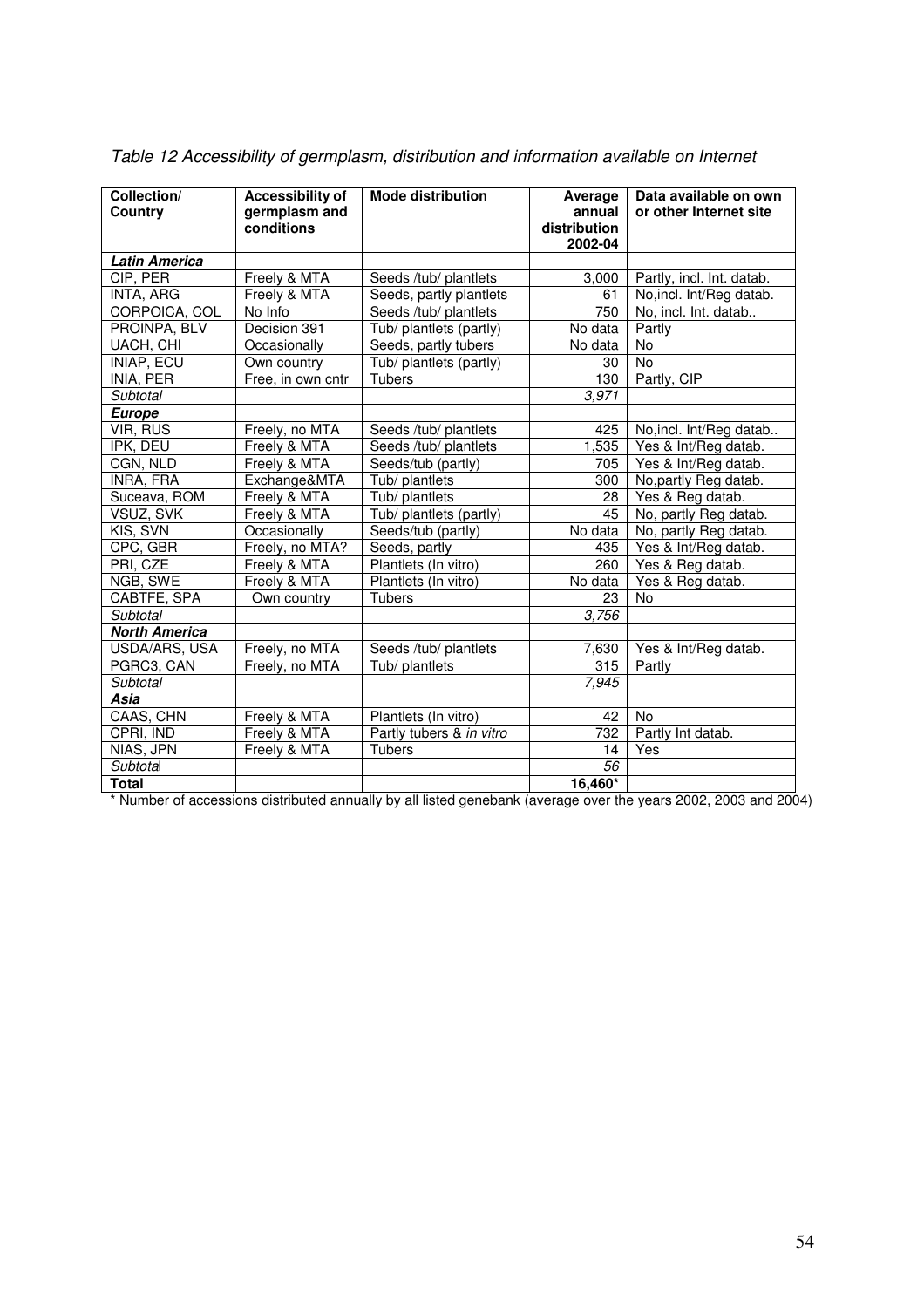## Table 13 General management of potato germplasm

| Collection/<br>Country | Acqui-<br>sition | Regena-<br>ration | <b>Characte-</b><br>risation | <b>Storage</b> | <b>Documen</b><br>-tation | <b>Health</b> | Distri-<br>bution | <b>Safety</b><br>duplication |
|------------------------|------------------|-------------------|------------------------------|----------------|---------------------------|---------------|-------------------|------------------------------|
| <b>Latin America</b>   |                  |                   |                              |                |                           |               |                   |                              |
| CIP. PER               | ves              | ves               | ves                          | ves            | ves                       | yes           | ves               | ves                          |
| INTA, ARG              | yes              | ves               |                              | yes            | yes                       |               | yes               | yes                          |
| CORPOICA,              | yes              |                   | yes                          |                | yes                       |               | yes               |                              |
| COL                    |                  |                   |                              |                |                           |               |                   |                              |
| PROINPA, BLV           | yes              | yes               | yes                          | yes            | yes                       | yes           |                   |                              |
| UACH, CHI              | No inf           |                   |                              |                |                           |               |                   |                              |
| INIAP, ECU             | yes              |                   | yes                          | yes            | yes                       |               | yes               |                              |
| <b>Europe</b>          |                  |                   |                              |                |                           |               |                   |                              |
| VIR, RUS               | yes              | yes               | yes                          | yes            | yes                       | yes           | yes               | yes                          |
| IPK, DEU               | Plan             |                   |                              |                |                           |               |                   |                              |
| CGN, NLD               | yes              | yes               | not                          | yes            | yes                       | yes           | yes               | yes                          |
|                        |                  |                   | applicable                   |                |                           |               |                   |                              |
| INRA, FRA              |                  |                   | yes                          | yes            |                           | yes           |                   |                              |
| Suceava, ROM           | No inf           |                   |                              |                |                           |               |                   |                              |
| VSUZ, SVK              | ves              | ves               | ves                          | ves            | yes                       | ves           |                   | ves                          |
| KIS, SVN               | ves              | yes               |                              | yes            |                           | yes           |                   |                              |
| CPC, GBR               | No inf           |                   |                              |                |                           |               |                   |                              |
| PRI, CZE               | No inf           |                   |                              |                |                           |               |                   |                              |
| NGB, SWE               |                  | yes               | yes                          | yes            | yes                       |               | yes               |                              |
| CABTFE, SPA            | yes              | yes               | yes                          | yes            | yes                       | yes           |                   |                              |
| <b>North America</b>   |                  |                   |                              |                |                           |               |                   |                              |
| USDA/USA               | yes              |                   |                              |                |                           | yes           | yes               |                              |
| PGRC3, CAN             |                  | ves               | yes                          |                | yes                       | yes           |                   | yes                          |
| Asia                   |                  |                   |                              |                |                           |               |                   |                              |
| CAAS, CHN              | ves              |                   |                              |                |                           |               | ves               |                              |
| CPRI, IND              |                  | yes               | ves                          | yes            | yes                       |               |                   |                              |
| NIAS, JPN              | yes              |                   | yes                          |                |                           |               | yes               |                              |

Yes means, the genebank stated to have written procedures or protocols for the listed genebank functions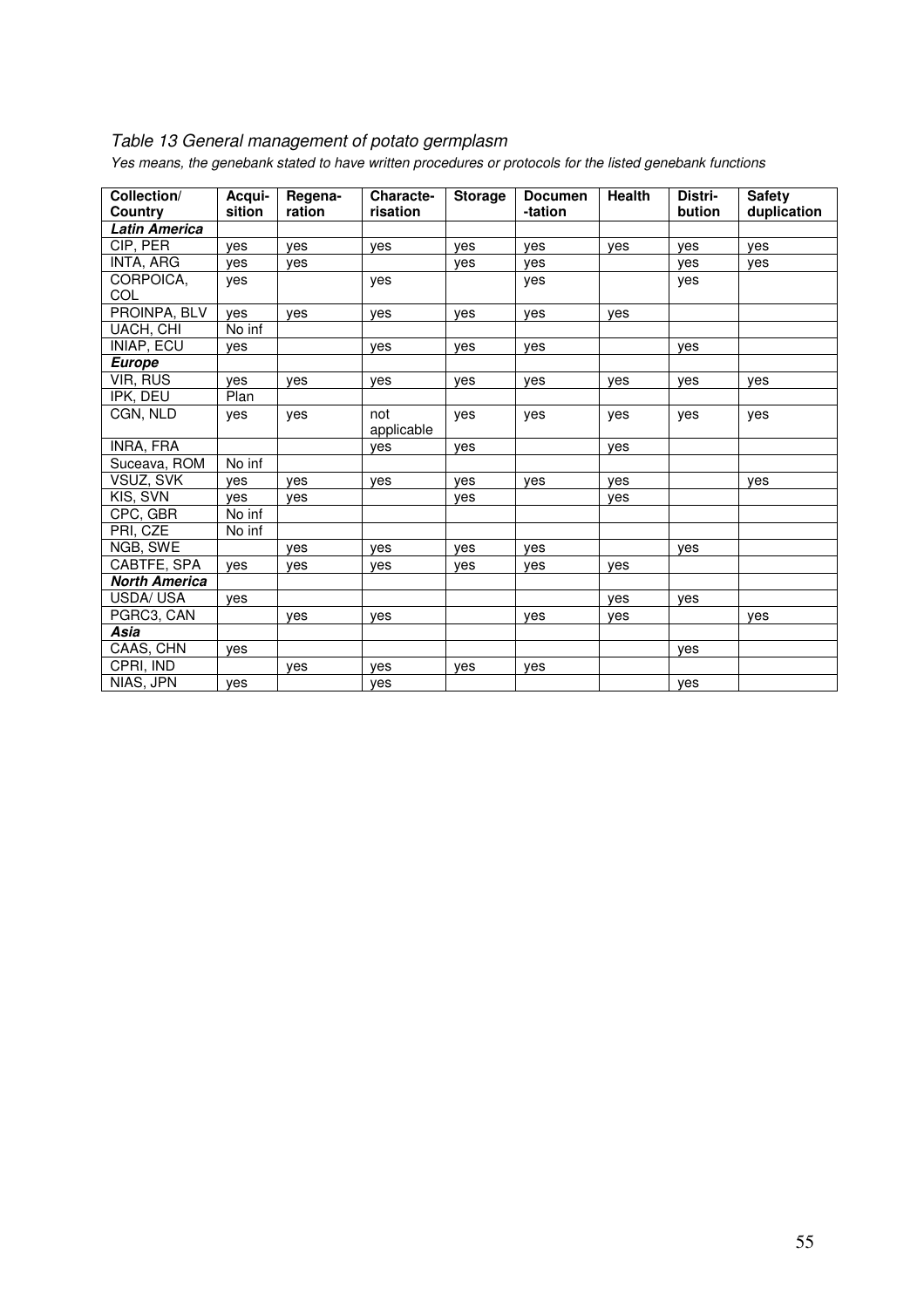## **Annex 5 Information on ECP/GR and APIC databases**

#### **Information provided by Roel Hoekstra, CGN, Wageningen**

|  | Table 1. Holdings of native cultivars of centres of diversity in European Gene banks and included in ECP/GR database. |
|--|-----------------------------------------------------------------------------------------------------------------------|
|--|-----------------------------------------------------------------------------------------------------------------------|

| <b>Species</b> |             |            | <b>Series</b>   |              |            |             |             |             |             |              |             | Total  |            |            |       |
|----------------|-------------|------------|-----------------|--------------|------------|-------------|-------------|-------------|-------------|--------------|-------------|--------|------------|------------|-------|
| abbreviation   | Species     | Subspecies | (16)            | l2n          | <b>CGN</b> | <b>ICPC</b> | <b>IIPK</b> | <b>IVIR</b> | <b>IPOL</b> | <b>HUN</b>   | <b>ICZE</b> | Europe | <b>USA</b> | <b>CIP</b> | Total |
| 2x hybrids     |             |            | Tuberosa        | 24           |            | 11          | 28          |             |             |              |             | 47     |            | 64         | 11    |
| <b>AJH</b>     | ajanhuiri   |            | Tuberosa        | 24           | 12         |             | 4           | 6           |             |              |             | 12     | 3          | 13         | 28    |
| <b>PHU</b>     | phureja     |            | Tuberosa        | $ 24\rangle$ | 30         | 128         | 217         | 352         | 6           |              |             | 745    | 133        | 170        | 1048  |
| STN or GON     | stenotomum  |            | Tuberosa        | 24           | 27         | 60          | 83          | 195         |             |              | 19          | 374    | 25         | 346        | 745   |
| <b>CHA</b>     | chaucha     |            | Tuberosa        | 36           |            |             | 6           | 17          |             |              |             | 24     | 3          | 163        | 190   |
| <b>JUZ</b>     | juzepczukii |            | Tuberosa        | 36           |            |             | 5           | 4           |             |              |             | 19     |            | 35         | 49    |
| 4x hybrids     |             |            | <b>Tuberosa</b> | 48           | 13         | lЗ          |             |             |             |              |             | 6      |            | 25         | 31    |
| <b>TBR</b>     | tuberosum   |            | Tuberosa        | <b>48</b>    | 11         |             | 119         | 2           |             |              |             | 132    |            |            | 132   |
| TBR ssp ADG    | ltuberosum  | andigena   | Tuberosa        | 48           | 661        | 513         | 1177        | 2366        |             |              | 14          | 4722   | 781        | 2881       | 8384  |
| TBR ssp TBR    | tuberosum   | tuberosum  | Tuberosa        | 48           | IЗ         | 23          |             |             |             |              |             | 26     | 50         | 158        | 234   |
| <b>CUR</b>     | curtilobum  |            | Tuberosa        | 60           |            | 4           | 8           | 65          |             |              |             | 77     | 11         | 10         | 98    |
| <b>Total</b>   |             |            |                 |              | 738        | 742         | 1647        | 3014 6      |             | $\mathbf{2}$ | 25          | 6174   | 1011       | 3865       | 10950 |

Remark: most collections maintain these native cultivars in the form of populations (true seed)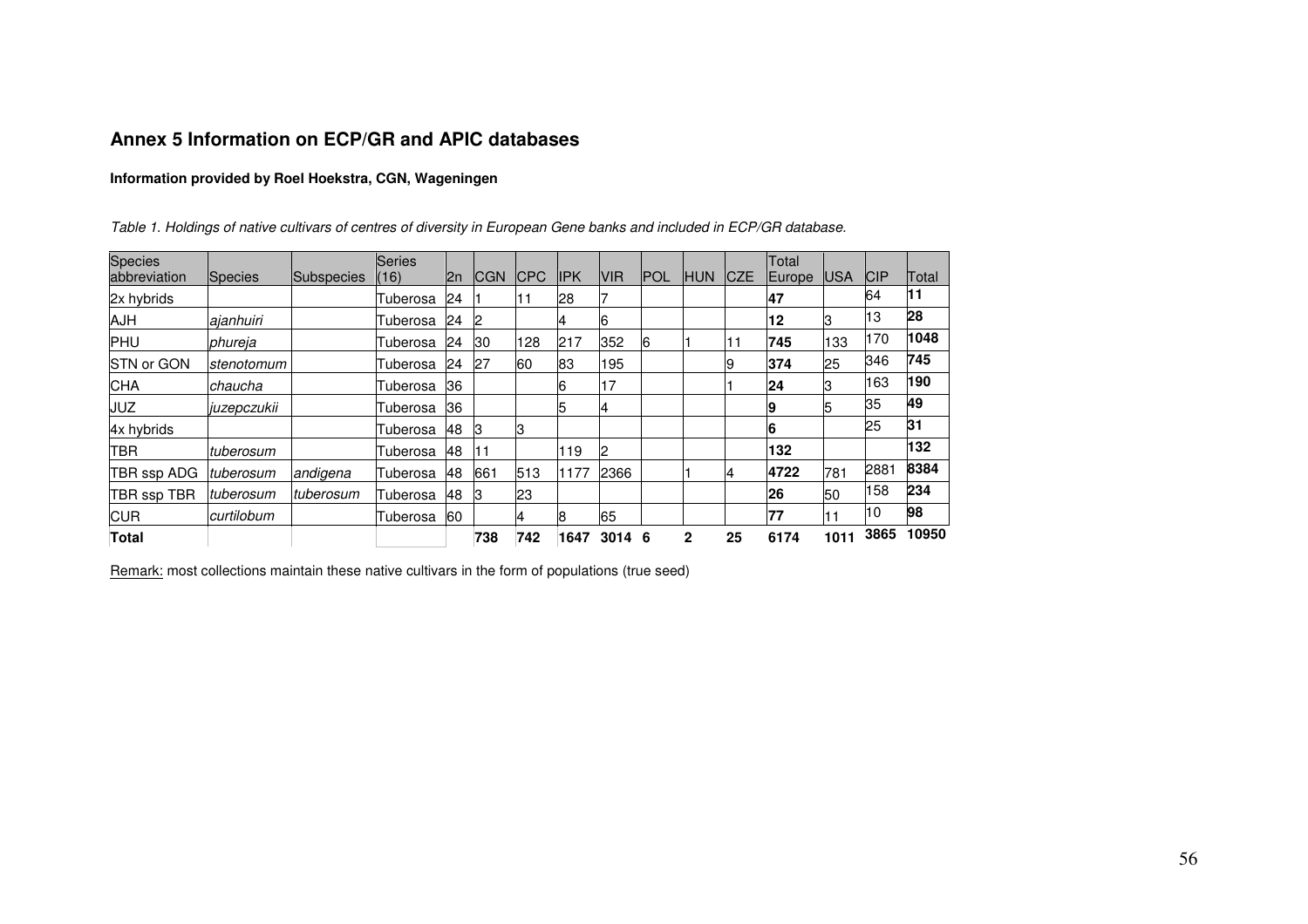| Genebank/<br>Country           | Total in<br>data<br>base | <b>Internally</b><br>redundant<br>laccessions | <b>Minus</b><br>redund<br>lant | <b>CGN CPC</b> |     | IPK | <b>NR</b> | IP۱  | CIP | <b>BALC-</b><br><b>IRCE</b> | <b>IPRO-</b><br><b>INPA</b> | <b>Unique</b><br>accessions | $\%$ .<br><b>Unique</b> | % Unique<br>of total |
|--------------------------------|--------------------------|-----------------------------------------------|--------------------------------|----------------|-----|-----|-----------|------|-----|-----------------------------|-----------------------------|-----------------------------|-------------------------|----------------------|
| <b>CGN/NLD</b>                 | 1951                     | 15                                            | 1946                           |                | 193 | 389 | 694       | 1198 | 339 | 661                         | 509                         | 202                         | 10                      | 10                   |
| CPC/GBR                        | 736                      | 112                                           | 624                            | 193            |     | 174 | 171       | 263  | 54  | <b>43</b>                   | 31                          | 293                         | 47                      | 40                   |
| IPK/DEU                        | 1312                     | 57                                            | 1255                           | 389            | 174 |     | 340       | 612  | 158 | 102                         | 71                          | 492                         | 39                      | 38                   |
| <b>VIR/RUS</b>                 | 2210                     | 569                                           | 1641                           | 694            | 171 | 340 |           | 1187 | 285 | 418                         | 89                          | 388                         | 24                      | 18                   |
| <b>PI/USA</b>                  | 3754                     | 50                                            | 3704                           | 1198 263       |     | 612 | 1187      |      | 622 | 947                         | 177                         | 1244                        | 34                      | 33                   |
| <b>CIP/PER</b>                 | 1785                     | 22                                            | 1763                           | 339            | 54  | 158 | 285       | 622  |     | 32                          | 229                         | 935                         | 53                      | 52                   |
| <b>BALCAR-</b><br>CE/ARG       | 1337                     |                                               | 1330                           | 661            | 43  | 102 | 418       | 947  | 32  |                             | 10                          | 301                         | 23                      | 23                   |
| <b>PROIN-</b><br><b>PA/BLV</b> | 511                      | 12                                            | 509                            | 509            | 131 | 71  | 89        | 177  | 229 | 10                          |                             | 0                           |                         | 10                   |
| All<br>collections             | 13596                    | 824                                           | 12772                          |                |     |     |           |      |     |                             |                             | 3855                        | 30                      | 28                   |

Table 2. Duplication of wild species within and between 8 potato collections (Only for the accessions included in the database at September 2005)

Remark: Analysis of the data showed that these eight collections maintain 6961 unique accessions (Personal communication Roel Hoekstra)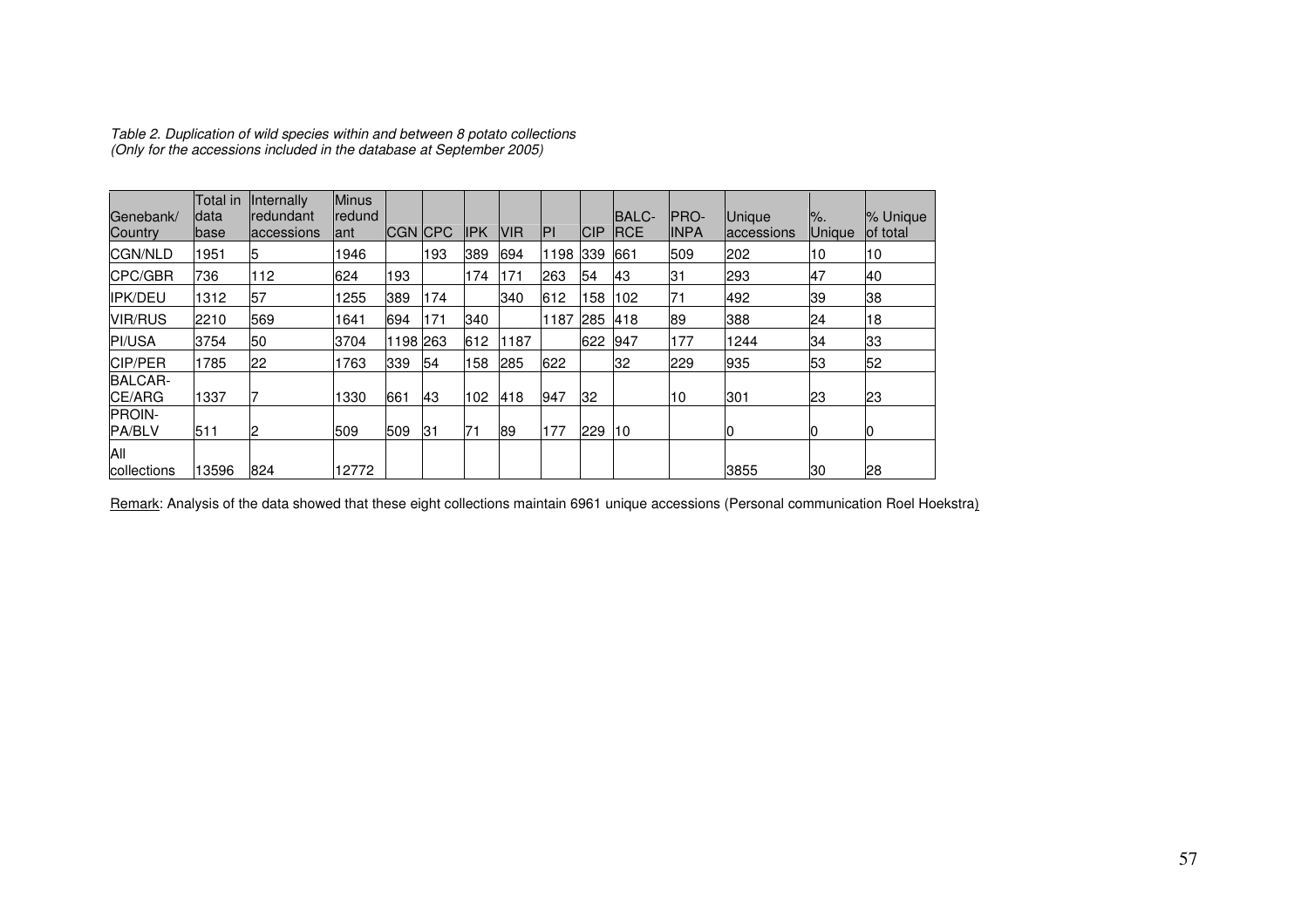| Species<br>abbreviation Species |                  | Subspecies     | Series          | <b>BALC</b><br><b>ARCE</b> | PRO-<br><b>INPA</b> | CIP                     | PI             | <b>CGN</b>     | CPC | <b>IPK</b>     | <b>VIR</b>      | POL | <b>HUN</b> | <b>CZE</b> | Total           |
|---------------------------------|------------------|----------------|-----------------|----------------------------|---------------------|-------------------------|----------------|----------------|-----|----------------|-----------------|-----|------------|------------|-----------------|
| bxh                             |                  |                |                 |                            |                     |                         |                |                |     |                |                 |     |            |            |                 |
| dxt                             |                  |                |                 |                            |                     |                         |                |                |     |                |                 |     |            |            |                 |
| lxa                             |                  |                |                 |                            |                     |                         |                |                |     |                |                 |     |            |            |                 |
| mxc                             |                  |                |                 |                            |                     |                         |                |                |     |                |                 |     |            |            |                 |
| nov                             |                  |                |                 | 12                         | $\overline{c}$      | $\overline{c}$          | 44             | 9              |     |                |                 |     |            |            | $\overline{71}$ |
| loxl                            |                  |                |                 |                            |                     | Ħ                       |                |                |     |                |                 |     |            |            |                 |
| rxs                             |                  |                |                 |                            |                     | $\overline{c}$          |                |                |     |                |                 |     |            |            | 2               |
| spp                             |                  |                |                 |                            |                     | 98                      | 32             | 31             |     | 18             | $6\overline{6}$ |     |            |            | 187             |
| sxt                             |                  |                |                 |                            |                     | $\vert$ 1               |                |                |     |                |                 |     |            |            |                 |
| CHP                             | Chaparense       |                |                 |                            |                     |                         |                |                |     |                |                 |     |            |            | 3               |
| cil                             | Chillonanum      |                |                 |                            |                     |                         |                |                |     |                |                 |     |            |            | 2               |
| PNN                             | Pennelli         |                |                 |                            |                     | $\blacksquare$          |                |                |     |                |                 |     |            |            | $\mathbf 2$     |
| uyu                             | Uyunense         |                |                 |                            |                     |                         |                |                |     |                |                 |     |            |            |                 |
| <b>ETB</b>                      | Etuberosum       |                | 1 Etuberosa     |                            |                     | $\overline{c}$          | 30             | 5              |     | Ħ              |                 |     |            |            | 40              |
| FRN                             | fernandezianum   |                | 1 Etuberosa     |                            |                     | 1                       | 7              | $\overline{2}$ |     | 3              |                 |     |            |            | 13              |
| PLS                             | Palustre         |                | 1 Etuberosa     | 25                         |                     | $\overline{c}$          | 72             | 3              | 5   | 5              |                 |     | 2          |            | 114             |
| MRL                             | morelliforme     |                | 1 Moreliformia  |                            |                     | $\overline{\mathbf{4}}$ | 26             | 3              |     | 2              |                 |     |            |            | 36              |
| <b>BLB</b>                      | bulbocastanum    |                | 2 Bulbocastana  |                            |                     | 6                       | 52             | 23             | 3   | 30             | 31              |     |            |            | 147             |
| <b>DPH</b>                      | bulbocastanum    | dolichophyllum | 2 Bulbocastana  |                            |                     |                         | 5              | Β.             |     | 3              | $\overline{2}$  |     |            |            | 13              |
| PTT                             | bulbocastanum    | partitum       | 2 Bulbocastana  |                            |                     |                         | $\overline{2}$ |                |     | 2              |                 |     |            |            | 5               |
| <b>EHR</b>                      | cardiophyllum    | ehrenbergii    | 2 Bulbocastana  |                            |                     |                         | 29             |                | 10  | 8              | 30              |     |            |            | 78              |
| <b>CLR</b>                      | Clarum           |                | 2 Bulbocastana  |                            |                     |                         | 23             |                |     | $\overline{c}$ |                 |     |            |            | 25              |
| <b>JGL</b>                      | juglandifolium   |                | 2 Juglandifolia |                            |                     |                         | 5              |                |     |                |                 |     |            |            | 5               |
| <b>LYC</b>                      | lycopersicoides  |                | 2 Juglandifolia |                            |                     | 3                       | 5              | 3              |     |                |                 |     |            |            | 11              |
| <b>OCR</b>                      | Ochranthum       |                | 2 Juglandifolia |                            |                     | $\mathbf{1}$            | 13             | 2              | 3   | 2              |                 |     |            |            | 22              |
| SIT                             | <b>Sitiens</b>   |                | 2 Juglandifolia |                            |                     | $\overline{c}$          | 5              | 2              |     |                |                 |     |            |            | 9               |
| <b>BST</b>                      | brachistotrichum |                | 3 Pinnatisecta  |                            |                     | $\overline{c}$          | 24             | 3              | 2   | 6              | 25              |     |            |            | 62              |
| CPH                             | cardiophyllum    |                | 3 Pinnatisecta  |                            |                     | 3                       | 20             |                | 5   | 10             | 9               |     |            |            | 54              |
| <b>LCL</b>                      | cardiophyllum    | lanceolatum    | 3 Pinnatisecta  |                            |                     |                         |                |                |     |                |                 |     |            |            |                 |

#### Table 3. Distribution of wild species over 11 collections (APIC database of wild species, CGN, NLD)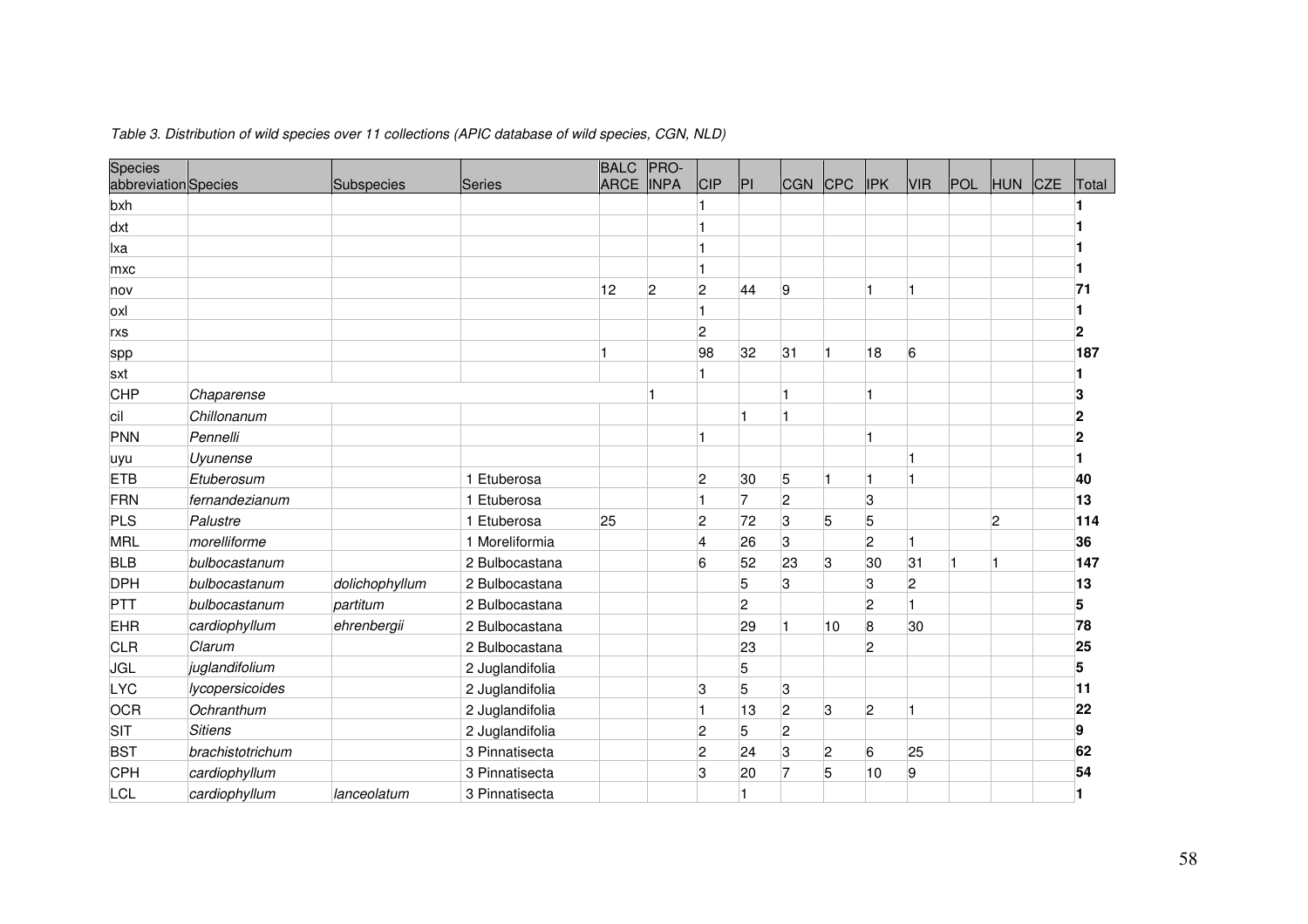| <b>JAM</b> | Jamesii           |                 | 3 Pinnatisecta    |     |   | 1              | 94              | $\overline{\mathbf{4}}$ | 9              | 10                      | 34  |   | 153            |
|------------|-------------------|-----------------|-------------------|-----|---|----------------|-----------------|-------------------------|----------------|-------------------------|-----|---|----------------|
| <b>MCH</b> | michoacanum       |                 | 3 Pinnatisecta    |     |   |                |                 |                         | 1              |                         |     |   | $\overline{2}$ |
| <b>NYR</b> | Nayaritense       |                 | 3 Pinnatisecta    |     |   |                | 6               |                         |                |                         |     |   | 6              |
| PNT        | pinnatisectum     |                 | 3 Pinnatisecta    |     |   | $\overline{c}$ | 18              | 11                      | 11             | 21                      | 37  | 3 | 103            |
| <b>SMB</b> | sambucinum        |                 | 3 Pinnatisecta    |     |   |                |                 |                         |                |                         |     |   |                |
| <b>TRN</b> | Tarnii            |                 | 3 Pinnatisecta    |     |   |                | 11              |                         |                | 4                       |     |   | 16             |
| <b>TRF</b> | Trifidum          |                 | 3 Pinnatisecta    |     |   |                | 14              | 4                       | 5              | 15                      | 19  |   | 57             |
| LES        | Lesteri           |                 | 4 Polyadenia      |     |   |                | 3               | 3                       |                | 1                       | 6   |   | 13             |
| PLD        | polyadenium       |                 | 4 Polyadenia      |     |   | 5              | 22              | 8                       | 3              | 8                       | 55  |   | 102            |
| <b>CMM</b> | commersonii       |                 | 5 Commersonia     | 28  |   | 46             | 41              | 13                      | 8              | 15                      | 13  |   | 164            |
| <b>MLM</b> | commersonii       | malmeanum       | 5 Commersonia     | 14  |   |                | $\overline{21}$ | 14                      | $\overline{4}$ | 17                      | 9   |   | 69             |
| CRC        | Circaeifolium     |                 | 6 Circaeifolia    |     |   | 3              | 6               | 2                       |                | 3                       |     |   | 15             |
| CAP        | Circaeifolium     | capsicibaccatum | 6 Circaeifolia    |     | 8 | 4              | 6               | 9                       | 1              | 4                       | 5   |   | 37             |
| QUM        | Circaeifolium     | quimense        | 6 Circaeifolia    |     | 5 | 2              | 3               | 5                       | $\overline{2}$ | 4                       |     |   | 22             |
| <b>SST</b> | Soestii           |                 | 6 Circaeifolia    |     |   |                |                 |                         |                |                         |     |   |                |
| <b>LGL</b> | Lignicaule        |                 | 7 Lignicaulia     |     |   | 5              | 4               | 2                       | 6              | $\overline{2}$          | 11  |   | 30             |
| <b>ARZ</b> | Arnezii           |                 | 9 Yungasensa      |     |   |                | 6               | 2                       |                | $\overline{\mathbf{4}}$ |     |   | 13             |
| CHC        | Chacoense         |                 | 9 Yungasensa      | 92  |   | 17             | 158             | 116                     | 47             | 89                      | 142 | 6 | 668            |
| <b>HCB</b> | huancabambense    |                 | 9 Yungasensa      |     |   | 6              | 6               | 3                       |                | 6                       | 5   |   | 26             |
| <b>TAR</b> | Tarijense         |                 | 9 Yungasensa      | 47  |   | 18             | 73              | 49                      | 12             | 15                      | 64  | 1 | 279            |
| <b>YUN</b> | Yungasense        |                 | 9 Yungasensa      |     |   | 3              |                 |                         |                | $\overline{2}$          |     |   | 8              |
| <b>BLV</b> | <b>Boliviense</b> |                 | 10 Megistacroloba | 13  |   | 8              | 23              | 20                      | 6              | 11                      | 25  |   | 106            |
| <b>AST</b> | <b>Boliviense</b> | astleyi         | 10 Megistacroloba |     | 5 | 2              | $\overline{c}$  | 5                       |                | 3                       |     |   | 17             |
| CHV        | Chavinense        |                 | 10 Megistacroloba |     |   | 2              |                 |                         |                |                         |     |   | 5              |
| <b>HSF</b> | Hastiforme        |                 | 10 Megistacroloba |     |   |                |                 |                         |                |                         |     |   | $\mathbf{2}$   |
| <b>MGA</b> | megistacrolobum   |                 | 10 Megistacroloba | 99  |   | 23             | 145             | 112                     | 7              | 12                      | 117 |   | 515            |
| <b>TOR</b> | megistacrolobum   | toralapanum     | 10 Megistacroloba | 4   |   | 26             | 41              | 30                      | 15             | $ 10\rangle$            | 13  |   | 139            |
| RAP        | raphanifolium     |                 | 10 Megistacroloba |     |   | 60             | 35              | 21                      | 9              | 13                      | 36  |   | 174            |
| <b>SCT</b> | sanctae-rosae     |                 | 10 Megistacroloba | 13  |   |                | 12              | 13                      | 10             | $\overline{8}$          | 16  |   | 72             |
| <b>SGR</b> | sogarandinum      |                 | 10 Megistacroloba |     |   | 10             | $\overline{c}$  | 3                       | l1             | $\overline{\mathbf{4}}$ | 8   |   | 29             |
| <b>AMP</b> | anamatophilum     |                 | 11 Cuneolata      |     |   | 2              |                 |                         |                |                         |     |   | $\overline{2}$ |
| <b>IFD</b> | infundibuliforme  |                 | 11 Cuneolata      | 107 |   | 6              | 128             | 70                      | 6              | 4                       |     |   | 321            |
| <b>AGF</b> | agrimonifolium    |                 | 12 Conicibaccata  |     |   |                | 22              | 10                      | $\overline{2}$ | 7                       | 7   |   | 48             |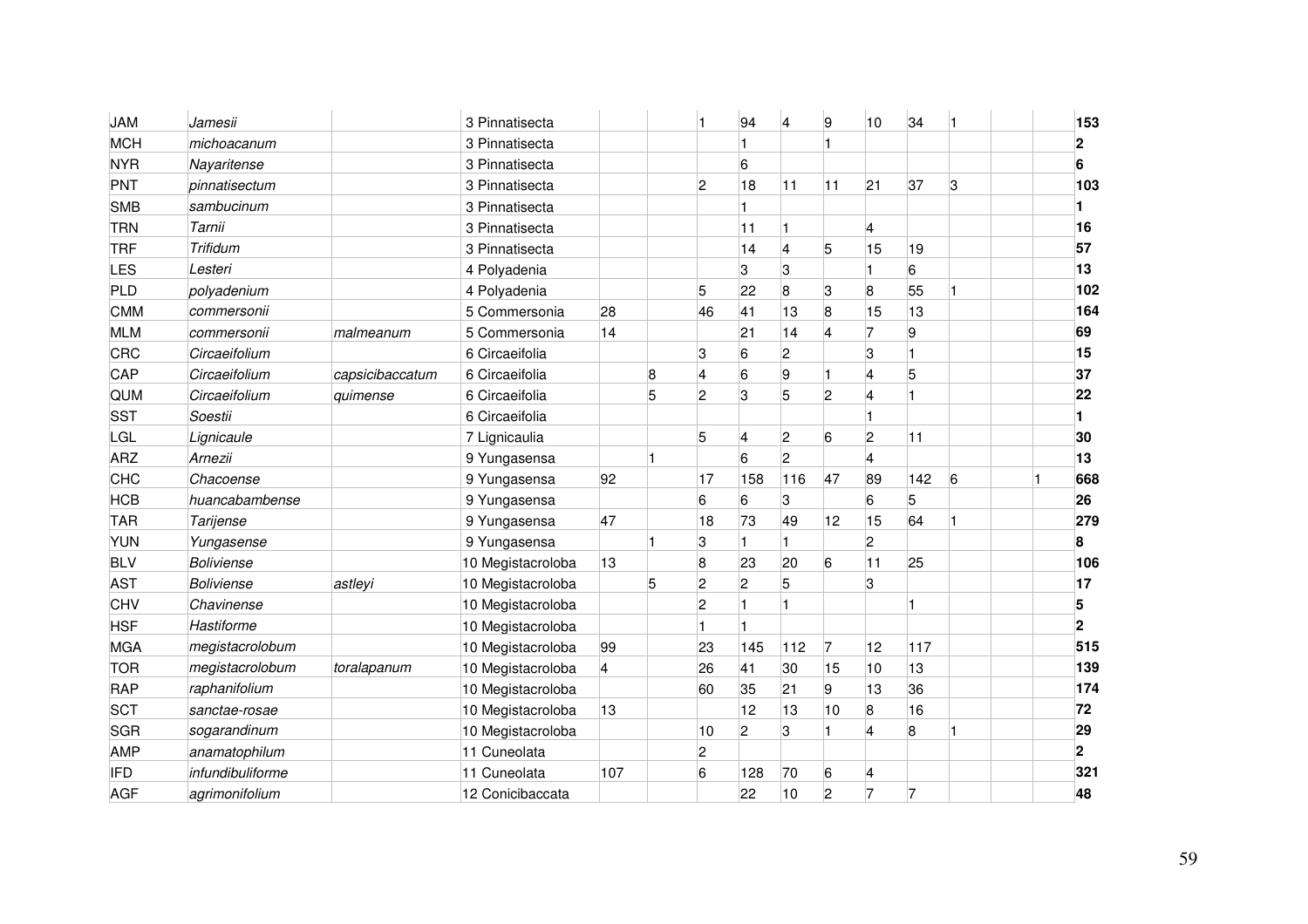| <b>BUE</b> | <b>Buesii</b>      | 12 Conicibaccata | 1              | $\overline{c}$ |                |           |                |                         | 4                       |  |
|------------|--------------------|------------------|----------------|----------------|----------------|-----------|----------------|-------------------------|-------------------------|--|
| CCT        | Cacetanum          | 12 Conicibaccata |                |                |                |           |                |                         |                         |  |
| CHM        | chomatophilum      | 12 Conicibaccata | 60             | 20             | 9              | 3         | 10             | $\overline{2}$          | 104                     |  |
| <b>COL</b> | colombianum        | 12 Conicibaccata | 17             | 69             | 3              | $\vert$ 1 | 10             | 9                       | 109                     |  |
| <b>CTZ</b> | contumazaense      | 12 Conicibaccata |                |                |                |           |                |                         | $\overline{\mathbf{2}}$ |  |
| <b>FLH</b> | Flahaultii         | 12 Conicibaccata | $\overline{2}$ | 8              | 3              |           |                |                         | 14                      |  |
| <b>GAB</b> | garcia-barrigae    | 12 Conicibaccata |                | $\overline{c}$ |                |           |                |                         | 3                       |  |
| <b>IRS</b> | <b>Irosinum</b>    | 12 Conicibaccata | 8              | $\overline{c}$ |                |           |                |                         | 10                      |  |
| <b>LXS</b> | Laxissimum         | 12 Conicibaccata | 3              | $\overline{c}$ |                |           | $\overline{2}$ | $\overline{4}$          | 12                      |  |
| <b>LMB</b> | Limbaniense        | 12 Conicibaccata | 1              |                |                |           |                | $\overline{c}$          | 6                       |  |
| LGC        | longiconicum       | 12 Conicibaccata |                | 11             | 3              |           |                |                         | 16                      |  |
| <b>MSP</b> | moscopanum         | 12 Conicibaccata | 6              | 25             | 3              |           | $\overline{2}$ | 5                       | 41                      |  |
| <b>NVL</b> | neovalenzuelae     | 12 Conicibaccata |                |                |                |           |                |                         |                         |  |
| ORO        | Orocense           | 12 Conicibaccata |                | $\overline{2}$ |                |           |                |                         | 3                       |  |
| <b>OTI</b> | <b>Otites</b>      | 12 Conicibaccata |                |                |                |           |                |                         |                         |  |
| OXC        | Oxycarpum          | 12 Conicibaccata | 1              | 18             | 5              |           | $ 10\rangle$   | 6                       | 40                      |  |
| <b>PPL</b> | pamplonense        | 12 Conicibaccata |                | $\overline{2}$ |                |           |                |                         | $\overline{2}$          |  |
| PCJ        | Paucijugum         | 12 Conicibaccata | 9              | 9              | $\overline{c}$ |           | 3              |                         | 23                      |  |
| SAN        | Santolallae        | 12 Conicibaccata | 3              | 3              | $\overline{c}$ | 1         | $\overline{2}$ | 2                       | 13                      |  |
| <b>SUP</b> | subpanduratum      | 12 Conicibaccata | 1              |                |                |           |                |                         | 4                       |  |
| <b>SUC</b> | sucubunense        | 12 Conicibaccata |                |                |                |           |                |                         | $\mathbf{2}$            |  |
| <b>TND</b> | tundalomense       | 12 Conicibaccata | 17             | 5              |                |           | 4              | 4                       | 30                      |  |
| URU        | Urubambae          | 12 Conicibaccata | $\overline{2}$ |                |                |           |                |                         | 3                       |  |
| VIO        | violaceimarmoratum | 12 Conicibaccata | 8              | 8              | 5              | 1         | $\overline{4}$ |                         | 33                      |  |
| <b>ACG</b> | acroglossum        | 13 Piurana       | 2              | $\overline{2}$ |                |           |                | $\overline{\mathbf{4}}$ | 9                       |  |
| ABZ        | Albornozii         | 13 Piurana       | 2              | 4              |                |           | 3              |                         | 10                      |  |
| <b>BLG</b> | blanco-galdosii    | 13 Piurana       | $\overline{4}$ | 4              |                |           |                |                         | 11                      |  |
| CNT        | Cantense           | 13 Piurana       | $\overline{4}$ |                |                |           |                |                         | 4                       |  |
| <b>CHL</b> | Chilliasense       | 13 Piurana       |                |                |                |           |                |                         |                         |  |
| <b>HCR</b> | hypacrarthrum      | 13 Piurana       | 17             |                |                |           | n              |                         | g                       |  |
| <b>JLC</b> | Jalcae             | 13 Piurana       |                |                |                |           |                |                         |                         |  |
| PCS        | paucissectum       | 13 Piurana       | 10             | 3              | 2              |           | $\overline{2}$ |                         | 18                      |  |
| PUR        | Piurae             | 13 Piurana       | 6              | 3              |                |           | 4              |                         | 14                      |  |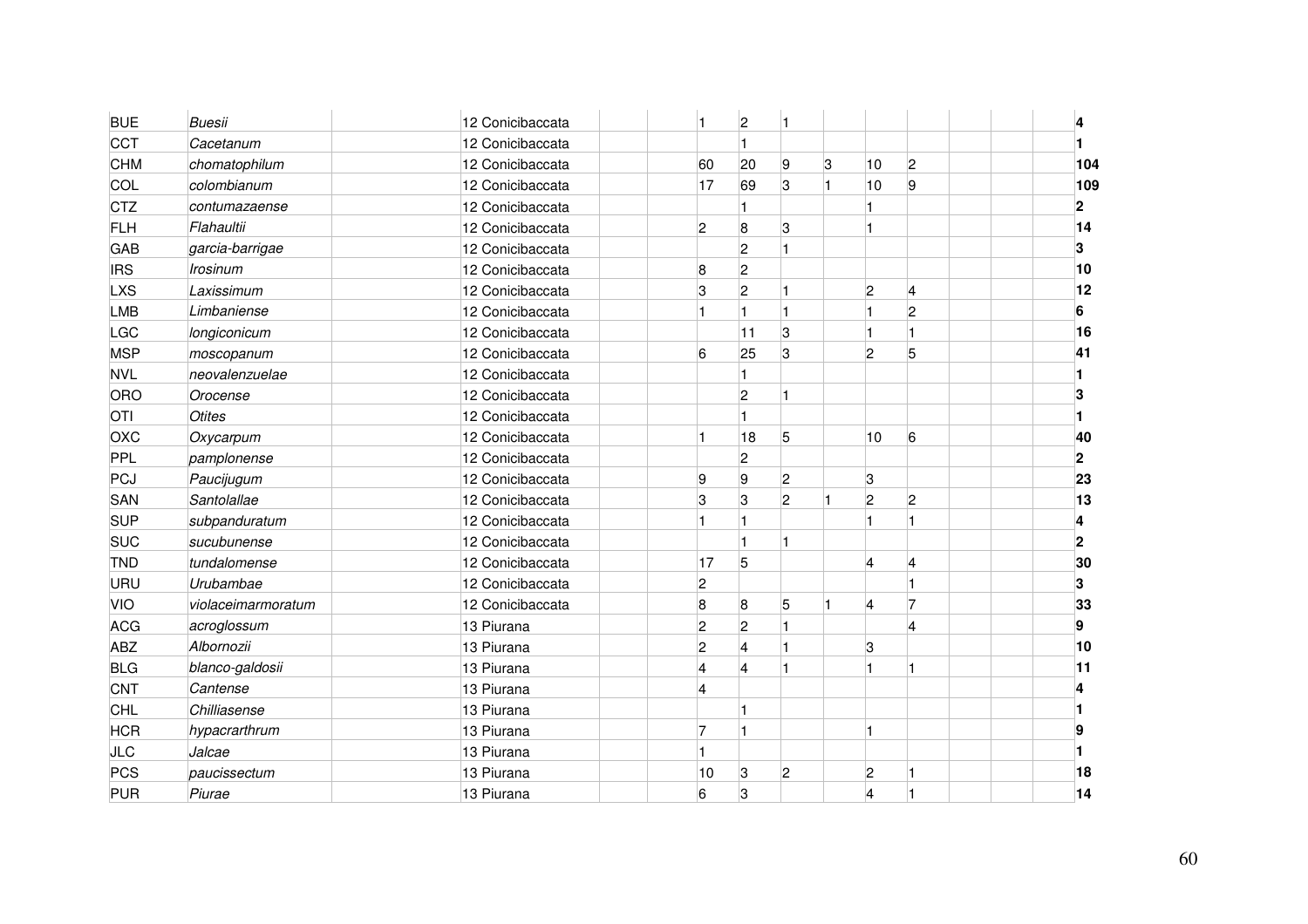| SOL        | Solisii           |                | 13 Piurana  |     |                         | 1              |                |                |                |                         |     |                | 3                       |
|------------|-------------------|----------------|-------------|-----|-------------------------|----------------|----------------|----------------|----------------|-------------------------|-----|----------------|-------------------------|
| <b>TUQ</b> | Tuquerrense       |                | 13 Piurana  |     |                         | 5              | 20             | $\overline{c}$ | 3              | $\overline{4}$          | 2   |                | 36                      |
| <b>MAG</b> | Maglia            |                | 15 Maglia   | 5   |                         | $\overline{2}$ | 3              | 2              |                | $\overline{2}$          | 3   |                | 17                      |
| ABN        | abancayense       |                | 16 Tuberosa |     |                         |                |                |                |                |                         | 5   |                | 8                       |
| <b>ACH</b> | achacachense      |                | 16 Tuberosa |     | $\overline{\mathbf{4}}$ |                |                | 4              |                |                         |     |                | 10                      |
| ACS        | acroscopicum      |                | 16 Tuberosa |     |                         | 3              | 3              |                |                |                         | 4   |                | 12                      |
| <b>ALN</b> | Alandiae          |                | 16 Tuberosa |     |                         | 15             | 17             | 13             | $\overline{2}$ | 8                       | 6   |                | 61                      |
| <b>AML</b> | Amabile           |                | 16 Tuberosa |     |                         |                |                |                |                |                         |     |                |                         |
| AMY        | Amayanum          |                | 16 Tuberosa |     |                         | $\overline{2}$ |                | 2              |                |                         |     |                | 4                       |
| AMB        | Ambosinum         |                | 16 Tuberosa |     |                         | 13             | 17             | 3              | Ħ.             | 8                       | 6   |                | 38                      |
| <b>ACP</b> | Ancophilum        |                | 16 Tuberosa |     |                         | 3              |                |                |                |                         |     |                | 4                       |
| <b>ADR</b> | Andreanum         |                | 16 Tuberosa |     |                         | 17             | 25             | 2              |                | $\vert 3 \vert$         |     |                | 37                      |
| ARP        | aracc-papa        |                | 16 Tuberosa |     |                         |                |                |                |                | $\overline{2}$          |     |                | 3                       |
| AGU        | Augustii          |                | 16 Tuberosa |     |                         | 1              |                |                |                |                         |     |                |                         |
| <b>AVL</b> | Avilesii          |                | 16 Tuberosa |     |                         | 3              | 3              | 3              |                | 3                       | 5   |                | 17                      |
| <b>AYM</b> | aymaraesense      |                | 16 Tuberosa |     |                         |                |                |                |                |                         |     |                | $\overline{\mathbf{2}}$ |
| <b>BER</b> | Berthaultii       |                | 16 Tuberosa |     |                         | 33             | 62             | 34             | 12             | 12                      | 41  |                | 197                     |
| <b>BRC</b> | <b>Brevicaule</b> |                | 16 Tuberosa |     |                         | 9              | 27             | 14             | $\overline{c}$ | 5                       | 15  |                | 73                      |
| <b>BUK</b> | <b>Bukasovii</b>  |                | 16 Tuberosa |     |                         | 272            | 96             | 22             | 18             | 20                      | 38  |                | 466                     |
| <b>MLT</b> | <b>Bukasovii</b>  | multidissectum | 16 Tuberosa |     |                         | 4              | 13             | 13             | 12             | 11                      | 18  | $\overline{c}$ | 73                      |
| <b>CJM</b> | cajamarquense     |                | 16 Tuberosa |     |                         | 8              | $\overline{c}$ |                |                | $\overline{2}$          |     |                | 12                      |
| CAN        | Canasense         |                | 16 Tuberosa |     |                         | 5              | 21             | 16             | 14             | 18                      | 23  |                | 97                      |
| CND        | candolleanum      |                | 16 Tuberosa |     | 4                       | 16             | 9              | 4              |                | 6                       | 3   |                | 42                      |
| <b>SHP</b> | candolleanum      | sihuanpampinum | 16 Tuberosa |     |                         | 1              |                |                |                |                         |     |                |                         |
| CHN        | chancayense       |                | 16 Tuberosa |     |                         | $\overline{c}$ | $\overline{c}$ | $\overline{4}$ |                | $\overline{c}$          | 4   |                | 14                      |
| CHQ        | chiquidenum       |                | 16 Tuberosa |     |                         | 14             | 7              |                |                |                         |     |                | 21                      |
| COP        | coelestipetalum   |                | 16 Tuberosa |     |                         | 30             | 5              | 3              |                | $\overline{\mathbf{4}}$ | 3   |                | 46                      |
| <b>DDS</b> | Doddsii           |                | 16 Tuberosa |     | 3                       | 2              | 13             | 3              | $\overline{2}$ | $\overline{4}$          | 5   |                | 32                      |
| <b>DCM</b> | dolichocremastrum |                | 16 Tuberosa |     |                         | 6              | 3              |                |                | 3                       | 2   |                | 15                      |
| GND        | Gandarillasii     |                | 16 Tuberosa |     |                         | $\mathbf{1}$   | 7              | 3              | 3              | 5                       | 6   |                | 25                      |
| <b>GRL</b> | Gourlayi          |                | 16 Tuberosa | 240 |                         | 17             | 167            | 114            | 5              | 17                      | 100 |                | 661                     |
| PTR        | Gourlayi          | pachytrichum   | 16 Tuberosa |     | 8                       | 6              | 8              | 8              | 1              | 3                       |     |                | 34                      |
| <b>VID</b> | Gourlayi          | vidaurrei      | 16 Tuberosa | 24  |                         | 17             | 20             | 13             |                | 5                       | 2   |                | 71                      |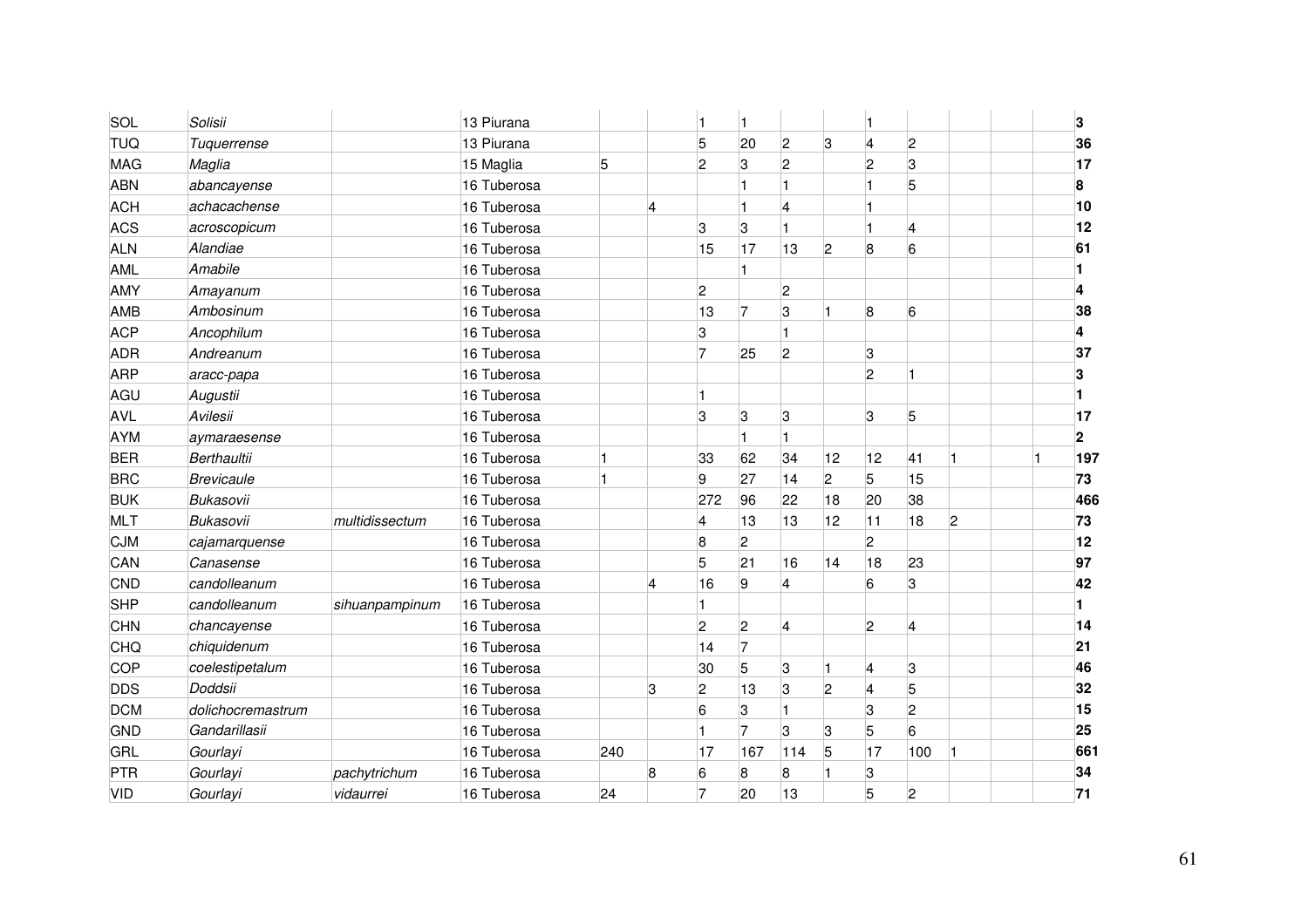| GUZ        | guzmanguense     | $(=\text{GZM})$ | 16 Tuberosa |                |    |                |                |                |                         |                |                         |                |
|------------|------------------|-----------------|-------------|----------------|----|----------------|----------------|----------------|-------------------------|----------------|-------------------------|----------------|
| <b>HAW</b> | hawkesianum      |                 | 16 Tuberosa | 7              |    |                | 5              | 6              |                         | 6              |                         | 24             |
| <b>HDM</b> | hondelmannii     |                 | 16 Tuberosa |                |    | 3              | 16             | 7              | $\overline{2}$          | 7              | $\overline{4}$          | 39             |
| <b>HPS</b> | Hoopesii         |                 | 16 Tuberosa |                | 4  | 2              | 8              | 4              |                         | $\overline{2}$ |                         | 20             |
| <b>HRO</b> | huarochiriense   | $(=HCH)$        | 16 Tuberosa |                |    | 8              |                |                |                         |                |                         | 9              |
| <b>HMP</b> | humectophilum    |                 | 16 Tuberosa |                |    |                |                |                |                         |                |                         | 3              |
| IMT        | Immite           |                 | 16 Tuberosa |                |    | 3              | 4              |                |                         | 3              |                         | 11             |
| <b>INM</b> | incamayoense     |                 | 16 Tuberosa | 10             |    |                | 8              |                |                         | 3              | 11                      | 39             |
| <b>KTZ</b> | Kurtzianum       |                 | 16 Tuberosa | 117            |    |                | 96             | 69             | 21                      | 16             | 94                      | 414            |
| LPH        | Leptophyes       |                 | 16 Tuberosa | $\overline{c}$ | 52 | 26             | 25             | 59             | 5                       | 9              | 11                      | 189            |
| <b>LPS</b> | leptosepalum     |                 | 16 Tuberosa |                |    |                |                |                |                         | 11             |                         | 3              |
| LBB        | Lobbianum        |                 | 16 Tuberosa |                |    | $\overline{2}$ | $\overline{c}$ |                |                         |                |                         | 4              |
| <b>MCP</b> | macropilosum     |                 | 16 Tuberosa |                |    |                | $\overline{c}$ |                |                         | $\overline{c}$ |                         | 5              |
| <b>MRN</b> | marinasense      |                 | 16 Tuberosa |                |    | 24             | 15             | $\overline{c}$ | $\overline{\mathbf{4}}$ | $\overline{4}$ | 2                       | 51             |
| <b>MED</b> | <b>Medians</b>   |                 | 16 Tuberosa |                |    | 22             | 9              | 6              | H.                      | 4              | 11                      | 53             |
| ang        | <b>Medians</b>   | angustifolium   | 16 Tuberosa |                |    |                |                |                |                         |                | 2                       | $\overline{2}$ |
| <b>MCD</b> | microdontum      |                 | 16 Tuberosa | 36             |    | 9              | 42             | 22             | 22                      | 23             | 48                      | 202            |
| GIG        | microdontum      | gigantophyllum  | 16 Tuberosa | 28             |    | 6              | 56             | 37             | 22                      | 20             | 33                      | 202            |
| MIN        | minutifoliolum   |                 | 16 Tuberosa |                |    | 2              |                |                |                         |                |                         | 3              |
| MCQ        | mochiquense      |                 | 16 Tuberosa |                |    | 7              | $\overline{4}$ | 4              | 1                       | $\overline{7}$ | 5                       | 28             |
| <b>MTP</b> | multiinterruptum |                 | 16 Tuberosa |                |    | 58             | 8              | 2              | 3                       | 5              | $\overline{\mathbf{A}}$ | 80             |
| <b>MAT</b> | multiinterruptum | machaytambinum  | 16 Tuberosa |                |    |                | $\overline{c}$ |                |                         |                |                         | 3              |
| <b>NCD</b> | neocardenasii    |                 | 16 Tuberosa |                |    | 1              | $\overline{2}$ |                |                         | $\overline{2}$ | 2                       | 10             |
| <b>NHK</b> | neohawkesii      | (=bukasovii)    | 16 Tuberosa |                |    |                |                |                |                         |                | 2                       | $\mathbf 2$    |
| <b>NRS</b> | Neorossii        |                 | 16 Tuberosa | $\overline{c}$ |    |                | 5              | 4              | 3                       | $\overline{4}$ | 9                       | 27             |
| <b>OCM</b> | Ochoanum         | (=tuberosum)    | 16 Tuberosa |                |    |                |                |                |                         |                |                         |                |
| OKA        | Okadae           |                 | 16 Tuberosa | 12             |    | 9              | 18             | 19             | 6                       | 5              | 19                      | 88             |
| <b>OPL</b> | Oplocense        |                 | 16 Tuberosa | 42             |    | 20             | 63             | 51             | 9                       | 14             | 68                      | 267            |
| <b>ORP</b> | Orophilum        |                 | 16 Tuberosa |                |    | 15             | 8              |                |                         | 3              | $\overline{2}$          | 29             |
| PAM        | pampasense       |                 | 16 Tuberosa |                |    | 2              | 3              | 4              | $\overline{\mathbf{4}}$ | 4              |                         | 17             |
| PRM        | paramoense       |                 | 16 Tuberosa |                |    |                | $\overline{2}$ |                |                         |                |                         | 2              |
| PRV        | parvicorallatum  |                 | 16 Tuberosa |                |    |                |                |                |                         |                |                         |                |
| <b>RCH</b> | Rechei           |                 | 16 Tuberosa | 11             |    |                | 4              |                |                         | $\overline{c}$ |                         | 17             |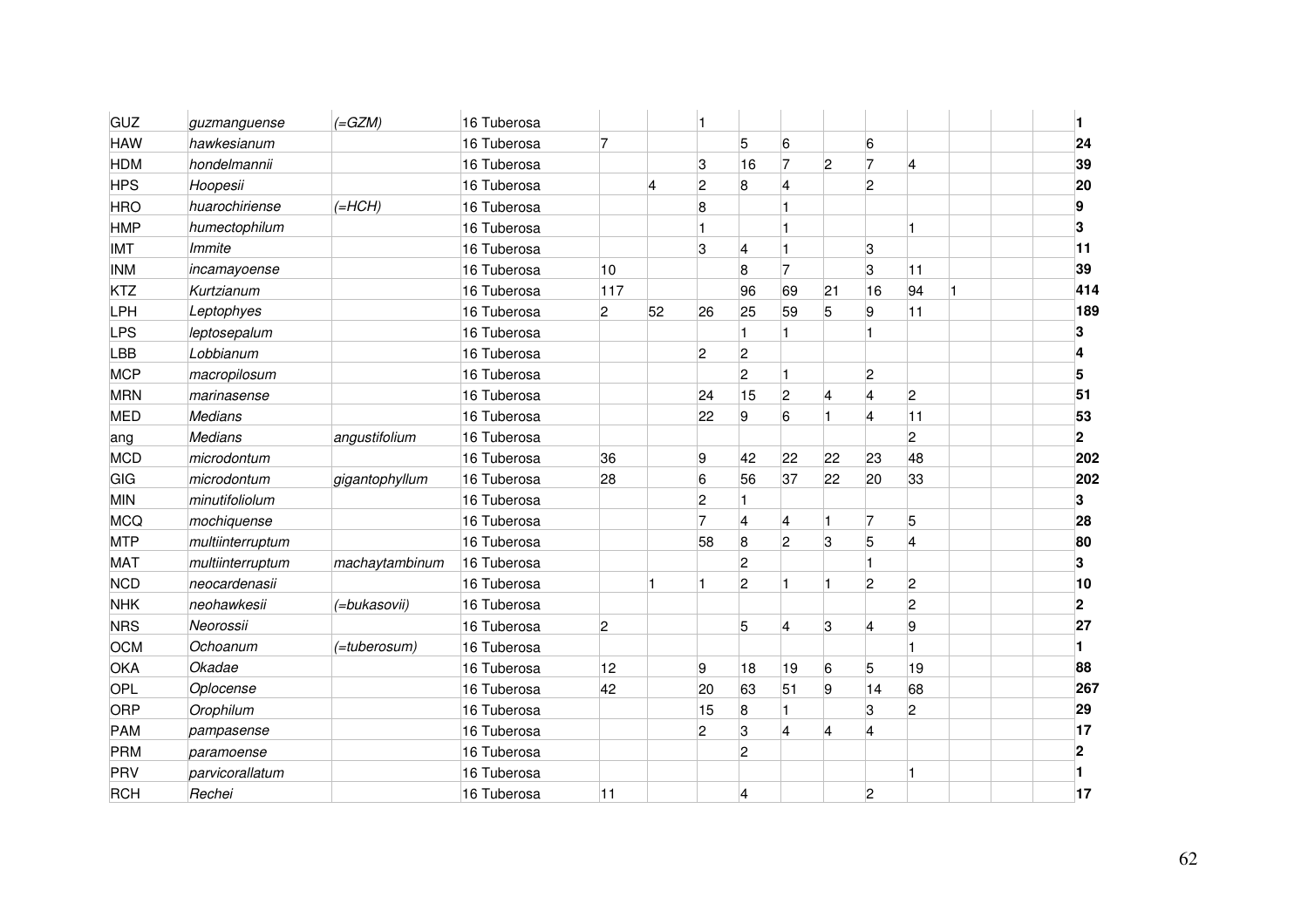| <b>RGF</b> | regularifolium |                 | 16 Tuberosa         |     |                |                         |     |     |    |                |     |    |                |
|------------|----------------|-----------------|---------------------|-----|----------------|-------------------------|-----|-----|----|----------------|-----|----|----------------|
| <b>RZL</b> | ruiz-lealii    |                 | 16 Tuberosa         |     |                |                         |     |     |    |                |     |    |                |
| SND        | Sandemanii     |                 | 16 Tuberosa         |     |                |                         |     |     |    | 3              |     |    |                |
| <b>SCB</b> | Scabrifolium   |                 | 16 Tuberosa         |     |                |                         |     |     |    |                |     |    |                |
| <b>STL</b> | setulosistylum |                 | 16 Tuberosa         |     |                |                         |     |     |    | 2              |     |    | 3              |
| <b>SPL</b> | Sparsipilum    |                 | 16 Tuberosa         | 4   |                | 48                      | 82  | 47  | 29 | 39             | 53  |    | 303            |
| <b>SPG</b> | Spegazzinii    |                 | 16 Tuberosa         | 72  |                |                         | 65  | 66  | 14 | 43             | 90  |    | 351            |
| <b>SUB</b> | subandigena    |                 | 16 Tuberosa         |     |                |                         |     |     |    | 2              |     |    | $\overline{2}$ |
| <b>SCR</b> | Sucrense       |                 | 16 Tuberosa         |     |                | 20                      | 40  | 52  | 10 | 8              | 15  |    | 145            |
| <b>SFF</b> | suffrutescens  |                 | 16 Tuberosa         |     |                | $\overline{2}$          |     |     |    |                |     |    | $\overline{2}$ |
| <b>TCN</b> | Tacnaense      |                 | 16 Tuberosa         |     |                |                         |     |     |    |                |     |    |                |
| <b>TBR</b> | Tuberosum      |                 | 16 Tuberosa         |     |                |                         |     |     |    |                |     |    | $\overline{2}$ |
| <b>UGT</b> | Ugentii        |                 | 16 Tuberosa         |     | $\overline{2}$ | 2                       | 5   | 3   |    | 2              |     |    | 14             |
| <b>VLR</b> | Velardei       |                 | 16 Tuberosa         |     |                | $\overline{\mathbf{4}}$ |     |     |    |                |     |    | 5              |
| <b>VNT</b> | Venturii       |                 | 16 Tuberosa         | 7   |                |                         | 6   | 4   |    | 5              | 3   |    | 26             |
| <b>VRN</b> | Vernei         |                 | 16 Tuberosa         | 30  |                |                         | 31  | 25  | 8  | 19             | 35  |    | 149            |
| <b>BAL</b> | Vernei         | ballsii         | 16 Tuberosa         | 8   |                |                         | 9   | 3   |    | 6              | 17  |    | 44             |
| <b>VER</b> | Verrucosum     |                 | 16 Tuberosa         |     |                | $\overline{c}$          | 43  | 18  | 24 | 12             | 26  | 1  | 126            |
| VRG        | Virgultorum    |                 | 16 Tuberosa         |     | 5              |                         |     |     |    | $\overline{c}$ |     |    | 17             |
| <b>WBR</b> | weberbaueri    |                 | 16 Tuberosa         |     |                |                         |     | 1   |    | $\overline{2}$ |     |    | 7              |
| <b>ACL</b> | Acaule         |                 | 17 Acaulia          | 201 |                | 323                     | 388 | 281 | 37 | 52             | 268 |    | 1550           |
| <b>AEM</b> | Acaule         | aemulans        | 17 Acaulia          | 22  |                |                         | 19  | 15  | 19 | 4              | 6   |    | 85             |
| PAL        | Acaule         | palmirense      | 17 Acaulia          |     |                |                         |     |     |    |                |     |    | 3              |
| PNE        | Acaule         | punae           | 17 Acaulia          |     |                |                         | 12  | 5   |    | 5              | 7   |    | 30             |
| <b>ALB</b> | Albicans       |                 | 17 Acaulia          |     |                | 49                      | 22  | 10  |    | 4              | 18  |    | 104            |
| <b>CDL</b> | candelarianum  | (=stoloniferum) | 18 Longipedicellata |     |                | $\overline{c}$          |     |     |    |                |     |    | 4              |
| FEN        | Fendleri       |                 | 18 Longipedicellata |     |                | 11                      | 89  | 6   | 26 | 15             | 32  |    | 179            |
| <b>AZN</b> | Fendleri       | arizonicum      | 18 Longipedicellata |     |                |                         | 7   |     |    | $\overline{2}$ | 3   |    | 13             |
| HJT        | Hjertingii     |                 | 18 Longipedicellata |     |                |                         | 11  | 8   | 6  | 9              | 12  |    | 46             |
| PTA        | Papita         |                 | 18 Longipedicellata |     |                |                         | 29  | 5   | 18 | 6              | 24  |    | 82             |
| PLT        | Polytrichon    |                 | 18 Longipedicellata |     |                | 11                      | 43  | 7   | 13 | 13             | 29  | 2  | 118            |
| <b>STO</b> | Stoloniferum   |                 | 18 Longipedicellata |     |                | 7                       | 127 | 12  | 45 | 96             | 64  | l1 | 352            |
| MLA        | Stoloniferum   | moreliae        | 18 Longipedicellata |     |                |                         |     |     |    |                |     |    |                |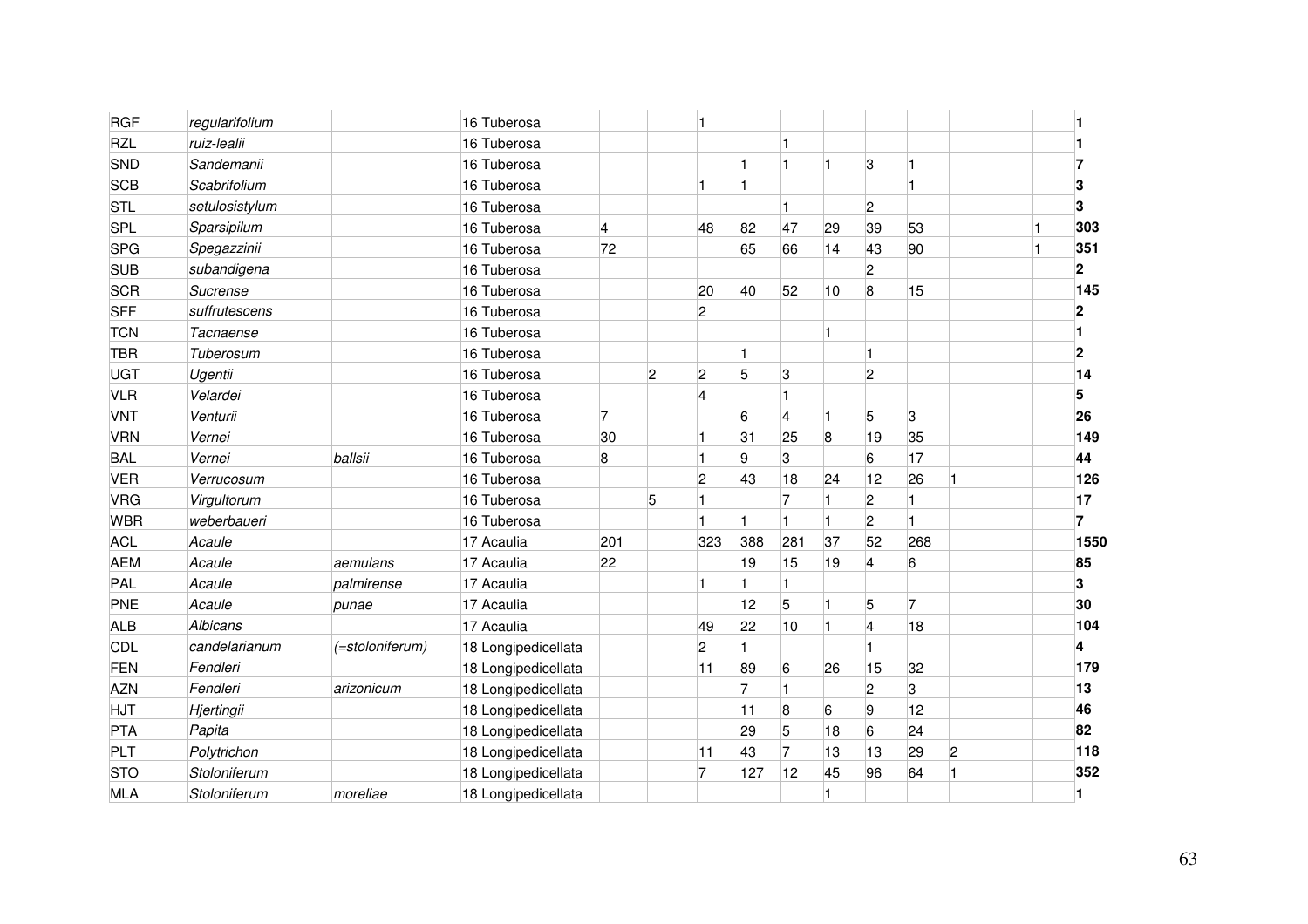| VLL            | vallis-mexici | 18 Longipedicellata |    |     |    |    |     |    |     |
|----------------|---------------|---------------------|----|-----|----|----|-----|----|-----|
| <b>BCP</b>     | brachycarpum  | 19 Demissa          |    | 53  | 5  | 15 | 25  | 15 | 115 |
| <b>DMS</b>     | Demissum      | 19 Demissa          | 13 | 156 | 84 | 65 | 174 | 63 | 556 |
| <b>EDN</b>     | Edinense      | 19 Demissa          |    |     |    |    |     |    |     |
| <b>GRR</b>     | guerreroense  | 19 Demissa          |    |     |    |    |     |    | 10  |
| HOU            | Hougasii      | 19 Demissa          | 6  | 14  |    | 5  |     |    | 37  |
| <b>IOP</b>     | lopetalum     | 19 Demissa          |    |     |    |    |     |    | 26  |
| <b>SNK</b>     | Schenckii     | 19 Demissa          |    | 14  |    | 3  |     |    | 33  |
| <b>SEM</b>     | semidemissum  | 19 Demissa          |    |     |    |    |     |    |     |
| <b>Hybrids</b> |               |                     |    |     |    | ß  |     |    | 23  |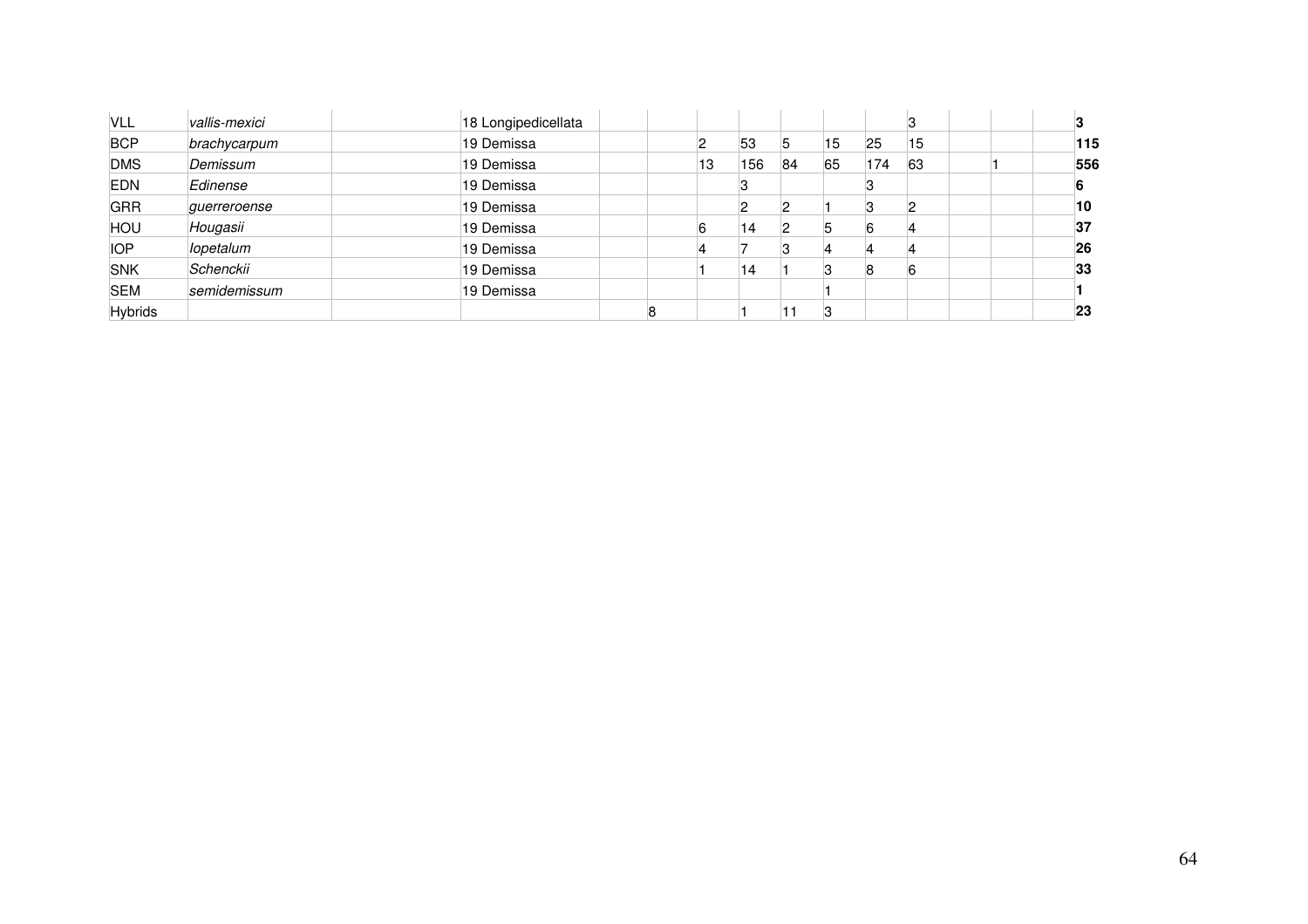| Genebank/           | Country code | No. of cultivars | No. of breeding stocks | Total number of<br>accessions |
|---------------------|--------------|------------------|------------------------|-------------------------------|
| <b>ARCHE NOAH</b>   | AUS          | 268              | 8                      | 276                           |
| <b>HBROD</b>        | CZE          | 938              | 5                      | 943                           |
| <b>IPK</b>          | DEU          | 1979             | 341                    | 2320                          |
| <b>INRA-179</b>     | <b>FRA</b>   | 880              | 2                      | 882                           |
| SASA-165            | GBR          | 932              | 71                     | 1003                          |
| <b>HUN-052</b>      | HUN          | 88               | 41                     | 129                           |
| <b>DEPT</b>         | <b>IRL</b>   | 339              | 0                      | 339                           |
| IRL001              | IRL          | 369              | 0                      | 369                           |
| <b>CPVPA</b>        | ITA          | 184              | 90                     | 274                           |
| <b>NLD</b> breeders | <b>NLD</b>   | 106              | 84                     | 190                           |
| <b>POL IPR BON</b>  | <b>POL</b>   | 1203             | 28                     | 1231                          |
| <b>VIR-RUSSIA</b>   | <b>RUS</b>   | 1839             | 345                    | 2184                          |
| <b>NEIKER</b>       | <b>SPA</b>   | 217              | 11                     | 228                           |
| <b>NGB-002</b>      | SWE          | 56               |                        | 63                            |
| NR6/ARS             | USA          | 311              | 377                    | 688                           |
| Total               |              | 9,709            | 1,410                  | 11,119                        |

Table 4. Holdings of European cultivars and breeding stocks of European genebanks and NR6/ARS and included in the ECP/GR database (SASA, UK)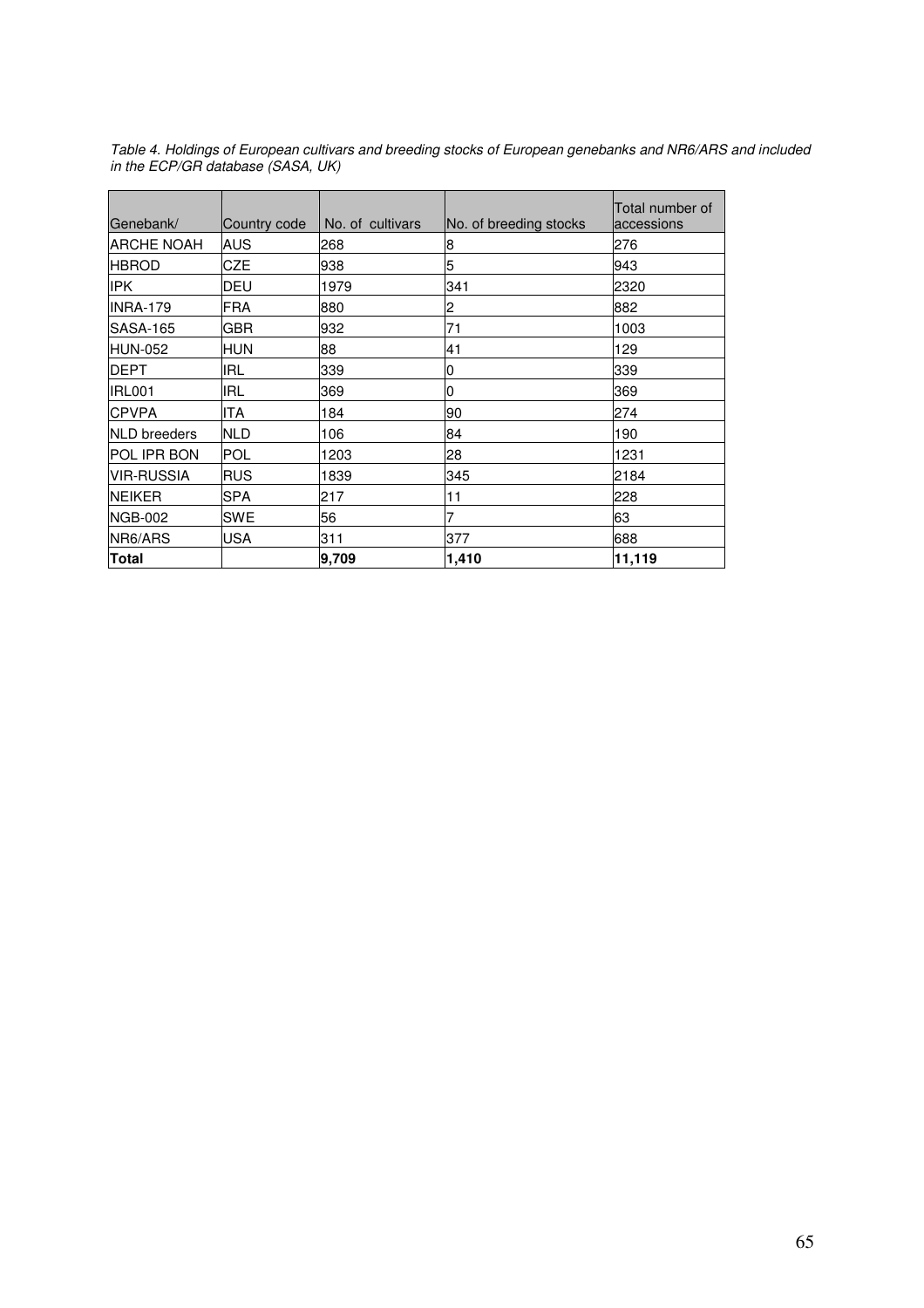# **Annex 6 Capacity for providing services/sharing responsibilities (25/08/2005)**

#### **6a NEEDS for strengthening capacity in conservation activities**

 $1 =$  urgent  $2 =$  medium  $3 =$  no need

| Collection/<br>Country | <b>Conse</b><br>$r-$ | Regene       | <b>Charact</b><br>e- | <b>Safety</b><br>duplicatio | <b>Health</b><br><b>Screenin</b> | In vitro<br>con-          | Cryo<br>pre-     | <b>Distri</b>  | Train-<br>ing    | <b>Documen</b><br>-tation |
|------------------------|----------------------|--------------|----------------------|-----------------------------|----------------------------------|---------------------------|------------------|----------------|------------------|---------------------------|
|                        | vation               | ration       | ristaion             | n.                          | g                                | servation                 | servati          | butio          |                  |                           |
|                        |                      |              |                      |                             |                                  |                           | <b>on</b>        | n              |                  |                           |
| Latin                  |                      |              |                      |                             |                                  |                           |                  |                |                  |                           |
| <b>America</b>         |                      |              |                      |                             |                                  |                           |                  |                |                  |                           |
| CIP, Peru              | $\boldsymbol{3}$     | 3            | $\sqrt{3}$           | 3                           | $\sqrt{3}$                       | $\ensuremath{\mathsf{3}}$ | $\boldsymbol{2}$ | ЗĪ             | $\boldsymbol{3}$ | 3                         |
| INTA,                  | $\overline{2}$       | 1            | $\overline{2}$       | 1                           | $\overline{2}$                   | 3                         | 3                |                |                  | 1                         |
| Argentina              |                      |              |                      |                             |                                  |                           |                  |                |                  |                           |
| CORPOICA,              | 3                    | 3            | $\mathbf{1}$         | $\overline{2}$              | $\mathbf{1}$                     | 3                         | $\overline{2}$   | 3              | 1                | $\overline{c}$            |
| Columbia               |                      |              |                      |                             |                                  |                           |                  |                |                  |                           |
| PROINPA,               | 3                    | 1            | 3                    | 1                           | $\mathbf{1}$                     | $\overline{2}$            | $\overline{2}$   | $\overline{2}$ | 3                | 3                         |
| <b>Bolivia</b>         |                      |              |                      |                             |                                  |                           |                  |                |                  |                           |
| <b>UACH, Chile</b>     | $\mathbf{1}$         | $\mathbf{1}$ | $\overline{2}$       | $\overline{2}$              | $\mathbf{1}$                     | $\overline{2}$            | $2 - 3$          |                |                  | 1                         |
| INIAP,                 | 3                    | 1            | 3 field              | $\overline{2}$              | $\mathbf{1}$                     |                           | 3                | $\overline{2}$ | $\overline{2}$   | 1                         |
| Ecuador                | seeds                |              | $1$ mol              |                             |                                  |                           |                  |                |                  |                           |
|                        | $\overline{2}$       |              |                      |                             |                                  |                           |                  |                |                  |                           |
|                        | invitro              |              |                      |                             |                                  |                           |                  |                |                  |                           |
| <b>Europe</b>          |                      |              |                      |                             |                                  |                           |                  |                |                  |                           |
| VIR, Russia            | $\mathbf{2}$         | 1            | 3                    | $\boldsymbol{3}$            | $\mathbf{1}$                     | $\ensuremath{\mathsf{3}}$ | 3                | $\mathbf{2}$   | 1                | $\overline{c}$            |
| IPK,                   | 3                    | 3            | 3                    | 3                           | 3                                | 3                         | 3                | 3              | 3                | 3                         |
| Germany                |                      |              |                      |                             |                                  |                           |                  |                |                  |                           |
| CGN,                   | 3                    | 3            | 3                    | 3                           | 3                                | 3                         | 3                | 3              | 3                | 3                         |
| Netherlands            |                      |              |                      |                             |                                  |                           |                  |                |                  |                           |
| CPC, UK                | $\overline{2}$       | 3            | $\overline{2}$       | $\overline{c}$              | 3                                | $\sqrt{3}$                | 3                | 3              | 3                | $\mathbf{2}$              |
| <b>North</b>           |                      |              |                      |                             |                                  |                           |                  |                |                  |                           |
| America                |                      |              |                      |                             |                                  |                           |                  |                |                  |                           |
| USDA/ARS,              | No info              |              |                      |                             |                                  |                           |                  |                |                  |                           |
| <b>USA</b>             |                      |              |                      |                             |                                  |                           |                  |                |                  |                           |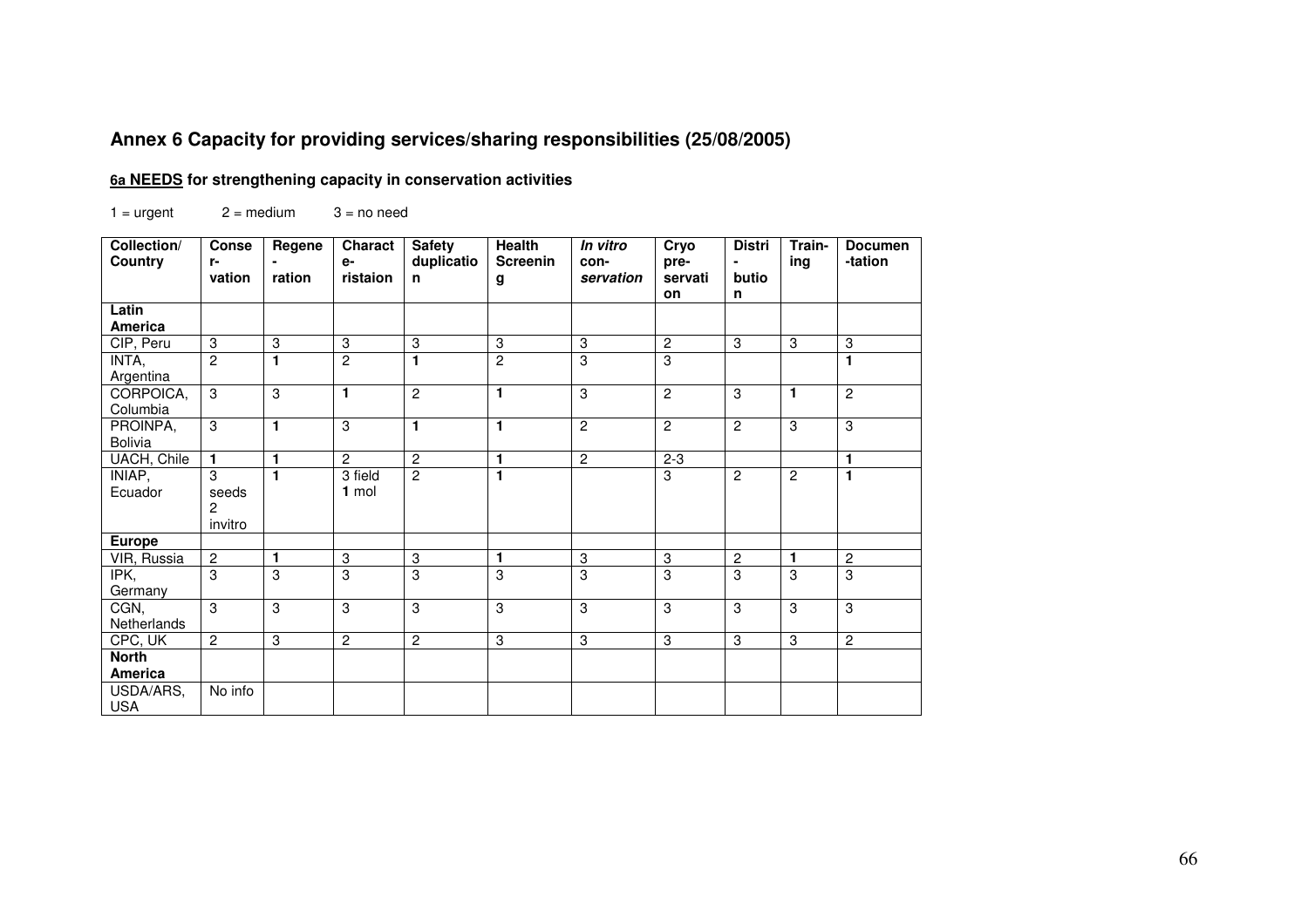#### **6b OFFERS and facilities/expertise that could be shared**

X means that the genebanks offer facilities or expertise for the listed genebank functions. Conditions need to be further discussed with the respective genebanks

| Collection/<br>Country         | Conser-<br>vation                                      | Regene<br>-ration       | Characte-<br>ristaion             | <b>Safety</b><br>duplicatio<br>n | <b>Health</b><br><b>Screening</b> | In vitro                       | Cryopr<br>e-<br>servati<br>on   | Distri-<br>bution       | <b>Training</b><br>in PGR<br>manag          | Documen-<br>tation                                 |
|--------------------------------|--------------------------------------------------------|-------------------------|-----------------------------------|----------------------------------|-----------------------------------|--------------------------------|---------------------------------|-------------------------|---------------------------------------------|----------------------------------------------------|
| Latin<br>America               |                                                        |                         |                                   |                                  |                                   |                                |                                 |                         |                                             |                                                    |
| CIP, Peru                      | Capacity<br>building,<br>training,<br>storage<br>space | Training                | Training<br>Screening<br>technics | Capacity<br>building             | Training:<br>methods              | Training<br>method<br>s        | Training<br>: basic<br>protocol | $\overline{X}$          | Quality<br>control<br>training              | Training: up-<br>to-date<br>informatics<br>methods |
| INTA,<br>Argentina             |                                                        |                         |                                   | $\overline{\mathsf{x}}$          |                                   | $\overline{\mathsf{x}}$        |                                 | $\overline{\mathsf{x}}$ | $\overline{\mathsf{x}}$                     | $\overline{X}$                                     |
| CORPOICA,<br>Columbia          | $\overline{X}$                                         | $\overline{\mathsf{x}}$ |                                   |                                  |                                   |                                |                                 |                         |                                             |                                                    |
| PROINPA,<br>Bolivia            |                                                        |                         |                                   |                                  |                                   | Technic<br>s/<br>protocol<br>s |                                 |                         | <b>PGR</b><br>managem<br>ent (cult.<br>Sp.) |                                                    |
| UACH, Chile                    |                                                        |                         |                                   |                                  |                                   |                                |                                 | $\overline{\mathsf{x}}$ | $\overline{\mathsf{x}}$                     |                                                    |
| INIAP,<br>Ecuador              | <b>TPS</b><br>duplicates<br>cons                       | Field                   | Molecular<br>markers              | <b>TPS</b><br>duplication        |                                   | Room<br>for<br>duplicat<br>es  |                                 |                         | Charact,<br>cons, in<br>situ,<br>statistics |                                                    |
| <b>INIA, Peru</b>              | No info                                                |                         |                                   |                                  |                                   |                                |                                 |                         |                                             |                                                    |
| <b>Europe</b>                  |                                                        |                         |                                   |                                  |                                   |                                |                                 |                         |                                             |                                                    |
| VIR, Russia                    |                                                        |                         | $\overline{\mathsf{x}}$           | $\overline{X}$                   |                                   |                                | $\overline{X}$                  | $\overline{\mathsf{x}}$ |                                             | $\overline{\mathsf{x}}$                            |
| IPK,<br>Germany                |                                                        |                         |                                   | $\overline{\mathsf{x}}$          |                                   |                                | $\overline{\mathsf{x}}$         |                         | $\overline{\mathsf{x}}$                     |                                                    |
| CGN,<br>Netherlands            |                                                        |                         |                                   | X                                |                                   |                                |                                 | $\sf X$                 | X                                           | $\overline{X}$                                     |
| CPC, UK                        |                                                        | $\overline{\mathsf{x}}$ | Χ                                 | $\overline{\mathsf{x}}$          |                                   |                                |                                 |                         | $\overline{\mathsf{x}}$                     |                                                    |
| <b>North</b><br><b>America</b> |                                                        |                         |                                   |                                  |                                   |                                |                                 |                         |                                             |                                                    |
| USDA/ARS,<br><b>USA</b>        | No info                                                |                         |                                   |                                  |                                   |                                |                                 |                         |                                             |                                                    |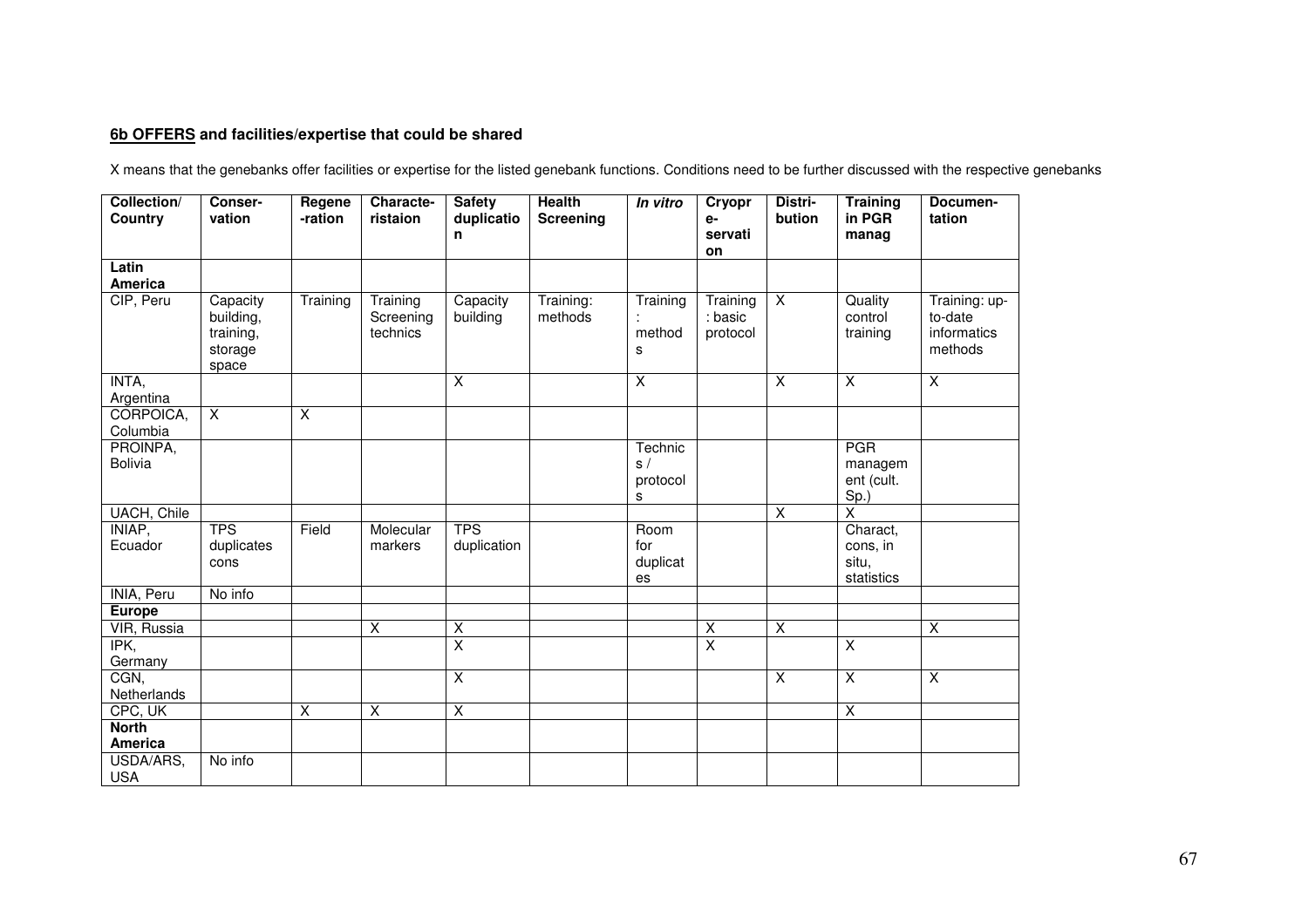## **Annex 7 Pre-proposals developed by the participants during the "Workshop of Potato Ex situ Curators" at CIP Lima from 24 to 26 August, 2005**

The consultant has edited these pre-proposals without intended effect on the contents

## **1. Documentation**

#### **Title**: **Development of a comprehensive World Potato Genetic Resources Database for wild potato species and native cultivated forms.**

**Implementing /coordinating institutes:** CIP will coordinate this proposal with assistance of CGN and USDA

- Focal person: Reinhard Simon (CIP, Peru)
- Task force: Reinhard Simon (CIP, Peru), Roel Hoekstra (CGN, The Netherlands) and John Bamberg (USDA)

**Participants:** potato genetic resources collection holders, willing to share information for international utilisation

#### **Time frame:** initial 1-2 years

**Objective**: Improvement of the information on potato genetic resources in integrated databases at the global level

#### **Expected results, process and activities**

- **A. Assessment phase for the development of a full project**:
- Assessment of local needs for computerization of data, by means of a survey at the global level facilitated by the information obtained through the potato questionnaire.
- Development of an optimal database format by the task force, based on the available databases of APIC, the ECP/GR potato working group, CIP and others.

Duration: one year; it was suggested that a meeting of the relevant stakeholders could be organized during the Solanaceae meeting planned 23-28 July 2006 in Madison, USA. **Budget:** Several envisaged project partners plan to participate in the Solanaceae meeting. It is suggested to allocate US \$ 5000 for some participants who have no travelling funds available and can provide a substantial contribution to the achievement of the objective.

## **B. Implementation of proposal in second phase (2006-2009)**

- CIP is proposed to coordinate the APIC database of wild species of the centre of diversity. Further discussions required with CGN, presently responsible for the APIC database of wild species.
- The proposed structures agreed upon during the assessment phase in 2006 will be implemented
- The survey will provide the information for the upgrading of the present databases along the following lines:
	- $\circ$  Updating with new accessions and data of the potato collections (8) already included in the APIC databases;
	- $\circ$  Inclusion of data of collections (c.6-10) who have not provided information before;
	- o Inclusion of new fields of interest to the rational conservation strategy of the potato genetic resources (e.g. health information, conservation aspects such as availability, safety duplication, etc.)
- The renewed database will be the central tool for rationalization of the collections.
- Capacity building for further development of the databases will be also necessary, e.g. funds for computerizing data, organising a meeting/training.

## **Budget components (estimated**);

• Handling and uptake of information provided by all participants, This activity will be supported by CIP but a financial subsistence of US \$ 10.000 should be considered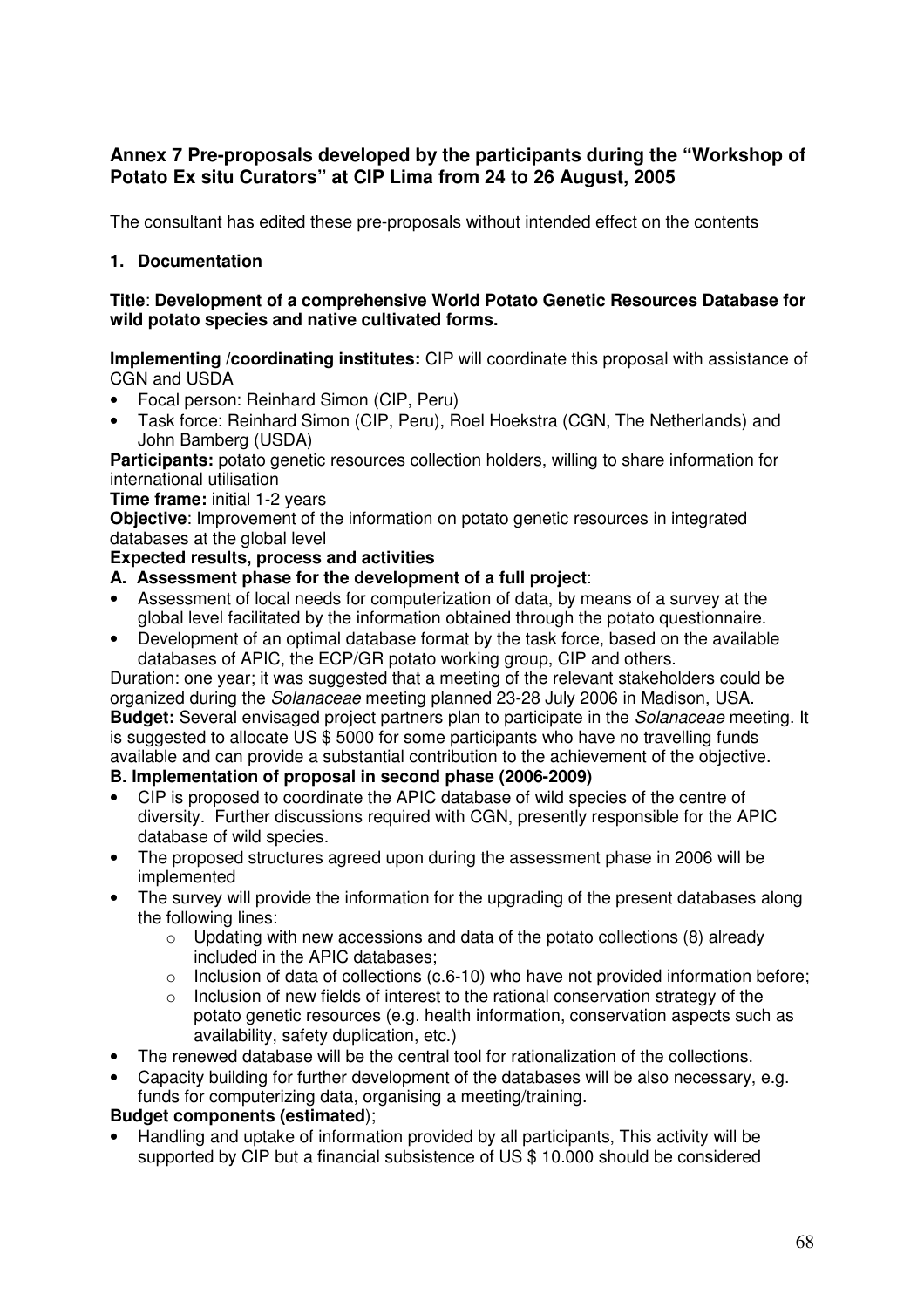- Providing computerized data by partners, estimated total cost US \$12.500; more precise information will be available after the survey.
- Capacity building, estimated US \$ 15.000

**Total estimated contribution from the Trust**: US \$ 37.500

## **2. Conservation standards**

Title: Establishment of conservation guidelines and sustainable upgrading the management of potato genetic resources collections

## **Implementing /coordinating institutes**: CIP will coordinate this proposal

- Focal person: Ximena Cadima (PROINPA, Bolivia)
- Task force: A. Panta (CIP, Peru), Ximena Cadima (PROINPA, Bolivia), Andres Contreras M. (UACH, Chile), Alberto Salas (CIP, Peru)

**Participants**: Bolivia (PROINPA), Chile (UACH), Columbia (CORPOICA), Ecuador (DENERA/ INIAP), Peru (INIA), Russia (VIR) and CIP (Peru). Interested potato gene banks in the world may participate in the process of developing the standards. **Time frame**: 3 years

**Objectives**: Elaboration of standard guidelines and upgrading potato genetic resources longterm conservation in potato gene banks worldwide

# **Process and activities:**<br>1 Development of ba

- Development of basic quidelines for the conservation of wild and of cultivated species: production of a draft version by the task force, review by all concerned potato curators (including through a dedicated workshop), and publication in a booklet. \$25,000 is suggested for funding this activity. Components of the guidelines: optimal regeneration methods for all potato germplasm, germination requirements, storage facilities and safety duplication, etc.
- 2. Define basic needs and set priorities for each genebank. Funds should be allocated according to the needs and collection size of each genebank.
- 3. Capacity building and upgrading of gene banks providing minimum facilities required for long-term conservation (estimated total amount US \$ 125.000 for all gene banks). In vitro and seed storage facilities and transferring of clonal accessions from field to in vitro storage shall have priority. This activity would include implementation of basic activities applying standard guidelines

#### **Total estimated cost for the trust**: US \$ 150,000

**Remark**: the task force needs to assess the basic needs for each of the recipients and total cost need to be specified. Considering the high costs, other funding sources will be explored for continuing the conservation in subsequent years.

## **3. Rationalisation**

## **Title: Rationalisation of native cultivars from the centres of origin**

#### **Implementing /coordinating institutes**: CIP will coordinate this proposal

- Focal person: Carlos Arbizu (CIP, Peru)
- Task force: Carlos Arbizu (CIP, Peru), Klaus Dehmer (IPK, Germany), (A. Espinoza will provide name for Mexico) and C. Zorrilla (CIP, Peru)

**Partners**: Argentina (INTA), Bolivia (PROINPA), Chile (UACH), Colombia (CORPOICA), Ecuador (DENERAF), Russia (VIR) Additionally partners: Tenerife (CABTFE) & Venezuela. **Time frame:** it is estimated that the duration of the project will be 2-3 years.

**Objective:** Verification of duplicates in the collections of native cultivars of 6/8 countries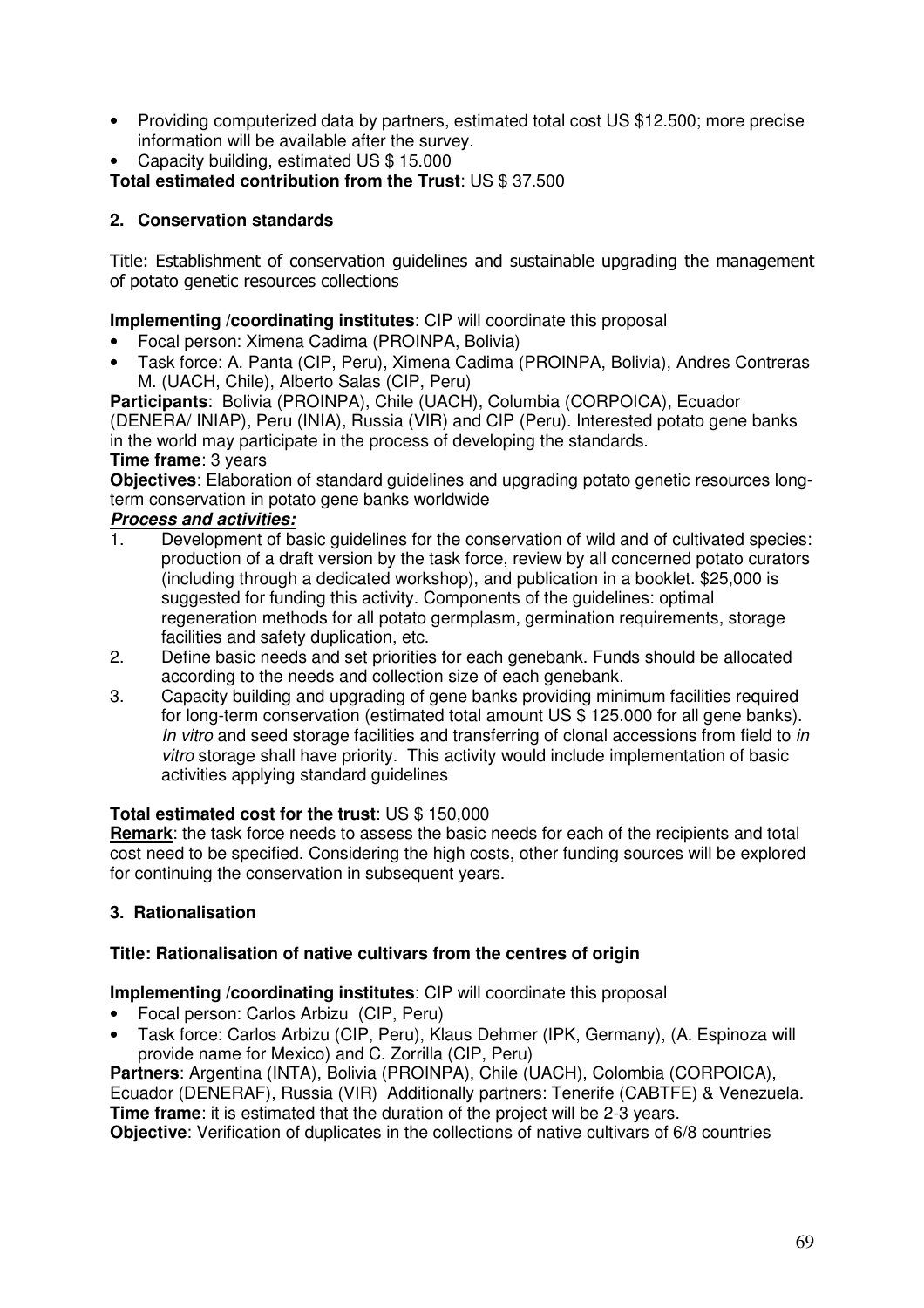## **Process and activities:**

According to the questionnaire and other information initially 6,000 accessions of native cultivars may be included in a rationalisation effort. To identify probable duplicates the following strategy is proposed:

- Digitalisation of passport data and morphological descriptions currently available on cards or other formats; the VIR morphological information would need codification before digitalisation.
- Validation of morphological descriptors on field collections of collections included in the project by the use of CIP minimum standard descriptors (most used and most stable). Current descriptor list needs to be translated into English before it can be used and distributed. Exchange of information electronically.
- Carry out first comparative exercise using the electronic passport and morphological data. Exchange of the resulting analysis electronically.
- Extract DNA from the accessions (we estimate 1000 accessions organized into morphological groups). Send DNA samples to CIP for molecular analysis.
- Carry out the molecular analysis using SSR markers available at CIP. Work to be conducted mainly at CIP.
- Final identification of genetic duplicates using the passport, morphological and molecular data.
- A workshop should be held at CIP before the project is implemented to discuss and agree on methodologies and procedures.

## **Budget components** (estimated)

- Activity 1: US \$10,000
- Activity 2: US \$ 140,000
- Activity 3: US \$ 5,000
- Activity 4 and 5: US  $$30,200$
- Activity 6: US \$ 2,500

**Total Budget**: US \$ 187,000 over 3 years plus backstopping as contribution.

## **4. Regeneration needs**

## **Title: Regeneration of endangered potato accessions**

## **Implementing /coordinating institutes:** INTA will coordinate this proposal

- Focal person: Andrea Clausen (INTA, Argentina)
- Task force: Andrea Clausen (INTA, Argentina), Alvaro Monteros (DENAREF, Ecuador) Gavin Ramsay (CPC, UK), Stepan Kiru (VIR, Russia)

**Partners:** Argentina (INTA), Bolivia (PROINPA), Chile (UACH), Colombia (CORPOICA), Ecuador (DENAREF/ INIAP), CIP (Peru) for use of the databases, Russia (VIR) and others **Time frame:** 3-5 years

**Objective:** To safeguard unique potato genetic resources which need urgent regeneration **Process and activities:** 

- 1) Identify unique material which has a high priority for regeneration; the participating collections can produce these priority lists from their collections.
- 2) The overall priority of the selected accessions should be clarified by comparing with the international databases.
- 3) Both wild relatives and vegetatively propagated potato species will be included
- 4) Gene bank management and facilities need to be improved in some gene banks (capacity building).
- 5) The questionnaire estimated that in the participating genebanks 2,000 accessions of wild species and 2,200 accessions of native cultivars from the centre of origin approximately need urgent regeneration. Considering that the duplication rate is approximately 50% between these collections it would mean that 1,000 accessions of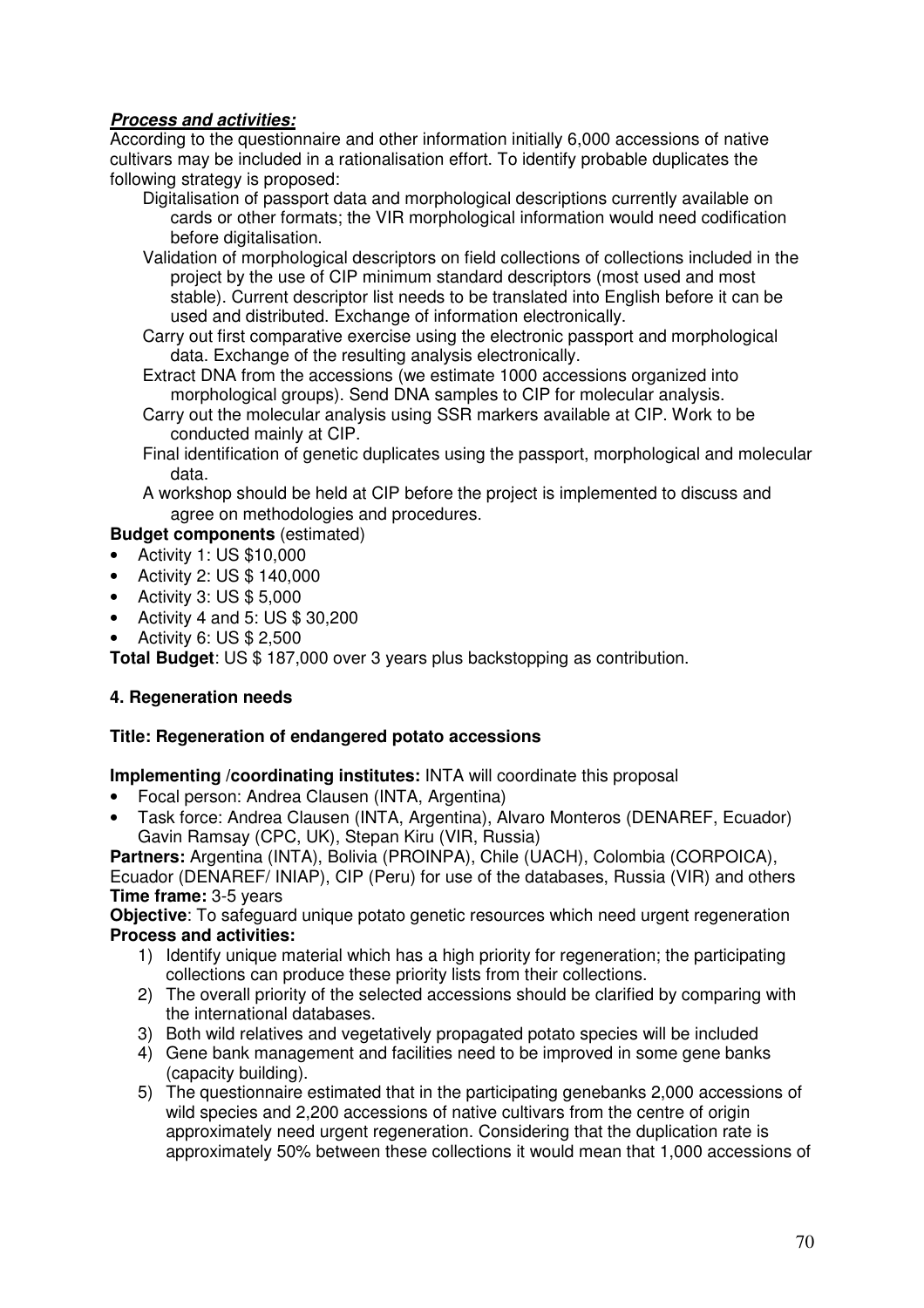wild species and 1,100 accessions of native cultivars need to be urgently regenerated.

- 6) The regeneration should be followed by safety duplication, applying the black box principles.
- 7) The regeneration should also consider the health aspects of the material.

## **Budget components (estimated**);

- 1. Workshop to develop the project proposal and to identify the priorities of material to be regenerated (US \$ 7.000)
- 2. Capacity building, upgrading facilities;, costs to be identified by partners
- 3. Estimates of regeneration costs on the basis of US \$ 20 per accession of wild species (US \$ 20.000) and US \$ 30 for vegetative material (US \$ 33.000).

**Total estimated cost for the Trust**: US \$ 60.000, excluding cost of capacity building and upgrading the facilities (to be identified for each participating potato genebank) **Remark**: considering the potential high cost of budget component 2 it would be advisable to search for additional funding sources

## **5. Health screening**

## **Title: Health improvement of potato germplasm collections for long-term conservation**

## **Implementing /coordinating institutes**: CIP will coordinate this proposal

- Focal person: Enrique Chujoy (CIP, Peru)
- Task force: Enrique Chujoy (CIP, Peru), Valeriano Huanco Sacachipana (INIA, Peru), Ana Panta (CIP, Peru)

**Participants**: Bolivia (PROINPA), Chile (UACH), Colombia (CORPOICA), Ecuador (DENAREF/ INIAP), Peru (CIP & INIA), Russia (VIR), INTA (Argentina) **Time frame**: 5 years

**Objectives**: to identify and limit pathogen infections, which hamper distribution and utilization of potato accessions, in order to safeguard this germplasm for the future.

# **Process and activities:**<br>1. Diagnostic inventory

- Diagnostic inventory of the collections in order to identify the health status of the participating collections. Consider about \$2,000 per genebank to hire a person to make the inventory and publish it.
- 2. Setting priorities for pathogen elimination according to genebanks needs, particularly for clonally propagated native cultivars. Materials regularly requested for distribution would have higher priority.
- 3. Devise a system for cost efficient pathogen testing and elimination of native cultivars of Latin American countries on a project basis; CIP could play an important role in this activity, based on previous experience to produce clean material and assist in local capacity building; \$7,000 in total per country, \$ 5.000 for upgrading pathogen testing and elimination infrastructure, and \$ 2.000 \$ for training.
- 4. Pathogen testing/elimination according genebank priorities and needs:
	- 4.1. Pathogen testing of wild species, at least for pathogens of quarantine importance (\$5 for PSTVd and PVT testing).
	- 4.2. Pathogen testing/elimination of clonally genotypes, US \$ 40 /accession. According to the questionnaire, the seven gene banks involved in this activity comprise 11, 259 clonally propagated accessions (see attached table on composition and size of potato collections). Assuming that 50% of the accessions is duplicated, the total number qualifying for cleaning would be 5,630. During 5 years, 1,126 accessions would be cleaned per year with support from institutions that currently have facilities for cleaning (i.e. PROINPA, INTA and CIP). The cost reflected here are those of CIP in Peru and would be adjusted according to the respective country. The bulk of the cost includes: a) the detection kits, b) growing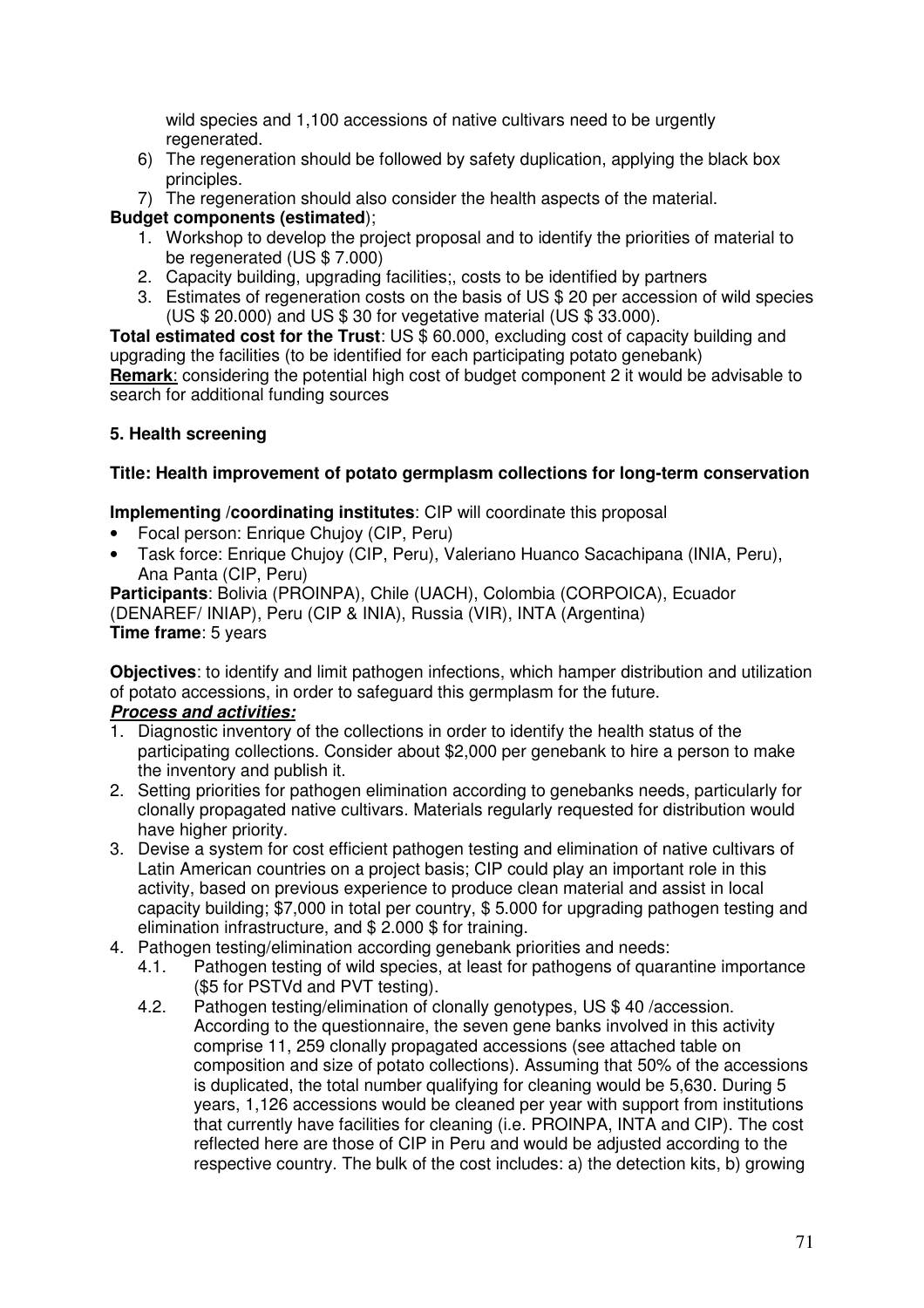plants and conducting the host range test in greenhouses, c) pathogen elimination in tissue culture laboratory, d) re-testing for viruses.

**Total estimated cost for the trust**: US \$ 300,000 for the four cost components (see attached tables).

**Remark** : reduction of cost may be considered as follows:

.

- Contribution in-kind by CIP on making available diagnostic kits for capacity building
- Start first with the group of native cultivars. It is estimated that in this case about 3000 accessions need to be cleaned which will reduce the initially cost of this proposal with US \$120.000.
- Further prioritizing the number of accessions by identifying duplicates (see also preproposal Rationalisation)
- In the final session of the workshop, participants indicated that this proposal might not have the highest priority as long as the collections are well conserved; but the efforts will be needed in order to make collections available for use.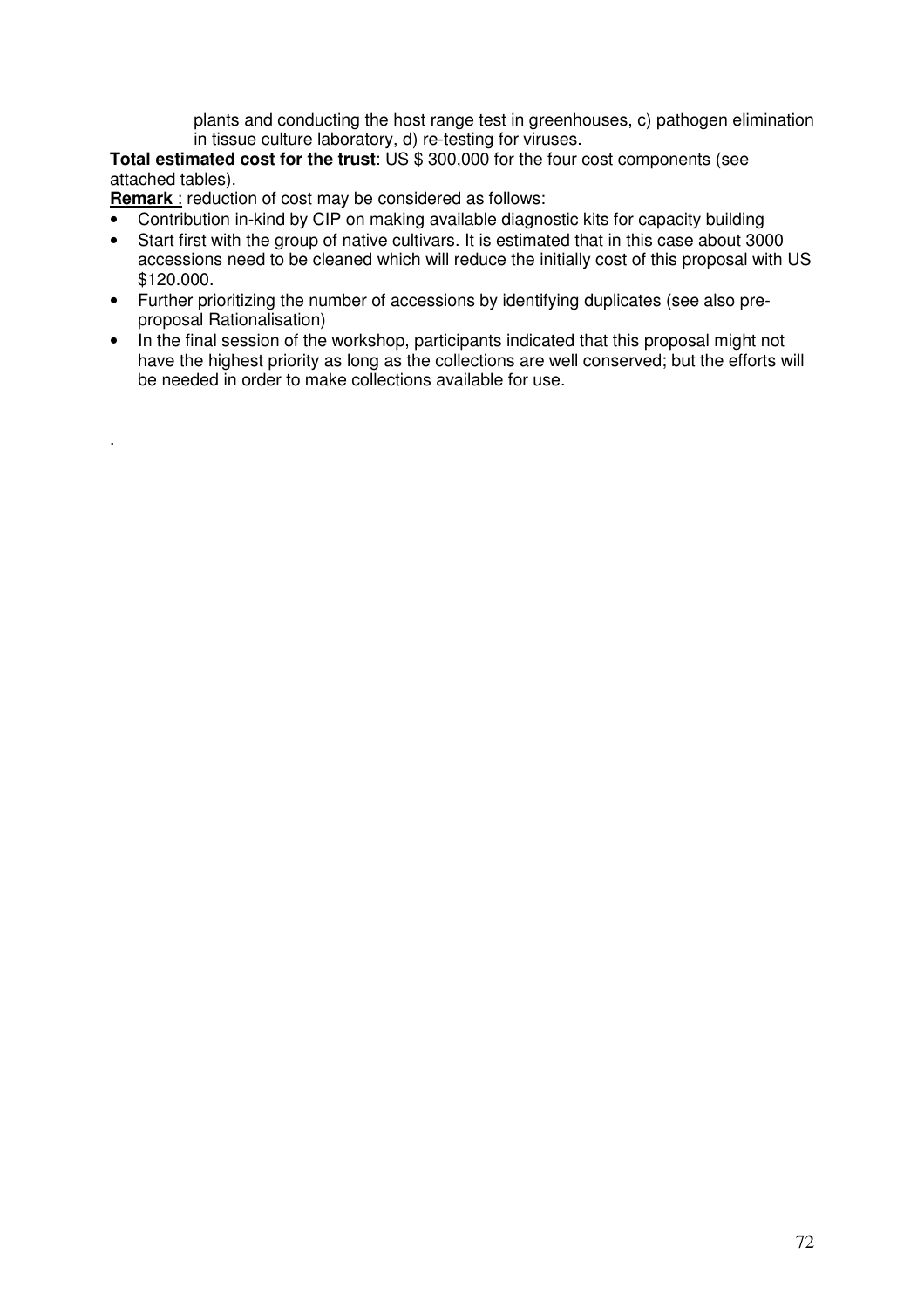| Annex 8 List of countries and the ITPGFA - 18/11/2005 |  |
|-------------------------------------------------------|--|
|-------------------------------------------------------|--|

| Country                | Signed - date  | <b>Ratified - date</b> |
|------------------------|----------------|------------------------|
| Argentina              | 10/06/2002     |                        |
| <b>Bolivia</b>         | No information | No information         |
| <b>Bulgaria</b>        |                | 29/12/2004             |
| <b>Brazil</b>          | 10/06/2002     |                        |
| Canada                 | 10/06/2002     | 10/06/2004             |
| <b>Chile</b>           | 04/11/2002     |                        |
| China                  | No information | No information         |
| Colombia               | 30/10/2002     |                        |
| <b>Czech Republic</b>  |                | 31/04/3005             |
| <b>Ecuador</b>         |                | 07/05/2004             |
| <b>France</b>          | 06/06/2002     | 11/07/2005             |
| Germany                | 06/06/2002     | 31/03/2004             |
| <b>Hungary</b>         |                | 04/03/2004             |
| India                  | No information | No information         |
| <b>Ireland</b>         | 10/06/2002     | 10/06/2002             |
| Japan                  | 06/06/2002     | 31/03/2004             |
| <b>Mexico</b>          | No information | No information         |
| <b>The Netherlands</b> | 06/06/2002     | 18/11/2005             |
| Peru                   | 08/10/2002     | 05/06/2003             |
| Poland                 |                | 07/02/2005             |
| Romania                |                | 31/05/2005             |
| <b>Russia</b>          | No information | No information         |
| <b>Slovakia</b>        | No information | No information         |
| Slovenia               | No information | No information         |
| <b>Spain</b>           | 06/06/2002     | 31/03/2004             |
| <b>Sweden</b>          | 06/06/2002     | 31/03/2004             |
| <b>Ukraine</b>         | No information | No information         |
| <b>United Kingdom</b>  | 06/06/2002     | 31/03/2004             |
| <b>USA</b>             | 01/11/2002     |                        |
| Venezuela              | 11/02/2002     | 17/05/2005             |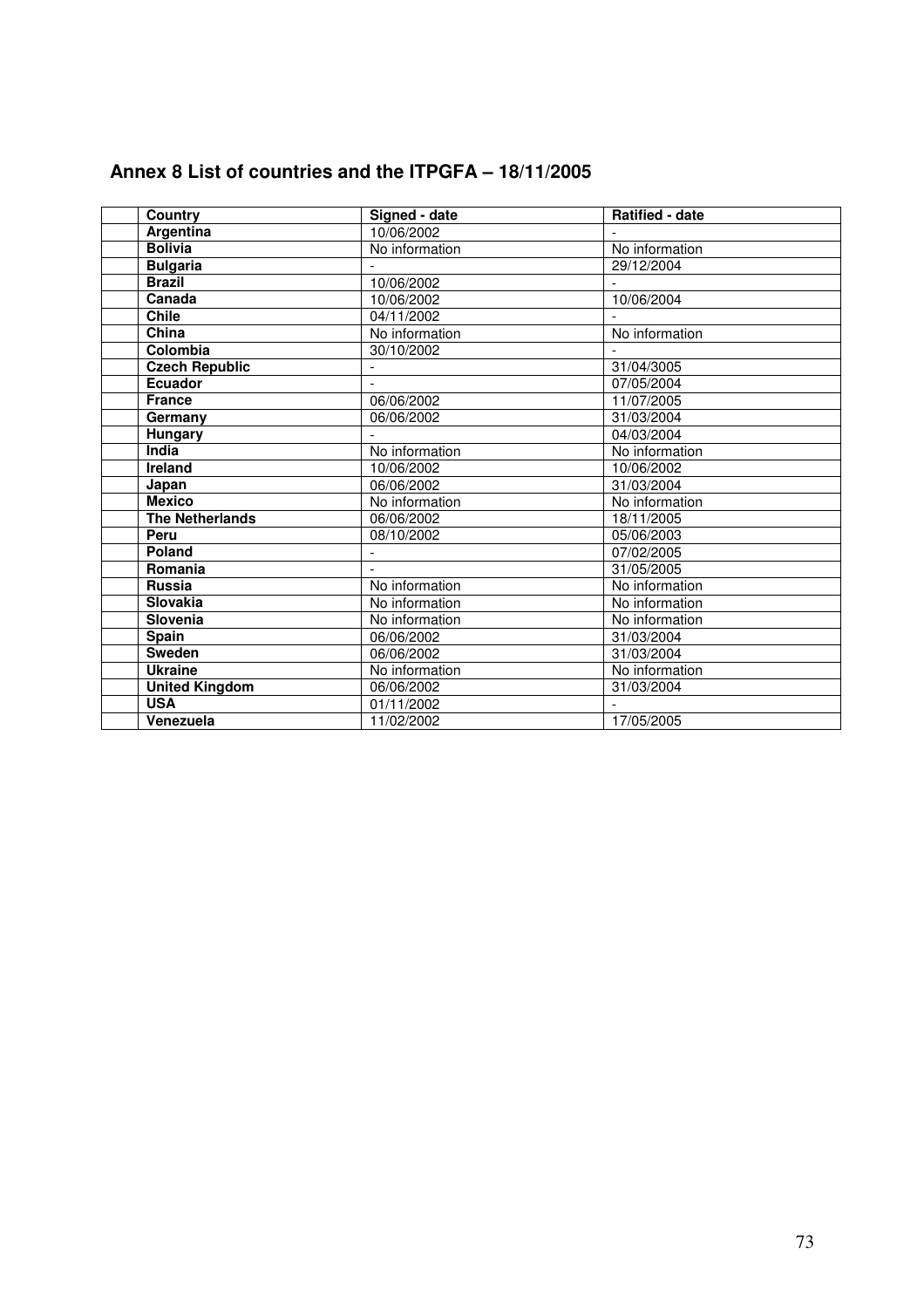| <b>Collections</b><br>(Country) | <b>Collection</b><br>size | <b>Composition</b><br>collection | <b>Human</b><br>capacity | Regeneration<br>procedures | <b>Data</b><br>documentation | Access to and<br>use of collections | <b>Storage</b><br>facilities | <b>Safety</b><br>duplication |
|---------------------------------|---------------------------|----------------------------------|--------------------------|----------------------------|------------------------------|-------------------------------------|------------------------------|------------------------------|
| USDA/ARS,<br><b>USA</b>         | 5,659                     | A                                | A                        | A                          | A                            | А                                   | A                            | A                            |
| IPK, DEU                        | 5,894                     | A                                | A                        | B                          | A                            | А                                   | A                            | A                            |
| CIP, CGIAR                      | 10,308                    | A                                | A                        | A                          | C                            | А                                   | A                            | B                            |
| CGN, NLD                        | 2,716                     | B                                | B                        | B                          | $\overline{A}$               | А                                   | A                            | A                            |
| CPC, GBR                        | 1,604                     | B                                | B                        | B                          | B                            | B                                   | A                            | A                            |
| INTA, ARG                       | 2,011                     | B                                | C                        | B                          | A                            | B                                   | A                            | B                            |
| CPRI, IND                       | 2,628                     | B                                | B                        | B                          | $\mathsf C$                  | B                                   | A                            | B                            |
| NIAS, JPN                       | 1,843                     | C                                | C                        | A                          | $\overline{A}$               | С                                   | B                            | B                            |
| PRI, CZE                        | 2,045                     | C                                | B                        | B                          | B                            | B                                   | 2                            | B                            |
| INRA, FRA                       | 6,450                     | B                                | B                        | B                          | $\mathbf C$                  | B                                   | B                            | D                            |
| PROINPA,<br><b>BLV</b>          | 2,207                     | $\mathsf C$                      | C                        | B                          | C                            | 2                                   | B                            | C                            |
| CORPOICA,<br><b>COL</b>         | 1,159                     | $\mathsf C$                      | B                        | B                          | D                            | B                                   | A                            | D                            |
| VIR, RUS                        | 8,800                     | A                                | B                        | D                          | C                            | B                                   | C                            | C                            |
| INIA, PER                       | 630                       | C                                | $\overline{C}$           | B                          | D                            | С                                   | B                            | C                            |
| <b>INIAP, ECU</b>               | 511                       | C                                | D                        | C                          | $\mathsf C$                  | C                                   | C                            | C.                           |
| UACH, CHI                       | 2,097                     | C                                | D                        | С                          | D                            | າ                                   | A                            | D                            |

## **Annex 9 Genetic Resources collections of major importance for conservation**

<u>Meaning of scores:</u><br>A = excellent

B= good C= average D= poor